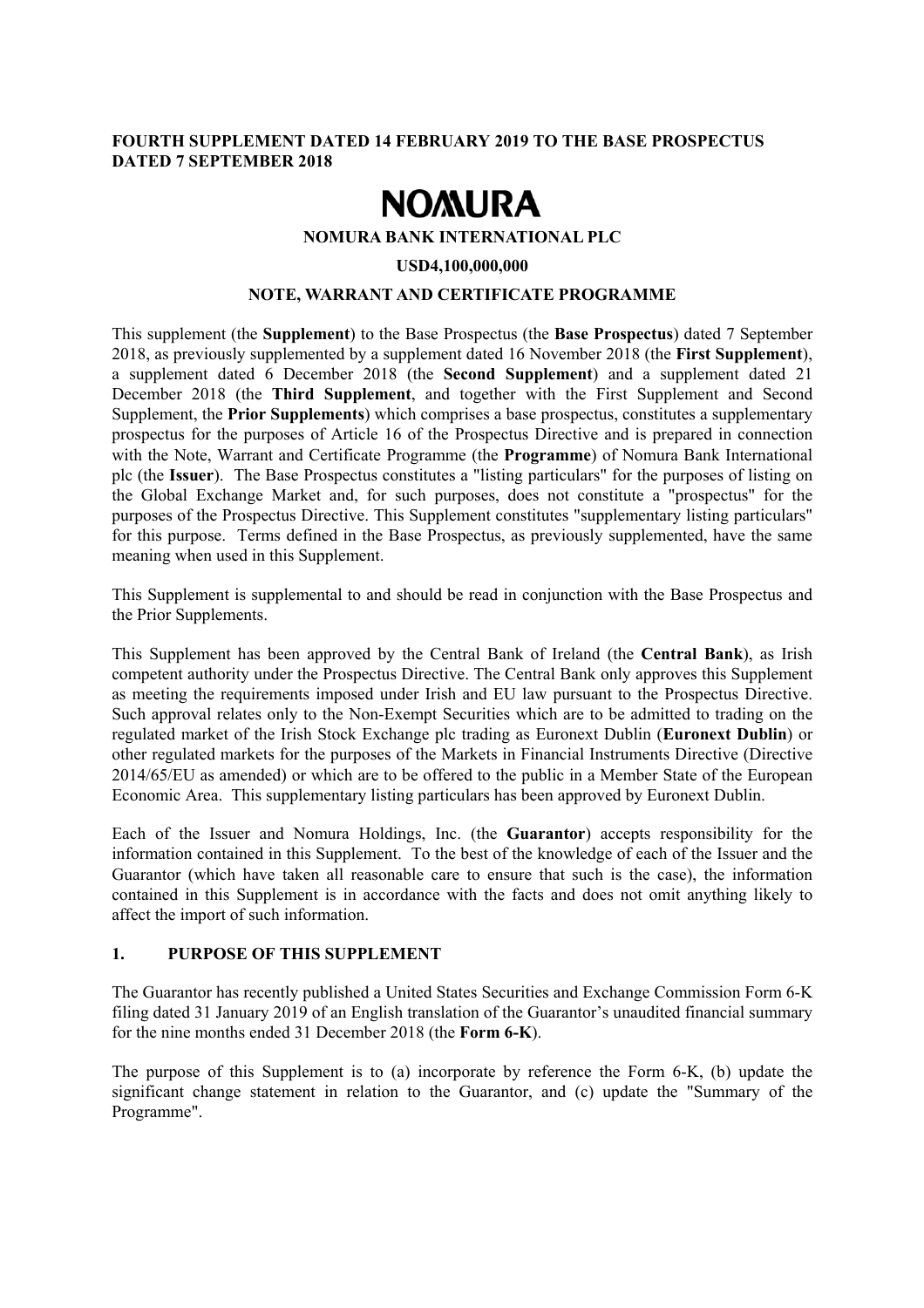## **2. PUBLICATION OF THE GUARANTOR'S FORM 6-K**

The Guarantor has recently published the Form 6-K.

A copy of the Form 6-K (available at https://www.nomuraholdings.com/investor/library/sec/6k/190131/190131\_1.pdf) has been filed with the Central Bank and Euronext Dublin and, by virtue of this Supplement, the Form 6-K is incorporated by reference in, and forms part of, the Base Prospectus.

## **3. UPDATE OF THE SIGNIFICANT CHANGE STATEMENT**

There has been no significant change in the financial or trading position of the Guarantor or the Nomura Group since 31 December 2018. There has been no significant change in the financial position of the Issuer since 30 September 2018. There has been no material adverse change in the prospects of the Issuer or the Guarantor since 31 March 2018.

## **4. UPDATE OF THE "SUMMARY OF THE PROGRAMME"**

The Summary of the Base Prospectus shall be deemed updated and replaced with the Summary in the Annex to this Supplement.

## **5. GENERAL**

All references to pages in this Supplement are to the original unsupplemented Base Prospectus, notwithstanding any amendments described herein.

To the extent that there is any inconsistency between (a) any statement in this Supplement or any statement incorporated by reference into this Supplement and (b) any other statement in or incorporated by reference in the Base Prospectus, the statements in (a) above will prevail.

Save as disclosed in this Supplement and the Prior Supplements, there has been no other significant new factor, material mistake or inaccuracy relating to information included in the Base Prospectus since the publication of the Base Prospectus.

Copies of all documents incorporated by reference in the Base Prospectus can be obtained from the Principal Agent as described on page 174 of the Base Prospectus.

If documents which are incorporated by reference themselves incorporate any information or other documents therein, either expressly or implicitly, such information or other documents will not form part of this Supplement for the purposes of the Prospectus Directive.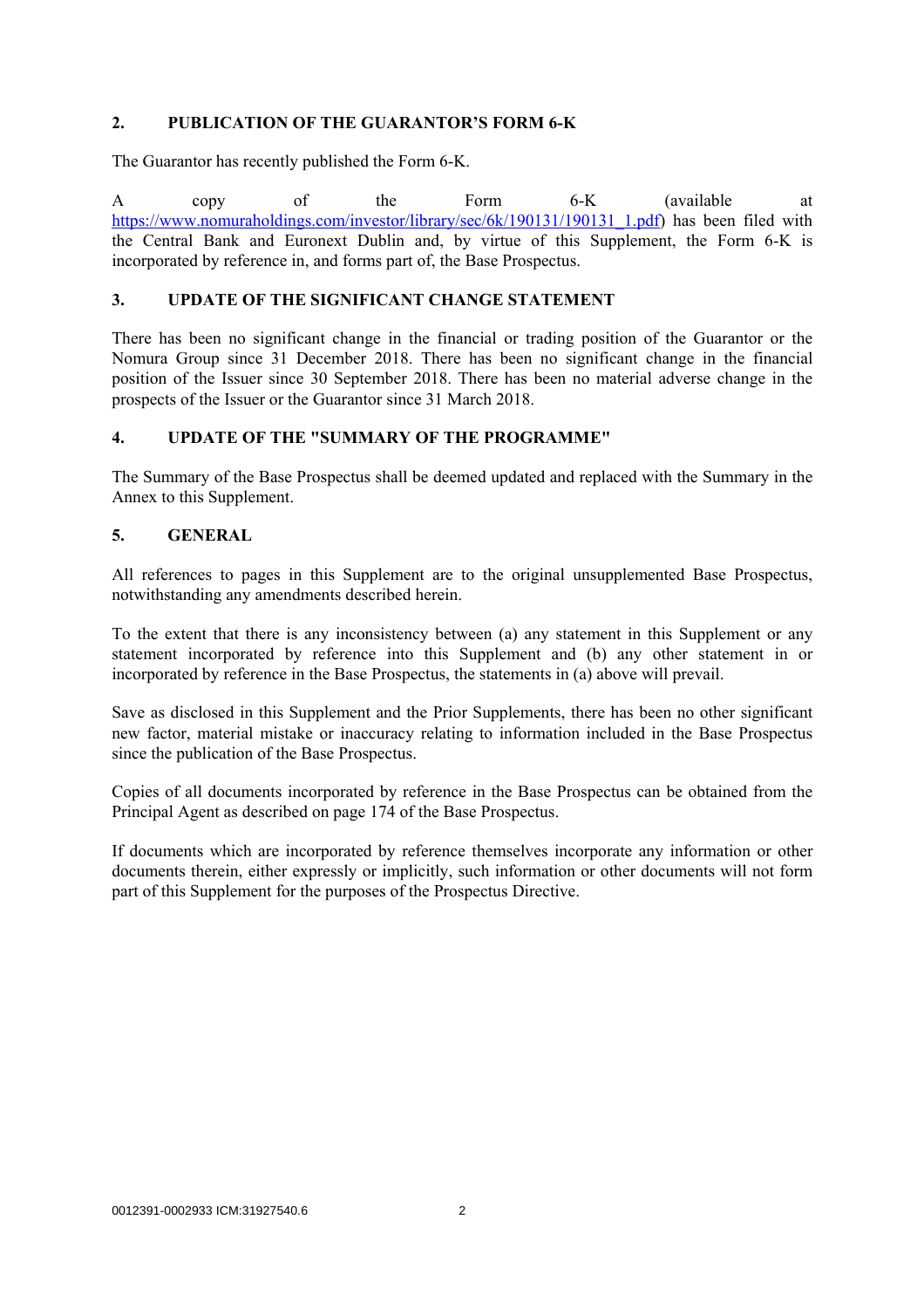#### **ANNEX**

#### **SUMMARY OF THE PROGRAMME**

#### *The following section applies to Non-Exempt Securities only.*

*Summaries are made up of disclosure requirements known as "Elements". These Elements are numbered in Section A – E (A.1 – E.7). This Summary contains all the Elements required to be included in a summary for this type of Security, the Issuer and the Guarantor. Because some Elements are not required to be addressed, there may be gaps in the numbering sequence of the Elements. Even though an Element may be required to be inserted in the summary because of the type of Security, the Issuer and the Guarantor, it is possible that no relevant information can be given regarding the Element. In this case a short description of the Element is included in the summary with the mention of "not applicable". Information described in the italicised drafting prompts will be completed (where applicable) when preparing the issue specific summary for a Series of Securities.*

| <b>Element</b> | <b>Title</b>                                                                                     |                                                                                                                                                                                                                                                                                                                                                                                                                                                                                                                                         |
|----------------|--------------------------------------------------------------------------------------------------|-----------------------------------------------------------------------------------------------------------------------------------------------------------------------------------------------------------------------------------------------------------------------------------------------------------------------------------------------------------------------------------------------------------------------------------------------------------------------------------------------------------------------------------------|
| A.1            | Warning that<br>the summary<br>should be read                                                    | This summary should be read as an introduction to the Base<br>$\bullet$<br>Prospectus and the applicable Final Terms.                                                                                                                                                                                                                                                                                                                                                                                                                   |
|                | as an<br>introduction<br>and provision<br>as to claims                                           | Any decision to invest in the Securities should be based on<br>$\bullet$<br>consideration of the Base Prospectus as a whole, including any<br>documents incorporated by reference and the applicable Final<br>Terms.                                                                                                                                                                                                                                                                                                                    |
|                |                                                                                                  | Where a claim relating to the information contained in the<br>Base Prospectus and the applicable Final Terms is brought<br>before a court, the plaintiff investor might, under the national<br>legislation of the Member State, have to bear the costs of<br>translating the Base Prospectus and the applicable Final Terms<br>before the legal proceedings are initiated.                                                                                                                                                              |
|                |                                                                                                  | Civil liability attaches only to those persons who have tabled<br>$\bullet$<br>the summary, including any translation hereof, but only if the<br>summary is misleading, inaccurate or inconsistent when read<br>together with the other parts of this Base Prospectus and the<br>applicable Final Terms or it does not provide, when read<br>together with the other parts of the Base Prospectus and the<br>applicable Final Terms, key information in order to aid<br>investors when considering whether to invest in the Securities. |
| A.2            | Consent as to<br>use of the Base<br>Prospectus,<br>period of<br>validity and<br>other conditions | Certain Tranches of Securities with a denomination or issue price of<br>less than $£100,000$ (or its equivalent in any other currency) may be<br>offered in circumstances where there is no exemption from the<br>obligation under the Prospectus Directive to publish a prospectus.<br>Any such offer is referred to as a Non-Exempt Offer.                                                                                                                                                                                            |
|                | attached                                                                                         | Issue specific summary:                                                                                                                                                                                                                                                                                                                                                                                                                                                                                                                 |

#### **Section A − Introduction and warnings**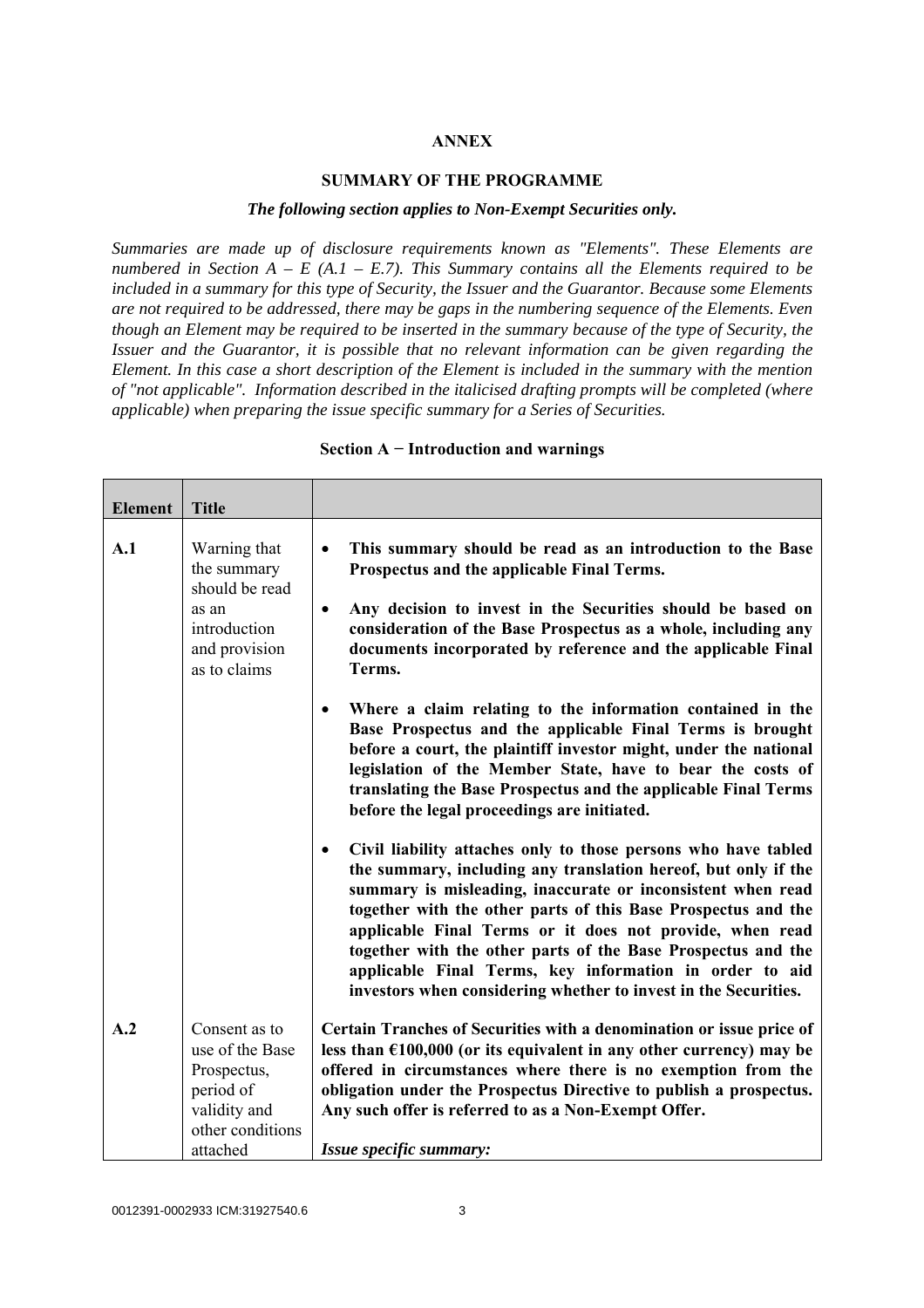| <b>Element</b> | <b>Title</b> |                                                                                                                                                                                                                                                                                                                                                                                                                                                                                                                   |
|----------------|--------------|-------------------------------------------------------------------------------------------------------------------------------------------------------------------------------------------------------------------------------------------------------------------------------------------------------------------------------------------------------------------------------------------------------------------------------------------------------------------------------------------------------------------|
|                |              | [Not Applicable – the Securities are not being offered to the public as<br>part of a Non-Exempt Offer.]                                                                                                                                                                                                                                                                                                                                                                                                           |
|                |              | [Consent: Subject to the conditions set out below, the Issuer consents<br>to the use of the Base Prospectus in connection with a Non-Exempt<br>Offer of Securities by the relevant Dealer, [names of specific financial<br>intermediaries listed in final terms,] [and] [each financial intermediary<br>whose name is published on the Issuer's website (see the "Corporate<br>Disclosure" section at www.nomuranow.com) and identified as an<br>Authorised Offeror in respect of the relevant Non-Exempt Offer]. |
|                |              | Offer period: The Issuer's consent referred to above is given for Non-<br>Exempt Offers of Securities during [offer period for the issue to be<br>specified here] (the Offer Period).                                                                                                                                                                                                                                                                                                                             |
|                |              | Conditions to consent: The conditions to the Issuer's consent are that<br>such consent (a) is only valid during the Offer Period; and (b) only<br>extends to the use of the Base Prospectus to make Non-Exempt Offers<br>of these Securities in [specify each relevant Member State in which the<br>particular Tranche of Securities can be offered].                                                                                                                                                             |
|                |              | <b>INVESTOR</b><br><b>INTENDING</b><br><b>OR</b><br>AN.<br>T <sub>O</sub><br><b>PURCHASE</b><br>PURCHASING ANY SECURITIES IN A NON-EXEMPT OFFER                                                                                                                                                                                                                                                                                                                                                                   |
|                |              | FROM AN AUTHORISED OFFEROR WILL DO SO, AND<br>OFFERS AND SALES OF SUCH TO AN INVESTOR BY SUCH<br><b>AUTHORISED</b><br><b>OFFEROR</b><br><b>WILL</b><br>BE<br>MADE,<br>IN                                                                                                                                                                                                                                                                                                                                          |
|                |              | ACCORDANCE WITH THE TERMS AND CONDITIONS OF<br>THE OFFER IN PLACE BETWEEN SUCH AUTHORISED<br><b>OFFEROR</b><br><b>AND</b><br><b>SUCH</b><br><b>INVESTOR</b><br><b>INCLUDING</b>                                                                                                                                                                                                                                                                                                                                   |
|                |              | ARRANGEMENTS IN RELATION TO PRICE, ALLOCATIONS,<br><b>EXPENSES</b><br><b>SETTLEMENT.</b><br><b>AND</b><br><b>THE</b><br><b>RELEVANT</b><br><b>INFORMATION WILL BE PROVIDED BY THE AUTHORISED</b>                                                                                                                                                                                                                                                                                                                  |
|                |              | <b>OFFEROR AT THE TIME OF SUCH OFFER.</b>                                                                                                                                                                                                                                                                                                                                                                                                                                                                         |

## **Section B – Issuer [and Guarantor]**

| <b>Element</b> | <b>Title</b>                                           |                                                                                                                                                                         |
|----------------|--------------------------------------------------------|-------------------------------------------------------------------------------------------------------------------------------------------------------------------------|
| B.1            | Legal and<br>commercial<br>name of the<br>Issuer       | Nomura Bank International plc.                                                                                                                                          |
| B.2            | Domicile/<br>legal form/<br>legislation/<br>country of | The Issuer is a public limited company registered in England and<br>Wales under number 1981122 and was incorporated under the<br>Companies Act 1985 on 22 January 1986. |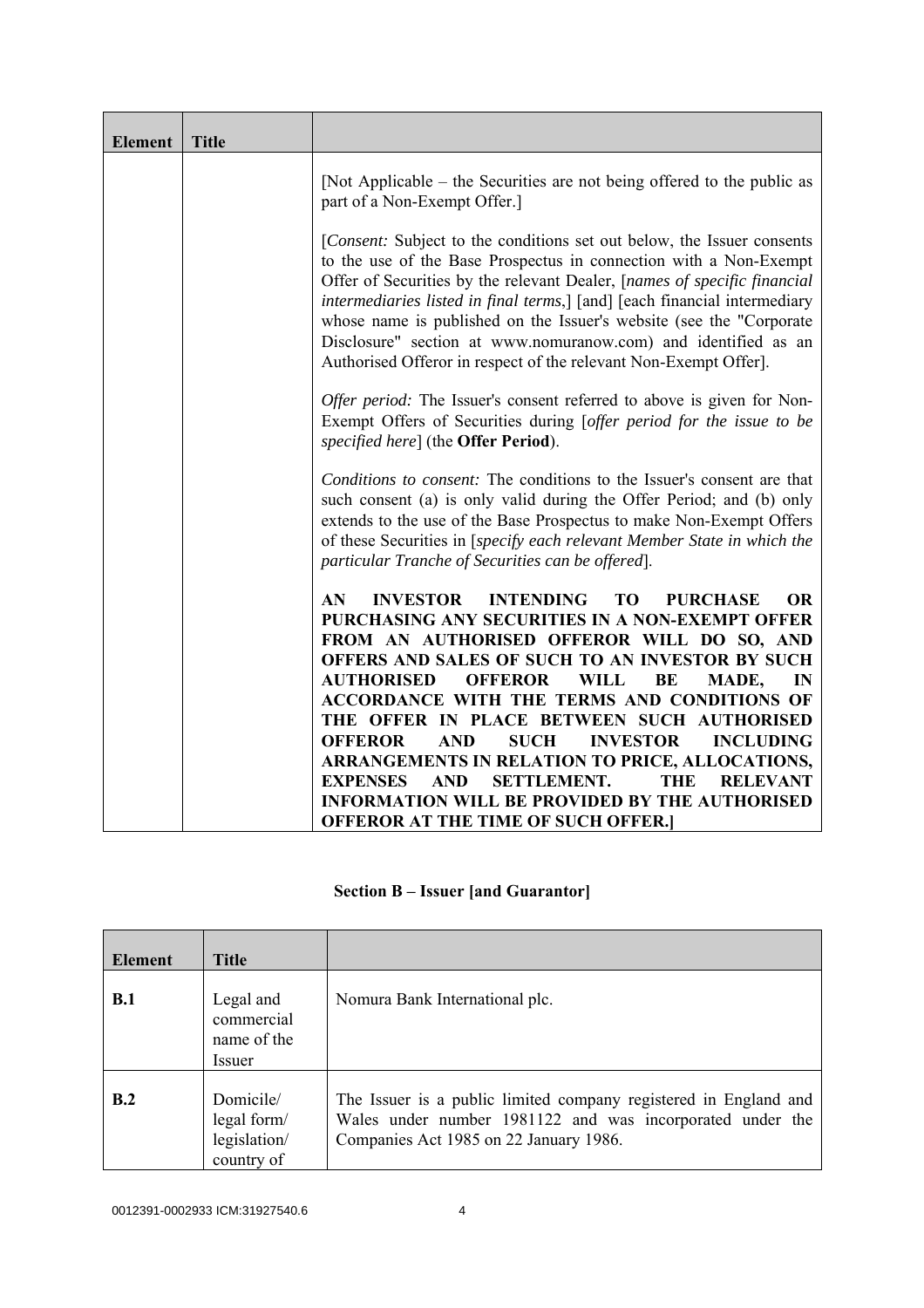|             | incorporation                                                                                                                                                                                                                                      |                                                                                                                                                                                                                                                                                                                                                                                                                                                                                                           |                                                                                                                                   |                    |
|-------------|----------------------------------------------------------------------------------------------------------------------------------------------------------------------------------------------------------------------------------------------------|-----------------------------------------------------------------------------------------------------------------------------------------------------------------------------------------------------------------------------------------------------------------------------------------------------------------------------------------------------------------------------------------------------------------------------------------------------------------------------------------------------------|-----------------------------------------------------------------------------------------------------------------------------------|--------------------|
| B.4b        | Trend<br>information<br>affecting the<br>Issuer and the<br>industries<br>in which it<br>operates                                                                                                                                                   | Not applicable, there are no known trends, uncertainties, demands,<br>commitments or events that are reasonably likely to have a material<br>effect on the Issuer and the industries in which it operates for at least<br>the current financial year.                                                                                                                                                                                                                                                     |                                                                                                                                   |                    |
| B.5         | Description of<br>the Group                                                                                                                                                                                                                        | The Issuer is a wholly owned subsidiary of Nomura Europe Holdings<br>plc (the main European holding company of the Nomura Group (as<br>defined below)) which in turn is a wholly owned subsidiary of<br>Nomura Holdings, Inc. (the Guarantor). The Guarantor is the<br>ultimate holding company of a group of companies and manages<br>financial operations for those subsidiary companies (together the<br>Nomura Group). Nomura Holdings, Inc. was formerly known as<br>The Nomura Securities Co., Ltd. |                                                                                                                                   |                    |
| B.9         | Profit forecast<br>or estimate                                                                                                                                                                                                                     |                                                                                                                                                                                                                                                                                                                                                                                                                                                                                                           | Not applicable, no profit forecasts or estimates have been made in the<br>Base Prospectus in relation to the Issuer.              |                    |
| B.10        | Audit<br>report<br>qualifications                                                                                                                                                                                                                  |                                                                                                                                                                                                                                                                                                                                                                                                                                                                                                           | Not applicable, no qualifications are contained in any audit report<br>included in the Base Prospectus in relation to the Issuer. |                    |
| <b>B.12</b> | Selected historical key financial information<br><b>Income Statement</b><br>The key financial information below is extracted from the Issuer's audited income<br>statement and statement of comprehensive income for the year ended 31 March 2018: |                                                                                                                                                                                                                                                                                                                                                                                                                                                                                                           |                                                                                                                                   |                    |
|             |                                                                                                                                                                                                                                                    |                                                                                                                                                                                                                                                                                                                                                                                                                                                                                                           | 31 March 2017                                                                                                                     | 31 March 2018      |
|             |                                                                                                                                                                                                                                                    |                                                                                                                                                                                                                                                                                                                                                                                                                                                                                                           |                                                                                                                                   | (Thousands of USD) |
|             | Net interest income                                                                                                                                                                                                                                |                                                                                                                                                                                                                                                                                                                                                                                                                                                                                                           | 35,201                                                                                                                            | 65,062             |
|             | Fee and commission income                                                                                                                                                                                                                          |                                                                                                                                                                                                                                                                                                                                                                                                                                                                                                           | 53,777                                                                                                                            | 49,057             |
|             | Dealing loss                                                                                                                                                                                                                                       |                                                                                                                                                                                                                                                                                                                                                                                                                                                                                                           | (54,098)                                                                                                                          | (75, 320)          |
|             | Administrative expenses                                                                                                                                                                                                                            |                                                                                                                                                                                                                                                                                                                                                                                                                                                                                                           | (12, 354)                                                                                                                         | (12,902)           |
|             | taxation                                                                                                                                                                                                                                           | Profit on ordinary activities before                                                                                                                                                                                                                                                                                                                                                                                                                                                                      | 18,366                                                                                                                            | 19,840             |
|             | Tax charge on profit on ordinary<br>activities                                                                                                                                                                                                     |                                                                                                                                                                                                                                                                                                                                                                                                                                                                                                           | (3,751)                                                                                                                           | (3,709)            |

 $1$  By virtue of a Supplement dated 21 December 2018, selected key financial information for the six months ended 30 September 2018 together with comparative financial information for the same period in the previous financial year has been included. The significant change statement has been updated accordingly.

l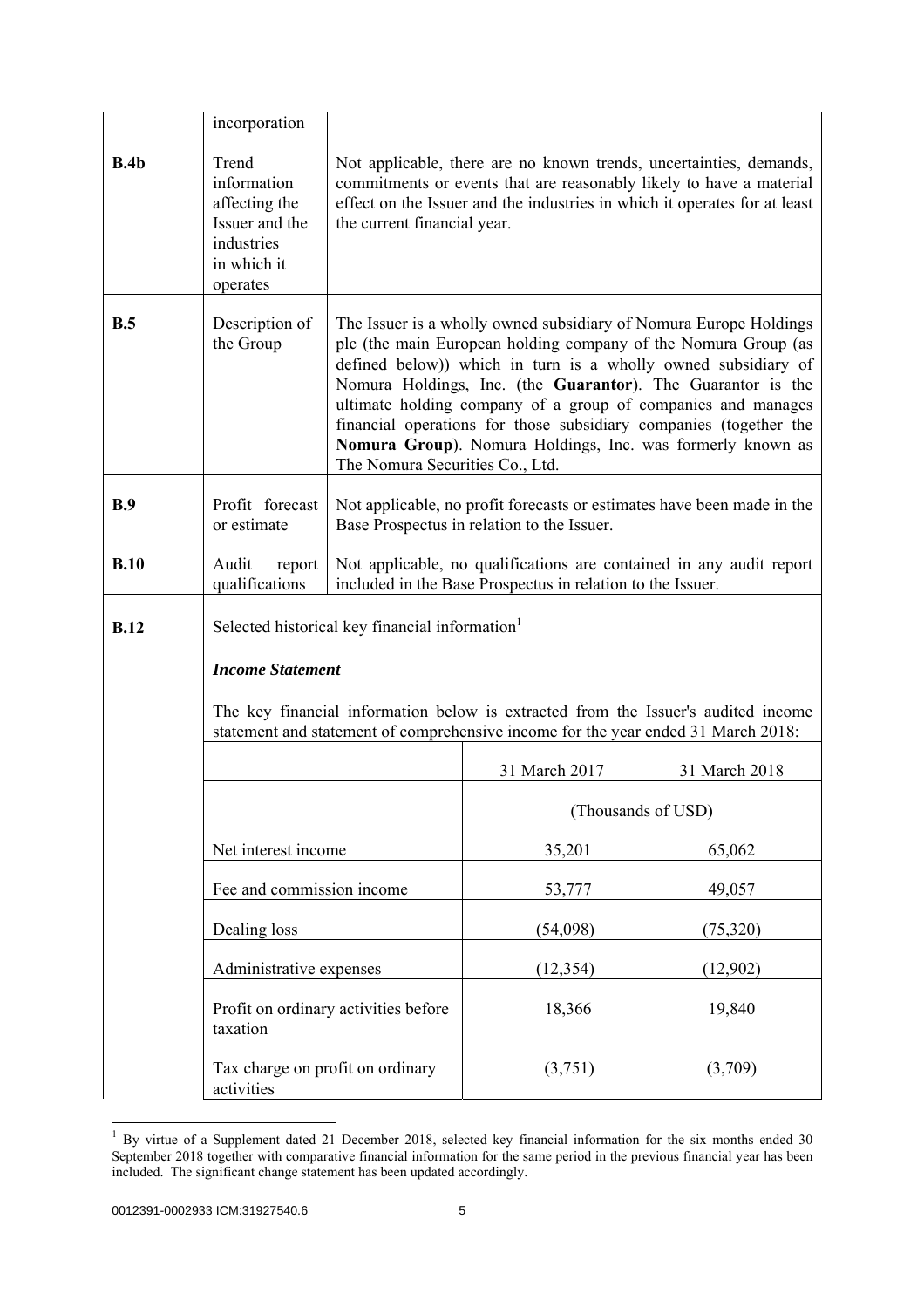| Profit for the year                                                                                                                                                                | 14,615            | 16,131             |
|------------------------------------------------------------------------------------------------------------------------------------------------------------------------------------|-------------------|--------------------|
| comprehensive<br>Total<br>income/(loss) for the year                                                                                                                               | (51, 471)         | 7,580              |
| The key financial information below is extracted from the Issuer's unaudited income<br>statement and statement of comprehensive income for the period ending 30 September<br>2018: |                   |                    |
|                                                                                                                                                                                    | 30 September 2017 | 30 September 2018  |
|                                                                                                                                                                                    |                   | (Thousands of USD) |
| Net interest income                                                                                                                                                                | 34,971            | 29,770             |
| Fee and commission income                                                                                                                                                          | 23,258            | 35,317             |
| Fee and commission expense                                                                                                                                                         | (2,872)           | (2, 405)           |
| Dealing loss                                                                                                                                                                       | (37,707)          | (46, 253)          |
| Administrative expenses                                                                                                                                                            | (6, 447)          | (6,115)            |
| Profit on ordinary activities before<br>taxation                                                                                                                                   | 11,203            | 10,314             |
| Income tax expense                                                                                                                                                                 | (2,129)           | (1,960)            |
| Profit for the period                                                                                                                                                              | 9,074             | 8,354              |
| Total comprehensive loss for the<br>period                                                                                                                                         | (11,683)          | (3,614)            |
| <b>Statement of Financial Position</b>                                                                                                                                             |                   |                    |
| The key financial information below is extracted from the Issuer's audited statement of<br>financial position as at 31 March 2018:                                                 |                   |                    |
|                                                                                                                                                                                    | 31 March 2017     | 31 March 2018      |
|                                                                                                                                                                                    |                   | (Thousands of USD) |
| Total assets                                                                                                                                                                       | 7,772,643         | 7,844,926          |
| Total equity                                                                                                                                                                       | 475,160           | 482,740            |
|                                                                                                                                                                                    | 7,297,483         | 7,362,186          |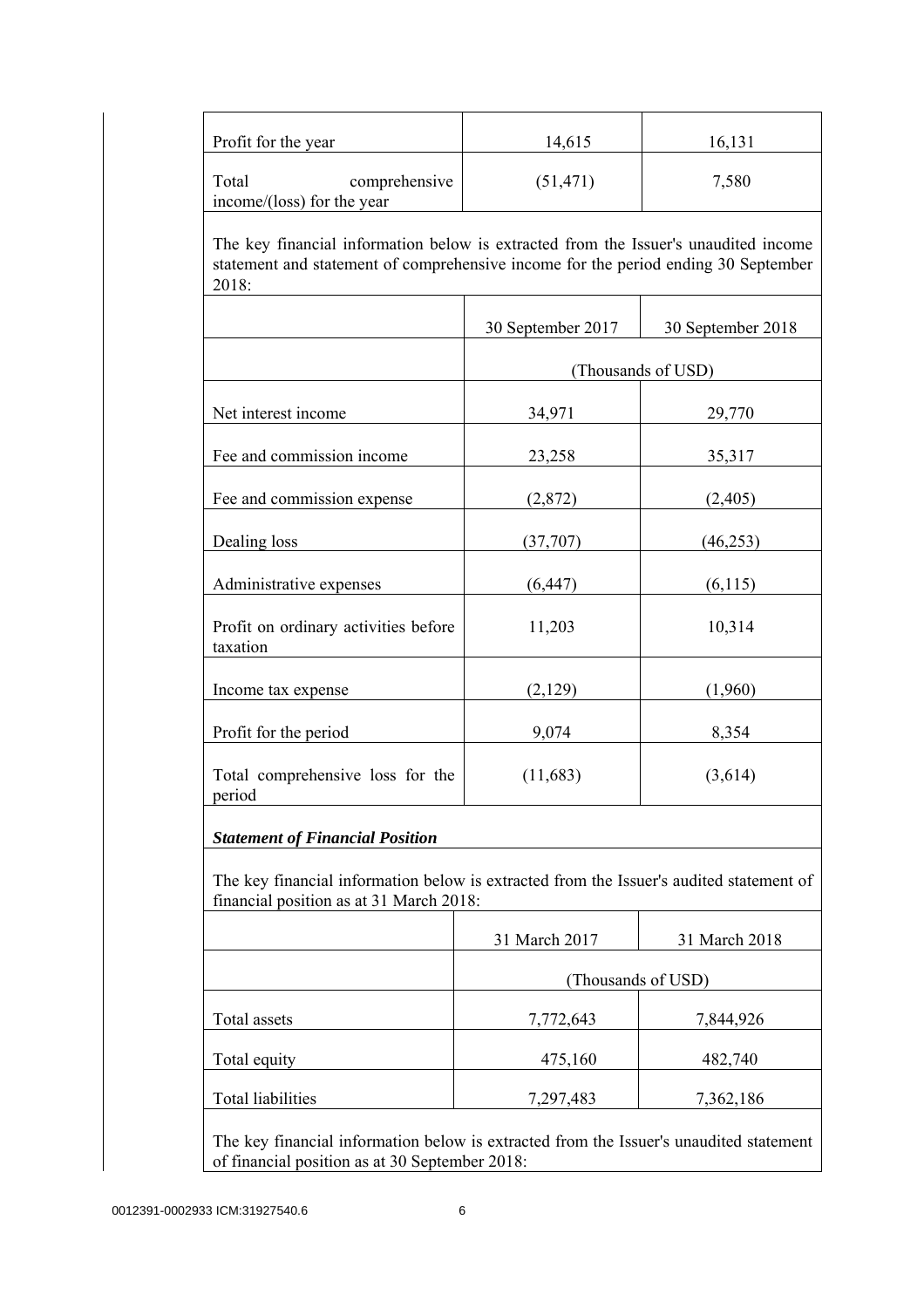|             |                                                 |                                                                                                                                                                                                                                                                                                                                                                                                                                                                                                                                                                                                                                                                                                                                                                                                                                                           | 30 September 2018                                                                                                                                                             |
|-------------|-------------------------------------------------|-----------------------------------------------------------------------------------------------------------------------------------------------------------------------------------------------------------------------------------------------------------------------------------------------------------------------------------------------------------------------------------------------------------------------------------------------------------------------------------------------------------------------------------------------------------------------------------------------------------------------------------------------------------------------------------------------------------------------------------------------------------------------------------------------------------------------------------------------------------|-------------------------------------------------------------------------------------------------------------------------------------------------------------------------------|
|             |                                                 |                                                                                                                                                                                                                                                                                                                                                                                                                                                                                                                                                                                                                                                                                                                                                                                                                                                           | (Thousands of USD)                                                                                                                                                            |
|             | Total assets                                    |                                                                                                                                                                                                                                                                                                                                                                                                                                                                                                                                                                                                                                                                                                                                                                                                                                                           | 6,327,137                                                                                                                                                                     |
|             | Total equity                                    |                                                                                                                                                                                                                                                                                                                                                                                                                                                                                                                                                                                                                                                                                                                                                                                                                                                           | 480,185                                                                                                                                                                       |
|             | <b>Total liabilities</b>                        |                                                                                                                                                                                                                                                                                                                                                                                                                                                                                                                                                                                                                                                                                                                                                                                                                                                           | 5,846,952                                                                                                                                                                     |
|             |                                                 |                                                                                                                                                                                                                                                                                                                                                                                                                                                                                                                                                                                                                                                                                                                                                                                                                                                           | Statements of no significant or material adverse change                                                                                                                       |
|             | Issuer since 31 March 2018.                     |                                                                                                                                                                                                                                                                                                                                                                                                                                                                                                                                                                                                                                                                                                                                                                                                                                                           | There has been no significant change in the financial position of the Issuer since 30<br>September 2018 and there has been no material adverse change in the prospects of the |
| <b>B.13</b> | Events<br>impacting the<br>Issuer's<br>solvency | Not applicable, there are no recent events particular to the Issuer<br>which are to a material extent relevant to the evaluation of the Issuer's<br>solvency.                                                                                                                                                                                                                                                                                                                                                                                                                                                                                                                                                                                                                                                                                             |                                                                                                                                                                               |
| <b>B.14</b> | Dependence<br>upon<br>other<br>group entities   | The Issuer is dependent upon the Guarantor and other members of the<br>Nomura Group. See also Element B.5 above.                                                                                                                                                                                                                                                                                                                                                                                                                                                                                                                                                                                                                                                                                                                                          |                                                                                                                                                                               |
| <b>B.15</b> | Principal<br>activities                         | The Issuer's primary role is to support the Global Wholesale Business<br>of the Nomura Group. Its principal activities include (i) issuance of<br>guaranteed credit and equity-linked notes and certificates, (ii)<br>provision of sub-participation and structured loans (including bridge<br>and warehouse financing), (iii) purchase of structured credit assets and<br>structured loans, (iv) provision of traditional banking products such as<br>loans and credit facilities in major currencies, repurchase and reverse<br>repurchase transactions, letters of credit and guarantees; and (v) taking<br>deposits (including foreign exchange and other reference-linked<br>deposits). The Issuer has a representative office in Istanbul, Turkey.<br>The Issuer has closed its branch in Milan, Italy and its representative<br>office in Beijing. |                                                                                                                                                                               |
| <b>B.16</b> | Controlling<br>shareholders                     | The Issuer is an indirectly owned wholly owned subsidiary of the<br>Guarantor. Nomura Europe Holdings plc (the main European holding<br>company of the Nomura Group) holds 100 per cent. of the share<br>capital of the Issuer. Nomura Europe Holdings plc is a direct wholly<br>owned subsidiary of the Guarantor.                                                                                                                                                                                                                                                                                                                                                                                                                                                                                                                                       |                                                                                                                                                                               |
| <b>B.17</b> | Credit ratings                                  | Agency, Ltd. (JCR)                                                                                                                                                                                                                                                                                                                                                                                                                                                                                                                                                                                                                                                                                                                                                                                                                                        | The long-term debt of the Issuer has been rated A by S&P Global<br>Ratings Japan Inc. (S&P Japan) and AA- by Japan Credit Rating                                              |
|             |                                                 | Programme may be rated or unrated.                                                                                                                                                                                                                                                                                                                                                                                                                                                                                                                                                                                                                                                                                                                                                                                                                        | The Programme has not been rated but Securities issued under the                                                                                                              |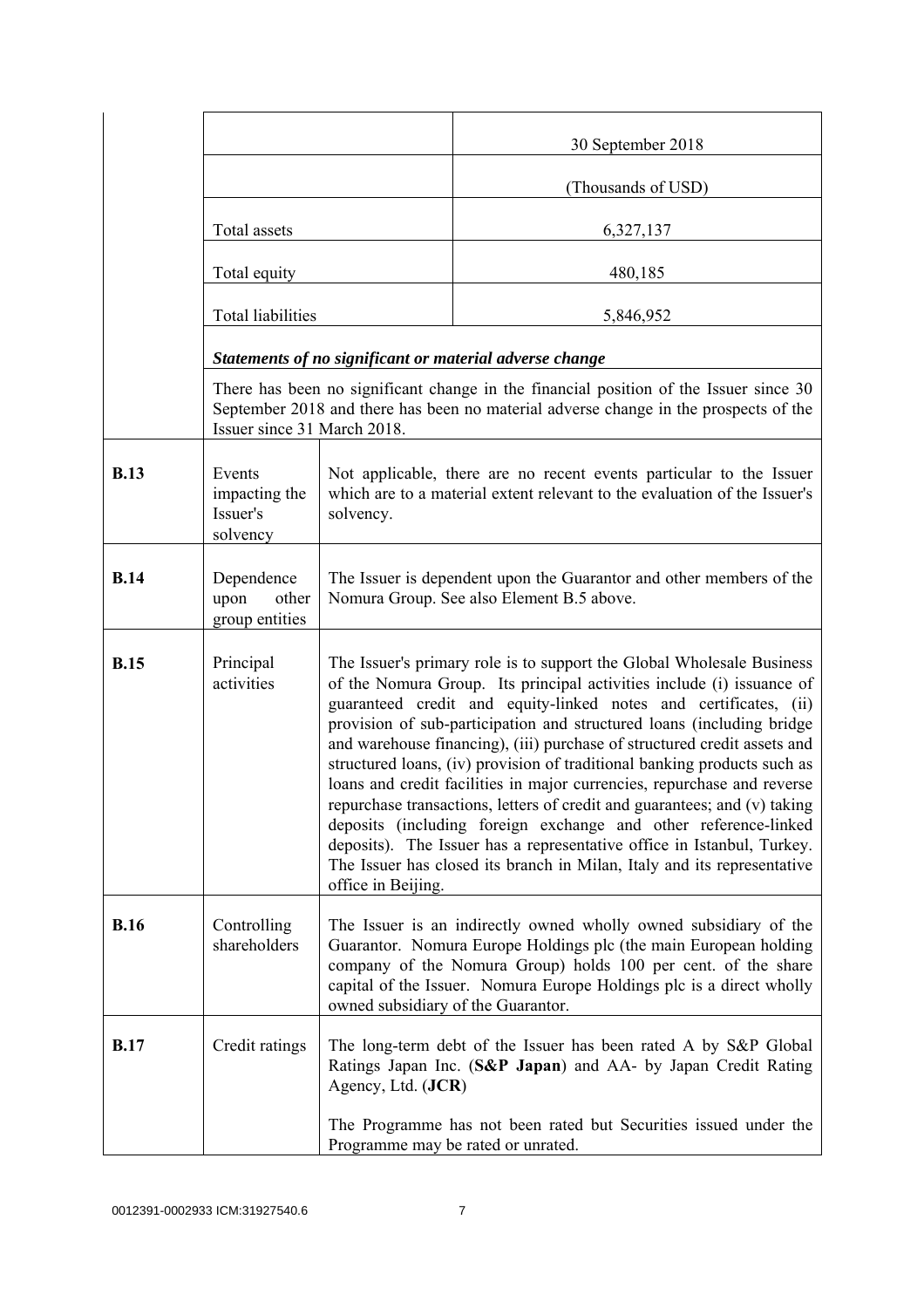|             |                                                                                                                                    | Issue specific summary:<br>[The Securities [have been/are expected to be] rated [specify rating(s)]                                                                                                                                                                                                                                                                                                                                                                                                                                                                                                                                                                                                                                                                                                                                                                                                                                                                                                                                                                                                                                                                                                                                                                                                                                                    |
|-------------|------------------------------------------------------------------------------------------------------------------------------------|--------------------------------------------------------------------------------------------------------------------------------------------------------------------------------------------------------------------------------------------------------------------------------------------------------------------------------------------------------------------------------------------------------------------------------------------------------------------------------------------------------------------------------------------------------------------------------------------------------------------------------------------------------------------------------------------------------------------------------------------------------------------------------------------------------------------------------------------------------------------------------------------------------------------------------------------------------------------------------------------------------------------------------------------------------------------------------------------------------------------------------------------------------------------------------------------------------------------------------------------------------------------------------------------------------------------------------------------------------|
|             |                                                                                                                                    | of Tranche being issued by [specify rating agent(s)].<br>A security rating is not a recommendation to buy, sell or hold<br>securities and may be subject to suspension, reduction or withdrawal<br>at any time by the assigning rating agency.<br>[Not applicable - No ratings have been assigned to the debt securities]                                                                                                                                                                                                                                                                                                                                                                                                                                                                                                                                                                                                                                                                                                                                                                                                                                                                                                                                                                                                                              |
|             |                                                                                                                                    | at the request of or with the co-operation of the Issuer in the rating<br>process.                                                                                                                                                                                                                                                                                                                                                                                                                                                                                                                                                                                                                                                                                                                                                                                                                                                                                                                                                                                                                                                                                                                                                                                                                                                                     |
| <b>B.18</b> | Description<br>of<br>the<br>Guarantee<br>insert<br>(Only<br>Element<br><i>this</i><br>B.18 if the<br>Securities are<br>guaranteed) | Securities issued under the Programme may be unguaranteed or may<br>be issued with the benefit of a guarantee from the Guarantor.<br>Issue specific summary:<br>[If the Securities are N&C Securities insert: The payment of<br>[principal][,] [interest] and all other amounts [payable] [or]<br>[deliverable] by the Issuer in respect of the Securities] [If the<br>Securities are W&C Securities insert: the Issuer's [payment] [and/or]<br>[delivery] obligations in respect of the Securities] are unconditionally<br>and irrevocably guaranteed pursuant to a deed of guarantee executed<br>by the Guarantor on or about 7 September 2018 (the Guarantee). The<br>obligations of the Guarantor under the Guarantee constitute direct,<br>unconditional, unsubordinated and [If the Securities are N&C<br>Securities insert: (subject to the provisions of a negative pledge)]<br>unsecured obligations of the Guarantor and will ( $[If the Securities are$<br><i>N&amp;C Securities insert:</i> subject as aforesaid and] save for obligations<br>in respect of national and local taxes and certain other statutory<br>exceptions) at all times rank at least equally with all other present and<br>future unsecured and unsubordinated obligations of the Guarantor.<br>The Guarantee will be governed by, and construed in accordance with, |
|             |                                                                                                                                    | English law.]                                                                                                                                                                                                                                                                                                                                                                                                                                                                                                                                                                                                                                                                                                                                                                                                                                                                                                                                                                                                                                                                                                                                                                                                                                                                                                                                          |
| <b>B.19</b> | Information<br>about<br>the<br>Guarantor                                                                                           |                                                                                                                                                                                                                                                                                                                                                                                                                                                                                                                                                                                                                                                                                                                                                                                                                                                                                                                                                                                                                                                                                                                                                                                                                                                                                                                                                        |
|             | (Only<br>insert<br>this Element<br>$B.19$ if the<br>Securities are<br>guaranteed)                                                  |                                                                                                                                                                                                                                                                                                                                                                                                                                                                                                                                                                                                                                                                                                                                                                                                                                                                                                                                                                                                                                                                                                                                                                                                                                                                                                                                                        |
| B.19/ B.1   | Legal and<br>commercial<br>name of the<br>Guarantor                                                                                | Nomura Holdings, Inc.                                                                                                                                                                                                                                                                                                                                                                                                                                                                                                                                                                                                                                                                                                                                                                                                                                                                                                                                                                                                                                                                                                                                                                                                                                                                                                                                  |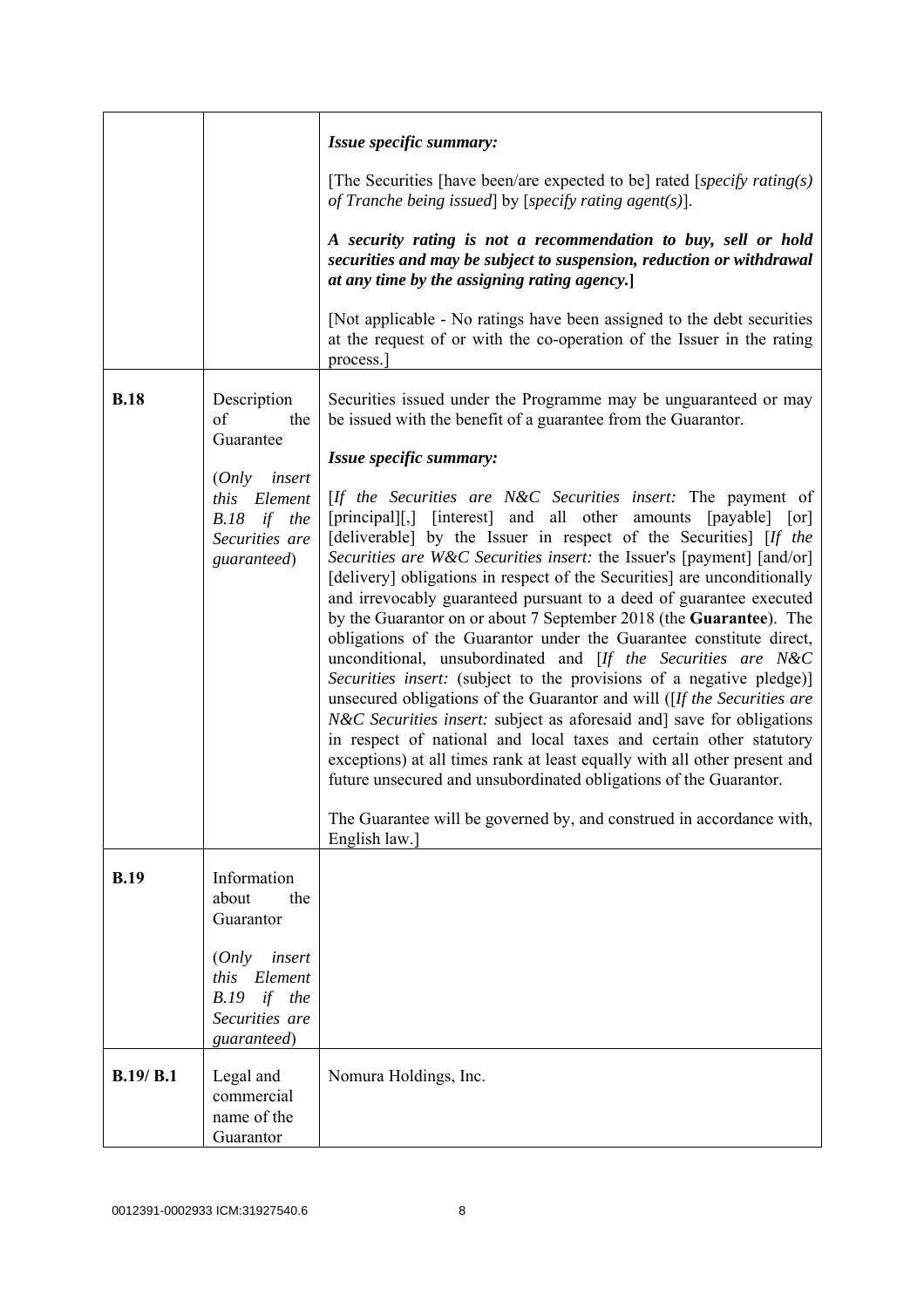| B.19/B.2         | Domicile/<br>legal form/<br>legislation/<br>country of<br>incorporation                                                                                                                              | The Guarantor was established in Japan and is a joint stock<br>corporation incorporated under the laws of Japan.                                                                                                                                                                                                                                                                                                                                                                    |                   |               |
|------------------|------------------------------------------------------------------------------------------------------------------------------------------------------------------------------------------------------|-------------------------------------------------------------------------------------------------------------------------------------------------------------------------------------------------------------------------------------------------------------------------------------------------------------------------------------------------------------------------------------------------------------------------------------------------------------------------------------|-------------------|---------------|
| <b>B19/ B.4b</b> | Trend<br>information<br>affecting the<br>Guarantor<br>and the<br>industries in<br>which it<br>operates                                                                                               | Not applicable, there are no known trends, uncertainties, demands,<br>commitments or events that are reasonably likely to have a material<br>effect on the Guarantor's prospects and the industries in which it<br>operates, for its current financial year.                                                                                                                                                                                                                        |                   |               |
| <b>B19/B.5</b>   | Description<br>of the Group                                                                                                                                                                          | The Guarantor is the ultimate holding company of a group of<br>companies and manages financial operations for those subsidiary<br>companies (together the Nomura Group). Nomura Holdings, Inc.<br>was formerly known as The Nomura Securities Co., Ltd. The Issuer is<br>a wholly owned subsidiary of Nomura Europe Holdings plc (the main<br>European holding company of the Nomura Group) which in turn is a<br>wholly owned subsidiary of Nomura Holdings, Inc. (the Guarantor). |                   |               |
| <b>B19/B.9</b>   | Profit forecast<br>or estimate                                                                                                                                                                       | Not applicable, no profit forecasts or estimates have been made in the<br>Base Prospectus in relation to the Guarantor.                                                                                                                                                                                                                                                                                                                                                             |                   |               |
| <b>B19/ B.10</b> | Audit report<br>qualifications                                                                                                                                                                       | Not applicable, no qualifications are contained in any audit report<br>included in the Base Prospectus in relation to the Guarantor.                                                                                                                                                                                                                                                                                                                                                |                   |               |
| B19/ B.12        | Selected historical key financial information <sup>2</sup> :                                                                                                                                         |                                                                                                                                                                                                                                                                                                                                                                                                                                                                                     |                   |               |
|                  | <b>Income Statement</b>                                                                                                                                                                              |                                                                                                                                                                                                                                                                                                                                                                                                                                                                                     |                   |               |
|                  | The key financial information below is extracted from the Guarantor's audited<br>consolidated statements of income for each of the two years ended 31 March 2017 and<br>31 March 2018, respectively: |                                                                                                                                                                                                                                                                                                                                                                                                                                                                                     |                   |               |
|                  |                                                                                                                                                                                                      |                                                                                                                                                                                                                                                                                                                                                                                                                                                                                     | 31 March 2017     | 31 March 2018 |
|                  |                                                                                                                                                                                                      |                                                                                                                                                                                                                                                                                                                                                                                                                                                                                     | (Millions of Yen) |               |
|                  | Total revenue                                                                                                                                                                                        |                                                                                                                                                                                                                                                                                                                                                                                                                                                                                     | 1,715,516         | 1,972,158     |
|                  | Interest expense                                                                                                                                                                                     |                                                                                                                                                                                                                                                                                                                                                                                                                                                                                     | 312,319           | 475,189       |
|                  | Net revenue                                                                                                                                                                                          |                                                                                                                                                                                                                                                                                                                                                                                                                                                                                     | 1,403,197         | 1,496,969     |
|                  | Total non-interest expenses                                                                                                                                                                          |                                                                                                                                                                                                                                                                                                                                                                                                                                                                                     | 1,080,402         | 1,168,811     |
|                  | Income before income taxes                                                                                                                                                                           |                                                                                                                                                                                                                                                                                                                                                                                                                                                                                     | 322,795           | 328,158       |

 $2^2$  By virtue of a Supplement dated 14 February 2019, selected key financial information for the nine months ended 31 December 2018 together with comparative financial information for the same period in the previous financial year has been included. The significant change statement has been updated accordingly.

l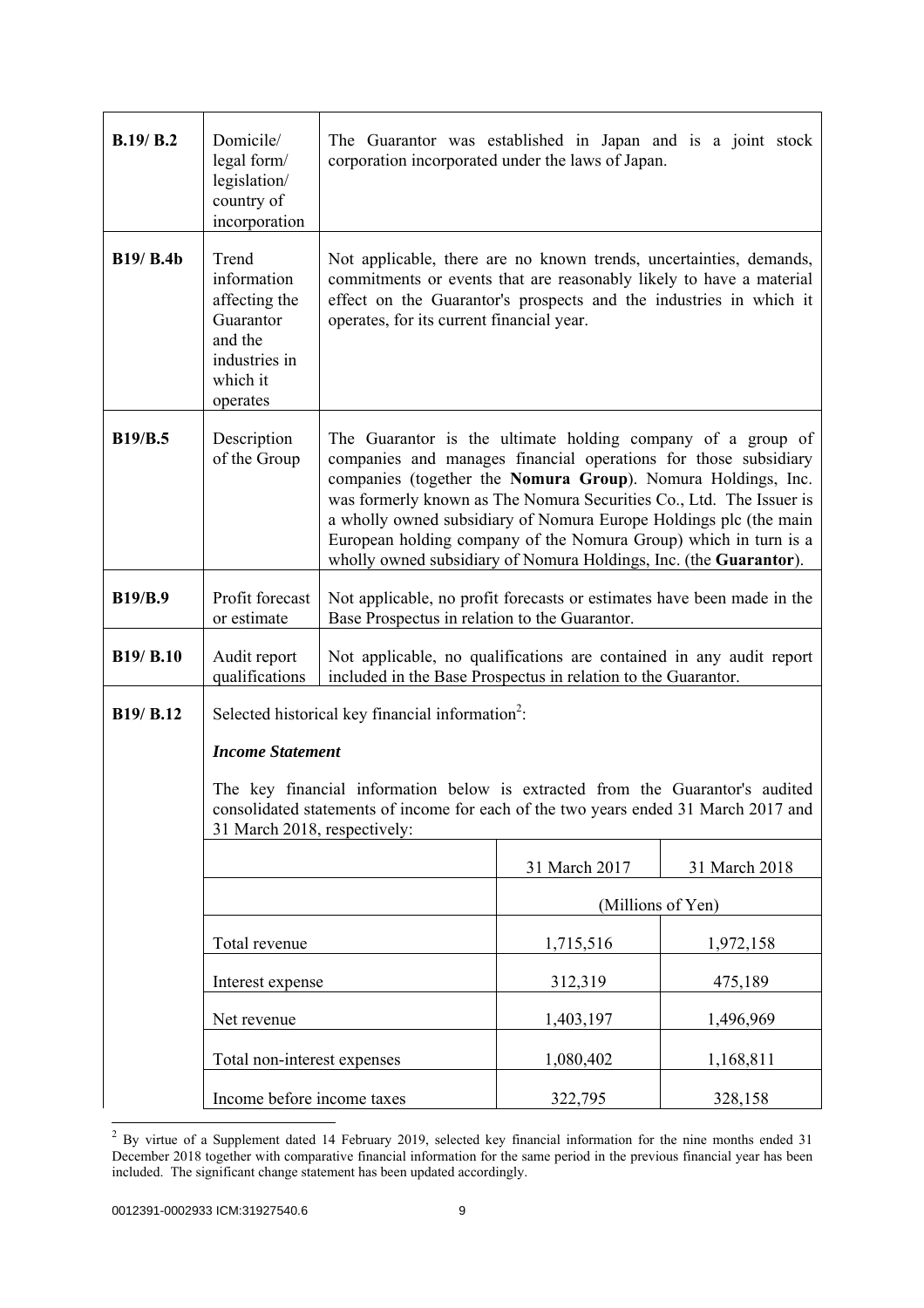| Income tax expense                                                                                                                                                                                                                                                                                         | 80,229            | 103,866          |
|------------------------------------------------------------------------------------------------------------------------------------------------------------------------------------------------------------------------------------------------------------------------------------------------------------|-------------------|------------------|
| Net income                                                                                                                                                                                                                                                                                                 | 242,566           | 224,292          |
| Net income attributable to NHI<br>shareholders                                                                                                                                                                                                                                                             | 239,617           | 219,343          |
| Return on equity <sup>(1)</sup>                                                                                                                                                                                                                                                                            | 8.7%              | 7.9%             |
| $^{(1)}$ Calculated as net income attributable to NHI shareholders divided by total NHI shareholders' equity.                                                                                                                                                                                              |                   |                  |
| The key financial information below is extracted from the Guarantor's unaudited<br>consolidated statements of income for the nine months ended 31 December 2018 as<br>they appear in the English translation of the Guarantor's unaudited financial summary<br>for the nine months ended 31 December 2018: |                   |                  |
|                                                                                                                                                                                                                                                                                                            | 31 December 2017  | 31 December 2018 |
|                                                                                                                                                                                                                                                                                                            | (Millions of Yen) |                  |
| Total revenue                                                                                                                                                                                                                                                                                              | 1,460,944         | 1,336,766        |
| Interest expense                                                                                                                                                                                                                                                                                           | 342,012           | 521,250          |
| Net revenue                                                                                                                                                                                                                                                                                                | 1,118,932         | 815,516          |
| Total non-interest expenses                                                                                                                                                                                                                                                                                | 837,697           | 877,570          |
| Income (loss) before income taxes                                                                                                                                                                                                                                                                          | 281,235           | (62,054)         |
| Income tax expense                                                                                                                                                                                                                                                                                         | 79,788            | 36,331           |
| Net income (loss)                                                                                                                                                                                                                                                                                          | 201,447           | (98, 385)        |
| Net income (loss) attributable to NHI<br>shareholders                                                                                                                                                                                                                                                      | 196,668           | (101, 286)       |
| Return on equity $(1)$                                                                                                                                                                                                                                                                                     | 9.3%              | $(5.0\%)$        |
| $^{(1)}$ Calculated as net income (loss) attributable to NHI shareholders divided by total NHI shareholders' equity (annualised).                                                                                                                                                                          |                   |                  |
| <b>Statement of Financial Position</b>                                                                                                                                                                                                                                                                     |                   |                  |
| The key financial information below is extracted from the Guarantor's audited<br>consolidated balance sheets as at 31 March 2017 and 31 March 2018:                                                                                                                                                        |                   |                  |
|                                                                                                                                                                                                                                                                                                            | 31 March 2017     | 31 March 2018    |
|                                                                                                                                                                                                                                                                                                            | (Millions of Yen) |                  |
| Total assets                                                                                                                                                                                                                                                                                               | 42,852,078        | 40,591,329       |
| Total equity                                                                                                                                                                                                                                                                                               | 2,843,791         | 2,799,824        |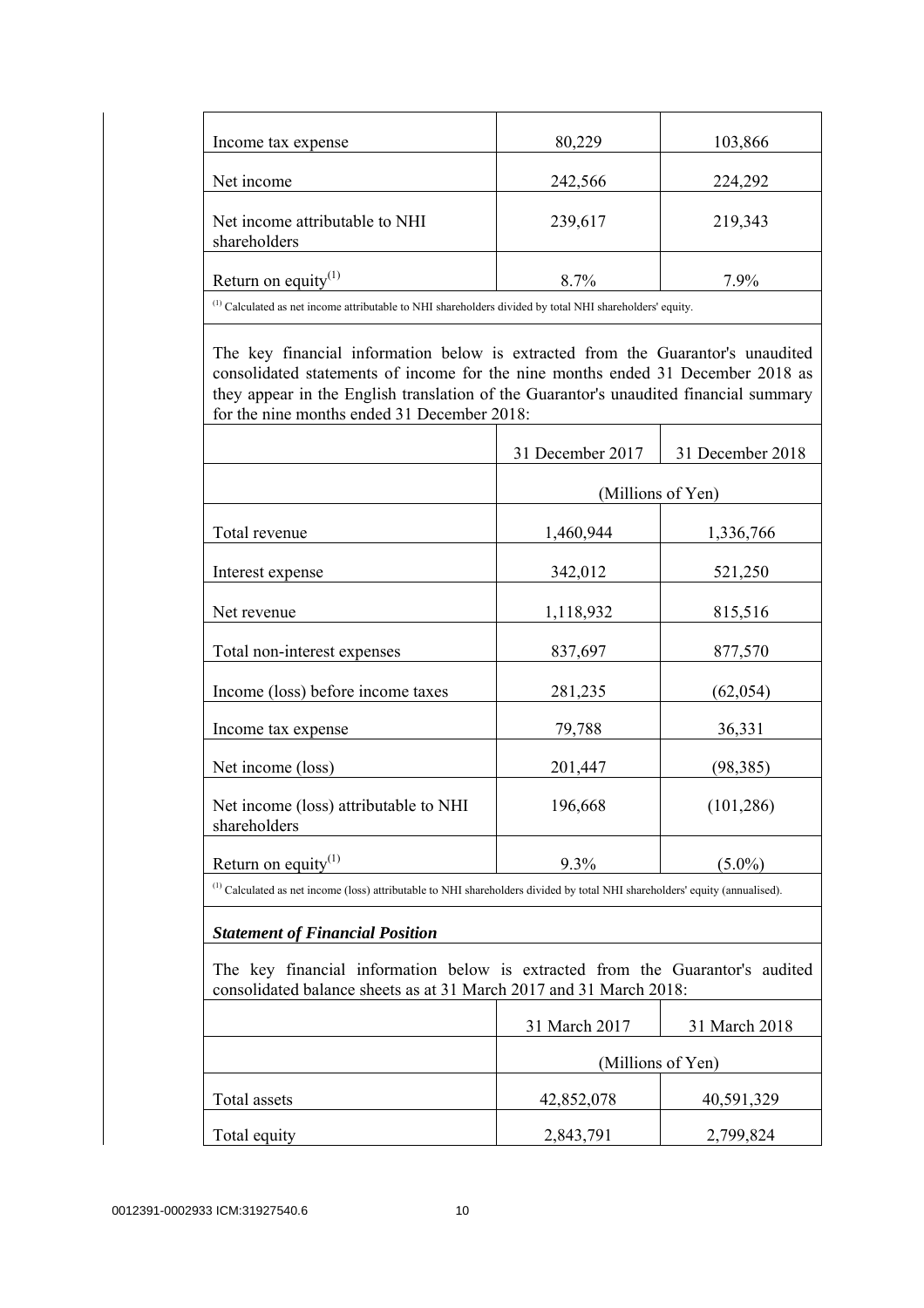|           | Total liabilities                                                                                                                                                                                                                                                                |                                                                                                                                                                                                                                                                                                                  | 40,008,287                          | 37,791,505       |
|-----------|----------------------------------------------------------------------------------------------------------------------------------------------------------------------------------------------------------------------------------------------------------------------------------|------------------------------------------------------------------------------------------------------------------------------------------------------------------------------------------------------------------------------------------------------------------------------------------------------------------|-------------------------------------|------------------|
|           | The key financial information below is extracted from the Guarantor's unaudited<br>consolidated balance sheets as at 31 December 2018 as they appear in the English<br>translation of the Guarantor's unaudited financial summary for the nine months ended<br>31 December 2018: |                                                                                                                                                                                                                                                                                                                  |                                     |                  |
|           |                                                                                                                                                                                                                                                                                  |                                                                                                                                                                                                                                                                                                                  | 31 March 2018<br>$(Restated)^{(1)}$ | 31 December 2018 |
|           |                                                                                                                                                                                                                                                                                  |                                                                                                                                                                                                                                                                                                                  | (Millions of Yen)                   |                  |
|           | Total assets                                                                                                                                                                                                                                                                     |                                                                                                                                                                                                                                                                                                                  | 40,343,947                          | 45,113,023       |
|           | Total equity                                                                                                                                                                                                                                                                     |                                                                                                                                                                                                                                                                                                                  | 2,799,824                           | 2,706,011        |
|           | <b>Total liabilities</b>                                                                                                                                                                                                                                                         |                                                                                                                                                                                                                                                                                                                  | 37,544,123                          | 42,407,012       |
|           |                                                                                                                                                                                                                                                                                  | <sup>(1)</sup> The numbers for the year ended 31 March 2018 have been restated to reflect the change in accounting policy for certain<br>derivatives as implemented on 1 April 2018. The restated numbers for the year ended 31 March 2018 are unaudited.                                                        |                                     |                  |
|           |                                                                                                                                                                                                                                                                                  | Statements of no significant or material adverse change                                                                                                                                                                                                                                                          |                                     |                  |
|           | There has been no significant change in the financial or trading position of the<br>Guarantor or the Nomura Group since 31 December 2018.                                                                                                                                        |                                                                                                                                                                                                                                                                                                                  |                                     |                  |
|           | March 2018.                                                                                                                                                                                                                                                                      | There has been no material adverse change in the prospects of the Guarantor since 31                                                                                                                                                                                                                             |                                     |                  |
| B19/ B.13 | Events<br>impacting the<br>Guarantor's<br>solvency                                                                                                                                                                                                                               | Not applicable, there are no recent events particular to the Guarantor<br>which are to a material extent relevant to the evaluation of its<br>solvency.                                                                                                                                                          |                                     |                  |
| B19/ B.14 | Dependence<br>upon other<br>Group entities                                                                                                                                                                                                                                       | See Element B.5 above. The Guarantor is the ultimate holding<br>company for the Nomura Group. The Guarantor depends on<br>dividends, distributions and other payments from subsidiaries to make<br>payments on its obligations.                                                                                  |                                     |                  |
| B19/ B.15 | The<br>Guarantor's<br>Principal<br>activities                                                                                                                                                                                                                                    | The Guarantor is a holding company of one of the leading financial<br>services groups in Japan. The Nomura Group operates offices in<br>countries and regions worldwide including Japan, the United States,<br>Singapore and Hong Kong<br>the United Kingdom,<br>Administrative Region through its subsidiaries. |                                     | Special          |
|           |                                                                                                                                                                                                                                                                                  | The Nomura Group's clients include individuals, corporations,<br>financial institutions, governments and governmental agencies.                                                                                                                                                                                  |                                     |                  |
|           |                                                                                                                                                                                                                                                                                  | The Nomura Group's business consists of Retail, Asset Management,<br>Wholesale and Merchant Banking.                                                                                                                                                                                                             |                                     |                  |
|           |                                                                                                                                                                                                                                                                                  | In its Retail segment, the Nomura Group provides investment<br>consultation services mainly to individual clients in Japan.                                                                                                                                                                                      |                                     | In its           |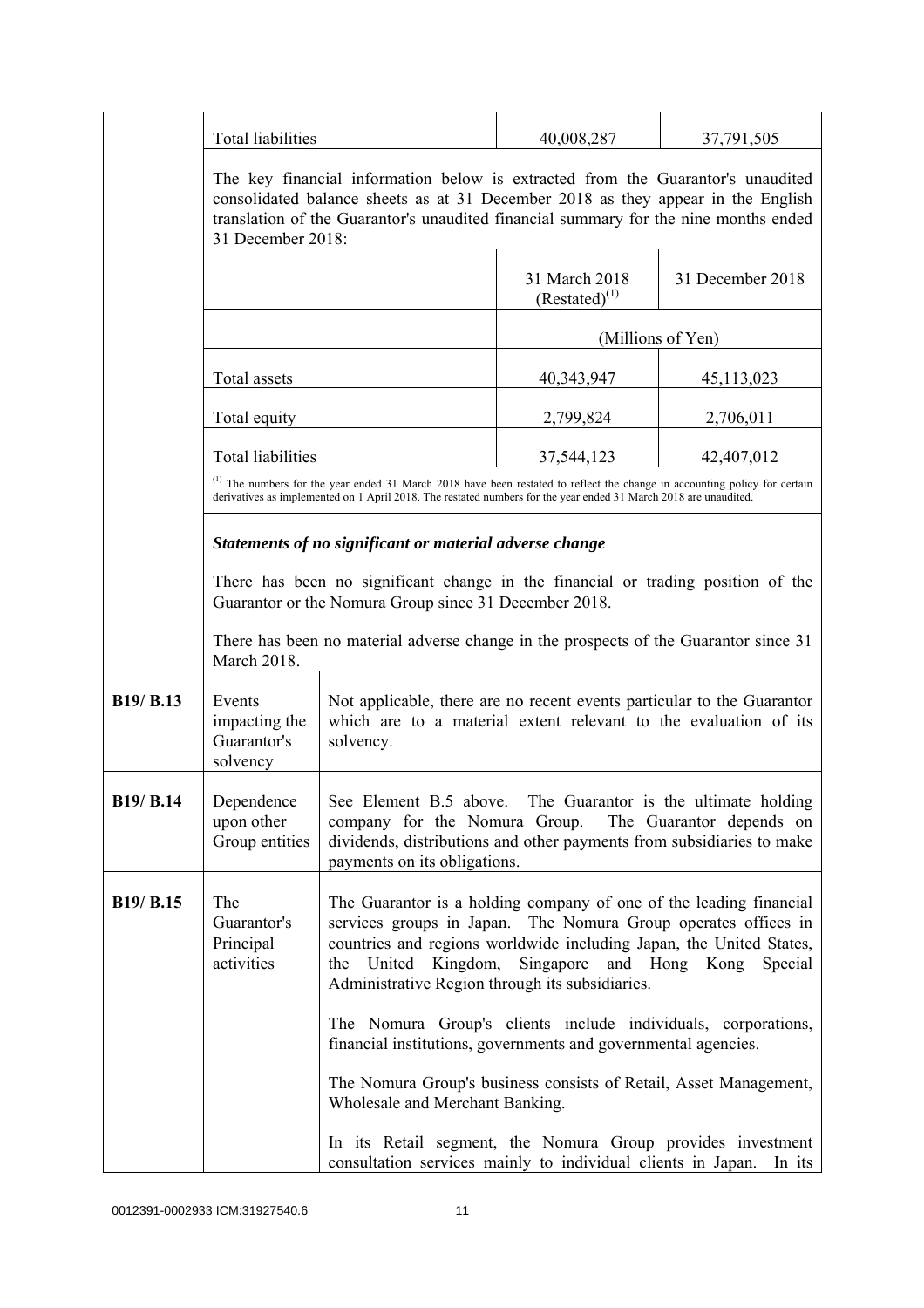|                  |                             | as mergers and acquisitions and financial advice.<br>management buyouts.                                                                                                                                                                                                                                                                   | Asset Management segment, the Nomura Group develops and<br>manages investment trusts, and provides investment advisory services.<br>In its Wholesale segment, the Nomura Group is engaged in the sales<br>and trading of debt and equity securities, derivatives, and currencies<br>on a global basis to various institutions, provides investment banking<br>services such as the underwriting of debt and equity securities as well<br>The Nomura Group established a Merchant Banking Division in<br>January 2018. In the Merchant Banking Division, the Nomura Group<br>will primarily provide equity as a new solution for business<br>reorganisations and revitalisations, business succession as well as |
|------------------|-----------------------------|--------------------------------------------------------------------------------------------------------------------------------------------------------------------------------------------------------------------------------------------------------------------------------------------------------------------------------------------|-----------------------------------------------------------------------------------------------------------------------------------------------------------------------------------------------------------------------------------------------------------------------------------------------------------------------------------------------------------------------------------------------------------------------------------------------------------------------------------------------------------------------------------------------------------------------------------------------------------------------------------------------------------------------------------------------------------------|
| <b>B19/ B.16</b> | Controlling<br>shareholders | To its knowledge, the Guarantor is not directly or indirectly owned or<br>controlled by another corporation, by any government or by any other<br>natural or legal person severally or jointly. The Guarantor knows of no<br>arrangements the operation of which may at a later time result in a<br>change of control of the Nomura Group. |                                                                                                                                                                                                                                                                                                                                                                                                                                                                                                                                                                                                                                                                                                                 |
| B19/ B.17        | Credit ratings              | Long-term credit ratings of the Guarantor:                                                                                                                                                                                                                                                                                                 |                                                                                                                                                                                                                                                                                                                                                                                                                                                                                                                                                                                                                                                                                                                 |
|                  |                             | S&P Global Ratings Japan<br>Inc.                                                                                                                                                                                                                                                                                                           | $A-$                                                                                                                                                                                                                                                                                                                                                                                                                                                                                                                                                                                                                                                                                                            |
|                  |                             | Moody's Japan K.K.                                                                                                                                                                                                                                                                                                                         | Baa1                                                                                                                                                                                                                                                                                                                                                                                                                                                                                                                                                                                                                                                                                                            |
|                  |                             | Fitch Ratings Japan Limited                                                                                                                                                                                                                                                                                                                | $A-$                                                                                                                                                                                                                                                                                                                                                                                                                                                                                                                                                                                                                                                                                                            |
|                  |                             | Rating and Investment<br>Information, Inc.                                                                                                                                                                                                                                                                                                 | $A+$                                                                                                                                                                                                                                                                                                                                                                                                                                                                                                                                                                                                                                                                                                            |
|                  |                             | Japan Credit Rating Agency,<br>Ltd.                                                                                                                                                                                                                                                                                                        | $AA-$                                                                                                                                                                                                                                                                                                                                                                                                                                                                                                                                                                                                                                                                                                           |

## **Section C – Securities**

| Element | <b>Title</b>                         |                                                                                                                                                                                                                                                                                                                                                                                                                                                                                                                                                                                                                                                                                                                                                                                                                                                                |
|---------|--------------------------------------|----------------------------------------------------------------------------------------------------------------------------------------------------------------------------------------------------------------------------------------------------------------------------------------------------------------------------------------------------------------------------------------------------------------------------------------------------------------------------------------------------------------------------------------------------------------------------------------------------------------------------------------------------------------------------------------------------------------------------------------------------------------------------------------------------------------------------------------------------------------|
|         |                                      |                                                                                                                                                                                                                                                                                                                                                                                                                                                                                                                                                                                                                                                                                                                                                                                                                                                                |
| C.1     | Type and class of<br>Securities/ISIN | The Securities described in this section are debt securities,<br>warrants or exercisable certificates with a denomination or issue<br>price of less than $\epsilon$ 100,000 (or its equivalent in any other<br>currency). The Programme allows for the issuance of Notes,<br>Warrants and Certificates. The Securities to be issued under the<br>Programme may be Fixed Rate N&C Securities, Floating Rate<br>N&C Securities, Zero Coupon N&C Securities, Securities for<br>which the coupon, redemption and/or cash settlement amount<br>payments (as applicable) are linked to currency exchange rates<br>(Fixed FX Interest N&C Securities, FX Redemption N&C<br>Securities, Fixed Denomination FX Redemption N&C Securities,<br>FX Basket Knock-Out W&C Securities or FX Basket Knock-In<br>W&C Securities), a share or a basket of shares (Equity Basket) |
|         |                                      | Conditional Interest N&C Securities, Equity Basket Knock-In                                                                                                                                                                                                                                                                                                                                                                                                                                                                                                                                                                                                                                                                                                                                                                                                    |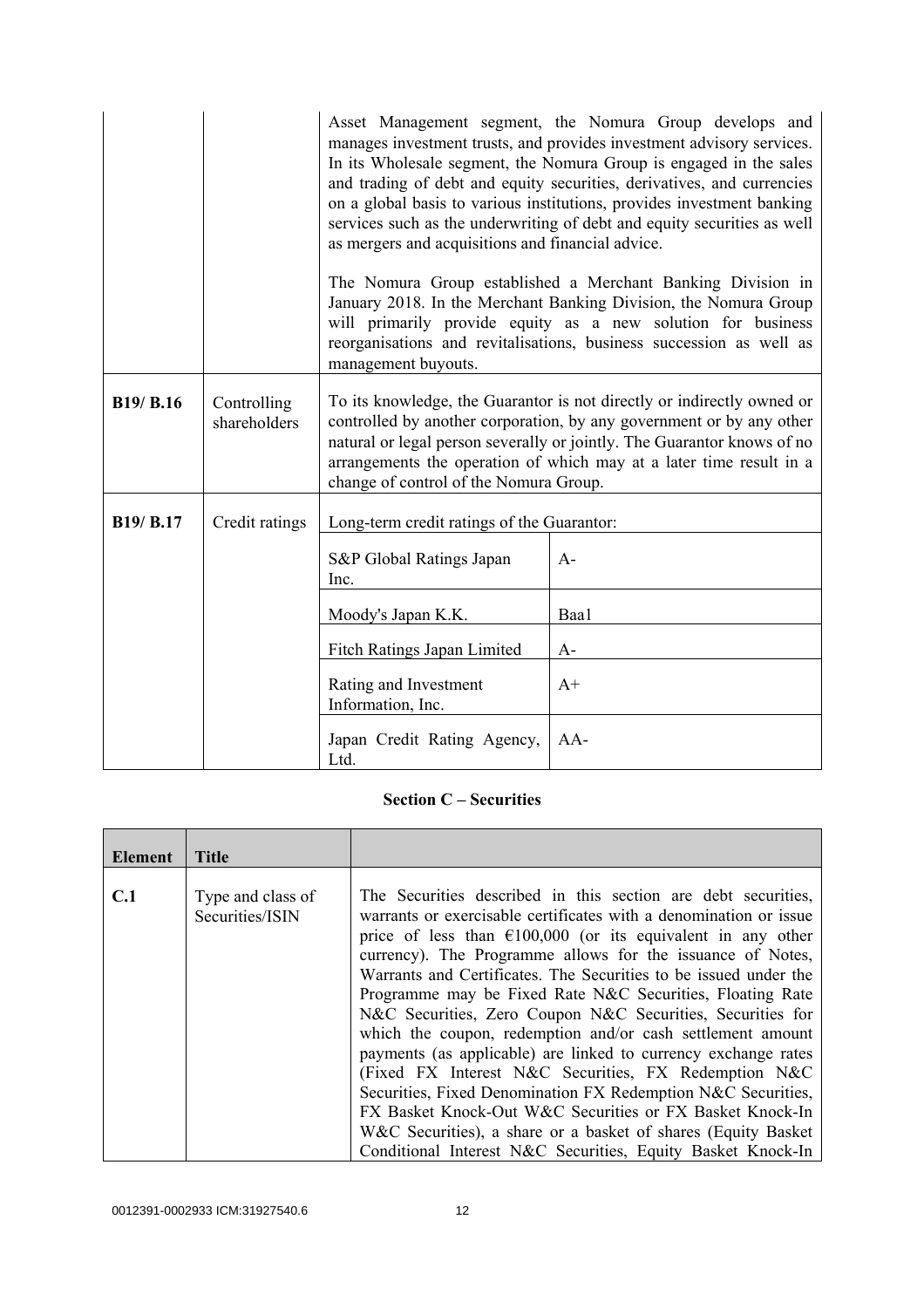| <b>Element</b> | <b>Title</b> |                                                                                                                                                                                                                                                                                                                                                                                                                                                                                                                                                                                                                                                                                                                                                                                                                                                                                                                                                                                                                                                                                                                                                                                                                                                                                                                                                  |
|----------------|--------------|--------------------------------------------------------------------------------------------------------------------------------------------------------------------------------------------------------------------------------------------------------------------------------------------------------------------------------------------------------------------------------------------------------------------------------------------------------------------------------------------------------------------------------------------------------------------------------------------------------------------------------------------------------------------------------------------------------------------------------------------------------------------------------------------------------------------------------------------------------------------------------------------------------------------------------------------------------------------------------------------------------------------------------------------------------------------------------------------------------------------------------------------------------------------------------------------------------------------------------------------------------------------------------------------------------------------------------------------------|
|                |              | N&C Securities, Equity Basket Barrier Knock-In N&C Securities,<br>Equity Basket Bonus Barrier N&C Securities, Equity Basket<br>Autocall N&C Securities, Equity Delta One Redemption N&C<br>Securities or Equity Delta One W&C Securities), an index or<br>basket of indices (Index Basket Conditional Interest N&C<br>Securities, Index Basket Knock-In N&C Securities, Index Basket<br>Barrier Knock-In N&C Securities, Index Basket Bonus Barrier<br>N&C Securities or Index Basket Autocall N&C Securities), one<br>or more fixed or floating interest rates (Multi-Rate Interest N&C<br>Securities, Range Accrual Interest N&C Securities or Dual Range<br>Accrual Interest N&C Securities), an inflation index (Leveraged<br>Inflation Interest N&C Securities), one or more swap rates (Swap<br>Rate Linked Interest N&C Securities, Reverse Convertible Swap<br>Rate Redemption N&C Securities or Geared Put Swap Rate<br>Redemption N&C Securities) or the creditworthiness of a single<br>reference entity, a basket of reference entities or a tranche of<br>reference entities comprising an index (Zero Recovery Single<br>Name Credit Linked N&C Securities, Zero Recovery Basket<br>Credit Linked N&C Securities and Tranched Zero Recovery<br>Credit Linked N&C Securities (respectively)), or a combination<br>of the foregoing. |
|                |              | Issue specific summary:                                                                                                                                                                                                                                                                                                                                                                                                                                                                                                                                                                                                                                                                                                                                                                                                                                                                                                                                                                                                                                                                                                                                                                                                                                                                                                                          |
|                |              | The Securities are <i>[insert title of Securities]</i> . The Series Number<br>of the Securities is $\lceil \bullet \rceil$ . The Tranche number is $\lceil \bullet \rceil$ .                                                                                                                                                                                                                                                                                                                                                                                                                                                                                                                                                                                                                                                                                                                                                                                                                                                                                                                                                                                                                                                                                                                                                                     |
|                |              | International Securities Identification Number (ISIN): [•].                                                                                                                                                                                                                                                                                                                                                                                                                                                                                                                                                                                                                                                                                                                                                                                                                                                                                                                                                                                                                                                                                                                                                                                                                                                                                      |
|                |              | [Committee on Uniform Securities Identification Procedures<br>$(CUSIP)$ number: $[$ ]]                                                                                                                                                                                                                                                                                                                                                                                                                                                                                                                                                                                                                                                                                                                                                                                                                                                                                                                                                                                                                                                                                                                                                                                                                                                           |
|                |              | The Securities will be consolidated and form a single series with<br>[identify earlier Tranches] on [the Issue Date/ exchange of the<br>Temporary Bearer Global N&C Security for interests in the<br>Permanent Bearer Global N&C Security, which is expected to<br>occur on or about [date]]]                                                                                                                                                                                                                                                                                                                                                                                                                                                                                                                                                                                                                                                                                                                                                                                                                                                                                                                                                                                                                                                    |
| C.2            | Currency     | Subject to compliance with all applicable laws, regulations and<br>directives, Securities may be issued in any currency agreed<br>between the Issuer and the relevant Dealer at the time of issue.                                                                                                                                                                                                                                                                                                                                                                                                                                                                                                                                                                                                                                                                                                                                                                                                                                                                                                                                                                                                                                                                                                                                               |
|                |              | Issue specific summary:                                                                                                                                                                                                                                                                                                                                                                                                                                                                                                                                                                                                                                                                                                                                                                                                                                                                                                                                                                                                                                                                                                                                                                                                                                                                                                                          |
|                |              | [If the Securities are W&C Securities, insert: The Securities are<br>payable in $\lceil \bullet \rceil$ (the Specified Currency).]                                                                                                                                                                                                                                                                                                                                                                                                                                                                                                                                                                                                                                                                                                                                                                                                                                                                                                                                                                                                                                                                                                                                                                                                               |
|                |              | [If the Securities are N&C Securities, insert: The Securities are<br>[denominated] in [ $\bullet$ ] (the Specified Currency) and payable in<br>[•] (the Settlement Currency).]                                                                                                                                                                                                                                                                                                                                                                                                                                                                                                                                                                                                                                                                                                                                                                                                                                                                                                                                                                                                                                                                                                                                                                   |
|                |              | [Insert if the payments in respect of the Securities are payable in                                                                                                                                                                                                                                                                                                                                                                                                                                                                                                                                                                                                                                                                                                                                                                                                                                                                                                                                                                                                                                                                                                                                                                                                                                                                              |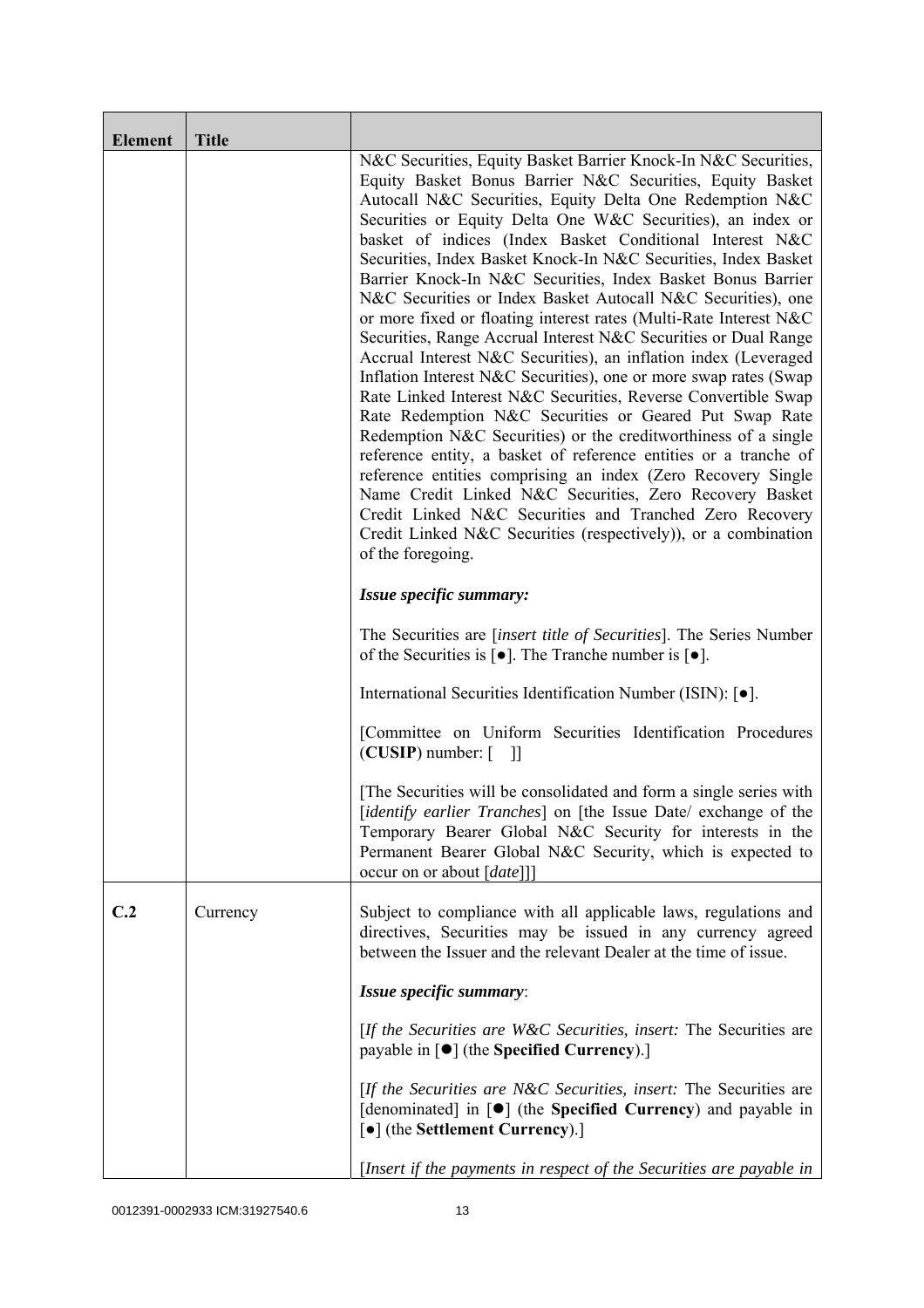| <b>Element</b> | <b>Title</b>                                                                                      |                                                                                                                                                                                                                                                                                                                                                                                                                                                                                                                                                                                                                                                                                                                                                                                                                                                                                                          |
|----------------|---------------------------------------------------------------------------------------------------|----------------------------------------------------------------------------------------------------------------------------------------------------------------------------------------------------------------------------------------------------------------------------------------------------------------------------------------------------------------------------------------------------------------------------------------------------------------------------------------------------------------------------------------------------------------------------------------------------------------------------------------------------------------------------------------------------------------------------------------------------------------------------------------------------------------------------------------------------------------------------------------------------------|
|                |                                                                                                   | Renminbi and CNY Currency Event applies: If the Issuer<br>determines, in respect of the date for payment of any amount<br>payable in respect of the Securities, that the Issuer will be unable<br>to make a payment in Renminbi in accordance with the terms of<br>the Securities on such date due to illiquidity, inconvertibility or<br>non-transferability of Renminbi, the Issuer's obligation to pay<br>such amount in Renminbi may be replaced by an obligation to<br>pay such amount in U.S. dollars converted using the spot rate for<br>exchange of Renminbi into U.S. dollars in respect of the relevant<br>payment date.]                                                                                                                                                                                                                                                                     |
| C.5            | Restrictions on<br>transferability                                                                | The Securities will be freely transferable, subject to the offering<br>and selling restrictions in Australia, Argentina, Belgium, Brazil,<br>Chile, Colombia, Denmark, the Dubai International Financial<br>Centre, El Salvador, France, Guatemala, Hungary, Hong Kong<br>Special Administrative Region, Ireland, Italy, Japan, the Republic<br>of Korea, Kuwait, Malaysia, Mexico, Panama, the People's<br>Republic of China, Peru, the Philippines, Poland, Portugal, Qatar,<br>Romania, Singapore, Sweden, Switzerland, Taiwan, Thailand, the<br>United Arab Emirates, the United Kingdom, the United States,<br>Venezuela and under the Prospectus Directive and the laws of any<br>jurisdiction in which the relevant Securities are offered or sold.<br>Purchasers of Securities in the U.S. are advised to consult legal<br>counsel prior to making any transfer of such Securities. <sup>3</sup> |
| C.8            | Rights attaching to<br>the Securities,<br>including ranking<br>and limitations on<br>those rights | Securities issued under the Programme will have terms and<br>conditions relating to, among other matters:<br><b>Status (Ranking)</b>                                                                                                                                                                                                                                                                                                                                                                                                                                                                                                                                                                                                                                                                                                                                                                     |
|                |                                                                                                   | Securities are direct, unconditional, unsubordinated and [If the<br>Securities are N&C Securities, insert: (subject to the provisions<br>of a negative pledge)] unsecured obligations of the Issuer and<br>rank pari passu and without prejudice among themselves and ([If<br>the Securities are N&C Securities, insert: subject as aforesaid<br>and] save for such exceptions as may be provided by applicable<br>legislation) at least equally with all other unsecured and<br>unsubordinated obligations of the Issuer, from time to time<br>outstanding.                                                                                                                                                                                                                                                                                                                                             |
|                |                                                                                                   | <b>Taxation</b>                                                                                                                                                                                                                                                                                                                                                                                                                                                                                                                                                                                                                                                                                                                                                                                                                                                                                          |
|                |                                                                                                   | [If the Securities are N&C Securities, insert: All payments of<br>principal and interest in respect of the Securities will be made free<br>and clear of, and without withholding taxes (or other similar<br>withholdings or deductions) in the United Kingdom (in the case of<br>the Issuer) [or Japan (in the case of the Guarantor)], unless such<br>withholding or deduction is required by law. In the event any                                                                                                                                                                                                                                                                                                                                                                                                                                                                                     |

<sup>&</sup>lt;sup>3</sup> By virtue of a Supplement dated 6 December 2018 Romania has been added to the list of jurisdictions.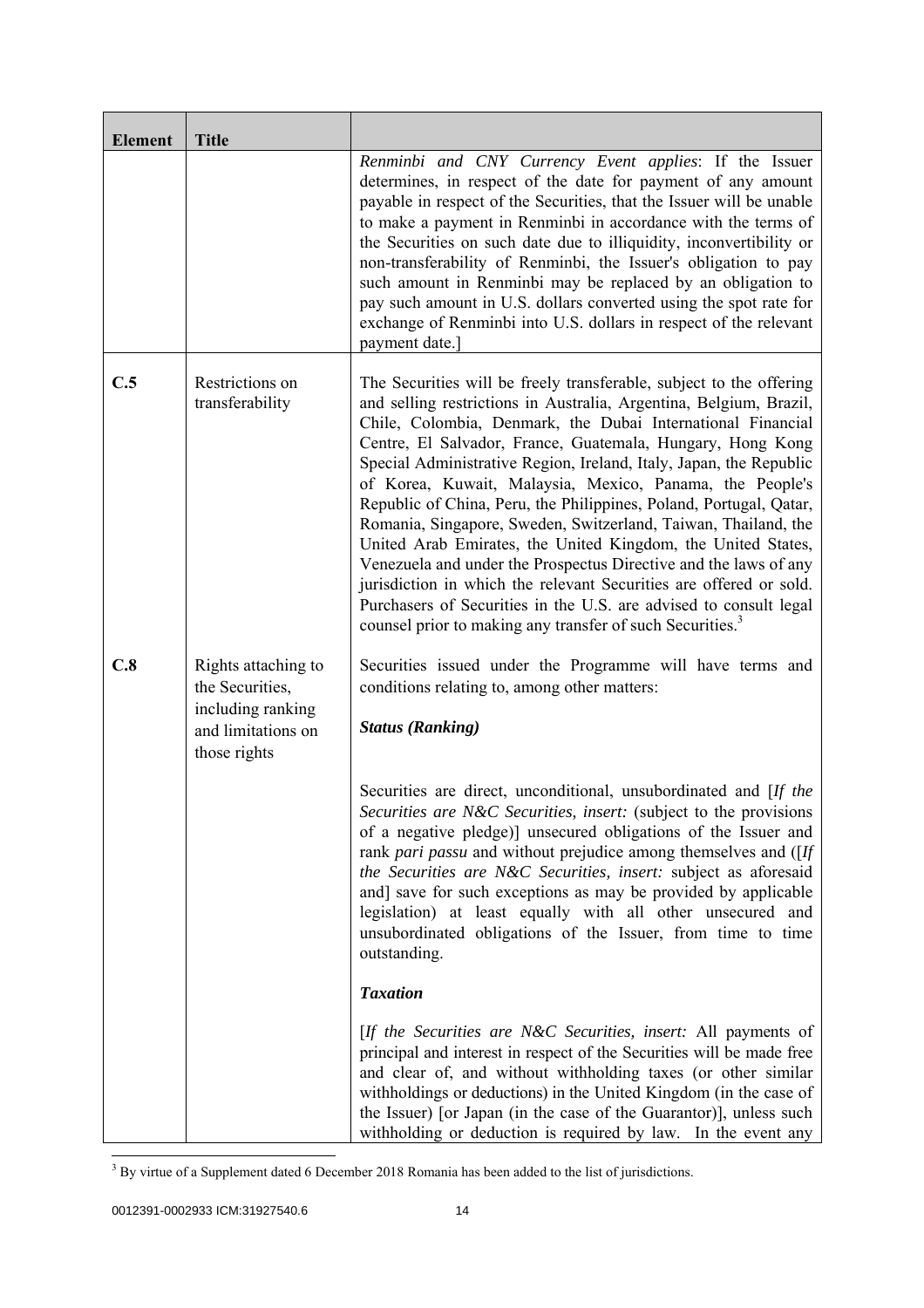| <b>Element</b> | <b>Title</b> |                                                                                                                                                                                                                                                                                                                                                                                                                                                                                                                                                                                                                                                                                                                                                                                                                                                                                                                                                                                                                                                                                                                                                             |
|----------------|--------------|-------------------------------------------------------------------------------------------------------------------------------------------------------------------------------------------------------------------------------------------------------------------------------------------------------------------------------------------------------------------------------------------------------------------------------------------------------------------------------------------------------------------------------------------------------------------------------------------------------------------------------------------------------------------------------------------------------------------------------------------------------------------------------------------------------------------------------------------------------------------------------------------------------------------------------------------------------------------------------------------------------------------------------------------------------------------------------------------------------------------------------------------------------------|
|                |              | such deduction is made, the Issuer [or the Guarantor, as<br>applicable] [Insert if tax gross-up does not apply to the N&C<br>Securities: will not be required to pay additional amounts to cover<br>the amounts so deducted.] [Insert if tax gross-up applies to the<br>N&C Securities: will, save in certain limited circumstances, be<br>required to pay additional amounts to cover the amounts so<br>deducted.]                                                                                                                                                                                                                                                                                                                                                                                                                                                                                                                                                                                                                                                                                                                                         |
|                |              | [If the Securities are $W\&C$ Securities, insert: [The Issuer shall not<br>be] [Neither the Issuer nor the Guarantor shall be] liable for or<br>otherwise obliged to pay any tax, duty, withholding or other<br>payment (including any stamp or transfer tax) which may arise as<br>a result of the ownership, transfer, exercise or enforcement of any<br>Security by any person and all payments made by the Issuer [or<br>the Guarantor] shall be made subject to any such tax, duty,<br>withholding, deduction or other payment which may be required<br>to be made, paid, withheld or deducted.]                                                                                                                                                                                                                                                                                                                                                                                                                                                                                                                                                       |
|                |              | [All payments in respect of the Securities will be subject in all<br>cases to (i) any fiscal or other laws and regulations applicable<br>thereto in the place of payment, (ii) any withholding or deduction<br>required pursuant to Section 871(m) of the U.S. Internal Revenue<br>Code of 1986 (the Code), and (iii) any withholding or deduction<br>required pursuant to an agreement described in Section 1471(b) of<br>the Code or otherwise imposed pursuant to Sections 1471 through<br>1474 of the Code, any regulations or agreements thereunder, any<br>official interpretations thereof, or (without prejudice to the<br>provisions of N&C Securities Condition 9 (Taxation)) any law<br>implementing an intergovernmental approach thereto.]                                                                                                                                                                                                                                                                                                                                                                                                     |
|                |              | [If the Securities are $N\&C$ Securities, insert:                                                                                                                                                                                                                                                                                                                                                                                                                                                                                                                                                                                                                                                                                                                                                                                                                                                                                                                                                                                                                                                                                                           |
|                |              | [Issuer's] [N][n]egative pledge                                                                                                                                                                                                                                                                                                                                                                                                                                                                                                                                                                                                                                                                                                                                                                                                                                                                                                                                                                                                                                                                                                                             |
|                |              | So long as any of the Securities remain outstanding, the Issuer<br>will not create or have outstanding any mortgage, charge, pledge<br>or other security interest upon the whole or any part of its<br>undertaking, assets or revenues, present or future, to secure any of<br>its own Indebtedness or to secure its guarantee of or any<br>indemnity in respect of any Indebtedness of any third party for the<br>benefit of the existing or future holders thereof, without at the<br>same time either securing the Securities at least equally and<br>rateably with such Indebtedness or, as the case may be, such<br>guarantee or indemnity or according to the Securities such other<br>security or guarantee as shall have been approved by an<br>Extraordinary Resolution of the Securityholders for the time<br>being, where Indebtedness means any indebtedness represented<br>by securities which have a maturity of greater than one year and<br>are for the time being, or are intended to be, quoted, listed,<br>ordinarily dealt in or traded on any stock exchange or over-the-<br>counter or other securities market in the jurisdiction of |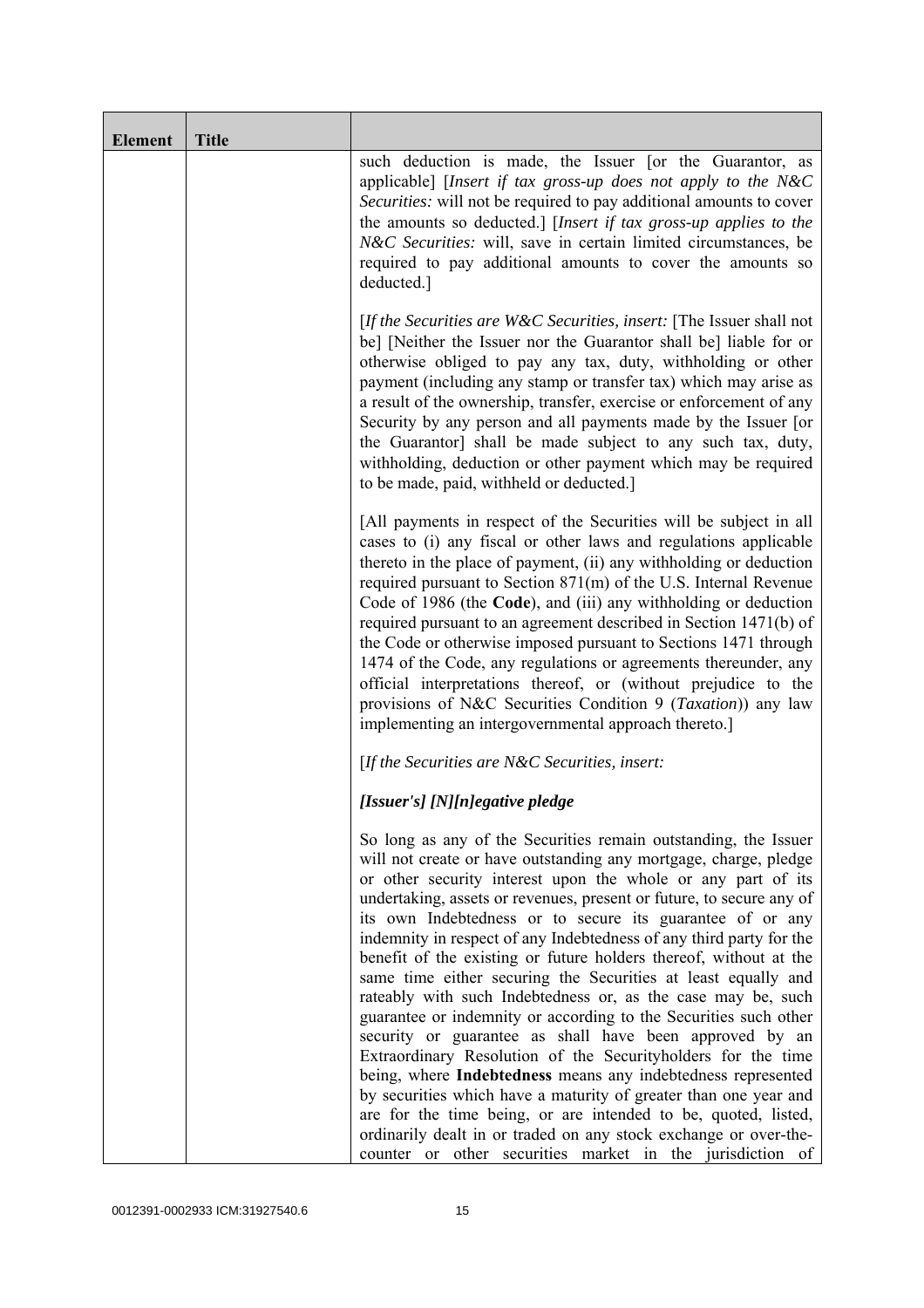| <b>Element</b> | <b>Title</b> |                                                                                                                                                                                                                                                                                                                                                                                                                                                                                                                                                                                                               |
|----------------|--------------|---------------------------------------------------------------------------------------------------------------------------------------------------------------------------------------------------------------------------------------------------------------------------------------------------------------------------------------------------------------------------------------------------------------------------------------------------------------------------------------------------------------------------------------------------------------------------------------------------------------|
|                |              | incorporation of the Issuer.]                                                                                                                                                                                                                                                                                                                                                                                                                                                                                                                                                                                 |
|                |              | [If the Securities are Guaranteed N&C Securities insert:                                                                                                                                                                                                                                                                                                                                                                                                                                                                                                                                                      |
|                |              | Guarantor's negative pledge                                                                                                                                                                                                                                                                                                                                                                                                                                                                                                                                                                                   |
|                |              | So long as the Securities remain outstanding, the Guarantor will<br>not create or permit to be outstanding any mortgage, charge,<br>pledge or other security interest upon the whole or any part of its<br>property, assets or revenues, present or future, to secure for the<br>benefit of the holders of any securities (i) payment of any sum<br>due in respect of any securities or (ii) any payment under any<br>guarantee of securities or (iii) any payment under any indemnity<br>or other like obligation relating to securities, in any such case in<br>which:                                      |
|                |              | either such securities are by their terms payable, or confer<br>(a)<br>a right to receive payment, in any currency other than the<br>currency of the jurisdiction of incorporation of the<br>Guarantor which is Japanese Yen, or such securities are<br>denominated in Japanese Yen and more than 50 per cent.<br>of the aggregate principal amount thereof is initially<br>distributed outside the jurisdiction of incorporation of the<br>Guarantor which is Japan, by or with the authorisation of<br>the Guarantor or (if not the Guarantor) the Issuer; and                                              |
|                |              | such securities are for the time being, or are intended to<br>(b)<br>be, quoted, listed, ordinarily dealt in or traded on any<br>stock exchange or over-the-counter or other securities<br>market outside Japan,                                                                                                                                                                                                                                                                                                                                                                                              |
|                |              | without in any such case at the same time according to the<br>Guarantee either the same security as is granted to or is<br>outstanding in respect of such securities, guarantee, indemnity or<br>other like obligation or such other security or guarantee as shall<br>an Extraordinary Resolution<br>approved by<br>of the<br>be<br>Securityholders. For the purposes of the above, "securities"<br>means bonds, debentures, notes or other similar investment<br>securities of the Issuer or the Guarantor, or any other person with<br>a stated maturity of more than one year from the creation thereof.] |
|                |              | [If the Securities are W&C Securities, insert:                                                                                                                                                                                                                                                                                                                                                                                                                                                                                                                                                                |
|                |              | Negative pledge                                                                                                                                                                                                                                                                                                                                                                                                                                                                                                                                                                                               |
|                |              | The terms of the Securities will not contain a negative pledge<br>provision in respect of either the Issuer [or the Guarantor].]                                                                                                                                                                                                                                                                                                                                                                                                                                                                              |
|                |              | <b>Events of default</b>                                                                                                                                                                                                                                                                                                                                                                                                                                                                                                                                                                                      |
|                |              | [If the Securities are $N\&C$ Securities, insert:                                                                                                                                                                                                                                                                                                                                                                                                                                                                                                                                                             |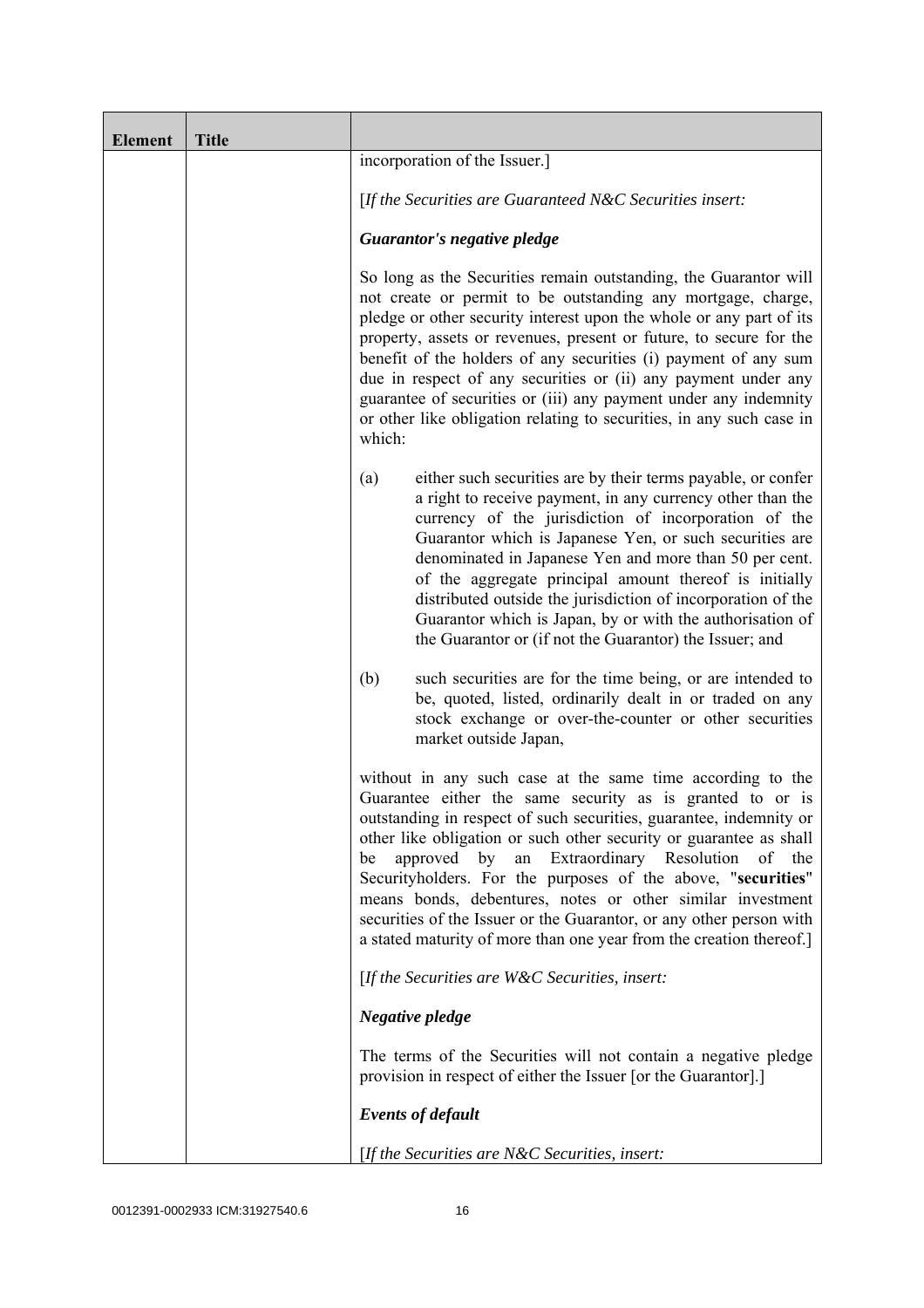| <b>Element</b> | <b>Title</b> |                                                                                                                                                                                                                                                                                                                                                                                                                                                                                                                                                                                                                                                                                                                                                                                                                                                                                                                                                                                                                                                                                                          |
|----------------|--------------|----------------------------------------------------------------------------------------------------------------------------------------------------------------------------------------------------------------------------------------------------------------------------------------------------------------------------------------------------------------------------------------------------------------------------------------------------------------------------------------------------------------------------------------------------------------------------------------------------------------------------------------------------------------------------------------------------------------------------------------------------------------------------------------------------------------------------------------------------------------------------------------------------------------------------------------------------------------------------------------------------------------------------------------------------------------------------------------------------------|
|                |              | The terms of the Securities will contain, amongst others, the<br>following events of default:                                                                                                                                                                                                                                                                                                                                                                                                                                                                                                                                                                                                                                                                                                                                                                                                                                                                                                                                                                                                            |
|                |              | default for a period of 30 days or more in payment of any<br>(a)<br>sum due in respect of the Securities;                                                                                                                                                                                                                                                                                                                                                                                                                                                                                                                                                                                                                                                                                                                                                                                                                                                                                                                                                                                                |
|                |              | failure by the Issuer [or the Guarantor] to perform or<br>(b)<br>observe any of [its][their respective] other covenants or<br>agreements under the Securities <sup>[1]</sup> , the Guarantee] or<br>(where such other covenants or agreements are for the<br>benefit of the Securityholders) the Agency Agreement<br>continuing for a period of 90 days after the date on which<br>written notice is given to the Issuer [and the Guarantor]<br>by any Securityholder requiring remedy of such default;                                                                                                                                                                                                                                                                                                                                                                                                                                                                                                                                                                                                  |
|                |              | any indebtedness for borrowed money other than the<br>(c)<br>Securities having an aggregate outstanding principal<br>amount equal to or greater than U.S.\$10,000,000 (or its<br>equivalent) of the Issuer [or the Guarantor] becomes<br>prematurely repayable following a default, or the Issuer<br>[or the Guarantor] defaults in the repayment of any such<br>indebtedness at the maturity thereof or at the expiration of<br>any applicable grace period therefor (or in the case of<br>such indebtedness due on demand, defaults in the<br>payment of such indebtedness at the expiration of three<br>business days after demand therefor or, if longer, any<br>applicable grace period therefor) or any guarantee of or<br>indemnity in respect of any indebtedness for borrowed<br>money of others having a principal amount or aggregate<br>principal amount for the time being outstanding of at least<br>U.S.\$10,000,000 (or its equivalent) given by the Issuer<br>[or the Guarantor] shall not be honoured when due and<br>called upon at the expiration of any applicable grace<br>period; |
|                |              | (d)<br>subject to certain exceptions, and, in certain instances, the<br>passing of a specified time period, events resulting from a<br>decree or order by a court relating to the reorganisation,<br>winding up, insolvency, bankruptcy or similar procedure<br>of the Issuer [or the Guarantor];                                                                                                                                                                                                                                                                                                                                                                                                                                                                                                                                                                                                                                                                                                                                                                                                        |
|                |              | events resulting from the instigation by the Issuer [or the<br>(e)<br>Guarantor] of, or the consent of the Issuer [or the<br>Guarantor] to, proceedings relating to the reorganisation,<br>bankruptcy or similar procedure of the Issuer [or the<br>Guarantor] or the moratorium of payments in respect of<br>the Issuer; [or]                                                                                                                                                                                                                                                                                                                                                                                                                                                                                                                                                                                                                                                                                                                                                                           |
|                |              | (f)<br>subject to certain exceptions, the Issuer [or the Guarantor]<br>ceasing to carry on the whole or substantially the whole                                                                                                                                                                                                                                                                                                                                                                                                                                                                                                                                                                                                                                                                                                                                                                                                                                                                                                                                                                          |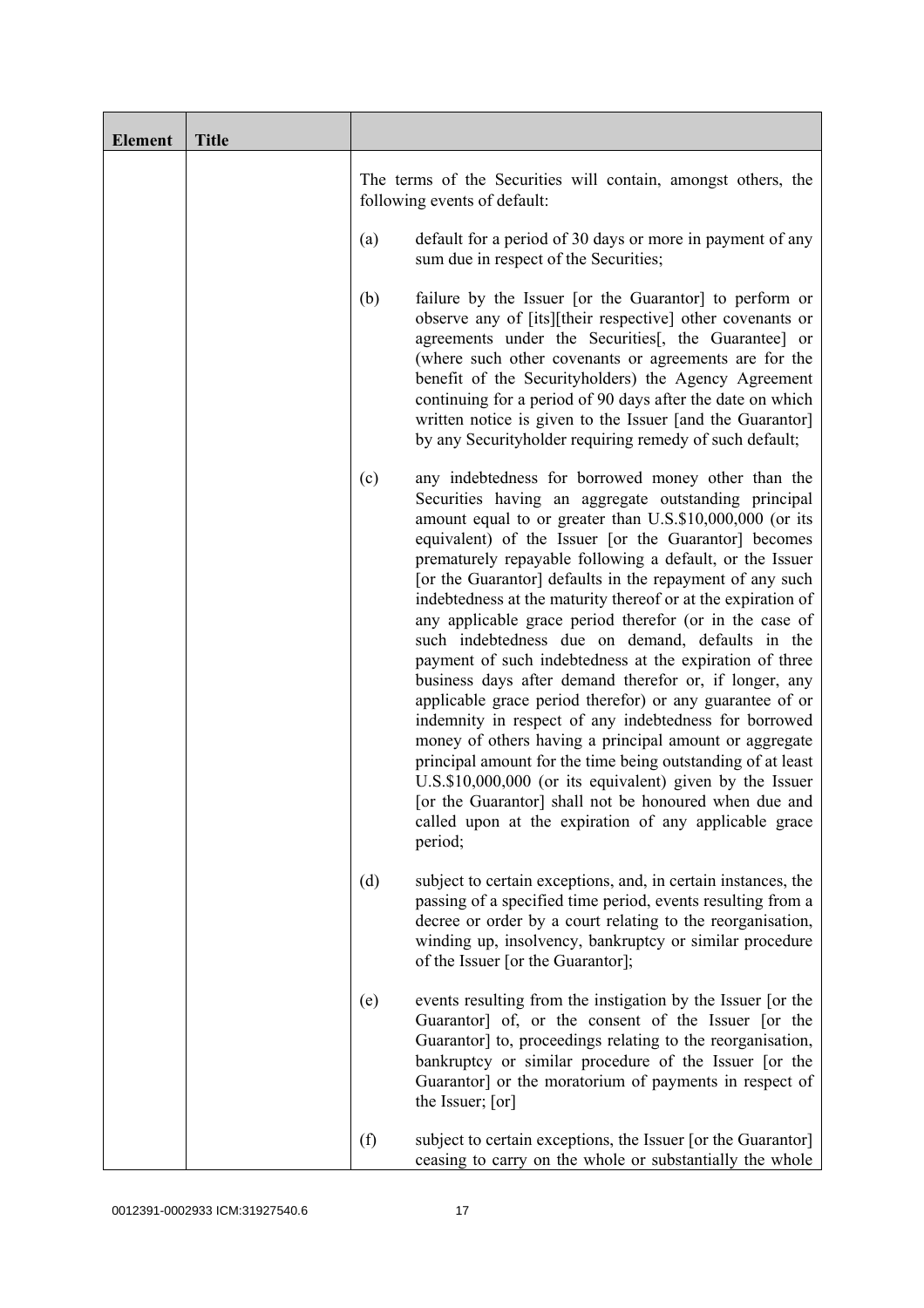| <b>Element</b> | <b>Title</b>                                                                                                                   |                                                                                                                                                                                                                                                                                                                                                                                                                                         |
|----------------|--------------------------------------------------------------------------------------------------------------------------------|-----------------------------------------------------------------------------------------------------------------------------------------------------------------------------------------------------------------------------------------------------------------------------------------------------------------------------------------------------------------------------------------------------------------------------------------|
|                |                                                                                                                                | of its business or disposing of the whole or substantially<br>the whole of its assets[.] $\lceil$ ; or                                                                                                                                                                                                                                                                                                                                  |
|                |                                                                                                                                | for any reason whatsoever the Guarantee not being (or<br>(g)<br>being claimed by the Guarantor not to be) in full force<br>and effect.]]                                                                                                                                                                                                                                                                                                |
|                |                                                                                                                                | [If the Securities are $W\&C$ Securities, insert:                                                                                                                                                                                                                                                                                                                                                                                       |
|                |                                                                                                                                | The terms of the Securities will contain; amongst others, the<br>following events of default:                                                                                                                                                                                                                                                                                                                                           |
|                |                                                                                                                                | events resulting from a decree or order by a court relating<br>(a)<br>to the reorganisation, winding-up, insolvency, bankruptcy<br>or similar procedure of the Issuer [or the Guarantor]<br>(subject to certain exceptions); or                                                                                                                                                                                                         |
|                |                                                                                                                                | (b)<br>events resulting from the instigation by the Issuer [or the<br>Guarantor] of, or the consent of the Issuer [or the<br>Guarantor] to, proceedings relating to the reorganisation,<br>bankruptcy or similar procedure of the Issuer [or the<br>Guarantor] or the moratorium of payments in respect of<br>the Issuer.]                                                                                                              |
|                |                                                                                                                                | <b>Meetings</b>                                                                                                                                                                                                                                                                                                                                                                                                                         |
|                |                                                                                                                                | The relevant Conditions contain provisions for calling meetings<br>of Securityholders to consider matters affecting their interests<br>generally. These provisions permit defined majorities to bind all<br>Securityholders including Securityholders who did not attend and<br>vote at the relevant meeting and Securityholders who voted in a<br>manner contrary to the majority.                                                     |
| [C.9           | Interest/Redemption                                                                                                            | <i>Interest</i>                                                                                                                                                                                                                                                                                                                                                                                                                         |
|                | of N&C Securities<br>(Do not include this<br>Element C.9 if the<br>relevant Securities<br>are derivative<br>securities for the | Securities may or may not bear interest.<br>Interest-bearing<br>Securities will either bear interest payable at a fixed rate, a<br>floating rate, a structured floating rate, an FX linked rate, an<br>equity linked rate, an index linked rate, an inflation index linked<br>rate or a swap rate linked rate.                                                                                                                          |
|                | purpose of<br>Commission                                                                                                       | Issue specific summary:                                                                                                                                                                                                                                                                                                                                                                                                                 |
|                | Regulation (EC) No.<br>809/2004 (as<br>amended) (being<br>Securities which may<br>redeem at an amount                          | [For fixed rate interest Securities: The Securities bear interest<br>[from their date of issue/from $\lceil \bullet \rceil$ ] at the fixed rate of $\lceil \bullet \rceil$ per<br>cent. per annum. As of the Issue Date, the yield of the Securities<br>is $\lceil \bullet \rceil$ per cent. Interest will be paid [annually] in arrear on $\lceil \bullet \rceil$ in<br>each year. The first interest payment will be made on $[•]$ .] |
|                | other than 100% of<br>their nominal<br>amount (Derivative                                                                      | [For floating rate interest Securities: The Securities bear interest<br>[from their date of issue/from $\lceil \bullet \rceil$ ] at floating rates calculated by                                                                                                                                                                                                                                                                        |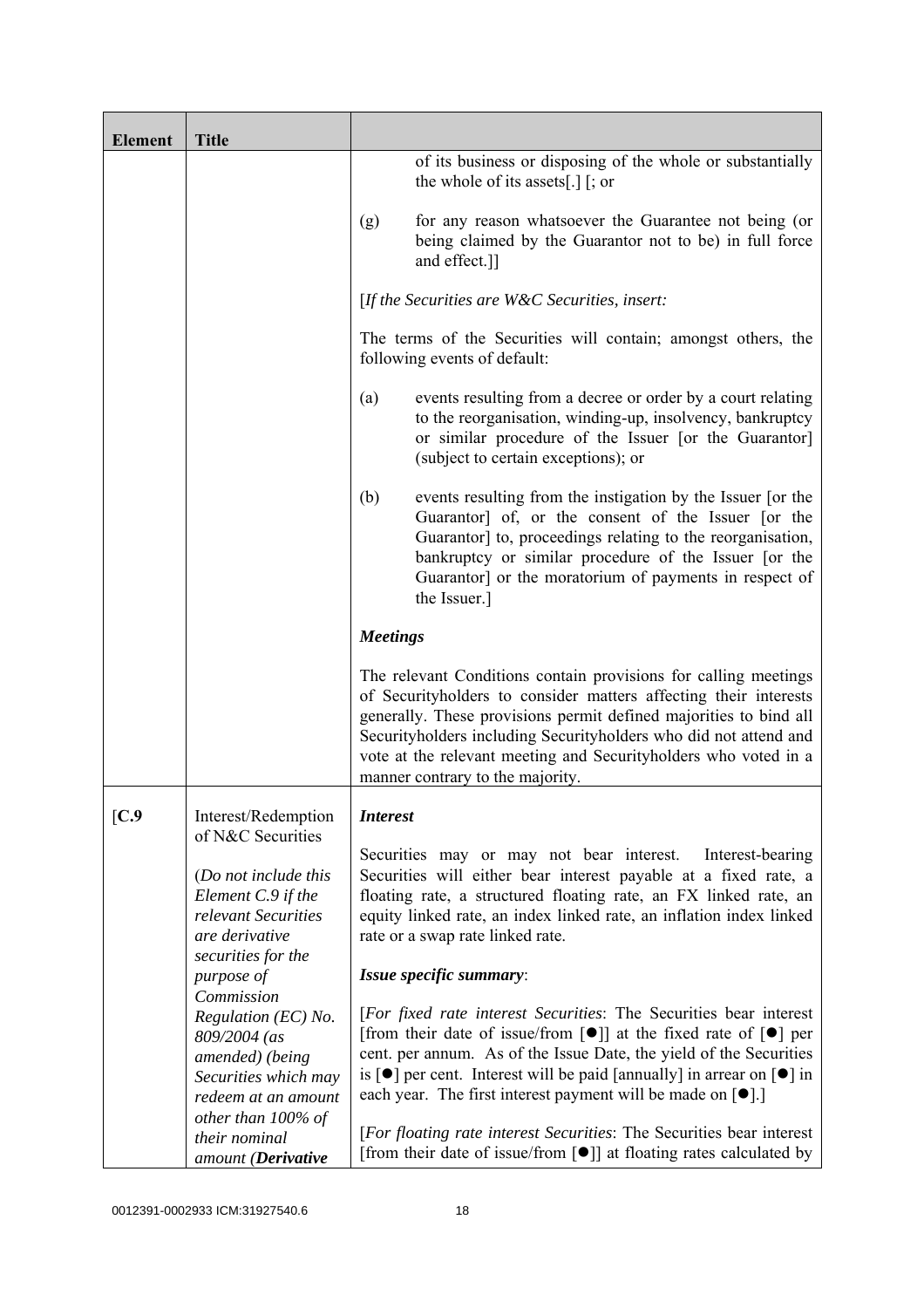| <b>Element</b> | <b>Title</b> |                                                                                                                                                                                                                                                                                                                                                                                                                                                                                                                                                                                                                                                                                                                                                                                                                                                                                                    |
|----------------|--------------|----------------------------------------------------------------------------------------------------------------------------------------------------------------------------------------------------------------------------------------------------------------------------------------------------------------------------------------------------------------------------------------------------------------------------------------------------------------------------------------------------------------------------------------------------------------------------------------------------------------------------------------------------------------------------------------------------------------------------------------------------------------------------------------------------------------------------------------------------------------------------------------------------|
|                | Securities)) | reference to [specify reference rate for Securities being issued]<br>[plus/minus] a margin of [ $\bullet$ ] per cent. Interest will be paid<br>[quarterly/semi-annually/annually] in arrear on [ $\bullet$ ] in each year[,<br>subject to adjustment for non-business days]. The first interest<br>payment will be made on $\lceil \bullet \rceil$ .]                                                                                                                                                                                                                                                                                                                                                                                                                                                                                                                                              |
|                |              | [For Securities with a derivative component to the interest<br>payment: The Securities bear interest [from their date of<br>issue/from $\lceil \bullet \rceil$ at [a structured floating rate/a FX linked rate/an<br>equity linked rate/an index linked rate/an inflation index linked<br>rate/a swap rate linked rate] as set out in item C.10. Interest will be<br>paid [quarterly/semi-annually/annually] in arrear on [ $\bullet$ ] in each<br>year. The first interest payment will be made on $[•]$ .                                                                                                                                                                                                                                                                                                                                                                                        |
|                |              | [Include for floating rate securities only where a maximum<br>and/or minumum rate of interest applies: The Rate of Interest [for<br>any Coupon Period] shall not [exceed the Maximum Rate of<br>Interest [or] [be less than the Minimum Rate of Interest]. [The<br>[Maximum][Minimum] Rate of Interest for [each Coupon Period]<br>will be [specify (per Coupon Period if Maximum/Minimum Rate<br>of Interest varies between Coupon Periods)].                                                                                                                                                                                                                                                                                                                                                                                                                                                     |
|                |              | [Not Applicable - The Securities do not bear any interest [and will]<br>be offered and sold at a discount to their nominal amount.]                                                                                                                                                                                                                                                                                                                                                                                                                                                                                                                                                                                                                                                                                                                                                                |
|                |              | Redemption                                                                                                                                                                                                                                                                                                                                                                                                                                                                                                                                                                                                                                                                                                                                                                                                                                                                                         |
|                |              | The terms under which Securities may be redeemed (including<br>the maturity date and the price at which they will be redeemed on<br>the maturity date as well as any provisions relating to early<br>redemption) will be agreed between the Issuer and the relevant<br>Dealer at the time of issue of the relevant Securities.                                                                                                                                                                                                                                                                                                                                                                                                                                                                                                                                                                     |
|                |              | Issue specific summary:                                                                                                                                                                                                                                                                                                                                                                                                                                                                                                                                                                                                                                                                                                                                                                                                                                                                            |
|                |              | Unless previously redeemed or cancelled, each Security will be<br>redeemed on [ <i>Insert relevant Maturity Date</i> ] at $\lceil \text{par}/\rceil \bullet \rceil$ per cent.<br>of its nominal amount].                                                                                                                                                                                                                                                                                                                                                                                                                                                                                                                                                                                                                                                                                           |
|                |              | The Securities may be redeemed early [for tax reasons][[,] at the<br>option of the Issuer][[,] at the option of security holders][[,][and]<br>upon the occurrence of certain regulatory events [[[, ][and] in<br>circumstances where the performance of the Issuer's [or the<br>Guarantor's] obligations under the Securities [or the Guarantee (as<br>applicable)] has or will become unlawful, illegal or otherwise<br>prohibited] [and following the occurrence of certain events<br>relating to [the][any] [asset][or][basis] by reference to which the<br>return on the Securities may be determined including those<br>[Adjustment][and][Disruption] Events described in Element C.10<br>below] at [specify each permutation of the early redemption price<br>from the Conditions (including, where relevant, replicating the<br>method by which the relevant early redemption price will be |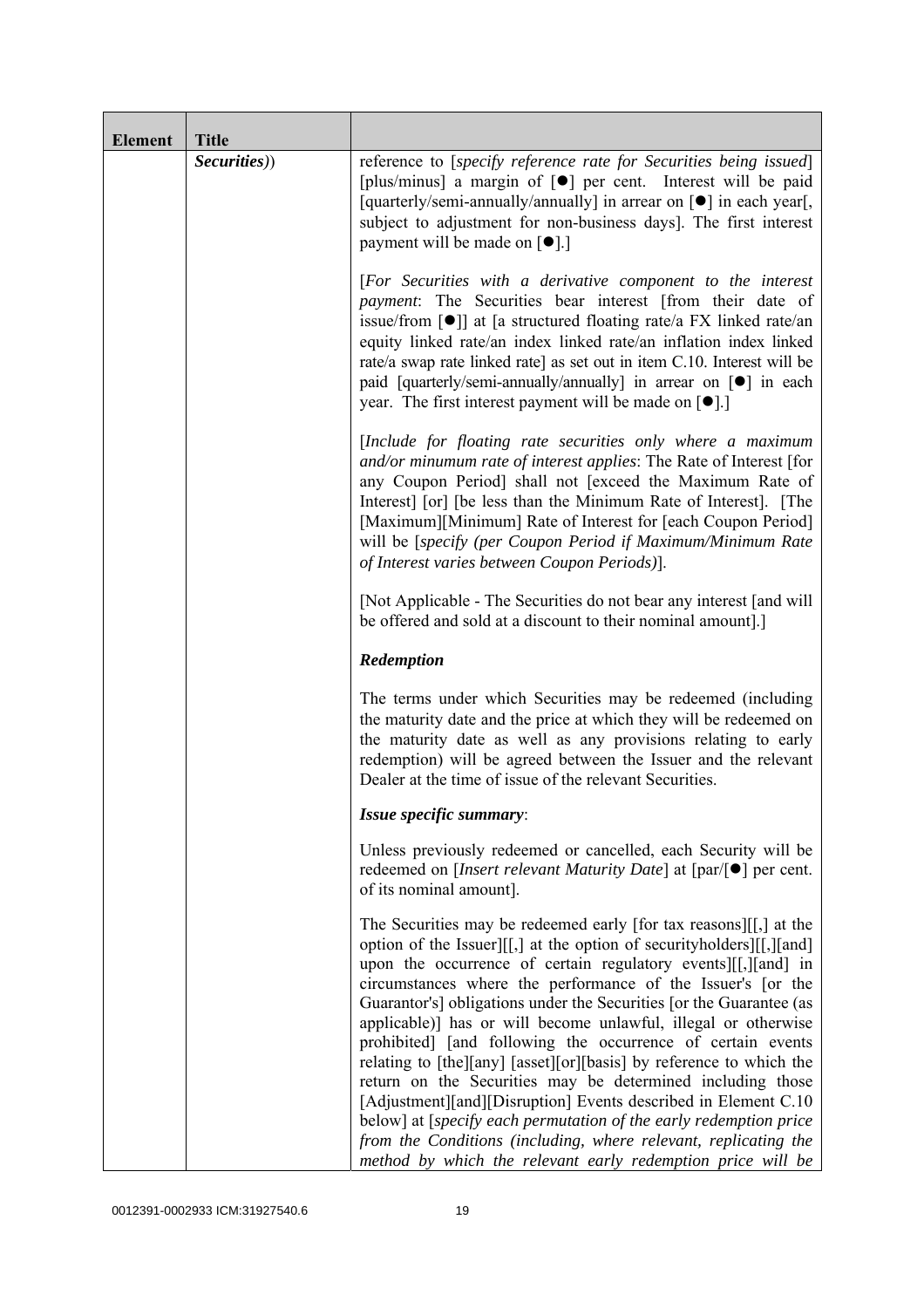| <b>Element</b> | <b>Title</b>                                                                               |                                                                                                                                                                                                                                                                                                                                                                                                                                                                                                                                                             |
|----------------|--------------------------------------------------------------------------------------------|-------------------------------------------------------------------------------------------------------------------------------------------------------------------------------------------------------------------------------------------------------------------------------------------------------------------------------------------------------------------------------------------------------------------------------------------------------------------------------------------------------------------------------------------------------------|
|                |                                                                                            | calculated from the Conditions) and the circumstances in which<br>each such permutation may apply in accordance with the<br>Conditions.<br>If relevant, specify any maximum or minimum<br>redemption amounts, applicable to the Securities being issued].                                                                                                                                                                                                                                                                                                   |
|                |                                                                                            | <b>Representative of Securityholders</b>                                                                                                                                                                                                                                                                                                                                                                                                                                                                                                                    |
|                |                                                                                            | Not Applicable – No representative of the Security holders has<br>been appointed by the Issuer.                                                                                                                                                                                                                                                                                                                                                                                                                                                             |
|                |                                                                                            | Please also refer to item C.8 above for rights attaching to the<br>Securities.]                                                                                                                                                                                                                                                                                                                                                                                                                                                                             |
| [C.10]         | Derivative<br>component in the                                                             | [Not Applicable – There is no derivative component to the<br>interest payment for the Securities]                                                                                                                                                                                                                                                                                                                                                                                                                                                           |
|                | interest payment<br>(Do not include this<br>Element C.10 if the                            | (This Element should be specified as "Not Applicable" if there is<br>no derivative component to the interest payment for the<br>Securities)                                                                                                                                                                                                                                                                                                                                                                                                                 |
|                | relevant Securities<br>are Derivative<br>Securities as defined<br>in Element C.9<br>above) | [Payments of interest in respect of the Securities will be<br>determined by reference to the performance of the [insert relevant<br><i>Reference Item(s)</i> ]. The Calculation Agent for the Securities is<br>$\lceil \bullet \rceil$ .                                                                                                                                                                                                                                                                                                                    |
|                |                                                                                            | [Insert if applicable:                                                                                                                                                                                                                                                                                                                                                                                                                                                                                                                                      |
|                |                                                                                            | Coupon Accrual Date means [ $\bullet$ ].                                                                                                                                                                                                                                                                                                                                                                                                                                                                                                                    |
|                |                                                                                            | Coupon Period means [insert coupon period].                                                                                                                                                                                                                                                                                                                                                                                                                                                                                                                 |
|                |                                                                                            | Coupon Payment Date means [ $\bullet$ ].]                                                                                                                                                                                                                                                                                                                                                                                                                                                                                                                   |
|                |                                                                                            | [Include where a maximum and/or minumum rate of interest<br><i>applies:</i> Notwithstanding the Rate of Interest that may be<br>calculated in accordance with the provisions set out below, the<br>Rate of Interest [for any Coupon Period] shall not [exceed the<br>Maximum Rate of Interest [or] [be less than the Minimum<br>Rate of Interest].<br>[The [Maximum][Minimum] Rate of<br>Interest for [each Coupon Period] will be [specify (per Coupon<br>Period if Maximum/Minimum Rate of Interest varies between<br>Coupon Periods)[.]]                 |
|                |                                                                                            | <i>In the case of Fixed FX Interest N&amp;C Securities:</i> The interest<br>payable in respect of the Securities will be an amount in the<br>Settlement Currency.                                                                                                                                                                                                                                                                                                                                                                                           |
|                |                                                                                            | The Rate of Interest for each Coupon Period shall be a rate<br>expressed as a percentage (which will not be less than, but may be<br>equal to, zero) calculated by the Calculation Agent equal to [in the<br>case of a Fixed FX Interest N&C Security specified as a Currency<br>2 Fixed Rate N&C Security: the Base Rate of Interest multiplied by<br>the relevant Settlement Rate, calculated by the Calculation Agent<br>as of the relevant Valuation Date] [in the case of a Fixed FX<br>Interest N&C Security specified as a Currency 1 Fixed Rate N&C |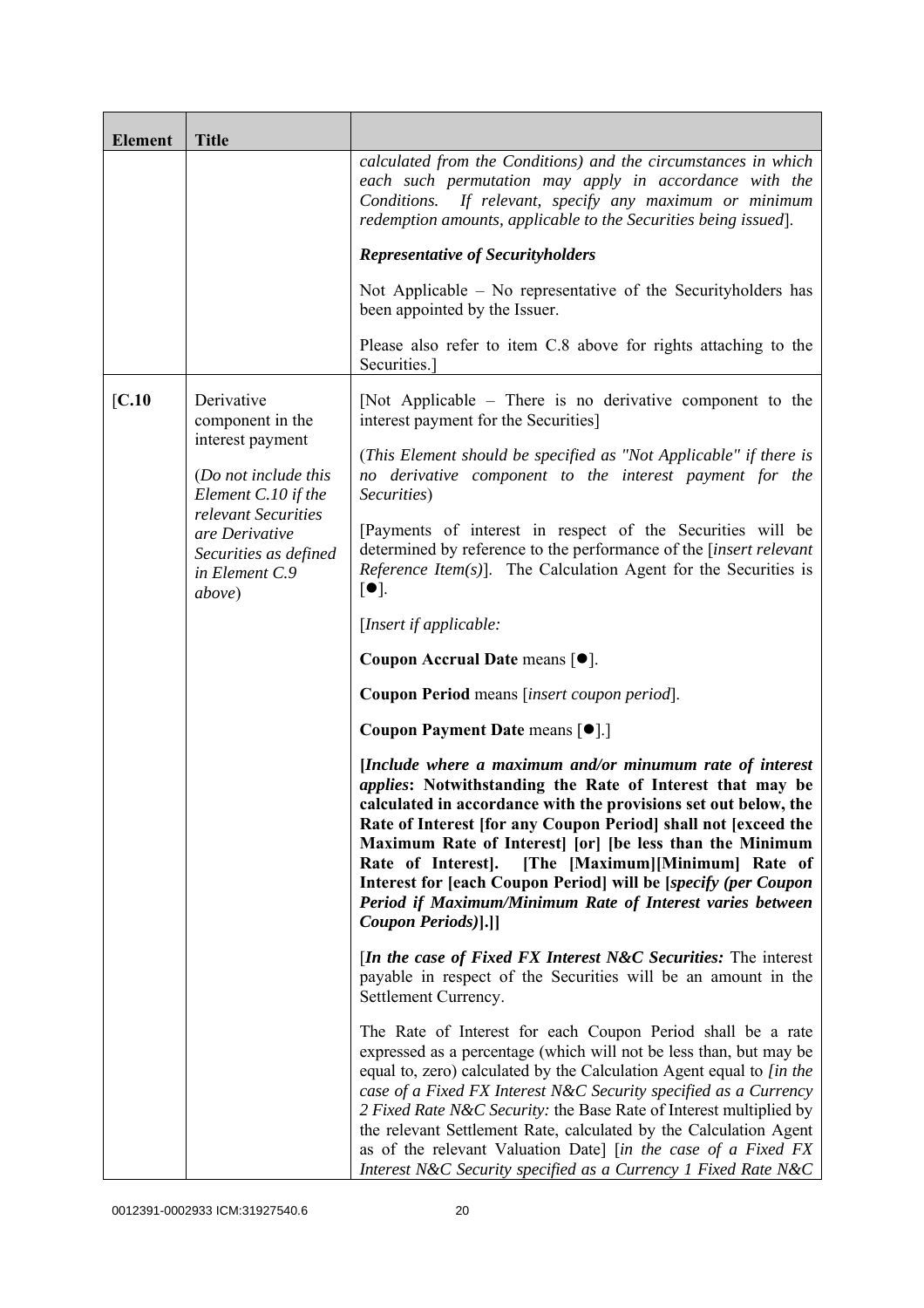| <b>Element</b> | <b>Title</b> |                                                                                                                                                                                                                                                                                                                                                                                                                                                                                                                                                                                                                                       |
|----------------|--------------|---------------------------------------------------------------------------------------------------------------------------------------------------------------------------------------------------------------------------------------------------------------------------------------------------------------------------------------------------------------------------------------------------------------------------------------------------------------------------------------------------------------------------------------------------------------------------------------------------------------------------------------|
|                |              | Security: the Base Rate of Interest divided by the relevant<br>Settlement Rate, calculated by the Calculation Agent as of the<br>relevant Valuation Date].                                                                                                                                                                                                                                                                                                                                                                                                                                                                            |
|                |              | Where:                                                                                                                                                                                                                                                                                                                                                                                                                                                                                                                                                                                                                                |
|                |              | <b>Currency Pair</b> means [specify Currency Pairs in form of [insert]<br>first currency]/[insert second currency]] (repeat for each<br>Currency Pair).                                                                                                                                                                                                                                                                                                                                                                                                                                                                               |
|                |              | <b>Base Rate of Interest means <math>\lceil \bullet \rceil</math> per cent.</b>                                                                                                                                                                                                                                                                                                                                                                                                                                                                                                                                                       |
|                |              | <b>FX Price Source</b> means [specify per Settlement Rate Option].                                                                                                                                                                                                                                                                                                                                                                                                                                                                                                                                                                    |
|                |              | Reference Exchange Rate means the spot exchange rate for the<br>Specified Currency quoted against the Settlement Currency<br>expressed as the number of units of the Specified Currency<br>quoted per one unit of the Settlement Currency.                                                                                                                                                                                                                                                                                                                                                                                            |
|                |              | Relevant Currency means each of the Specified Currency and<br>the Settlement Currency.                                                                                                                                                                                                                                                                                                                                                                                                                                                                                                                                                |
|                |              | Settlement Rate means the Reference Exchange Rate on the<br>relevant Valuation Date at the Valuation Time as determined by<br>the Calculation Agent by reference to the Settlement Rate Option<br>(and such determination may be made, without limitation, with<br>such adjustments as are, at the discretion of the Calculation<br>Agent, necessary to the published quoting conventions and/or<br>implying the Reference Exchange Rate from more than one<br>Settlement Rate Option) unless any applicable disruption event<br>exists or occurs, in which case, the Settlement Rate will be<br>determined by the Calculation Agent. |
|                |              | Settlement Rate Option means the rate published for the<br>Specified Currency/Settlement Currency fixing rate on the FX<br>Price Source at or about the Valuation Time on the relevant<br>Valuation Date or, if the Reference Exchange Rate is to be<br>implied from more than one Settlement Rate Option, the rate, for<br>each Currency Pair, published for the Currency Pair fixing rate on<br>the FX Price Source at or about the Valuation Time on the<br>Valuation Date.                                                                                                                                                        |
|                |              | Valuation Date means $[•]$ .                                                                                                                                                                                                                                                                                                                                                                                                                                                                                                                                                                                                          |
|                |              | <b>Valuation Time means <math>\lceil \bullet \rceil</math>.</b>                                                                                                                                                                                                                                                                                                                                                                                                                                                                                                                                                                       |
|                |              | [In the case of Equity Basket Conditional Interest N&C<br><b>Securities:</b> The Rate of Interest in respect of a Coupon Payment<br>Date shall be a rate expressed as a percentage (which will not be<br>less than, but may be equal to, zero) calculated by the Calculation<br>Agent equal to:                                                                                                                                                                                                                                                                                                                                       |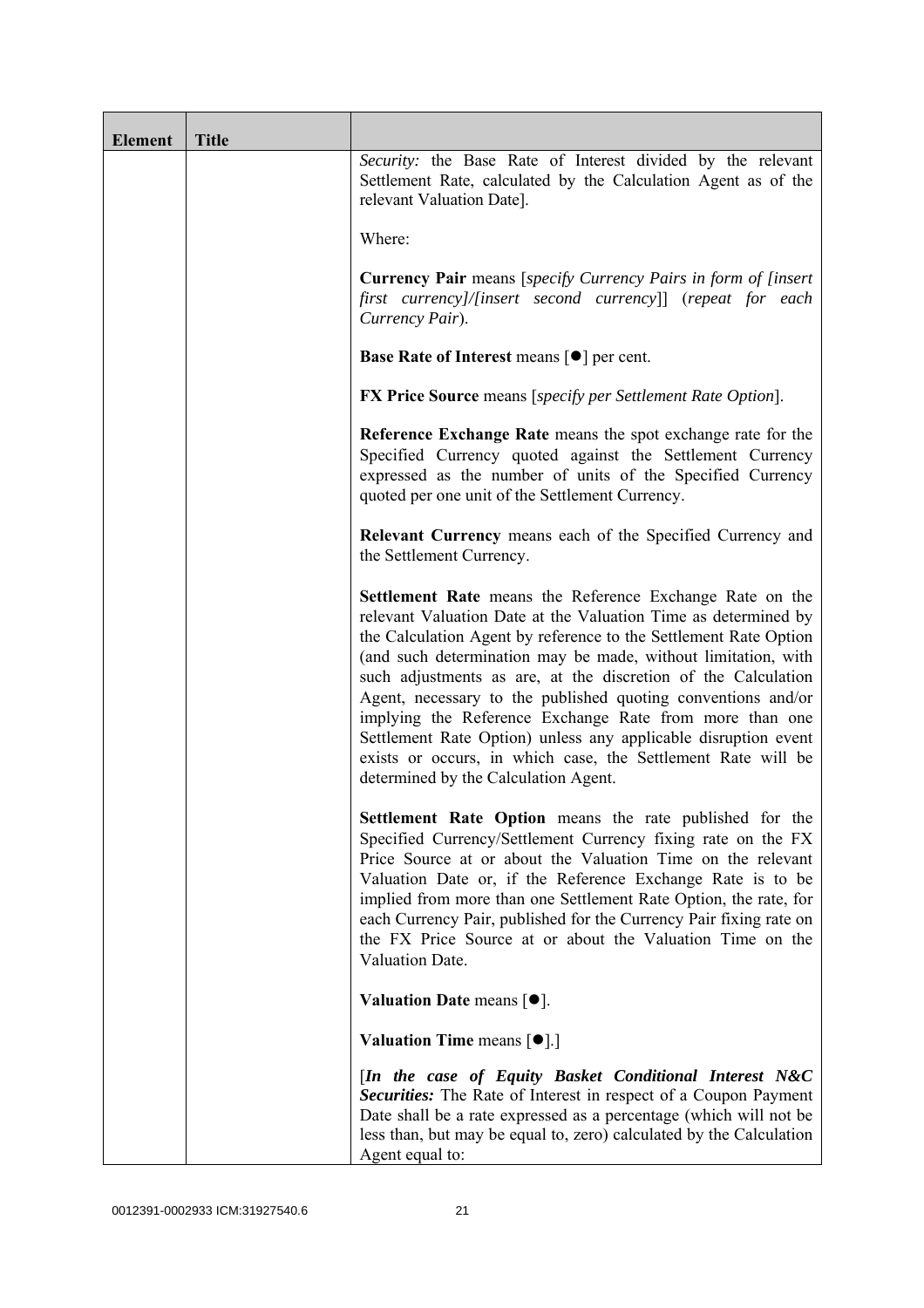| <b>Element</b> | <b>Title</b> |                                                                                                                                                                                                                                                              |
|----------------|--------------|--------------------------------------------------------------------------------------------------------------------------------------------------------------------------------------------------------------------------------------------------------------|
|                |              | if no Conditional Coupon Barrier Event has occurred on<br>(a)<br>the Observation Date immediately preceding such<br>Coupon Payment Date, the Base Rate of Interest; or                                                                                       |
|                |              | if a Conditional Coupon Barrier Event has occurred on<br>(b)<br>the Observation Date immediately preceding<br>such<br>Coupon Payment Date, the Floor Rate of Interest.                                                                                       |
|                |              | All Equity Basket Conditional Interest N&C Securities are<br>Conditional Interest N&C Securities.                                                                                                                                                            |
|                |              | Where:                                                                                                                                                                                                                                                       |
|                |              | Base Rate of Interest means [ $\bullet$ ] per cent. per annum.                                                                                                                                                                                               |
|                |              | <b>Conditional Coupon Barrier Event means the Coupon</b><br>Reference Performance in respect of any Share on an Observation<br>Date is equal to or less than the Conditional Coupon Barrier Level<br>in respect of such Observation Date.                    |
|                |              | <b>Conditional Coupon Barrier Level</b> means [specify % for each<br>Observation Date].                                                                                                                                                                      |
|                |              | Coupon Reference Performance means, in respect of an<br>Observation Date and a Share, a percentage determined by the<br>Calculation Agent equal to the Reference Performance of such<br>Share in respect of such Observation Date.                           |
|                |              | <b>Floor Rate of Interest means <math>\lceil \bullet \rceil</math> per cent.</b>                                                                                                                                                                             |
|                |              | i means a Share.                                                                                                                                                                                                                                             |
|                |              | Initial Valuation Date means [ $\bullet$ ].                                                                                                                                                                                                                  |
|                |              | o means an Observation Date.                                                                                                                                                                                                                                 |
|                |              | <b>Observation Date means <math>\lceil \bullet \rceil</math>.</b>                                                                                                                                                                                            |
|                |              | Observation Price means, in respect of an Observation Date and<br>a Share, an amount equal to the price per share in respect of such<br>Share quoted on the applicable exchange at the Valuation Time<br>on such Observation Date.                           |
|                |              | Reference Performance means, in respect of an Observation<br>Date and a Share, a rate expressed as a percentage (which will not<br>be less than, but may be equal to, zero) calculated by the<br>Calculation Agent in accordance with the following formula: |
|                |              | Observation Price <sub>i.o</sub>                                                                                                                                                                                                                             |
|                |              | Strike Price <sub>i</sub>                                                                                                                                                                                                                                    |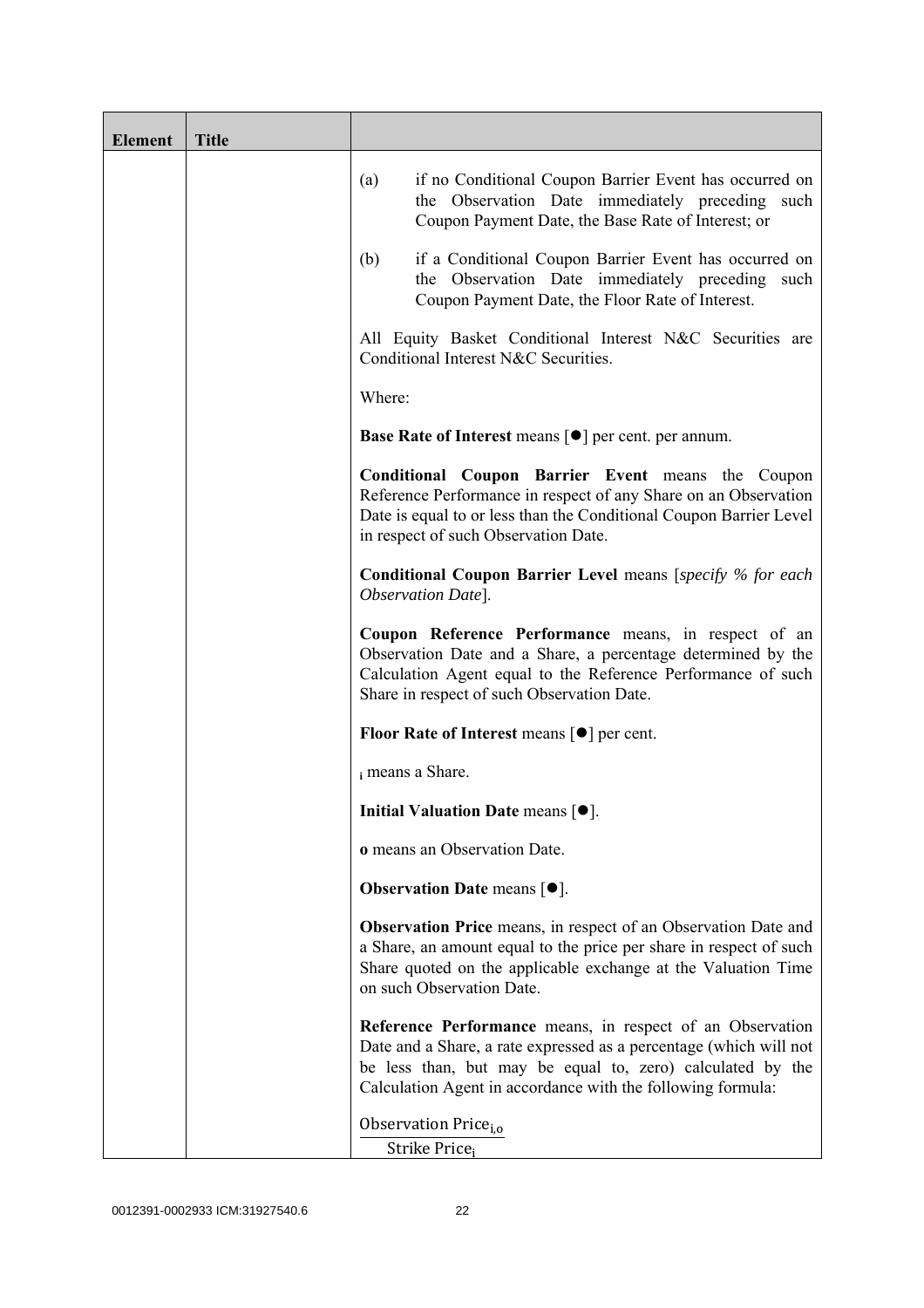| <b>Element</b> | <b>Title</b> |                                                                                                                                                                                                                                                                                         |
|----------------|--------------|-----------------------------------------------------------------------------------------------------------------------------------------------------------------------------------------------------------------------------------------------------------------------------------------|
|                |              | <b>Share</b> means $\lceil \bullet \rceil$ .                                                                                                                                                                                                                                            |
|                |              | <b>Strike Price</b> means, in relation to a Share, the price per share in<br>respect of such Share quoted on the applicable exchange at the<br>Valuation Time on the Initial Valuation Date.                                                                                            |
|                |              | Valuation Time means [ $\bullet$ ].]                                                                                                                                                                                                                                                    |
|                |              | [In the case of Index Basket Conditional Interest N&C<br>Securities: The Rate of Interest in respect of a Coupon Payment<br>Date shall be a rate expressed as a percentage (which will not be<br>less than, but may be equal to, zero) calculated by the Calculation<br>Agent equal to: |
|                |              | if no Conditional Coupon Barrier Event has occurred on<br>(a)<br>the Observation Date immediately preceding such<br>Coupon Payment Date, the Base Rate of Interest; or                                                                                                                  |
|                |              | if a Conditional Coupon Barrier Event has occurred on<br>(b)<br>the Observation Date immediately preceding such<br>Coupon Payment Date, the Floor Rate of Interest.                                                                                                                     |
|                |              | All Index Basket Conditional Interest N&C Securities are<br>Conditional Interest N&C Securities.                                                                                                                                                                                        |
|                |              | Where:                                                                                                                                                                                                                                                                                  |
|                |              | <b>Base Rate of Interest means <math>\lceil \bullet \rceil</math> per cent.</b>                                                                                                                                                                                                         |
|                |              | <b>Conditional Coupon Barrier Event means the Coupon</b><br>Reference Performance in respect of any Index on an Observation<br>Date is equal to or less than the Conditional Coupon Barrier Level<br>in respect of such Observation Date.                                               |
|                |              | <b>Conditional Coupon Barrier Level means [specify % for each</b><br>Observation Date].                                                                                                                                                                                                 |
|                |              | Coupon Reference Performance means, in respect of an<br>Observation Date and an Index, a percentage determined by the<br>Calculation Agent equal to the Reference Performance of such<br>Index in respect of such Observation Date.                                                     |
|                |              | <b>Floor Rate of Interest means <math>\lceil \bullet \rceil</math> per cent.</b>                                                                                                                                                                                                        |
|                |              | i means an Index.                                                                                                                                                                                                                                                                       |
|                |              | <b>Index</b> means $\lceil \bullet \rceil$ .                                                                                                                                                                                                                                            |
|                |              | Initial Valuation Date means $[•]$ .                                                                                                                                                                                                                                                    |
|                |              | o means an Observation Date.                                                                                                                                                                                                                                                            |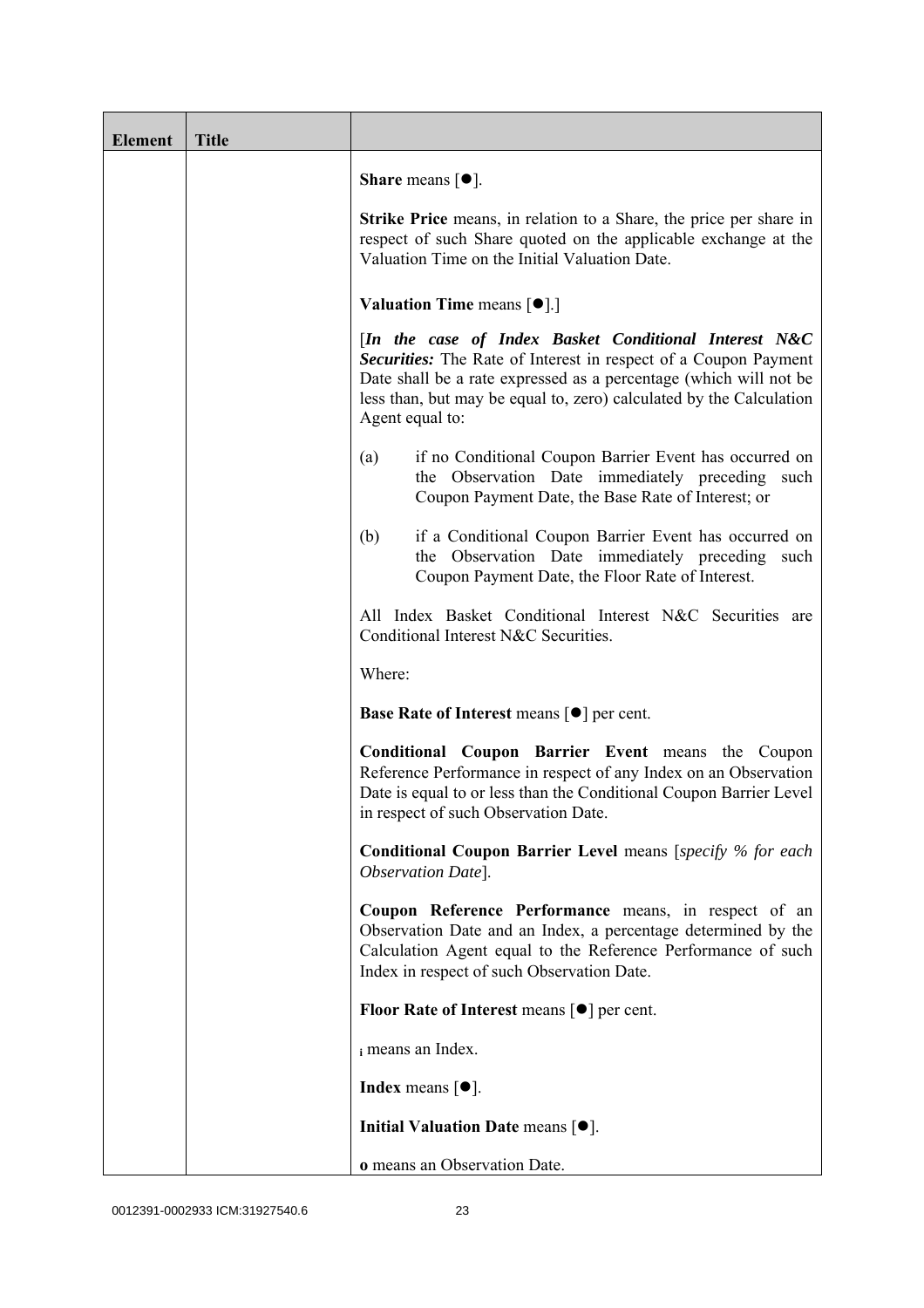| <b>Element</b> | <b>Title</b> |                                                                                                                                                                                                                                                                                                                                                                                                                                                                                                                                                                                                                                                                                                                             |
|----------------|--------------|-----------------------------------------------------------------------------------------------------------------------------------------------------------------------------------------------------------------------------------------------------------------------------------------------------------------------------------------------------------------------------------------------------------------------------------------------------------------------------------------------------------------------------------------------------------------------------------------------------------------------------------------------------------------------------------------------------------------------------|
|                |              | Observation Date means [ $\bullet$ ].                                                                                                                                                                                                                                                                                                                                                                                                                                                                                                                                                                                                                                                                                       |
|                |              | <b>Observation Level</b> means, in respect of an Observation Date and<br>an Index, an amount equal to the closing level of such Index, as<br>calculated and announced by the relevant index sponsor, at the<br>Valuation Time on such Observation Date.                                                                                                                                                                                                                                                                                                                                                                                                                                                                     |
|                |              | <b>Reference Performance</b> means, in respect of an Observation Date<br>and an Index, a rate expressed as a percentage (which will not be<br>less than, but may be equal to, zero) calculated by the Calculation<br>Agent in accordance with the following formula:                                                                                                                                                                                                                                                                                                                                                                                                                                                        |
|                |              | Observation Level <sub>i,o</sub><br>Strike Level <sub>i</sub>                                                                                                                                                                                                                                                                                                                                                                                                                                                                                                                                                                                                                                                               |
|                |              | <b>Strike Level</b> means, in relation to an Index, the closing level of<br>such Index, as calculated and announced by the relevant index<br>sponsor, at the Valuation Time on the Initial Valuation Date.                                                                                                                                                                                                                                                                                                                                                                                                                                                                                                                  |
|                |              | <b>Valuation Time means <math>\lceil \bullet \rceil</math>.</b>                                                                                                                                                                                                                                                                                                                                                                                                                                                                                                                                                                                                                                                             |
|                |              | [In the case of Multi-Rate Interest N&C Securities: The Rate of<br>Interest for each Coupon Period shall be a rate expressed as a<br>percentage (which will not be less than, but may be equal to,<br>zero) calculated by the Calculation Agent equal to:                                                                                                                                                                                                                                                                                                                                                                                                                                                                   |
|                |              | the Cap; or, if lesser<br>(a)                                                                                                                                                                                                                                                                                                                                                                                                                                                                                                                                                                                                                                                                                               |
|                |              | (b)<br>(i) the Floor or, if greater, (ii) the Rates Performance in<br>respect of such Coupon Period.                                                                                                                                                                                                                                                                                                                                                                                                                                                                                                                                                                                                                        |
|                |              | Where:                                                                                                                                                                                                                                                                                                                                                                                                                                                                                                                                                                                                                                                                                                                      |
|                |              | Cap means $\lceil \bullet \rceil$ per cent.                                                                                                                                                                                                                                                                                                                                                                                                                                                                                                                                                                                                                                                                                 |
|                |              | <b>Designated Maturity means, in respect of the First Rate <math>\lceil \bullet \rceil</math> and</b><br>in respect of the Second Rate $[•]$ .                                                                                                                                                                                                                                                                                                                                                                                                                                                                                                                                                                              |
|                |              | First Rate means, in respect of a Coupon Period, the rate that<br>would be determined for that Coupon Period were the floating<br>rate N&C Security provisions of the Conditions to apply to<br>determine the First Rate, with the floating rate being calculated by<br>reference to [specify first reference rate for Securities being<br><i>issued</i> ] and were ISDA Determination to be applicable for such<br>purposes[, provided that $[(i)]$ [if the rate so calculated is greater<br>than the relevant First Rate Cap, the First Rate shall be the First<br>Rate Cap][; and][ $[(ii)]$ if the rate so calculated is less than the<br>relevant First Rate Floor, the First Rate shall be the First Rate<br>Floor]]. |
|                |              | First Rate Amount means [specify for each Coupon Period].                                                                                                                                                                                                                                                                                                                                                                                                                                                                                                                                                                                                                                                                   |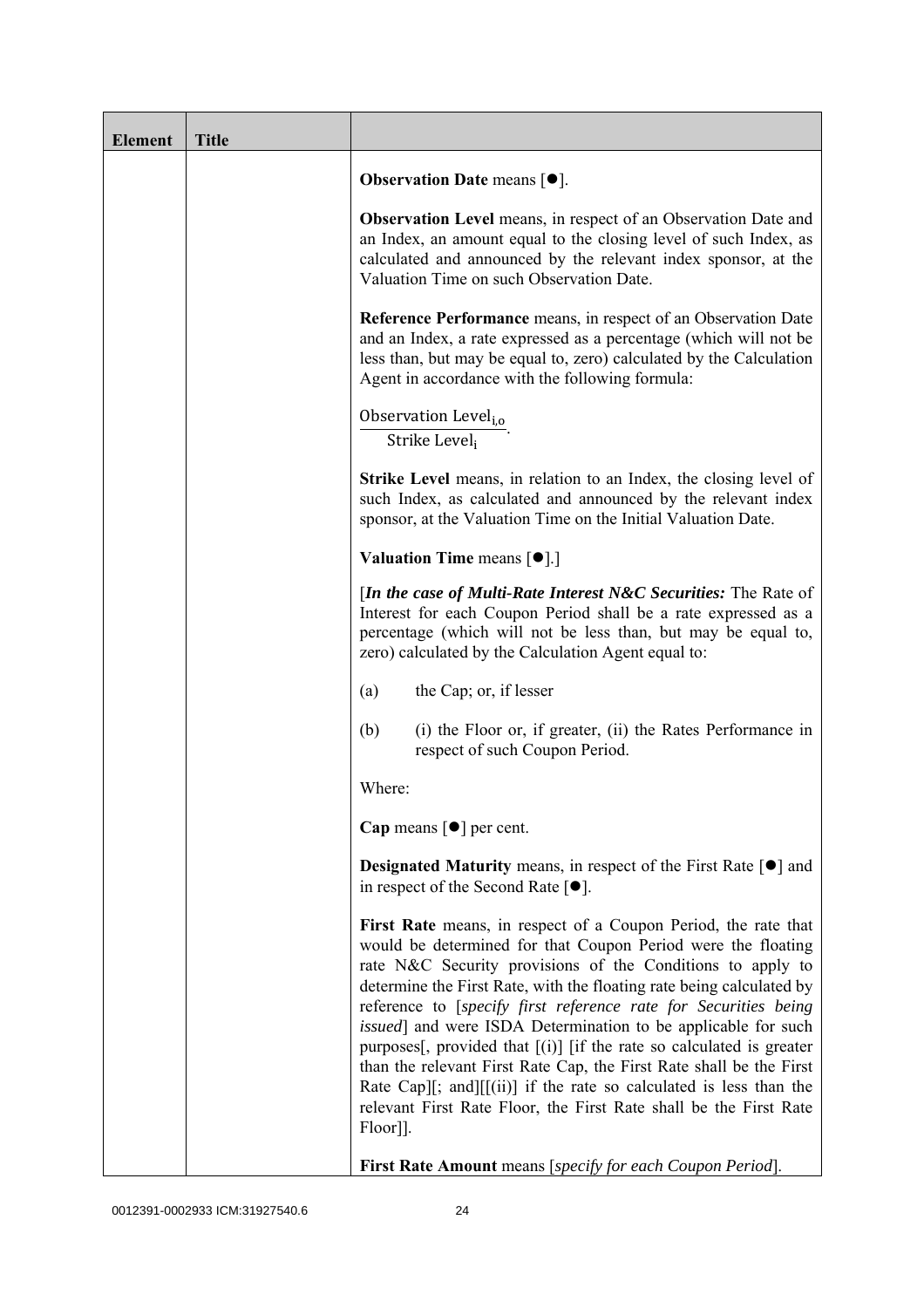| <b>Element</b> | <b>Title</b> |                                                                                                                                                                                                                                                                                                                                                                                                                                                                                                                                                                                                                                                                                                                           |
|----------------|--------------|---------------------------------------------------------------------------------------------------------------------------------------------------------------------------------------------------------------------------------------------------------------------------------------------------------------------------------------------------------------------------------------------------------------------------------------------------------------------------------------------------------------------------------------------------------------------------------------------------------------------------------------------------------------------------------------------------------------------------|
|                |              | [First Rate Cap means [specify for each Coupon Period].]                                                                                                                                                                                                                                                                                                                                                                                                                                                                                                                                                                                                                                                                  |
|                |              | [First Rate Floor means [specify for each Coupon Period].]                                                                                                                                                                                                                                                                                                                                                                                                                                                                                                                                                                                                                                                                |
|                |              | <b>Floating Rate Option</b> means, in respect of the First Rate $\lceil \bullet \rceil$ and<br>in respect of the Second Rate $[•]$ .                                                                                                                                                                                                                                                                                                                                                                                                                                                                                                                                                                                      |
|                |              | Floor means $\lceil \bullet \rceil$ per cent.                                                                                                                                                                                                                                                                                                                                                                                                                                                                                                                                                                                                                                                                             |
|                |              | <b>Rates Performance</b> means, in respect of a Coupon Period, a rate<br>expressed as a percentage calculated by the Calculation Agent<br>equal to the sum of:                                                                                                                                                                                                                                                                                                                                                                                                                                                                                                                                                            |
|                |              | the product of (i) the First Rate Amount and (ii) the First<br>(a)<br>Rate, in each case in respect of such Coupon Period;                                                                                                                                                                                                                                                                                                                                                                                                                                                                                                                                                                                                |
|                |              | the product of (i) the Second Rate Amount and (ii) the<br>(b)<br>Second Rate, in each case in respect of such Coupon<br>Period; and                                                                                                                                                                                                                                                                                                                                                                                                                                                                                                                                                                                       |
|                |              | the Third Rate in respect of such Coupon Period.<br>(c)                                                                                                                                                                                                                                                                                                                                                                                                                                                                                                                                                                                                                                                                   |
|                |              | Reset Date means, in respect of the First Rate: [specify the first<br>day of the Coupon Period /[specify the last day of the Coupon<br>Period] and in respect of the Second Rate: [specify the first day of<br>the Coupon Period /[specify the last day of the Coupon Period].                                                                                                                                                                                                                                                                                                                                                                                                                                            |
|                |              | Second Rate means, in respect of a Coupon Period, the rate that<br>would be determined for that Coupon Period were the floating<br>rate N&C Security provisions of the Conditions to apply to<br>determine the Second Rate, with the floating rate being calculated<br>by reference to [specify second reference rate for Securities being<br>issued] and were ISDA Determination to be applicable for such<br>purposes[, provided that $[(i)]$ [if the rate so calculated is greater<br>than the relevant Second Rate Cap, the Second Rate shall be the<br>Second Rate Cap][; and][[(ii)] if the rate so calculated is less than<br>the relevant Second Rate Floor, the Second Rate shall be the<br>Second Rate Floor]]. |
|                |              | <b>Second Rate Amount</b> means [specify for each Coupon Period].                                                                                                                                                                                                                                                                                                                                                                                                                                                                                                                                                                                                                                                         |
|                |              | [Second Rate Cap means [specify for each Coupon Period].]                                                                                                                                                                                                                                                                                                                                                                                                                                                                                                                                                                                                                                                                 |
|                |              | [Second Rate Floor means [specify for each Coupon Period].]                                                                                                                                                                                                                                                                                                                                                                                                                                                                                                                                                                                                                                                               |
|                |              | <b>Third Rate</b> means [specify for each Coupon Period].]                                                                                                                                                                                                                                                                                                                                                                                                                                                                                                                                                                                                                                                                |
|                |              | [In the case of Range Accrual Interest N&C Securities: The<br>Rate of Interest for each Coupon Period shall be a rate expressed<br>as a percentage which will not be [greater than the Rate of<br>Interest Cap or] less than the Rate of Interest Floor but will                                                                                                                                                                                                                                                                                                                                                                                                                                                          |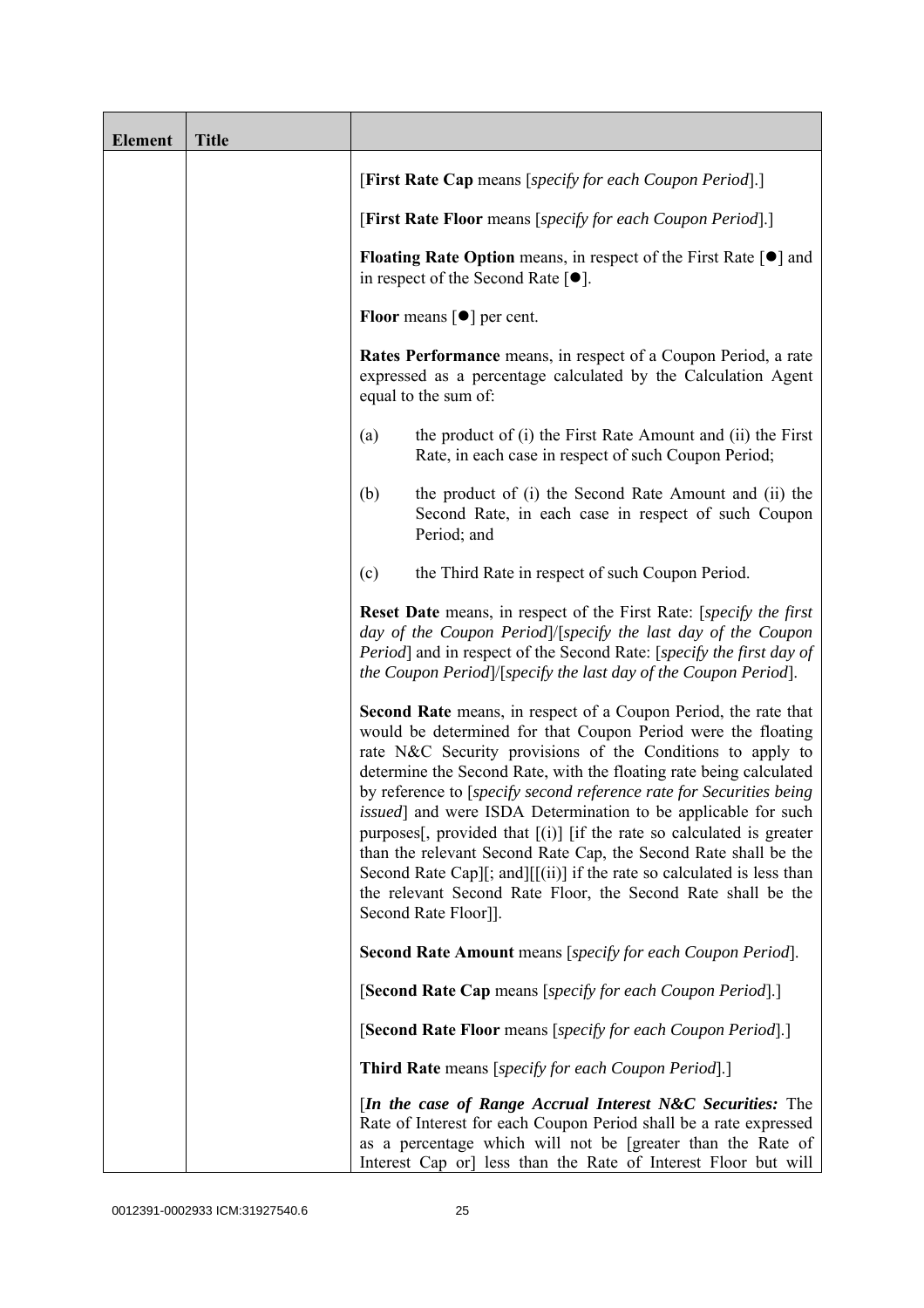| <b>Element</b> | <b>Title</b> |                                   |         |                                                                                                                                                                                                                                                                                                                                                                                                                  |
|----------------|--------------|-----------------------------------|---------|------------------------------------------------------------------------------------------------------------------------------------------------------------------------------------------------------------------------------------------------------------------------------------------------------------------------------------------------------------------------------------------------------------------|
|                |              |                                   |         | otherwise be calculated by the Calculation Agent as equal to the<br>product of $(a)$ and $(b)$ below:                                                                                                                                                                                                                                                                                                            |
|                |              | (a)                               |         | the lesser of $(i)$ and $(ii)$ below:                                                                                                                                                                                                                                                                                                                                                                            |
|                |              |                                   | (i)     | the Rates Performance Cap; or                                                                                                                                                                                                                                                                                                                                                                                    |
|                |              |                                   | (ii)    | the greater of $(x)$ the Rates Performance Floor<br>and (y) the Rates Performance in respect of such<br>Coupon Period; and                                                                                                                                                                                                                                                                                       |
|                |              | (b)                               | Period. | the Range Day Accrual Rate in respect of such Coupon                                                                                                                                                                                                                                                                                                                                                             |
|                |              | Where:                            |         |                                                                                                                                                                                                                                                                                                                                                                                                                  |
|                |              | Rate 2: $\lceil \bullet \rceil$ . |         | <b>Designated Maturity</b> means, in respect of the First Rate: $[•]$ , in<br>respect of the Second Rate: [●] [and in respect of the Range Day<br>Rate: $\lceil \bullet \rceil$   in respect of Dual Rate 1: $\lceil \bullet \rceil$ and in respect of Dual                                                                                                                                                      |
|                |              |                                   |         | <b>[Dual Rate 1</b> means in respect of any day, the rate that would be<br>determined for that day were the floating rate N&C Security<br>provisions of the Conditions to apply to determine Dual Rate 1,<br>with the floating rate being calculated by reference to [specify]<br>Dual Rate 1 reference rate for Securities being issued] and were<br>ISDA Determination to be applicable for such purposes.]    |
|                |              |                                   |         | <b>[Dual Rate 2</b> means in respect of any day, the rate that would be<br>determined for that day were the floating rate N&C Security<br>provisions of the Conditions to apply to determine Dual Rate 2,<br>with the floating rate being calculated by reference to [specify]<br>Dual Rate 2 reference rate for Securities being issued and were<br>ISDA Determination to be applicable for such purposes.]     |
|                |              | purposes.                         |         | First Rate means, in respect of a Coupon Period, the rate that<br>would be determined for that Coupon Period were the floating<br>rate N&C Security provisions of the Conditions to apply to<br>determine the First Rate, with the floating rate being calculated by<br>reference to [specify first reference rate for Securities being<br><i>issued</i> ] and were ISDA Determination to be applicable for such |
|                |              |                                   |         | <b>First Rate Amount</b> means [specify for each Coupon Period].                                                                                                                                                                                                                                                                                                                                                 |
|                |              | $2: [\bullet]$ .                  |         | <b>Floating Rate Option</b> means, in respect of the First Rate: $[•]$ , in<br>respect of the Second Rate: [●] [and in respect of the Range Day<br>Rate: $\lceil \bullet \rceil$   [in respect of Dual Rate 1: $\lceil \bullet \rceil$ and in respect of Dual Rate                                                                                                                                               |
|                |              |                                   |         | Lower Barrier means $\lceil \bullet \rceil$ per cent.                                                                                                                                                                                                                                                                                                                                                            |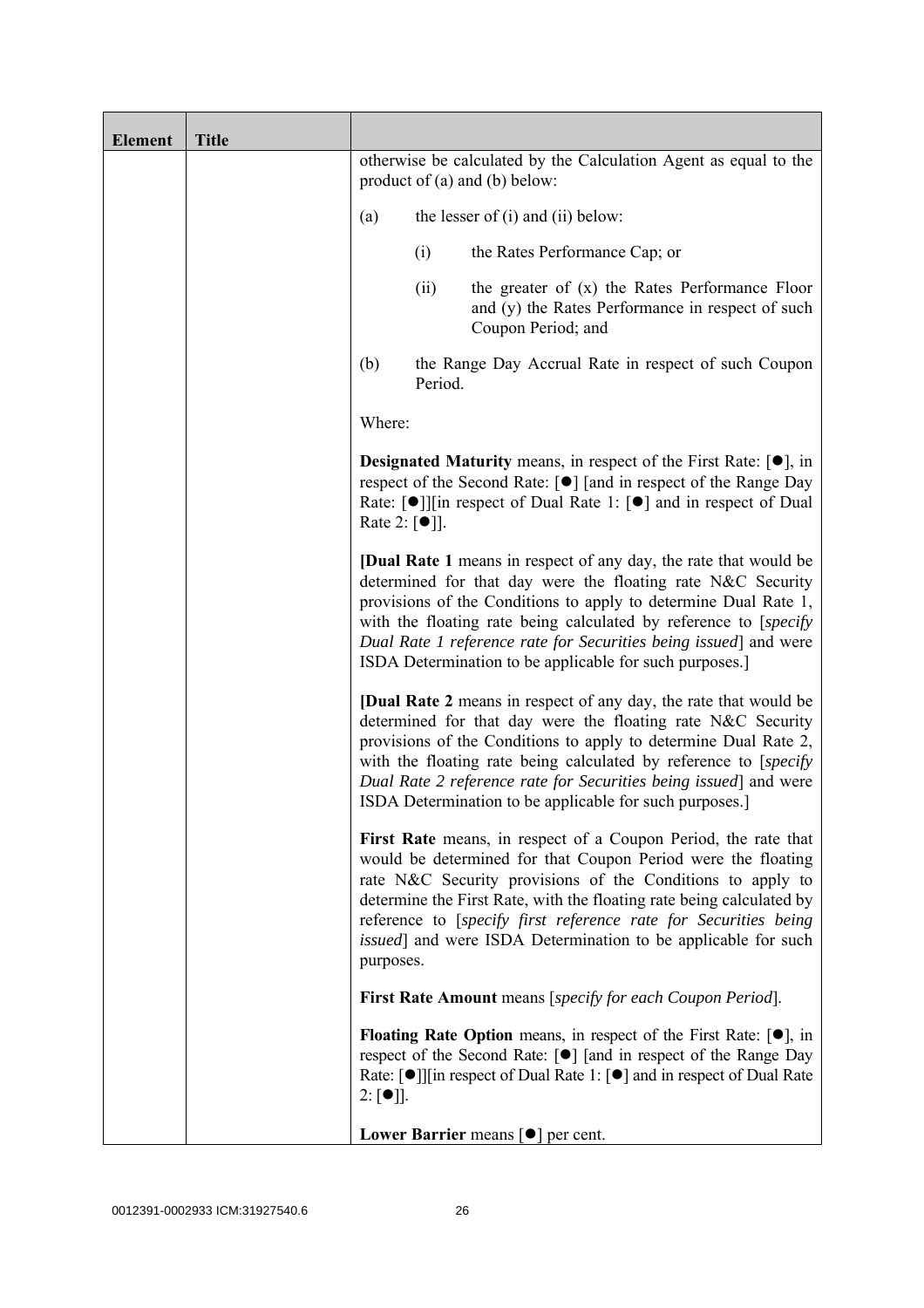| <b>Element</b> | <b>Title</b> |                                                                                                                                                                                                                                                                                                                                                                                                                                                                                                                                                                                                             |
|----------------|--------------|-------------------------------------------------------------------------------------------------------------------------------------------------------------------------------------------------------------------------------------------------------------------------------------------------------------------------------------------------------------------------------------------------------------------------------------------------------------------------------------------------------------------------------------------------------------------------------------------------------------|
|                |              | Range Day Rate means:                                                                                                                                                                                                                                                                                                                                                                                                                                                                                                                                                                                       |
|                |              | [Insert if Single Rate Determination applies:                                                                                                                                                                                                                                                                                                                                                                                                                                                                                                                                                               |
|                |              | in respect of a day that is a Rate Determination Date, the<br>(a)<br>rate that would be determined for that day were the<br>floating rate N&C Security provisions of the Conditions<br>to apply to determine the Range Day Rate, with the<br>floating rate being calculated by reference to [specify]<br>range day reference rate for Securities being issued] and<br>were ISDA Determination to be applicable for such<br>purposes; and                                                                                                                                                                    |
|                |              | in respect of a day that is not a Rate Determination Date,<br>(b)<br>the Range Day Rate in respect of the Rate Determination<br>Date immediately preceding such day.                                                                                                                                                                                                                                                                                                                                                                                                                                        |
|                |              | [Insert if Dual Rate Determination applies:                                                                                                                                                                                                                                                                                                                                                                                                                                                                                                                                                                 |
|                |              | in respect of a day that is a Rate Determination Date, a<br>(a)<br>rate calculated as follows:                                                                                                                                                                                                                                                                                                                                                                                                                                                                                                              |
|                |              | Range Day Rate = Dual Rate 1 <i>minus</i> Dual Rate 2; and                                                                                                                                                                                                                                                                                                                                                                                                                                                                                                                                                  |
|                |              | (b)<br>in respect of a day that is not a Rate Determination Date,<br>the Range Day Rate in respect of the Rate Determination<br>Date immediately preceding such day.                                                                                                                                                                                                                                                                                                                                                                                                                                        |
|                |              | Range Day Accrual Rate means, in respect of a Coupon<br>Period[:][,] [If Single Rate Observation Date applies, insert:                                                                                                                                                                                                                                                                                                                                                                                                                                                                                      |
|                |              | if on the relevant Rate Observation Date the Range Day<br>(a)<br>Rate is equal to or greater than the Lower Barrier and<br>equal to or less than the Upper Barrier, then 1; and                                                                                                                                                                                                                                                                                                                                                                                                                             |
|                |              | if on the relevant Rate Observation Date the Range Day<br>(b)<br>Rate is lower than the Lower Barrier or greater than the<br>Upper Barrier, then zero,                                                                                                                                                                                                                                                                                                                                                                                                                                                      |
|                |              | provided that, in each case, if the Rate Observation Date is not a<br>Rate Determination Date, the Range Day Rate used for these<br>purposes shall be the Range Day Rate in respect of the Rate<br>Determination<br>immediately<br>preceding<br>Date<br>such<br>Rate<br>Observation Date.][If Single Rate Observation Date does not<br>apply, insert: a rate expressed as a percentage calculated by the<br>Calculation Agent equal to the quotient of (a) the Range Day<br>Numerator (as numerator) and (b) the Range Day Denominator<br>(as denominator), in each case in respect of such Coupon Period.] |
|                |              | [Range Day Denominator means, in respect of a Coupon Period,<br>the total number of [calendar days][Business Days] in such<br>Coupon Period.]                                                                                                                                                                                                                                                                                                                                                                                                                                                               |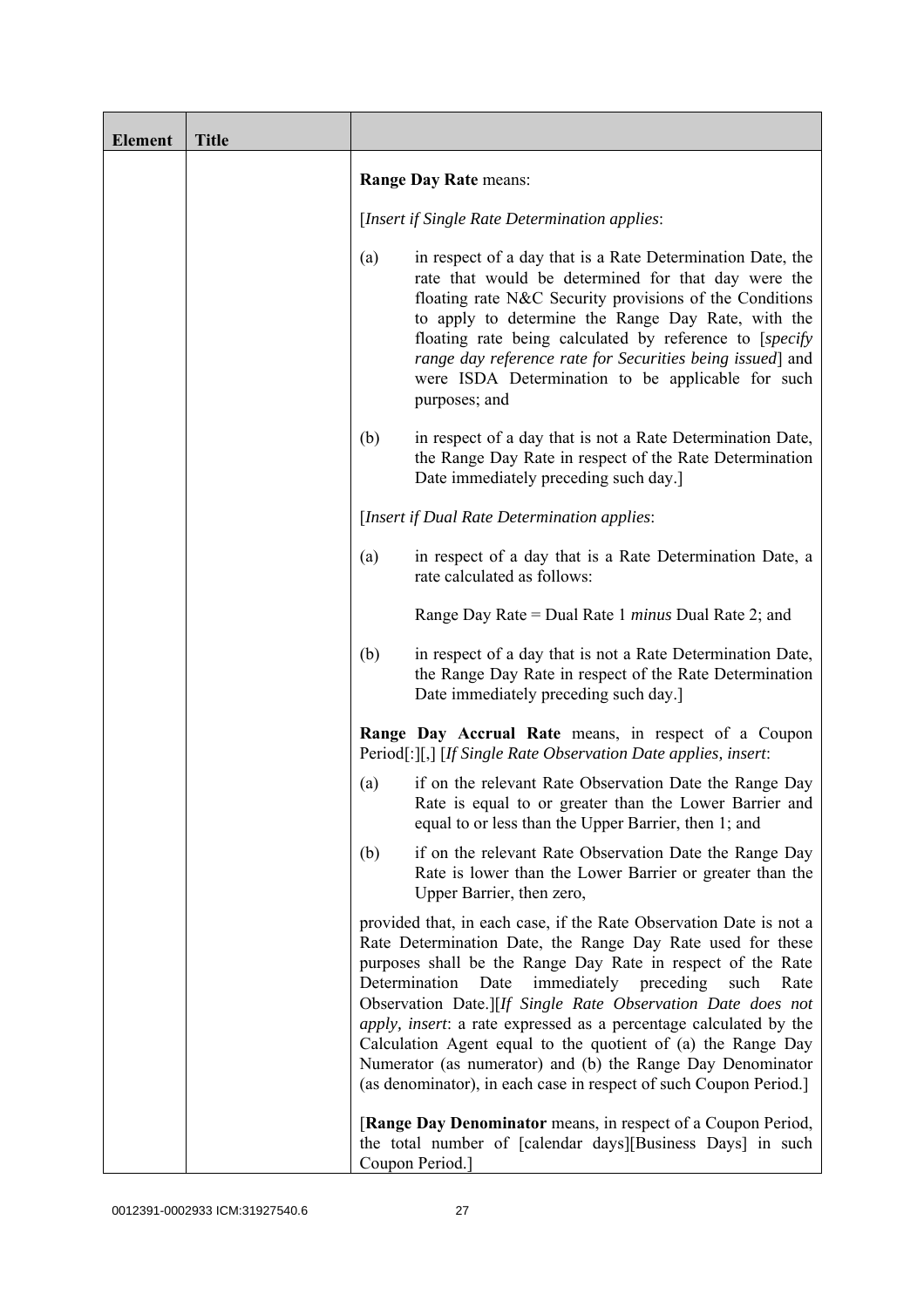| <b>Element</b> | <b>Title</b> |                                                                                                                                                                                                                                                                                                                                                                                                                                                                   |
|----------------|--------------|-------------------------------------------------------------------------------------------------------------------------------------------------------------------------------------------------------------------------------------------------------------------------------------------------------------------------------------------------------------------------------------------------------------------------------------------------------------------|
|                |              | [Range Day Numerator means, in respect of a Coupon Period,<br>the total number of [calendar days][Business Days] in such<br>Coupon Period in respect of which the Range Day Rate is equal<br>to or greater than the Lower Barrier and equal to or less than the<br>Upper Barrier, provided that the Range Day Rate for each<br>[calendar day] [Business Day] falling on or after the Rate Cut-off<br>Date shall be the Range Day Rate for the Rate Cut-off Date.] |
|                |              | [Rate Cut-off Date means the [●] [calendar day] [Business Day]<br>prior to the Coupon Payment Date (unadjusted for any business<br>day convention) for the relevant Coupon Period.]                                                                                                                                                                                                                                                                               |
|                |              | Rate Determination Centre means [ $\bullet$ ]/[TARGET 2].                                                                                                                                                                                                                                                                                                                                                                                                         |
|                |              | Rate Determination Date means a day on which commercial<br>banks and foreign exchange markets settle payments and are open<br>for general business (including dealing in foreign exchange and<br>foreign currency deposits) in $\lceil \bullet \rceil / \lceil a \rceil$ day on which the TARGET2<br>System is open].                                                                                                                                             |
|                |              | [If Single Rate Observation Date applies, insert: Rate<br><b>Observation Date</b> means, in respect of a Coupon Period, the date<br>specified in respect of such Coupon Period in the applicable Final<br>Terms.]                                                                                                                                                                                                                                                 |
|                |              | [Rate of Interest Cap means $\lceil \bullet \rceil$ per cent.]                                                                                                                                                                                                                                                                                                                                                                                                    |
|                |              | Rate of Interest Floor means [[ $\bullet$ ] per cent.][zero].                                                                                                                                                                                                                                                                                                                                                                                                     |
|                |              | Rates Performance means, in respect of a Coupon Period, a rate<br>expressed as a percentage calculated by the Calculation Agent<br>equal to the sum of:                                                                                                                                                                                                                                                                                                           |
|                |              | the product of (i) the First Rate Amount and (ii)<br>(a)<br>the First Rate, in each case in respect of such<br>Coupon Period;                                                                                                                                                                                                                                                                                                                                     |
|                |              | (b)<br>the product of (i) the Second Rate Amount and<br>(ii) the Second Rate, in each case in respect of<br>such Coupon Period; and                                                                                                                                                                                                                                                                                                                               |
|                |              | the Third Rate in respect of such Coupon Period.<br>(c)                                                                                                                                                                                                                                                                                                                                                                                                           |
|                |              | Rates Performance Cap means [ $\bullet$ ] per cent.                                                                                                                                                                                                                                                                                                                                                                                                               |
|                |              | Rates Performance Floor means [ $\bullet$ ] per cent.                                                                                                                                                                                                                                                                                                                                                                                                             |
|                |              | <b>Reset Date</b> means, in respect of the First Rate: [specify the first<br>day of the Coupon Period /[specify the last day of the Coupon<br>Period], in respect of the Second Rate: [specify the second day of<br>the Coupon Period]/[specify the last day of the Coupon Period]                                                                                                                                                                                |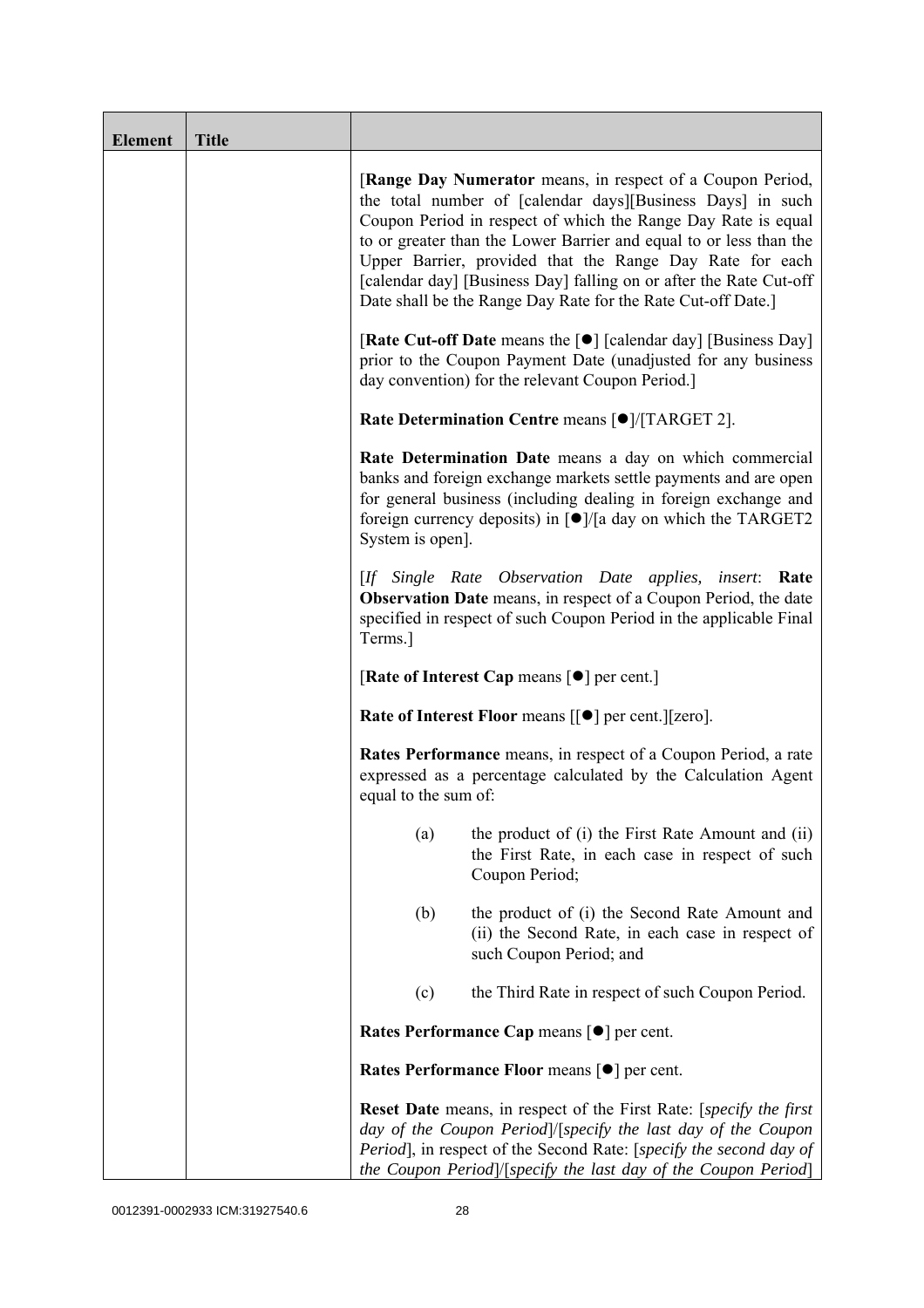| <b>Element</b> | <b>Title</b> |           |         |                                                                                                                                                                                                                                                                                                                                                                                                                     |
|----------------|--------------|-----------|---------|---------------------------------------------------------------------------------------------------------------------------------------------------------------------------------------------------------------------------------------------------------------------------------------------------------------------------------------------------------------------------------------------------------------------|
|                |              |           |         | and in respect of [the Range Day Rate][Dual Rate 1 and Dual<br>Rate 2]: the relevant Rate Determination Date.                                                                                                                                                                                                                                                                                                       |
|                |              | purposes. |         | <b>Second Rate</b> means, in respect of a Coupon Period, the rate that<br>would be determined for that Coupon Period were the floating<br>rate N&C Security provisions of the Conditions to apply to<br>determine the Second Rate, with the floating rate being calculated<br>by reference to [specify second reference rate for Securities being]<br>issued] and were ISDA Determination to be applicable for such |
|                |              |           |         | <b>Second Rate Amount</b> means [specify for each Coupon Period].                                                                                                                                                                                                                                                                                                                                                   |
|                |              |           |         | Third Rate means [specify for each Coupon Period].                                                                                                                                                                                                                                                                                                                                                                  |
|                |              |           |         | <b>Upper Barrier</b> means $\lceil \bullet \rceil$ per cent.]                                                                                                                                                                                                                                                                                                                                                       |
|                |              |           |         | [In the case of Dual Range Accrual Interest N&C Securities:<br>The Rate of Interest for each Coupon Period shall be a rate<br>expressed as a percentage which will not be [greater than the Rate<br>of Interest Cap or] less than the Rate of Interest Floor but will<br>otherwise be calculated by the Calculation Agent as equal to the<br>product of $(a)$ and $(b)$ below:                                      |
|                |              | (a)       |         | the lesser of $(i)$ and $(ii)$ below:                                                                                                                                                                                                                                                                                                                                                                               |
|                |              |           | (i)     | the Rates Performance Cap; or                                                                                                                                                                                                                                                                                                                                                                                       |
|                |              |           | (ii)    | the greater of $(x)$ the Rates Performance Floor<br>and (y) the Rates Performance in respect of such<br>Coupon Period; and                                                                                                                                                                                                                                                                                          |
|                |              | (b)       | Period. | the Range Day Accrual Rate in respect of such Coupon                                                                                                                                                                                                                                                                                                                                                                |
|                |              | Where:    |         |                                                                                                                                                                                                                                                                                                                                                                                                                     |
|                |              |           |         | <b>Designated Maturity means:</b>                                                                                                                                                                                                                                                                                                                                                                                   |
|                |              | (i)       |         | in respect of the First Rate: $[•]$ ;                                                                                                                                                                                                                                                                                                                                                                               |
|                |              | (ii)      |         | in respect of the Second Rate: $[•]$ ;                                                                                                                                                                                                                                                                                                                                                                              |
|                |              | (iii)     |         | in respect of Range Day Rate 1: $\lceil \bullet \rceil / \lceil \text{for Dual Rate 1} \rceil \lceil \bullet \rceil$<br>and for Dual Rate 2: $[•]$ ].                                                                                                                                                                                                                                                               |
|                |              | (iv)      |         | in respect of Range Day Rate 2: [●]/[for Dual Rate 1: [●]<br>and for Dual Rate 2: $[\bullet]$ ].                                                                                                                                                                                                                                                                                                                    |
|                |              |           |         | [Dual Rate 1 means in respect of any day and a Range Day Rate,<br>the rate that would be determined for that day were the floating<br>rate N&C Security provisions of the Conditions to apply to<br>determine Dual Rate 1 in respect of the relevant Range Day Rate,<br>with the floating rate being calculated by reference to [specify]                                                                           |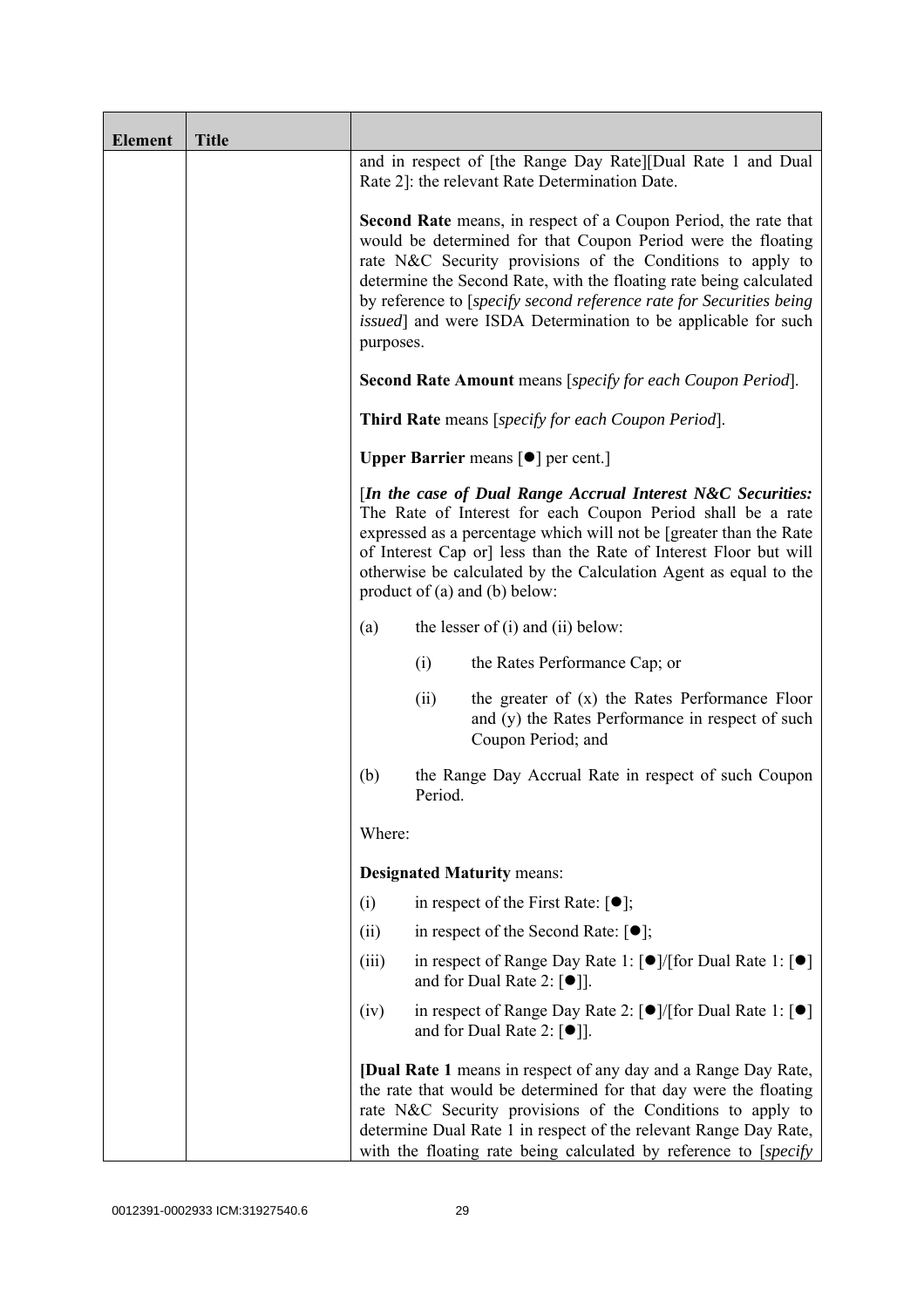| <b>Element</b> | <b>Title</b> |                                                                                                                                                                                                                                                                                                                                                                                                                                                                                |                                                                                                                                                                                                                                                                                                                                                                                                                                                             |
|----------------|--------------|--------------------------------------------------------------------------------------------------------------------------------------------------------------------------------------------------------------------------------------------------------------------------------------------------------------------------------------------------------------------------------------------------------------------------------------------------------------------------------|-------------------------------------------------------------------------------------------------------------------------------------------------------------------------------------------------------------------------------------------------------------------------------------------------------------------------------------------------------------------------------------------------------------------------------------------------------------|
|                |              |                                                                                                                                                                                                                                                                                                                                                                                                                                                                                | Dual Rate 1 reference rate for Securities being issued] and were<br>ISDA Determination to be applicable for such purposes.]                                                                                                                                                                                                                                                                                                                                 |
|                |              | <b>[Dual Rate 2</b> means in respect of any day and a Range Day Rate,<br>the rate that would be determined for that day were the floating<br>rate N&C Security provisions of the Conditions to apply to<br>determine Dual Rate 2 in respect of the relevant Range Day Rate,<br>with the floating rate being calculated by reference to [specify]<br>Dual Rate 2 reference rate for Securities being issued and were<br>ISDA Determination to be applicable for such purposes.] |                                                                                                                                                                                                                                                                                                                                                                                                                                                             |
|                |              | First Rate means, in respect of a Coupon Period, the rate that<br>would be determined for that Coupon Period were the floating<br>rate N&C Security provisions of the Conditions to apply to<br>determine the First Rate, with the floating rate being calculated by<br>reference to [specify first reference rate for Securities being<br><i>issued</i> ] and were ISDA Determination to be applicable for such<br>purposes.                                                  |                                                                                                                                                                                                                                                                                                                                                                                                                                                             |
|                |              |                                                                                                                                                                                                                                                                                                                                                                                                                                                                                | <b>First Rate Amount</b> means [specify for each Coupon Period].                                                                                                                                                                                                                                                                                                                                                                                            |
|                |              |                                                                                                                                                                                                                                                                                                                                                                                                                                                                                | <b>Floating Rate Option means:</b>                                                                                                                                                                                                                                                                                                                                                                                                                          |
|                |              | (i)                                                                                                                                                                                                                                                                                                                                                                                                                                                                            | in respect of the First Rate: $[•]$ ;                                                                                                                                                                                                                                                                                                                                                                                                                       |
|                |              | (ii)                                                                                                                                                                                                                                                                                                                                                                                                                                                                           | in respect of the Second Rate: $[•]$ ;                                                                                                                                                                                                                                                                                                                                                                                                                      |
|                |              | (iii)                                                                                                                                                                                                                                                                                                                                                                                                                                                                          | in respect of Range Day Rate 1: $\lceil \bullet \rceil / \lceil \text{for Dual Rate 1} \rceil \rceil$<br>and for Dual Rate 2: $\lceil \bullet \rceil$ .                                                                                                                                                                                                                                                                                                     |
|                |              | (iv)                                                                                                                                                                                                                                                                                                                                                                                                                                                                           | in respect of Range Day Rate 2: $\lceil \bullet \rceil / \lceil \text{for Dual Rate 1} \rceil \rceil$<br>and for Dual Rate 2: $[\bullet]$ ].                                                                                                                                                                                                                                                                                                                |
|                |              |                                                                                                                                                                                                                                                                                                                                                                                                                                                                                | <b>Lower Barrier means:</b>                                                                                                                                                                                                                                                                                                                                                                                                                                 |
|                |              | (i)                                                                                                                                                                                                                                                                                                                                                                                                                                                                            | in respect of Range Day Rate 1: $\lceil \bullet \rceil$ per cent.                                                                                                                                                                                                                                                                                                                                                                                           |
|                |              | (ii)                                                                                                                                                                                                                                                                                                                                                                                                                                                                           | in respect of Range Day Rate 2: $\lceil \bullet \rceil$ per cent.                                                                                                                                                                                                                                                                                                                                                                                           |
|                |              | <b>Range Day Rate</b> means each of Range Day Rate 1 and Range<br>Day Rate 2.                                                                                                                                                                                                                                                                                                                                                                                                  |                                                                                                                                                                                                                                                                                                                                                                                                                                                             |
|                |              | Range Day Rate 1 means:                                                                                                                                                                                                                                                                                                                                                                                                                                                        |                                                                                                                                                                                                                                                                                                                                                                                                                                                             |
|                |              |                                                                                                                                                                                                                                                                                                                                                                                                                                                                                | [Insert if Single Rate Determination applies to Range Day Rate 1:                                                                                                                                                                                                                                                                                                                                                                                           |
|                |              | (a)                                                                                                                                                                                                                                                                                                                                                                                                                                                                            | in respect of a day that is a Rate Determination Date, the<br>rate that would be determined for that day were the<br>floating rate N&C Security provisions of the Conditions<br>to apply to determine Range Day Rate 1, with the floating<br>rate being calculated by reference to [specify range day<br>reference rate for Range Day Rate 1 for Securities being<br><i>issued</i> ] and were ISDA Determination to be applicable<br>for such purposes; and |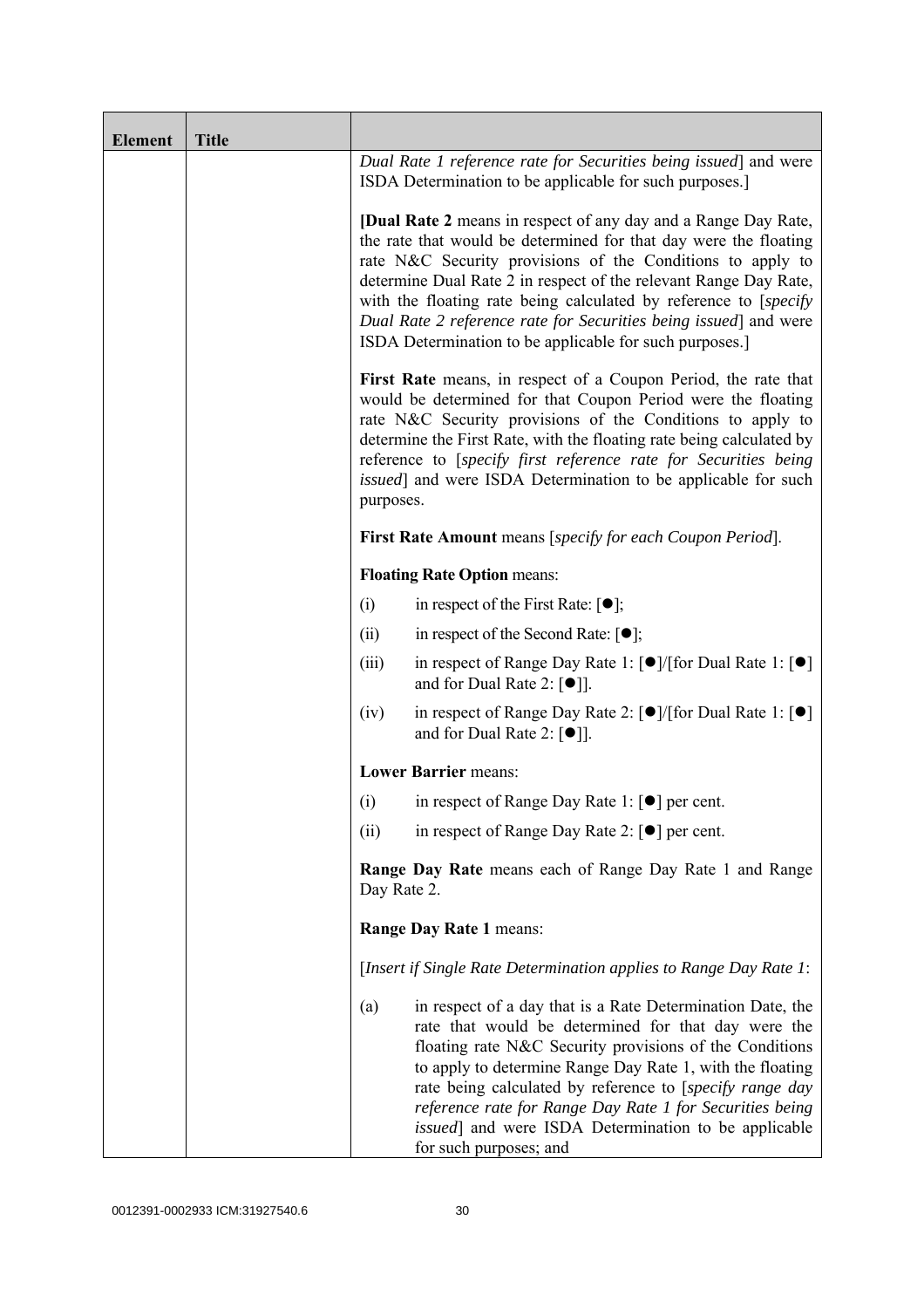| <b>Element</b> | <b>Title</b> |     |                                                                                                                                                                                                                                                                                                                                                                                                                                                             |
|----------------|--------------|-----|-------------------------------------------------------------------------------------------------------------------------------------------------------------------------------------------------------------------------------------------------------------------------------------------------------------------------------------------------------------------------------------------------------------------------------------------------------------|
|                |              | (b) | in respect of a day that is not a Rate Determination Date,<br>Range Day Rate 1 in respect of the Rate Determination<br>Date immediately preceding such day.]                                                                                                                                                                                                                                                                                                |
|                |              |     | [Insert if Dual Rate Determination applies:                                                                                                                                                                                                                                                                                                                                                                                                                 |
|                |              | (a) | in respect of a day that is a Rate Determination Date, a<br>rate calculated as follows:                                                                                                                                                                                                                                                                                                                                                                     |
|                |              |     | Range Day Rate $1 =$ Dual Rate 1 <i>minus</i> Dual Rate 2; and                                                                                                                                                                                                                                                                                                                                                                                              |
|                |              | (b) | in respect of a day that is not a Rate Determination Date,<br>Range Day Rate 1 in respect of the Rate Determination<br>Date immediately preceding such day.]                                                                                                                                                                                                                                                                                                |
|                |              |     | Range Day Rate 2 means:                                                                                                                                                                                                                                                                                                                                                                                                                                     |
|                |              |     | [Insert if Single Rate Determination applies to Range Day Rate 2:                                                                                                                                                                                                                                                                                                                                                                                           |
|                |              | (a) | in respect of a day that is a Rate Determination Date, the<br>rate that would be determined for that day were the<br>floating rate N&C Security provisions of the Conditions<br>to apply to determine Range Day Rate 2, with the floating<br>rate being calculated by reference to [specify range day<br>reference rate for Range Day Rate 2 for Securities being<br><i>issued</i> ] and were ISDA Determination to be applicable<br>for such purposes; and |
|                |              | (b) | in respect of a day that is not a Rate Determination Date,<br>Range Day Rate 2 in respect of the Rate Determination<br>Date immediately preceding such day.]                                                                                                                                                                                                                                                                                                |
|                |              |     | [Insert if Dual Rate Determination applies:                                                                                                                                                                                                                                                                                                                                                                                                                 |
|                |              | (a) | in respect of a day that is a Rate Determination Date, a<br>rate calculated as follows:                                                                                                                                                                                                                                                                                                                                                                     |
|                |              |     | Range Day Rate $2 =$ Dual Rate 1 <i>minus</i> Dual Rate 2; and                                                                                                                                                                                                                                                                                                                                                                                              |
|                |              | (b) | in respect of a day that is not a Rate Determination Date,<br>Range Day Rate 2 in respect of the Rate Determination<br>Date immediately preceding such day.]                                                                                                                                                                                                                                                                                                |
|                |              |     | Range Day Accrual Rate means, in respect of a Coupon<br>Period[:][,][If Single Rate Observation Date applies, insert:                                                                                                                                                                                                                                                                                                                                       |
|                |              | (a) | if on the relevant Rate Observation Date both:                                                                                                                                                                                                                                                                                                                                                                                                              |
|                |              |     | Range Day Rate 1 is equal to or greater than its<br>(i)<br>Lower Barrier and equal to or less than its Upper<br>Barrier; and                                                                                                                                                                                                                                                                                                                                |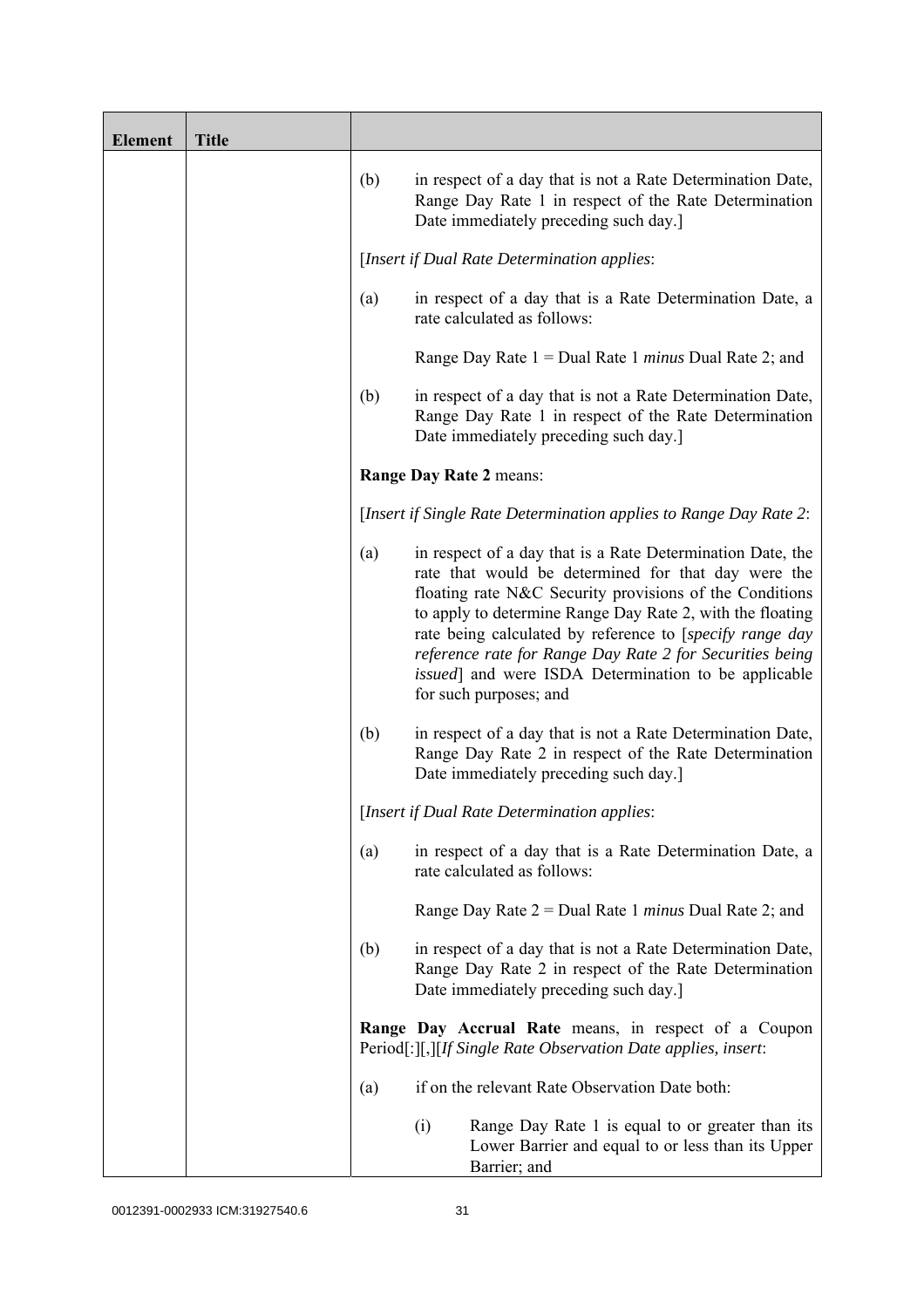| <b>Element</b> | <b>Title</b> |      |                 |                                                                                                                                                                                                                                                                                                                                                                                                                                                                                                                                                                                                           |
|----------------|--------------|------|-----------------|-----------------------------------------------------------------------------------------------------------------------------------------------------------------------------------------------------------------------------------------------------------------------------------------------------------------------------------------------------------------------------------------------------------------------------------------------------------------------------------------------------------------------------------------------------------------------------------------------------------|
|                |              |      | (ii)            | Range Day Rate 2 is equal to or greater than its<br>Lower Barrier and equal to or less than its Upper<br>Barrier,                                                                                                                                                                                                                                                                                                                                                                                                                                                                                         |
|                |              |      | then $1$ ; and  |                                                                                                                                                                                                                                                                                                                                                                                                                                                                                                                                                                                                           |
|                |              | (b)  |                 | if on the relevant Rate Observation Date either or both of<br>the following conditions is met:                                                                                                                                                                                                                                                                                                                                                                                                                                                                                                            |
|                |              |      | (i)             | Range Day Rate 1 is less than its Lower Barrier<br>or greater than its Upper Barrier; or                                                                                                                                                                                                                                                                                                                                                                                                                                                                                                                  |
|                |              |      | (ii)            | Range Day Rate 2 is less than its Lower Barrier<br>or greater than its Upper Barrier,                                                                                                                                                                                                                                                                                                                                                                                                                                                                                                                     |
|                |              |      | then zero,      |                                                                                                                                                                                                                                                                                                                                                                                                                                                                                                                                                                                                           |
|                |              |      |                 | provided that, in each case, if the Rate Observation Date is not a<br>Rate Determination Date, each Range Day Rate used for these<br>purposes shall be the respective Range Day Rates in respect of the<br>Rate Determination Date immediately preceding such Rate<br>Observation Date.][If Single Rate Observation Date does not<br>apply, insert: a rate expressed as a percentage calculated by the<br>Calculation Agent equal to the quotient of (a) the Range Day<br>Numerator (as numerator) and (b) the Range Day Denominator<br>(as denominator), in each case in respect of such Coupon Period.] |
|                |              |      | Coupon Period.] | [Range Day Denominator means, in respect of a Coupon Period,<br>the total number of [calendar days][Business Days] in such                                                                                                                                                                                                                                                                                                                                                                                                                                                                                |
|                |              |      |                 | [Range Day Numerator means, in respect of a Coupon Period,<br>the total number of [calendar days][Business Days] in such<br>Coupon Period in respect of which both:                                                                                                                                                                                                                                                                                                                                                                                                                                       |
|                |              | (i)  |                 | Range Day Rate 1 is equal to or greater than its Lower<br>Barrier and equal to or less than its Upper Barrier; and                                                                                                                                                                                                                                                                                                                                                                                                                                                                                        |
|                |              | (ii) |                 | Range Day Rate 2 is equal to or greater than its Lower<br>Barrier and equal to or less than its Upper Barrier,                                                                                                                                                                                                                                                                                                                                                                                                                                                                                            |
|                |              |      |                 | Provided that each Range Day Rate for each [calendar day]<br>[Business Day] falling on or after the Rate Cut-off Date shall be<br>the respective Range Day Rate for the Rate Cut-off Date.]                                                                                                                                                                                                                                                                                                                                                                                                               |
|                |              |      |                 | [Rate Cut-off Date means the [●] [calendar day] [Business Day]<br>prior to the Coupon Payment Date (unadjusted for any business<br>day convention) for the relevant Coupon Period.]                                                                                                                                                                                                                                                                                                                                                                                                                       |
|                |              |      |                 | Rate Determination Centre means [ $\bullet$ ]/[TARGET 2].                                                                                                                                                                                                                                                                                                                                                                                                                                                                                                                                                 |
|                |              |      |                 | Rate Determination Date means a day on which commercial                                                                                                                                                                                                                                                                                                                                                                                                                                                                                                                                                   |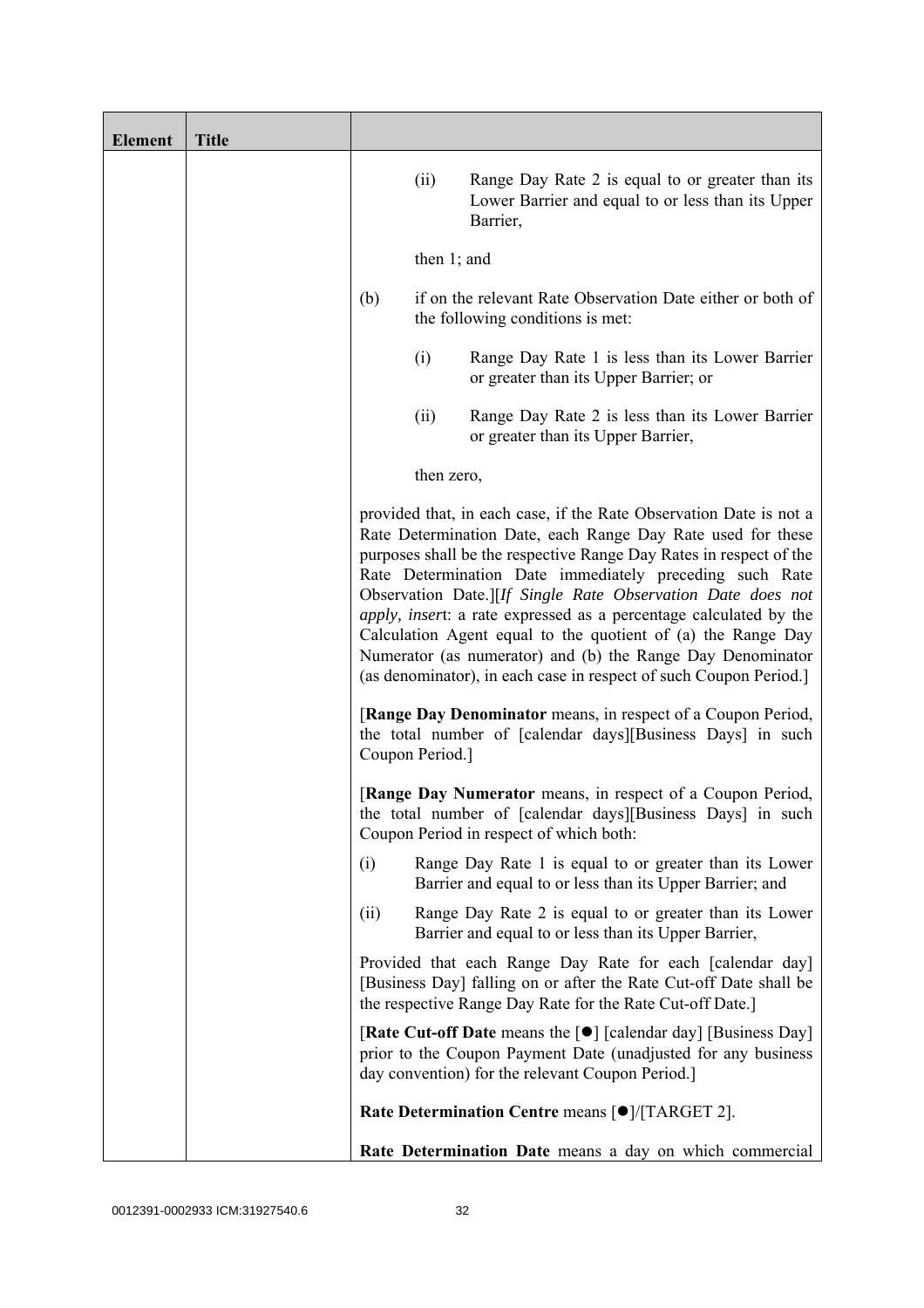| <b>Element</b> | <b>Title</b> |                          |                                                                                                                                                                                                                          |                                                                                                                         |
|----------------|--------------|--------------------------|--------------------------------------------------------------------------------------------------------------------------------------------------------------------------------------------------------------------------|-------------------------------------------------------------------------------------------------------------------------|
|                |              | System is open].         | banks and foreign exchange markets settle payments and are open<br>for general business (including dealing in foreign exchange and<br>foreign currency deposits) in $\lceil \bullet \rceil$ /[a day on which the TARGET2 |                                                                                                                         |
|                |              | Terms.]                  | [If Single Rate Observation Date applies, insert: Rate<br><b>Observation Date</b> means, in respect of a Coupon Period, the date<br>specified in respect of such Coupon Period in the applicable Final                   |                                                                                                                         |
|                |              |                          | [Rate of Interest Cap means $\lceil \bullet \rceil$ per cent.]                                                                                                                                                           |                                                                                                                         |
|                |              |                          | <b>Rate of Interest Floor means <math>\lceil \bullet \rceil</math> per cent. <math>\lceil \lceil \text{zero} \rceil</math>.</b>                                                                                          |                                                                                                                         |
|                |              | equal to the sum of:     | Rates Performance means, in respect of a Coupon Period, a rate<br>expressed as a percentage calculated by the Calculation Agent                                                                                          |                                                                                                                         |
|                |              | (a)                      | the product of (i) the First Rate Amount and (ii)<br>the First Rate, in each case in respect of such<br>Coupon Period;                                                                                                   |                                                                                                                         |
|                |              | (b)                      | the product of (i) the Second Rate Amount and<br>(ii) the Second Rate, in each case in respect of<br>such Coupon Period; and                                                                                             |                                                                                                                         |
|                |              | (c)                      | the Third Rate in respect of such Coupon Period.                                                                                                                                                                         |                                                                                                                         |
|                |              |                          | Rates Performance Cap means [ $\bullet$ ] per cent.                                                                                                                                                                      |                                                                                                                         |
|                |              |                          | <b>Rates Performance Floor means [●] per cent.</b>                                                                                                                                                                       |                                                                                                                         |
|                |              | <b>Reset Date means:</b> |                                                                                                                                                                                                                          |                                                                                                                         |
|                |              | (i)                      | in respect of the First Rate:                                                                                                                                                                                            | [specify the first day of<br>the<br>Coupon<br>Period /[specify<br>the<br>last day of the Coupon<br>Period];             |
|                |              | (ii)                     | in respect of the Second Rate:                                                                                                                                                                                           | [specify the second day<br>the<br>$\sigma f$<br>Coupon<br>Period /[specify<br>the<br>last day of the Coupon<br>Period]; |
|                |              | (iii)                    | in respect of Range Day Rate 1:                                                                                                                                                                                          | $\lceil \bullet \rceil$ / [for Dual Rate 1:<br>[●] and for Dual Rate<br>$2: [\bullet]$ .                                |
|                |              | (iv)                     | in respect of Range Day Rate 2:                                                                                                                                                                                          | $\lceil \bullet \rceil$ / [for Dual Rate 1:<br>[●] and for Dual Rate<br>$2: [\bullet]$ .                                |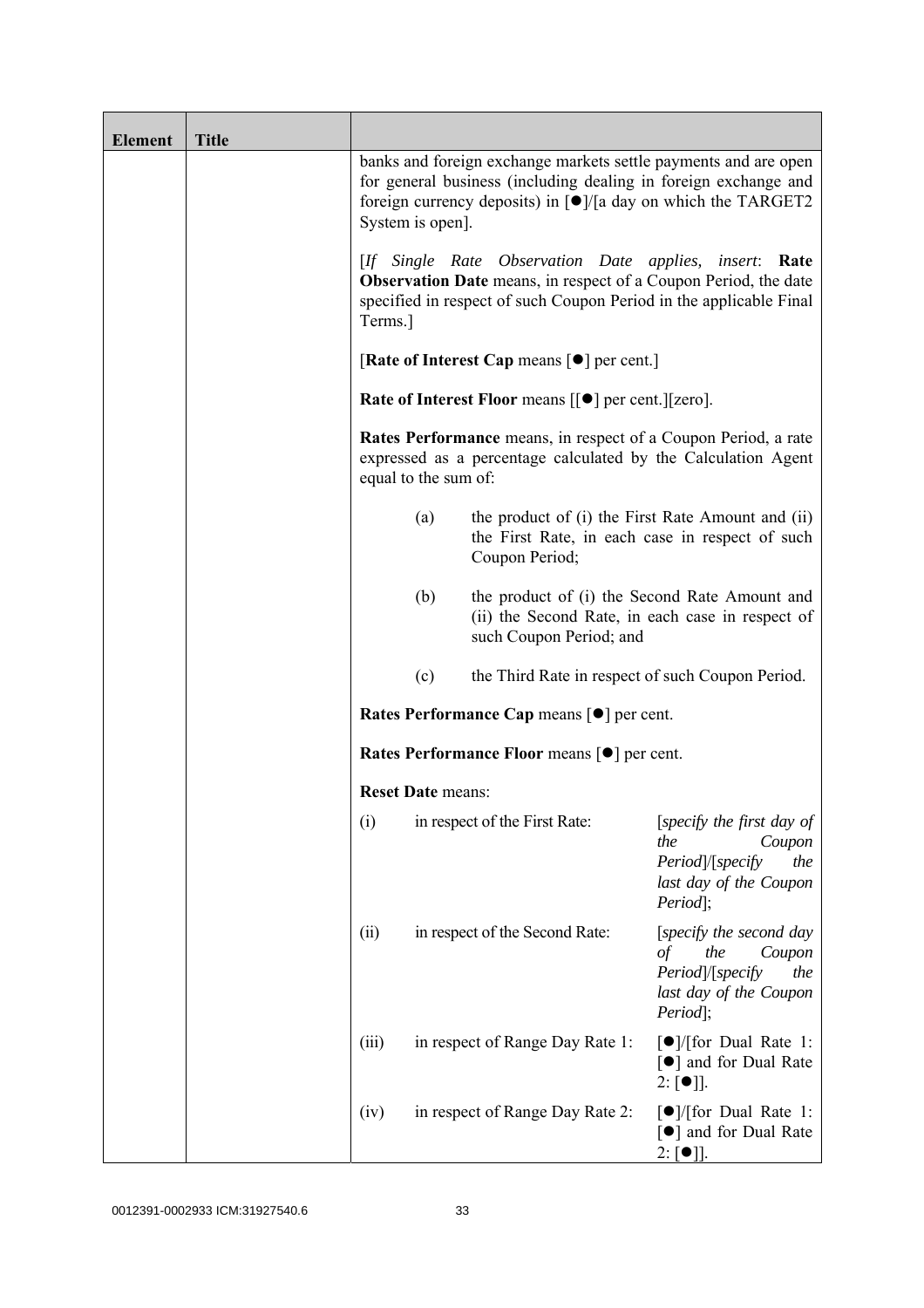| <b>Element</b> | <b>Title</b> |                                                                                                                                                                                                                                                                                                                                                                                                                                                                                                                                                                                                                                                                                                                                                                |
|----------------|--------------|----------------------------------------------------------------------------------------------------------------------------------------------------------------------------------------------------------------------------------------------------------------------------------------------------------------------------------------------------------------------------------------------------------------------------------------------------------------------------------------------------------------------------------------------------------------------------------------------------------------------------------------------------------------------------------------------------------------------------------------------------------------|
|                |              | <b>Second Rate</b> means, in respect of a Coupon Period, the rate that<br>would be determined for that Coupon Period were the floating<br>rate N&C Security provisions of the Conditions to apply to<br>determine the Second Rate, with the floating rate being calculated<br>by reference to [specify second reference rate for Securities being<br><i>issued</i> ] and were ISDA Determination to be applicable for such<br>purposes.<br><b>Second Rate Amount</b> means [specify for each Coupon Period].                                                                                                                                                                                                                                                   |
|                |              | <b>Third Rate</b> means [specify for each Coupon Period].                                                                                                                                                                                                                                                                                                                                                                                                                                                                                                                                                                                                                                                                                                      |
|                |              | <b>Upper Barrier means:</b>                                                                                                                                                                                                                                                                                                                                                                                                                                                                                                                                                                                                                                                                                                                                    |
|                |              | in respect of Range Day Rate 1: $\lceil \bullet \rceil$ per cent.<br>(i)                                                                                                                                                                                                                                                                                                                                                                                                                                                                                                                                                                                                                                                                                       |
|                |              | in respect of Range Day Rate 2: $\lceil \bullet \rceil$ per cent.<br>(ii)                                                                                                                                                                                                                                                                                                                                                                                                                                                                                                                                                                                                                                                                                      |
|                |              | [In the case of Leveraged Inflation Interest N&C Securities:<br>The Rate of Interest for each Coupon Period shall be a rate<br>expressed as a percentage (which will not be less than, but may be<br>equal to, zero) calculated by the Calculation Agent equal to the<br>sum of:                                                                                                                                                                                                                                                                                                                                                                                                                                                                               |
|                |              | the Base Rate of Interest; and<br>(a)                                                                                                                                                                                                                                                                                                                                                                                                                                                                                                                                                                                                                                                                                                                          |
|                |              | (b)<br>(i)<br>the Cap; or, if less                                                                                                                                                                                                                                                                                                                                                                                                                                                                                                                                                                                                                                                                                                                             |
|                |              | $(x)$ the Floor or, if greater, $(y)$ the Leveraged<br>(ii)<br>Index Performance in respect of such Coupon<br>Period.                                                                                                                                                                                                                                                                                                                                                                                                                                                                                                                                                                                                                                          |
|                |              | Where:                                                                                                                                                                                                                                                                                                                                                                                                                                                                                                                                                                                                                                                                                                                                                         |
|                |              | <b>Base Rate of Interest means <math>\lceil \bullet \rceil</math> per cent.</b>                                                                                                                                                                                                                                                                                                                                                                                                                                                                                                                                                                                                                                                                                |
|                |              | Cap means $\lceil \bullet \rceil$ per cent.                                                                                                                                                                                                                                                                                                                                                                                                                                                                                                                                                                                                                                                                                                                    |
|                |              | Final Index Level means, in respect of a Coupon Period, [If<br>Linear Interpolation does not apply, insert: the Index Level for<br>the relevant Reference Month for such Coupon Period.][If Linear<br>Interpolation applies, insert: a level calculated by the Calculation<br>Agent by linear interpolation based on the Index Levels for the<br>Index for the months that fall [insert value of " $x$ " below] months<br>and <i>[insert value of "y" below]</i> months prior to the month in<br>which the Coupon Payment Date for such Coupon Period is<br>scheduled to fall. For these purposes the Final Index Level will<br>be calculated in accordance with the following formula:<br>$IL_{m-x} + \frac{(nbd_{final})-1}{ND_m}$ x $(IL_{m-y} - IL_{m-x})$ |
|                |              |                                                                                                                                                                                                                                                                                                                                                                                                                                                                                                                                                                                                                                                                                                                                                                |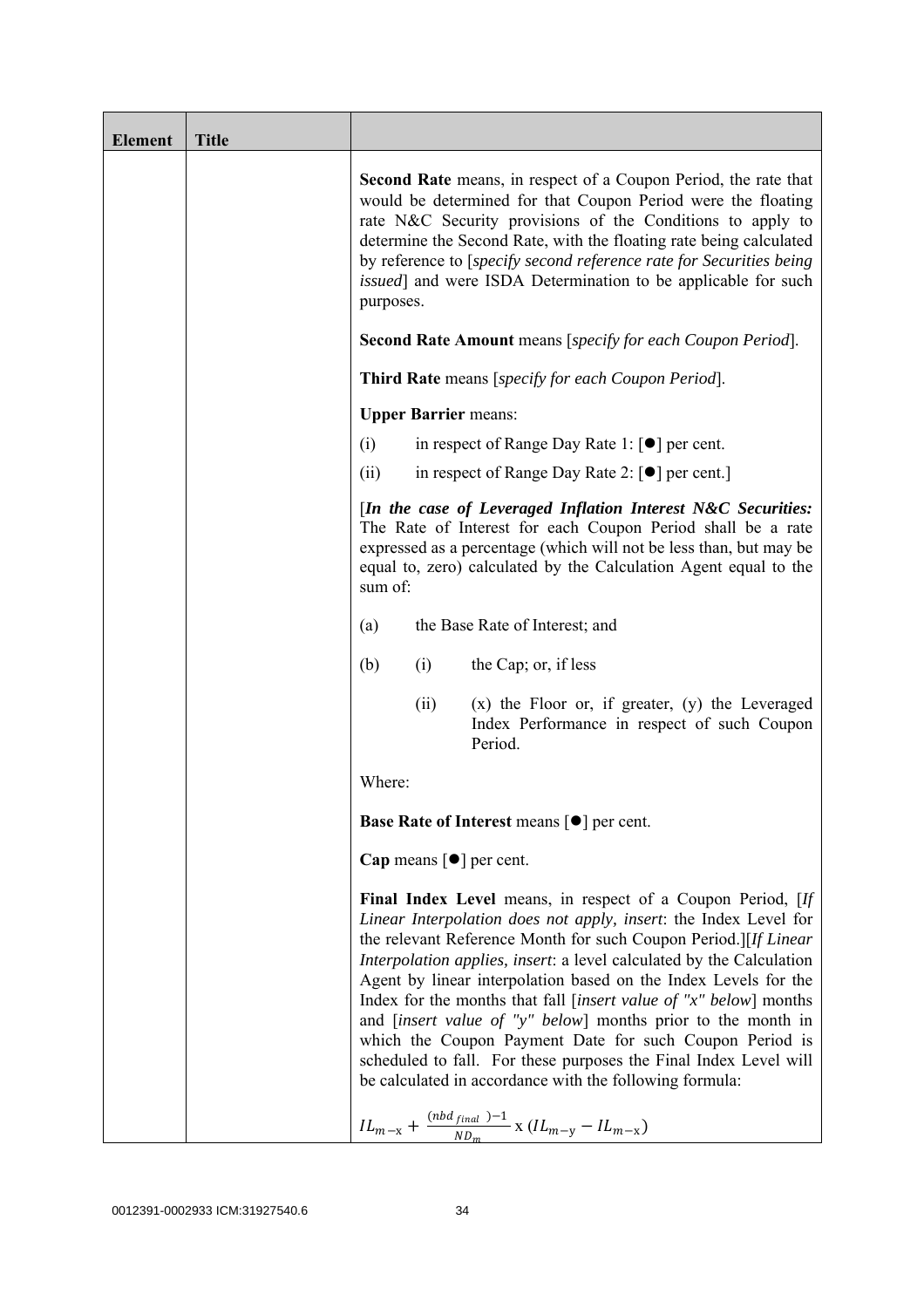| <b>Element</b> | <b>Title</b> |                                                                                                                                                                                                                                                                                                                                                                                                           |
|----------------|--------------|-----------------------------------------------------------------------------------------------------------------------------------------------------------------------------------------------------------------------------------------------------------------------------------------------------------------------------------------------------------------------------------------------------------|
|                |              | Where:                                                                                                                                                                                                                                                                                                                                                                                                    |
|                |              | <b>x</b> means $[\bullet]$ ;                                                                                                                                                                                                                                                                                                                                                                              |
|                |              | <b>y</b> means $[\bullet]$ ;                                                                                                                                                                                                                                                                                                                                                                              |
|                |              | $IL_{m-x}$ means, in respect of a Coupon Period, the Index Level for<br>the month that is x months prior to the month in which the<br>Coupon Accrual Date for such Coupon Period is scheduled to<br>fall;                                                                                                                                                                                                 |
|                |              | $IL_{m-v}$ means, in respect of a Coupon Period, the Index Level for<br>the month that is y months prior to the month in which the<br>Coupon Accrual Date for such Coupon Period is scheduled to<br>fall;                                                                                                                                                                                                 |
|                |              | <b>nbd</b> <sub>final</sub> means, in respect of a Coupon Period, the actual number<br>of calendar days from and including the first day of the month in<br>which the Coupon Accrual Date for such Coupon Period is<br>scheduled to fall to and including such Coupon Accrual Date; and                                                                                                                   |
|                |              | $NDm$ means, in respect of a Coupon Period, the number of<br>calendar days in the month in which the Coupon Accrual Date for<br>such Coupon Period is scheduled to fall.]                                                                                                                                                                                                                                 |
|                |              | <b>Floor</b> means $\lceil \bullet \rceil$ per cent.                                                                                                                                                                                                                                                                                                                                                      |
|                |              | <b>Index</b> means $\lceil \bullet \rceil$ .                                                                                                                                                                                                                                                                                                                                                              |
|                |              | Index Level means, in respect of a month and subject to the<br>inflation linked adjustment provisions of the Conditions, the first<br>publication or announcement of a level of the Index for such<br>month.                                                                                                                                                                                              |
|                |              | Index Performance means, in respect of a Coupon Period, a rate<br>expressed as a percentage calculated by the Calculation Agent equal<br>to the quotient of (a) (i) the Final Index Level in respect of such<br>Coupon Period minus (ii) the Initial Index Level in respect of such<br>Coupon Period (as numerator) and (b) the Initial Index Level in<br>respect of such Coupon Period (as denominator). |
|                |              | Initial Index Level means, in respect of such Coupon Period and<br>subject to the inflation linked adjustment provisions of the<br>Conditions, the first publication or announcement of a level of the<br>Index for the calendar month falling the Number of Calendar<br>Months (Initial Index Level) prior to the calendar month in which<br>the first day of such Coupon Period falls.                  |
|                |              | Leverage means $[\bullet]$ per cent.                                                                                                                                                                                                                                                                                                                                                                      |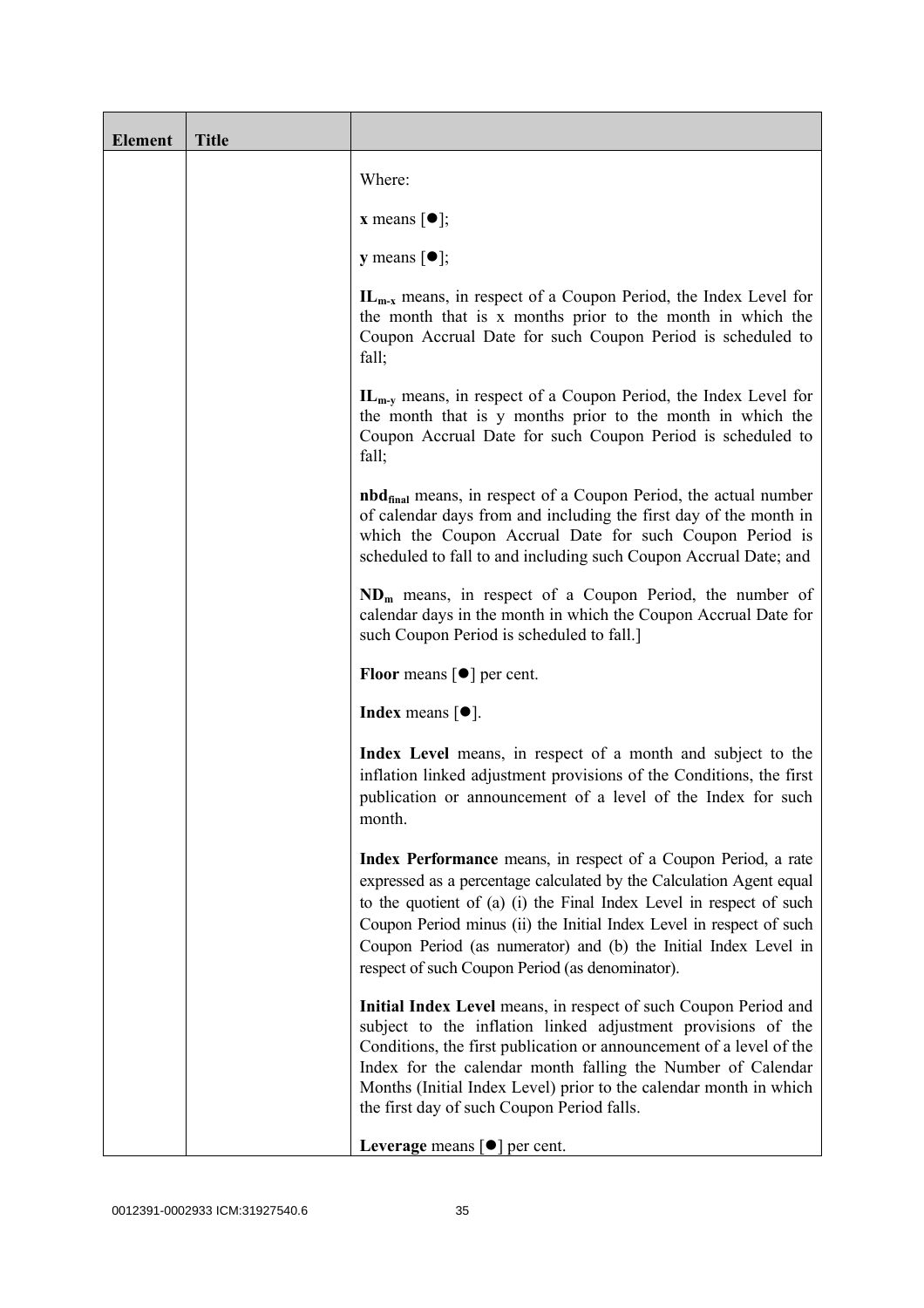| <b>Element</b> | <b>Title</b> |                                                                                                                                                                                                                                                                                                                                                                                                                                                                                                                                                                                                                            |
|----------------|--------------|----------------------------------------------------------------------------------------------------------------------------------------------------------------------------------------------------------------------------------------------------------------------------------------------------------------------------------------------------------------------------------------------------------------------------------------------------------------------------------------------------------------------------------------------------------------------------------------------------------------------------|
|                |              | Leveraged Index Performance means, in respect of a Coupon<br>Period, a rate expressed as a percentage calculated by the<br>Calculation Agent equal to the product of $(a)$ the Leverage and $(b)$<br>(i) the Index Performance in respect of such Coupon Period<br>minus (ii) the Strike.                                                                                                                                                                                                                                                                                                                                  |
|                |              | Number of Calendar Months (Initial Index Level) means [●]<br>calendar months.                                                                                                                                                                                                                                                                                                                                                                                                                                                                                                                                              |
|                |              | [If Linear Interpolation does not apply, insert: Number of<br>Calendar Months (Reference Index Level) means [ $\bullet$ ] calendar<br>months.                                                                                                                                                                                                                                                                                                                                                                                                                                                                              |
|                |              | <b>Reference Month</b> means, in respect of a Coupon Period[:][,] $[If]$<br>Linear Interpolation applies, insert:                                                                                                                                                                                                                                                                                                                                                                                                                                                                                                          |
|                |              | in respect of the determination of $IL_{m-x}$ , the month in<br>(a)<br>respect of which the Index Level for $IL_{m-x}$ falls to be<br>determined; and                                                                                                                                                                                                                                                                                                                                                                                                                                                                      |
|                |              | in respect of the determination of $IL_{m-y}$ , the month in<br>(b)<br>respect of which the Index Level for $IL_{m-v}$ falls to be<br>determined,                                                                                                                                                                                                                                                                                                                                                                                                                                                                          |
|                |              | in each case as described in the definition of Final Index Level<br>above.]                                                                                                                                                                                                                                                                                                                                                                                                                                                                                                                                                |
|                |              | [If Linear Interpolation does not apply, insert: the calendar month<br>falling the Number of Calendar Months (Reference Index Level)<br>prior to the calendar month in which the Coupon Accrual Date in<br>respect of such Coupon Period falls.]                                                                                                                                                                                                                                                                                                                                                                           |
|                |              | <b>Strike</b> means $\lceil \bullet \rceil$ per cent.]                                                                                                                                                                                                                                                                                                                                                                                                                                                                                                                                                                     |
|                |              | [In the case of Swap Rate Linked Interest N&C Securities:                                                                                                                                                                                                                                                                                                                                                                                                                                                                                                                                                                  |
|                |              | The Rate of Interest for each Coupon Period shall be a rate<br>expressed as a percentage calculated by the Calculation Agent<br>which is equal to [Insert if Single Swap Rate Determination<br>applies in respect of all Coupon Periods: the relevant Single<br>Swap Rate specified in respect of such Coupon Period.][Insert if<br>Dual Swap Rate Determination applies in respect of all Coupon<br>Periods: the relevant Swap Rate Performance for such Coupon<br>Period.][Insert if each of Single Swap Rate Determination and<br>Dual Swap Rate Determination apply in respect of different<br>Coupon Periods: either: |
|                |              | if Single Swap Rate Determination is specified below in<br>(a)<br>respect of the relevant Coupon Period, the relevant Single<br>Swap Rate specified in respect of such Coupon Period; or                                                                                                                                                                                                                                                                                                                                                                                                                                   |
|                |              | if Dual Swap Rate Determination is specified below in<br>(b)<br>respect of the relevant Coupon Period, the Swap Rate                                                                                                                                                                                                                                                                                                                                                                                                                                                                                                       |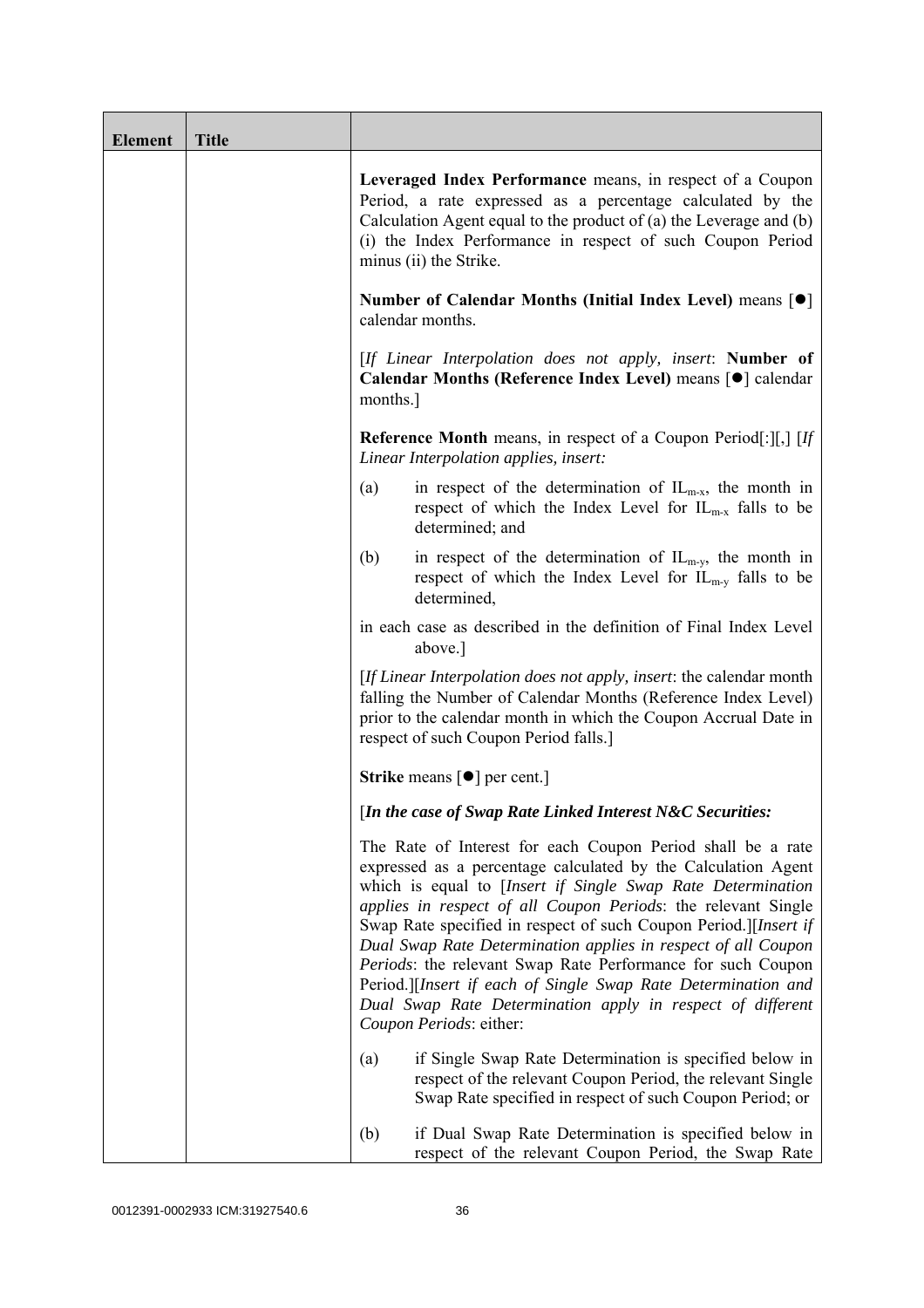| <b>Element</b> | <b>Title</b> |                                                                                                                                                                                                                                                               |
|----------------|--------------|---------------------------------------------------------------------------------------------------------------------------------------------------------------------------------------------------------------------------------------------------------------|
|                |              | Performance for such Coupon Period.]                                                                                                                                                                                                                          |
|                |              | Where:                                                                                                                                                                                                                                                        |
|                |              | [Insert if Dual Swap Rate Determination applies to any Coupon<br>Period: Swap Rate Performance means, in respect of a Coupon<br>Period, a rate expressed as a percentage calculated by the<br>Calculation Agent which is equal to:                            |
|                |              | Swap Rate Performance = RPM x $[FSR + LF_1 x SSR + LF_2 x]$<br>RDF]                                                                                                                                                                                           |
|                |              | Where:                                                                                                                                                                                                                                                        |
|                |              | <b>FSR</b> means the relevant First Swap Rate for such Coupon<br>Period;                                                                                                                                                                                      |
|                |              | $LF1$ means the applicable leverage factor for such Coupon<br>Period as specified below;                                                                                                                                                                      |
|                |              | $LF2$ means the applicable leverage factor for such Coupon<br>Period as specified below;                                                                                                                                                                      |
|                |              | <b>RPM</b> means the Rate Performance Multiplier for such Coupon<br>Period;                                                                                                                                                                                   |
|                |              | RDF means the Rate Deduction Factor for such Coupon<br>Period; and                                                                                                                                                                                            |
|                |              | <b>SSR</b> means the relevant Second Swap Rate for such Coupon<br>Period,                                                                                                                                                                                     |
|                |              | each as further specified below.]                                                                                                                                                                                                                             |
|                |              | [Insert if Dual Swap Rate Outperformance Determination applies]<br>to any Coupon Period: Swap Rate Performance means, in<br>respect of a Coupon Period, a rate expressed as a percentage<br>calculated by the Calculation Agent which is equal to:            |
|                |              | Swap Rate Performance = RPM x [FSR - SSR - RDF]                                                                                                                                                                                                               |
|                |              | Where:                                                                                                                                                                                                                                                        |
|                |              | <b>FSR</b> means the relevant First Swap Rate for such Coupon<br>Period;                                                                                                                                                                                      |
|                |              | RPM means the Rate Performance Multiplier for such Coupon<br>Period;                                                                                                                                                                                          |
|                |              | RDF means the Rate Deduction Factor for such Coupon<br>Period; and                                                                                                                                                                                            |
|                |              | <b>SSR</b> means the relevant Second Swap Rate for such Coupon<br>Period,                                                                                                                                                                                     |
|                |              | each as further specified below.]                                                                                                                                                                                                                             |
|                |              | For the purposes of determining [each of] [the Single Swap<br>Rate[,]] [the First Swap Rate and the Second Swap Rate] [(each a<br>Swap Rate)] the relevant rate for a Coupon Period shall be<br>determined under the floating rate N&C Security provisions as |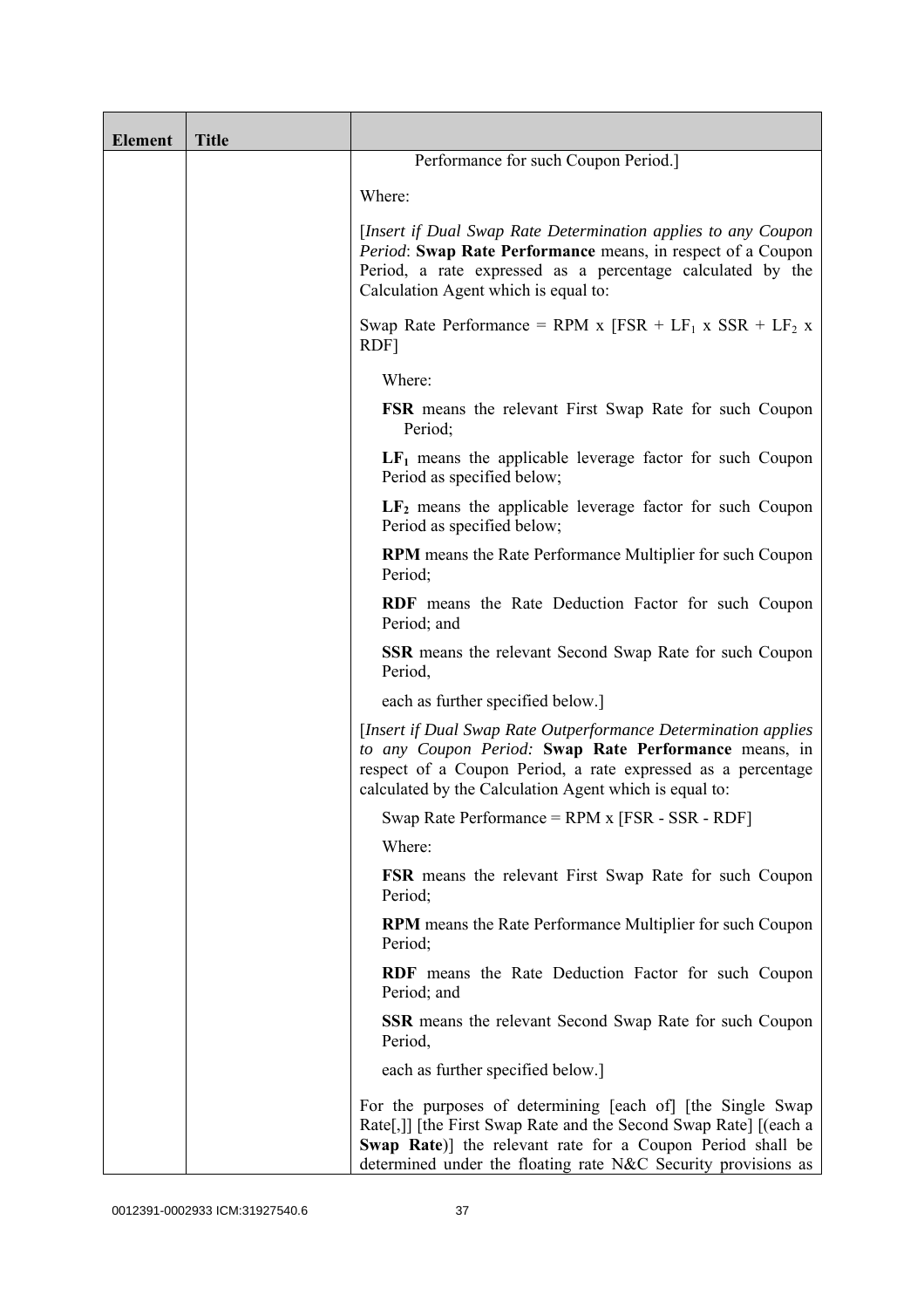| <b>Element</b> | <b>Title</b> |                                                                                                                                                                                                                                                                                                                                                                                                                                                                                                                                                                                                                                                                                                                                                                                                                                                                          |
|----------------|--------------|--------------------------------------------------------------------------------------------------------------------------------------------------------------------------------------------------------------------------------------------------------------------------------------------------------------------------------------------------------------------------------------------------------------------------------------------------------------------------------------------------------------------------------------------------------------------------------------------------------------------------------------------------------------------------------------------------------------------------------------------------------------------------------------------------------------------------------------------------------------------------|
|                |              | though the relevant swap rate was a floating rate to which ISDA<br>Determination applied and on the basis of the Floating Rate<br>Option, the Designated Maturity and the Reset Date specified in<br>respect of the [relevant][Single] Swap Rate and Coupon Period<br>below[, provided that, $[(i)]$ [if the rate so determined in the case<br>of [the First Swap Rate] [or] [the Second Swap Rate] is greater<br>than [the First Swap Rate Cap] [or] [Second Swap Rate Cap]<br>[(respectively)] for such Coupon Period, the relevant Swap Rate<br>shall be equal to such cap] [and (ii)] [if the rate so determined in<br>the case of [the First Swap Rate] [or] [the Second Swap Rate] is<br>less than [the First Swap Rate Floor] [or] [Second Swap Rate<br>Floor] [(respectively)] for such Coupon Period, the relevant Swap<br>Rate shall be equal to such floor]]. |
|                |              | [For each Coupon Period in respect of which Single Swap Rate<br>Determination applies, insert: In respect of the Coupon Period[s]<br>relevant<br>Coupon Periods Single<br>[describe<br>Swap<br>Rate<br>Determination shall apply and the following terms have the<br>following meanings:                                                                                                                                                                                                                                                                                                                                                                                                                                                                                                                                                                                 |
|                |              | <b>Designated Maturity means <math>\lceil \bullet \rceil</math>;</b>                                                                                                                                                                                                                                                                                                                                                                                                                                                                                                                                                                                                                                                                                                                                                                                                     |
|                |              | <b>Floating Rate Option means <math>[•]</math>;</b>                                                                                                                                                                                                                                                                                                                                                                                                                                                                                                                                                                                                                                                                                                                                                                                                                      |
|                |              | <b>Reference Swap Rate: means [●];and</b>                                                                                                                                                                                                                                                                                                                                                                                                                                                                                                                                                                                                                                                                                                                                                                                                                                |
|                |              | <b>Reset Date means <math>[\bullet]</math>[.][; [and]]</b>                                                                                                                                                                                                                                                                                                                                                                                                                                                                                                                                                                                                                                                                                                                                                                                                               |
|                |              | [For each Coupon Period in respect of which Dual Swap Rate<br>Determination or<br>Dual<br>Swap<br>Rate Outperformance<br>Determination applies, insert: In respect of the Coupon Period[s]<br>[describe relevant Coupon Periods] Dual Swap<br>Rate<br>[Outperformance] Determination shall apply and the following<br>terms have the following meanings:                                                                                                                                                                                                                                                                                                                                                                                                                                                                                                                 |
|                |              | LF <sub>1</sub> means $\lceil \bullet \rceil$ ;                                                                                                                                                                                                                                                                                                                                                                                                                                                                                                                                                                                                                                                                                                                                                                                                                          |
|                |              | LF <sub>2</sub> means $\lceil \bullet \rceil$ ;                                                                                                                                                                                                                                                                                                                                                                                                                                                                                                                                                                                                                                                                                                                                                                                                                          |
|                |              | Rate Deduction Factor means [ $\bullet$ ];                                                                                                                                                                                                                                                                                                                                                                                                                                                                                                                                                                                                                                                                                                                                                                                                                               |
|                |              | Rate Performance Multiplier means $[•]$ ; and                                                                                                                                                                                                                                                                                                                                                                                                                                                                                                                                                                                                                                                                                                                                                                                                                            |
|                |              | In respect of the First Swap Rate:                                                                                                                                                                                                                                                                                                                                                                                                                                                                                                                                                                                                                                                                                                                                                                                                                                       |
|                |              | Reference Swap Rate: means [ $\bullet$ ];                                                                                                                                                                                                                                                                                                                                                                                                                                                                                                                                                                                                                                                                                                                                                                                                                                |
|                |              | <b>Floating Rate Option means <math>[①]</math>;</b>                                                                                                                                                                                                                                                                                                                                                                                                                                                                                                                                                                                                                                                                                                                                                                                                                      |
|                |              | <b>Designated Maturity means <math>\lceil \bullet \rceil</math>; [and]</b>                                                                                                                                                                                                                                                                                                                                                                                                                                                                                                                                                                                                                                                                                                                                                                                               |
|                |              | <b>Reset Date</b> means $[\bullet]$ ; [and]                                                                                                                                                                                                                                                                                                                                                                                                                                                                                                                                                                                                                                                                                                                                                                                                                              |
|                |              | [First Swap Rate Cap means [ $\bullet$ ]; and]                                                                                                                                                                                                                                                                                                                                                                                                                                                                                                                                                                                                                                                                                                                                                                                                                           |
|                |              | [First Swap Rate Floor means [ <sup>o</sup> ]; and]                                                                                                                                                                                                                                                                                                                                                                                                                                                                                                                                                                                                                                                                                                                                                                                                                      |
|                |              | In respect of the Second Swap Rate:                                                                                                                                                                                                                                                                                                                                                                                                                                                                                                                                                                                                                                                                                                                                                                                                                                      |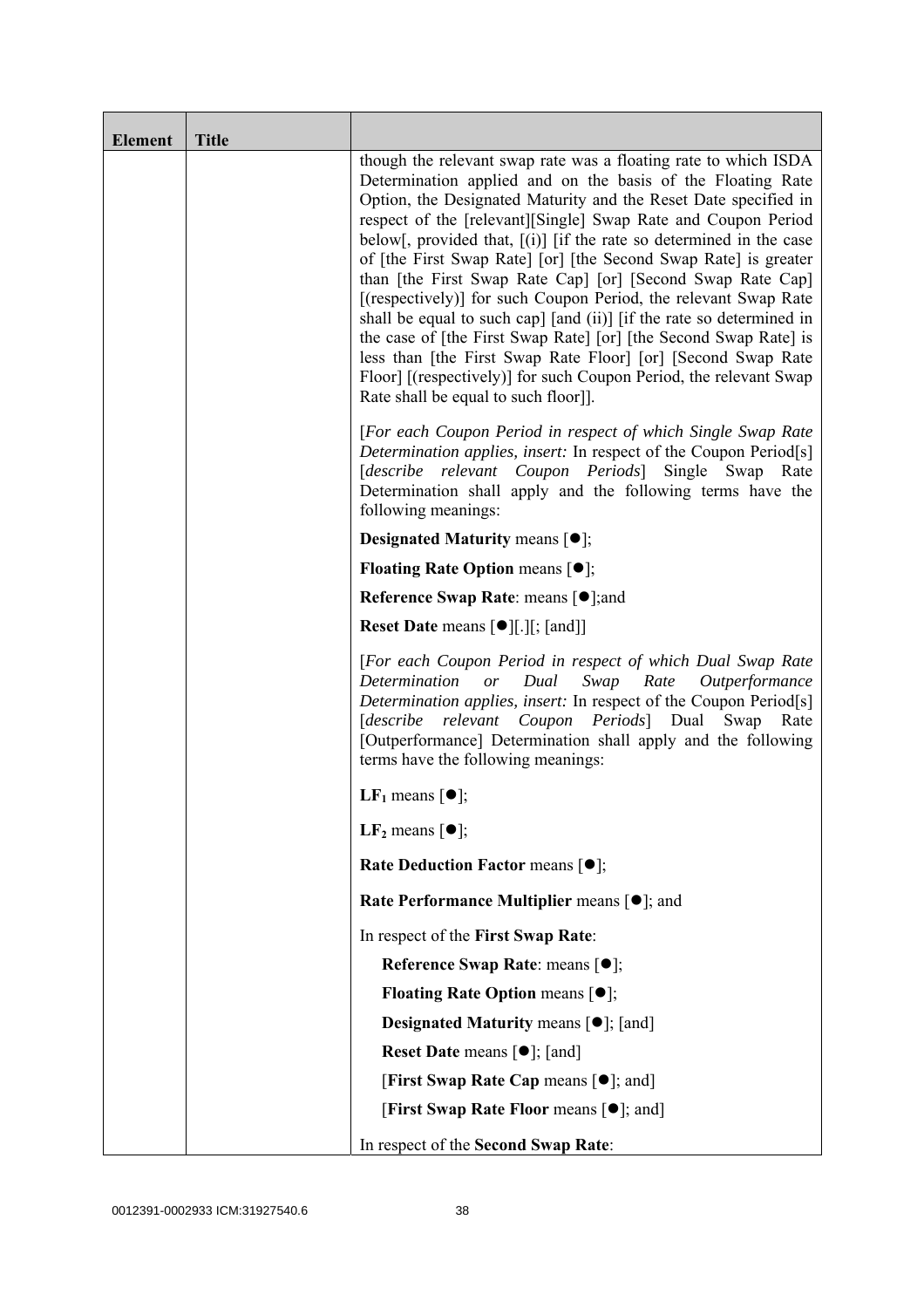| <b>Element</b> | <b>Title</b> |                                                                                                                                                                                                                                                                                                                                                                                                                                                                                                                                                                                                                                                                                                                                      |
|----------------|--------------|--------------------------------------------------------------------------------------------------------------------------------------------------------------------------------------------------------------------------------------------------------------------------------------------------------------------------------------------------------------------------------------------------------------------------------------------------------------------------------------------------------------------------------------------------------------------------------------------------------------------------------------------------------------------------------------------------------------------------------------|
|                |              | Reference Swap Rate: means [ $\bullet$ ];                                                                                                                                                                                                                                                                                                                                                                                                                                                                                                                                                                                                                                                                                            |
|                |              | <b>Floating Rate Option means <math>[①]</math>;</b>                                                                                                                                                                                                                                                                                                                                                                                                                                                                                                                                                                                                                                                                                  |
|                |              | <b>Designated Maturity means <math>[\bullet]</math>; [and]</b>                                                                                                                                                                                                                                                                                                                                                                                                                                                                                                                                                                                                                                                                       |
|                |              | <b>Reset Date means <math>[\bullet]</math>.</b> [.] [; and ]                                                                                                                                                                                                                                                                                                                                                                                                                                                                                                                                                                                                                                                                         |
|                |              | <b>[Second Swap Rate Cap means [<math>\bullet</math></b> ][.][; and]]                                                                                                                                                                                                                                                                                                                                                                                                                                                                                                                                                                                                                                                                |
|                |              | [Second Swap Rate Floor means [ $\bullet$ ].]]                                                                                                                                                                                                                                                                                                                                                                                                                                                                                                                                                                                                                                                                                       |
|                |              | (repeat as necessary to cover the bases for Single Swap Rate<br>Determination, Dual Swap Rate Determination and Dual Swap<br>Rate Outperformance Determination for all Coupon Periods)]                                                                                                                                                                                                                                                                                                                                                                                                                                                                                                                                              |
|                |              | [In the case of Equity Linked Securities, insert:                                                                                                                                                                                                                                                                                                                                                                                                                                                                                                                                                                                                                                                                                    |
|                |              | <b>Adjustment and Disruption Events</b>                                                                                                                                                                                                                                                                                                                                                                                                                                                                                                                                                                                                                                                                                              |
|                |              | The Securities may be subject to cancellation, early redemption or<br>adjustment (including as to valuation and in certain circumstances<br>share substitutions) if certain corporate events (such as events<br>affecting the value of a Share (including Share divisions or<br>consolidations, extraordinary dividends and capital calls); de-<br>listing of a Share; insolvency, merger or nationalisation of a Share<br>issuer; a tender offer or redenomination of a Share) occur, if<br>certain events (such as illegality, disruptions or cost increases)<br>occur with respect to the Issuer's or any of its affiliates' hedging<br>arrangements, or if insolvency filings are made with respect to the<br>issuer of a share. |
|                |              | If certain disruption events occur with respect to valuation of a<br>Share such valuation will be postponed and may be made by the<br>Calculation Agent. Payments may also be postponed.]                                                                                                                                                                                                                                                                                                                                                                                                                                                                                                                                            |
|                |              | [In the case of Index Linked Securities, insert:                                                                                                                                                                                                                                                                                                                                                                                                                                                                                                                                                                                                                                                                                     |
|                |              | <b>Adjustment and Disruption Events</b>                                                                                                                                                                                                                                                                                                                                                                                                                                                                                                                                                                                                                                                                                              |
|                |              | The Securities may be subject to cancellation or early redemption<br>or adjustment if an Index is modified or cancelled and there is no<br>successor Index acceptable to the Calculation Agent, if an Index's<br>sponsor fails to calculate and announce such Index, or certain<br>events (such as illegality, disruptions or cost increases) occur with<br>respect to the Issuer's or any of its affiliates' hedging<br>arrangements.                                                                                                                                                                                                                                                                                               |
|                |              | If certain disruption events occur with respect to valuation of an<br>Index such valuation will be postponed and may be made by the<br>Calculation Agent. Payments may also be postponed.]                                                                                                                                                                                                                                                                                                                                                                                                                                                                                                                                           |
|                |              | [In the case of Inflation Linked Securities, insert:                                                                                                                                                                                                                                                                                                                                                                                                                                                                                                                                                                                                                                                                                 |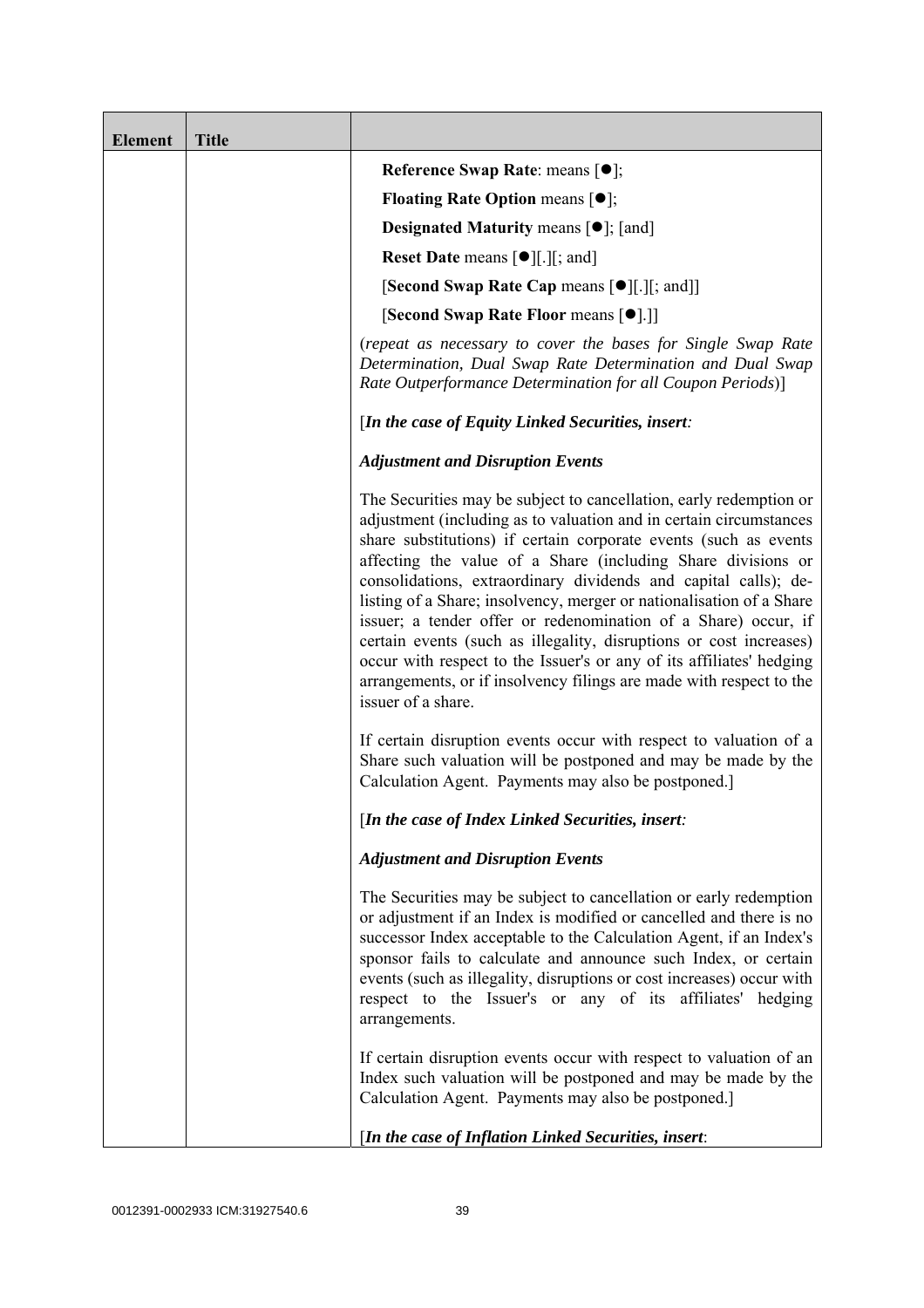| <b>Element</b> | <b>Title</b>                                                                                                                                               |                                                                                                                                                                                                                                                                                                                                                                                                                                                                                                                                                                                                                                              |
|----------------|------------------------------------------------------------------------------------------------------------------------------------------------------------|----------------------------------------------------------------------------------------------------------------------------------------------------------------------------------------------------------------------------------------------------------------------------------------------------------------------------------------------------------------------------------------------------------------------------------------------------------------------------------------------------------------------------------------------------------------------------------------------------------------------------------------------|
|                |                                                                                                                                                            | <b>Adjustment Events</b>                                                                                                                                                                                                                                                                                                                                                                                                                                                                                                                                                                                                                     |
|                |                                                                                                                                                            | The Securities may be subject to adjustment if the Index is not<br>published or announced, there is a successor Index, an Index level<br>is corrected or the Index is rebased and may be subject to early<br>redemption or cancellation if the Index ceases to be published and<br>there is no appropriate alternative index acceptable to the<br>Calculation Agent. In certain circumstances the Calculation<br>Agent may calculate the Index level itself.]                                                                                                                                                                                |
|                |                                                                                                                                                            | [In the case of FX Linked Securities, insert:                                                                                                                                                                                                                                                                                                                                                                                                                                                                                                                                                                                                |
|                |                                                                                                                                                            | <b>Disruption Events</b>                                                                                                                                                                                                                                                                                                                                                                                                                                                                                                                                                                                                                     |
|                |                                                                                                                                                            | If certain disruption events occur with respect to valuation of a<br>Currency Pair, [an alternative valuation method may be used,<br>valuation may be made by the Calculation Agent, valuation may<br>be postponed or the Securities may be subject to early redemption<br>or cancellation].]                                                                                                                                                                                                                                                                                                                                                |
|                |                                                                                                                                                            | Please also refer to Element C.9 above.                                                                                                                                                                                                                                                                                                                                                                                                                                                                                                                                                                                                      |
| [C.11]         | Admission to<br>Trading on a<br>regulated market<br>(Include this Element                                                                                  | Securities issued under the Programme may be listed and<br>admitted to trading on the Main Securities Market or Global<br>Exchange Market of Euronext Dublin or such other stock<br>exchange or market specified below, or may be issued on an<br>unlisted basis.                                                                                                                                                                                                                                                                                                                                                                            |
|                | C.11 only if the<br>relevant Securities                                                                                                                    | Issue specific summary:                                                                                                                                                                                                                                                                                                                                                                                                                                                                                                                                                                                                                      |
|                | have a minimum<br>denomination of less<br>than $\text{\textsterling}100,000$ or are<br><b>Derivative Securities</b><br>as defined in<br>Element C.9 above) | [Application [has been] [is expected to be] made by the Issuer (or<br>on its behalf) for the Securities to be admitted to the Official List<br>on [Euronext Dublin's [Main]<br>to<br>trading<br>Securities<br>and<br>Market/Global<br>Exchange<br>Market]][the<br>[regulated]<br>market][Professional Securities Market] of the London Stock<br>Exchange][the [regulated][EuroMTF] market of the Luxembourg<br>Stock Exchange][the Electronic Bond Market of Borsa Italiana<br>S.p.A. (MOT)][the Multilateral Trading Facility of securitised<br>derivatives financial instruments organised by Borsa Italiana<br>S.p.A.(the SeDeX Market)]. |
|                |                                                                                                                                                            | [Not applicable, the Securities are not intended to be admitted to<br>trading on any market.]                                                                                                                                                                                                                                                                                                                                                                                                                                                                                                                                                |
| [C.15]         | How the value of the<br>investment is<br>affected by the value<br>of the underlying<br>assets                                                              | [[If the Securities are N&C Securities, insert: The [Insert if<br>applicable: Rate of Interest and the] Final Redemption<br>Amount][If the Securities are W&C Securities, insert: The Cash<br>Settlement Amount] ([in each case,] if any) payable in respect of<br>the Securities [is/are] calculated by reference to [insert relevant                                                                                                                                                                                                                                                                                                       |

0012391-0002933 ICM:31927540.6 40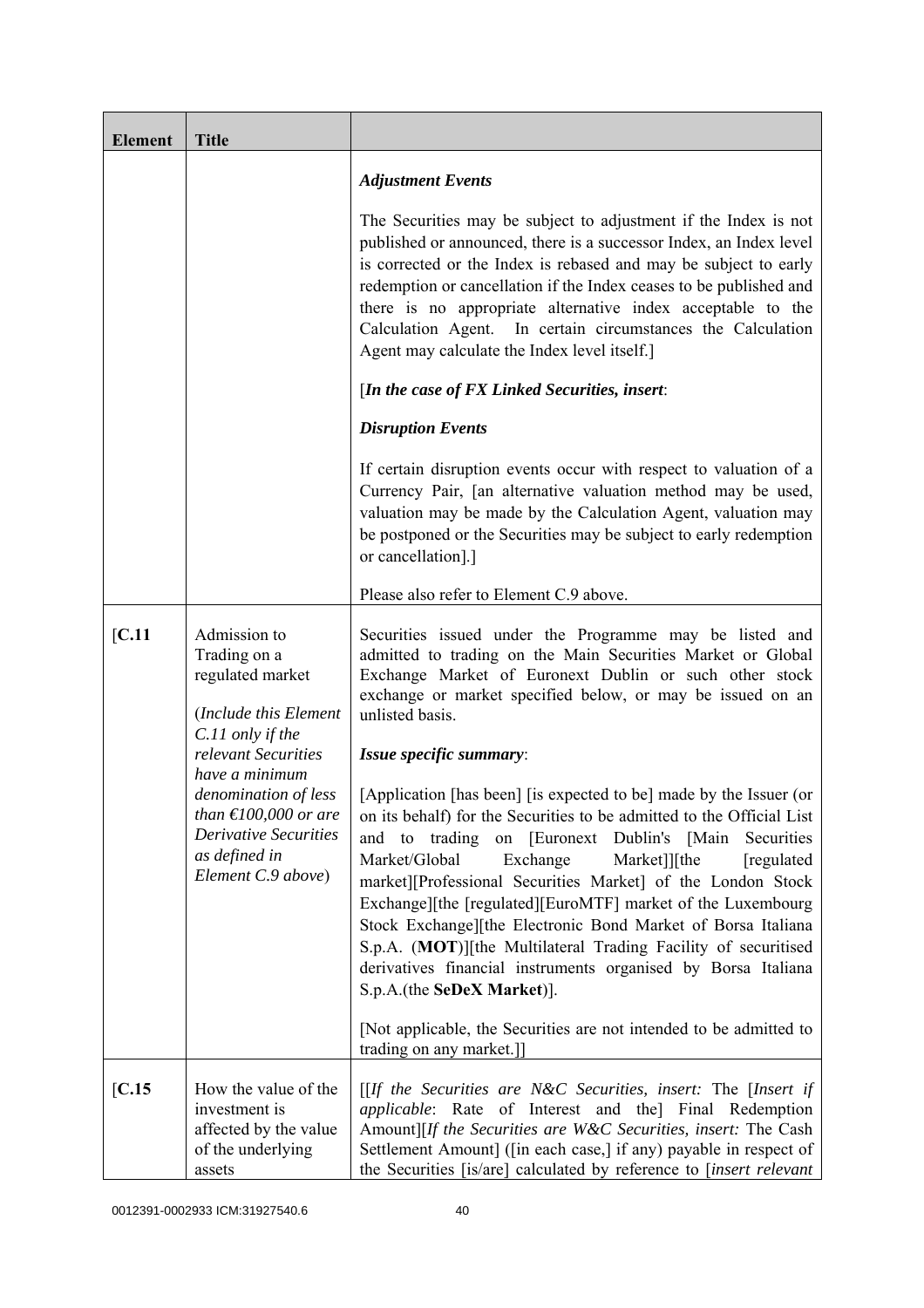| <b>Element</b> | <b>Title</b>                                                                                                                                                                                           |                                                                                                                                                                                                                                                                                                                                                                                                                                                                                                                                                                                                                                                                                                                                                                                                                                                                                                                                                                                       |
|----------------|--------------------------------------------------------------------------------------------------------------------------------------------------------------------------------------------------------|---------------------------------------------------------------------------------------------------------------------------------------------------------------------------------------------------------------------------------------------------------------------------------------------------------------------------------------------------------------------------------------------------------------------------------------------------------------------------------------------------------------------------------------------------------------------------------------------------------------------------------------------------------------------------------------------------------------------------------------------------------------------------------------------------------------------------------------------------------------------------------------------------------------------------------------------------------------------------------------|
|                | (Include this Element<br>C.15 only if the<br>relevant Securities<br>are Derivative<br>Securities as defined<br>in Element C.9<br>above)                                                                | underlying(s) (i.e. the relevant Reference Item(s))].<br>Please also see Element C.18.]                                                                                                                                                                                                                                                                                                                                                                                                                                                                                                                                                                                                                                                                                                                                                                                                                                                                                               |
| [C.16]         | Maturity<br>(Include this Element<br>$C.16$ only if the<br>relevant<br><b>Securities</b><br>Derivative<br>are<br>Securities as defined<br>Element<br>C.9<br>in<br>above)                               | [If the Securities are N&C Securities, insert: The Maturity Date<br>of the Securities is $\lceil \bullet \rceil$ [If the N&C Securities are Zero Recovery<br>Single Name Credit Linked N&C Securities, Zero Recovery<br>Basket Credit Linked N&C Securities or Tranched Zero Recovery<br>Credit Linked N&C Securities, insert: (the Scheduled Maturity<br>Date), subject to adjustment for [insert relevant postponement<br>$events$ [].]<br>[If the Securities are W&C Securities, insert: The Settlement Date<br>of the Securities is $\lceil \bullet \rceil$ [the fifth Business Day following the last<br>occurring valuation date.]]                                                                                                                                                                                                                                                                                                                                             |
| [C.17]         | Settlement procedure<br>of derivative<br>securities<br>(Include this Element<br>C.17 only if the<br>relevant Securities<br>are Derivative<br>Securities as defined<br>in Element C.9<br><i>above</i> ) | [The Securities will be cash-settled.]]                                                                                                                                                                                                                                                                                                                                                                                                                                                                                                                                                                                                                                                                                                                                                                                                                                                                                                                                               |
| [C.18]         | Return on derivative<br>securities<br>(Include this Element<br>C.18 only if the<br>relevant Securities<br>are Derivative<br>Securities as defined<br>in Element C.9<br>above)                          | Nominal interest rate and date from which interest becomes<br>payable and due dates for interest<br>[The Securities do not pay interest.]<br>[In the case of Fixed Rate Securities, insert: The Securities bear<br>interest [from their date of issue/from $\lceil \bullet \rceil$ ] at the fixed rate of $\lceil \bullet \rceil$<br>per cent. per annum. Interest will be paid [annually] in arrear on<br>[●] in each year. The first interest payment will be made on [●].]<br>[In the case of Floating Rate Securities, insert: The Securities<br>bear interest [from their date of issue/from $\lceil \bullet \rceil$ ] at floating rates<br>calculated by reference to [specify reference rate] [plus/minus] a<br>margin of $[\bullet]$ per cent. Interest will be paid [quarterly/semi-<br>annually/annually] in arrear on $[\bullet]$ in each year[, subject to<br>adjustment for non-business days]. The first interest payment will<br>be made on $\lceil \bullet \rceil$ .] |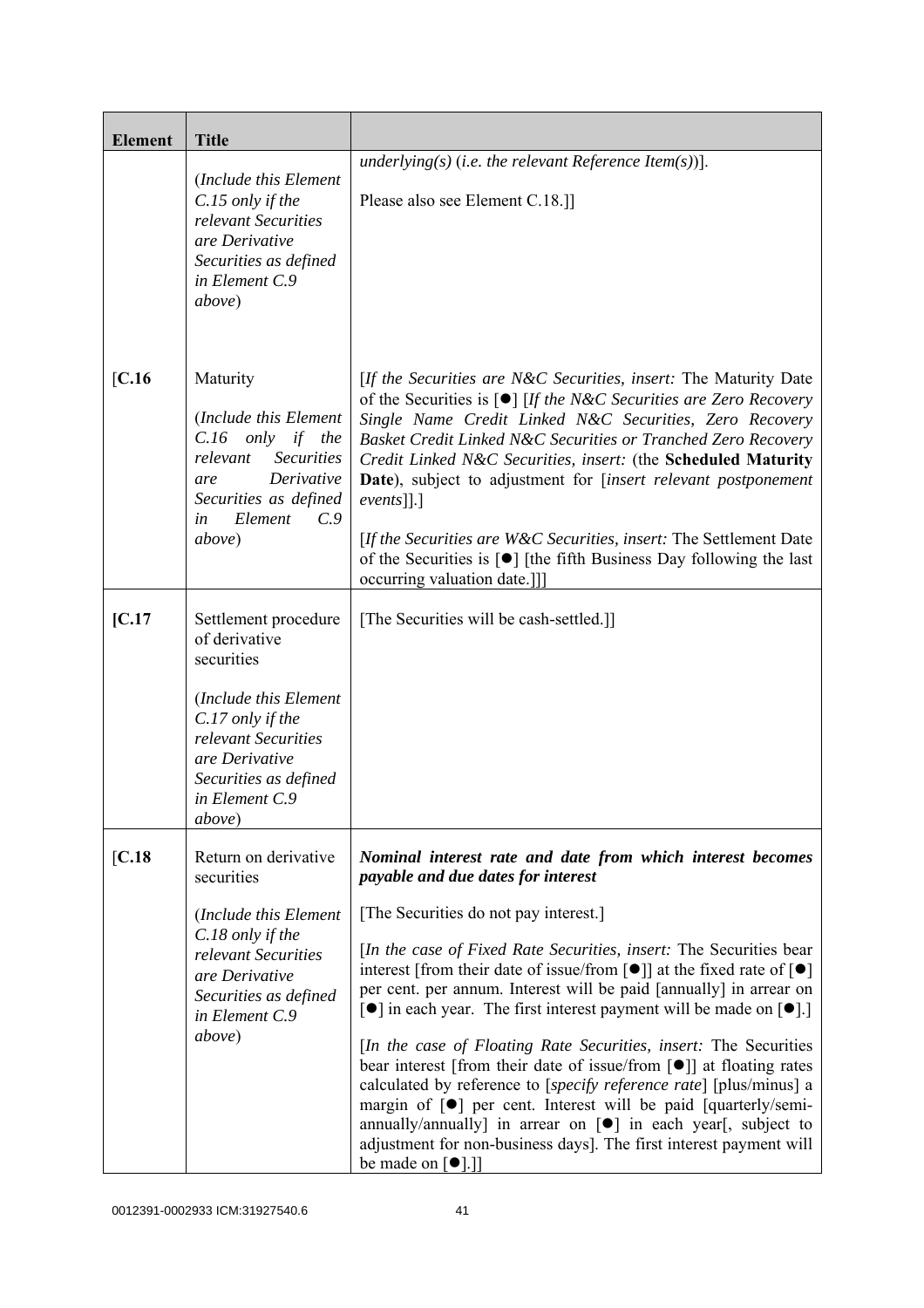| <b>Element</b> | <b>Title</b> |                                                                                                                                                                                                                                                                                                                                                                                                                                              |
|----------------|--------------|----------------------------------------------------------------------------------------------------------------------------------------------------------------------------------------------------------------------------------------------------------------------------------------------------------------------------------------------------------------------------------------------------------------------------------------------|
|                |              | [In the case of Securities whose interest payments are calculated<br>by reference to an underlying, insert: Payments of interest in<br>respect of the Securities will be determined by reference to the<br>performance of the [insert relevant underlying $(s)$ ] and extract,<br>insert here and complete the relevant pro forma disclosure from<br>item C.10 that reflects the basis for the calculation of interest of<br>the Securities] |
|                |              | [In the case of Zero Recovery Basket Credit Linked N&C<br>Securities or Tranched Zero Recovery Credit Linked N&C<br>Securities, insert: The interest payable in respect of each nominal<br>amount of Securities equal to the Calculation Amount for each<br>Coupon Period will be calculated on the Outstanding Nominal<br>Amount (as described further below) as of the last day of such<br>Coupon Period.]                                 |
|                |              | $[$ If the Securities are N&C Securities, insert: <b>Redemption at</b><br><b>Maturity</b>                                                                                                                                                                                                                                                                                                                                                    |
|                |              | Unless previously redeemed or purchased and cancelled, each<br>Security will be redeemed by the Issuer on the Maturity Date at<br>[●]/[the Final Redemption Amount] [(which shall be determined<br>as set out below in this Element C.18)].]                                                                                                                                                                                                 |
|                |              | [The Calculation Amount for the Securities is $[•]$ .]                                                                                                                                                                                                                                                                                                                                                                                       |
|                |              | [If the Securities are W&C Securities, insert: Settlement                                                                                                                                                                                                                                                                                                                                                                                    |
|                |              | Each Security entitles its holder, upon due exercise, to receive<br>from the Issuer on the Settlement Date a Cash Settlement Amount<br>(which shall be determined as set out below in this Element<br>$C.18$ ).                                                                                                                                                                                                                              |
|                |              | The Notional Amount per W&C Security is $[•]$ .                                                                                                                                                                                                                                                                                                                                                                                              |
|                |              | The Calculation Agent is $[•]$ .                                                                                                                                                                                                                                                                                                                                                                                                             |
|                |              | [If the Securities are interest bearing, insert: Interest Provisions                                                                                                                                                                                                                                                                                                                                                                         |
|                |              | [If the Securities are not Fixed Rate or Floating Rate Securities,<br><i>insert</i> : Coupon Accrual Date means [ $\bullet$ ].                                                                                                                                                                                                                                                                                                               |
|                |              | Coupon Period means [insert coupon period].                                                                                                                                                                                                                                                                                                                                                                                                  |
|                |              | Coupon Payment Date means [ $\bullet$ ].                                                                                                                                                                                                                                                                                                                                                                                                     |
|                |              | [If the Securities are Fixed or Floating Rate Securities, insert:<br>Day Count Fraction means [ $\bullet$ ].]                                                                                                                                                                                                                                                                                                                                |
|                |              | [Business Day Convention means [ $\bullet$ ].]                                                                                                                                                                                                                                                                                                                                                                                               |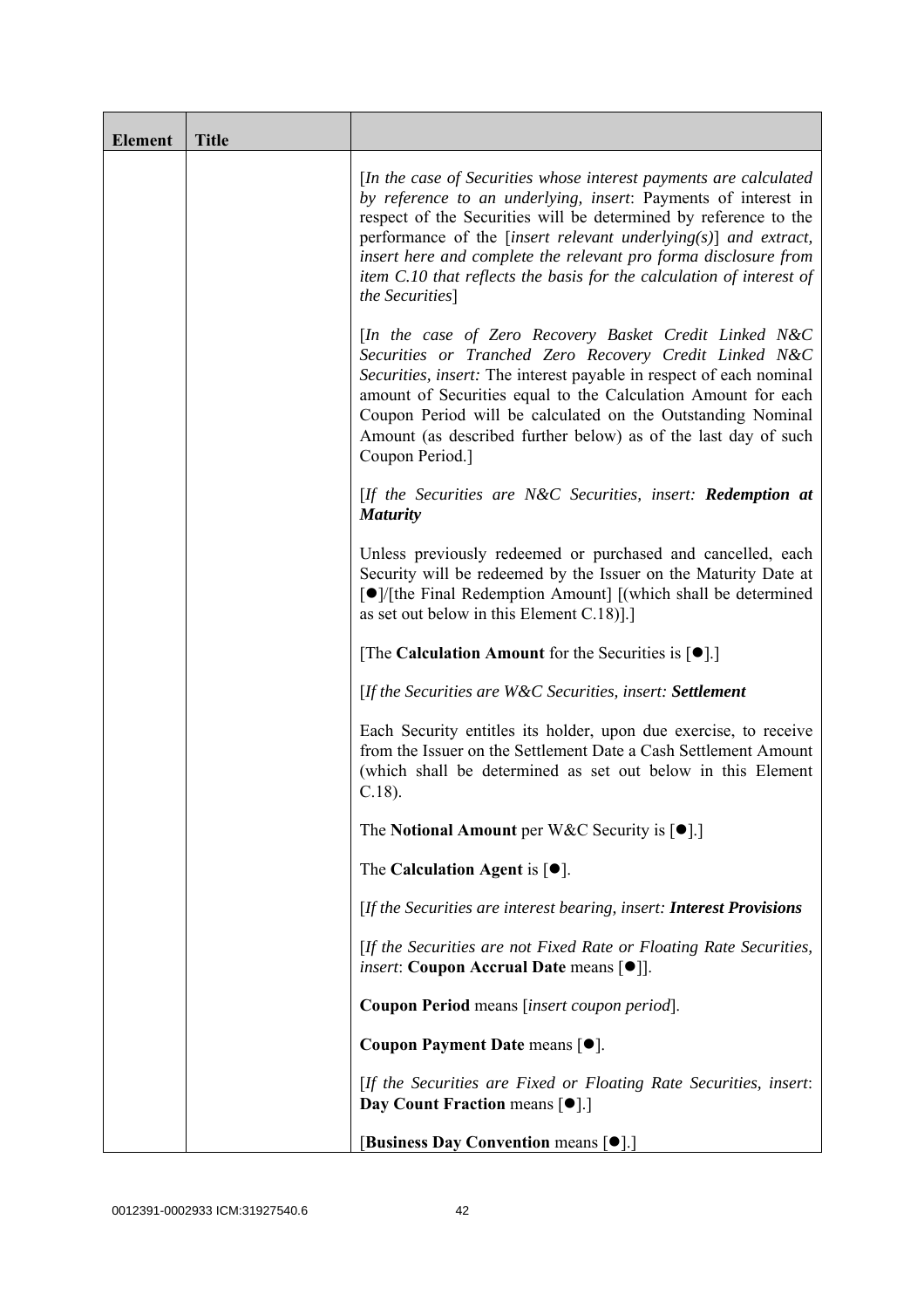| <b>Element</b> | <b>Title</b> |                                                                                                                                                                                                                                                                                                                                                                                                                                                                                                                                                 |
|----------------|--------------|-------------------------------------------------------------------------------------------------------------------------------------------------------------------------------------------------------------------------------------------------------------------------------------------------------------------------------------------------------------------------------------------------------------------------------------------------------------------------------------------------------------------------------------------------|
|                |              | [If the Securities are N&C Securities, insert: Redemption at<br><b>Maturity</b>                                                                                                                                                                                                                                                                                                                                                                                                                                                                 |
|                |              | Unless previously redeemed or purchased and cancelled, each<br>Security will be redeemed by the Issuer on the Maturity Date at<br>[specify]/[the Final Redemption Amount (which shall be<br>determined as set out below in this Element C.18).]                                                                                                                                                                                                                                                                                                 |
|                |              | [The Calculation Amount for the Securities is $[•]$ .]                                                                                                                                                                                                                                                                                                                                                                                                                                                                                          |
|                |              | [Insert in the case of FX Redemption $N\&C$ Securities: The Final<br>Redemption Amount in respect of each nominal amount of N&C<br>Securities equal to the Calculation Amount shall be an amount in<br>the Settlement Currency (which, when the Floor is zero, will not<br>be less than, but may be equal to, zero) calculated by the<br>Calculation Agent equal to the Calculation Amount multiplied by<br>the greater of (i) the Floor and (ii) a percentage calculated by the<br>Calculation Agent in accordance with the following formula: |
|                |              | Leverage $\times$ Max $\left[0, \sum_{i=1}^{n} W_i \times \frac{X_i - Y_i}{Z_i}\right]$                                                                                                                                                                                                                                                                                                                                                                                                                                                         |
|                |              | Any amount determined pursuant to the above, if not an amount<br>in the Settlement Currency, will be converted into the Settlement<br>Currency at the Exchange Rate. The Final Redemption Amount<br>will be rounded to the nearest two decimal places (or, in the case<br>of Japanese Yen, the nearest whole unit) in the relevant<br>Settlement Currency, 0.005 (or, in the case of Japanese Yen, half<br>a unit) being rounded upwards.                                                                                                       |
|                |              | Where:                                                                                                                                                                                                                                                                                                                                                                                                                                                                                                                                          |
|                |              | Alternate Currency Pair means [specify Alternate Currency<br>Pairs in form of [specify first currency]/[specify second<br>currency]] (repeat in respect of each Alternate Currency Pair).                                                                                                                                                                                                                                                                                                                                                       |
|                |              | <b>Currency Pair</b> means [specify Currency Pairs in form of [specify<br>first currency]/[specify second currency]] (repeat for each<br>Currency Pair).                                                                                                                                                                                                                                                                                                                                                                                        |
|                |              | <b>Exchange Rate</b> means the spot rate of exchange between the<br>currency in which the Calculation Amount is denominated (the<br>Calculation Amount Currency) and the Settlement Currency<br>(expressed as the number of units (or part units) of the relevant<br>Calculation Amount Currency for which one unit of the relevant<br>Settlement Currency can be exchanged) or on the basis of such<br>other applicable market convention as the Calculation Agent<br>determines appropriate.                                                  |
|                |              | <b>First Relevant Currency means <math>\lceil \bullet \rceil</math> (specify for each Currency</b><br>Pair).                                                                                                                                                                                                                                                                                                                                                                                                                                    |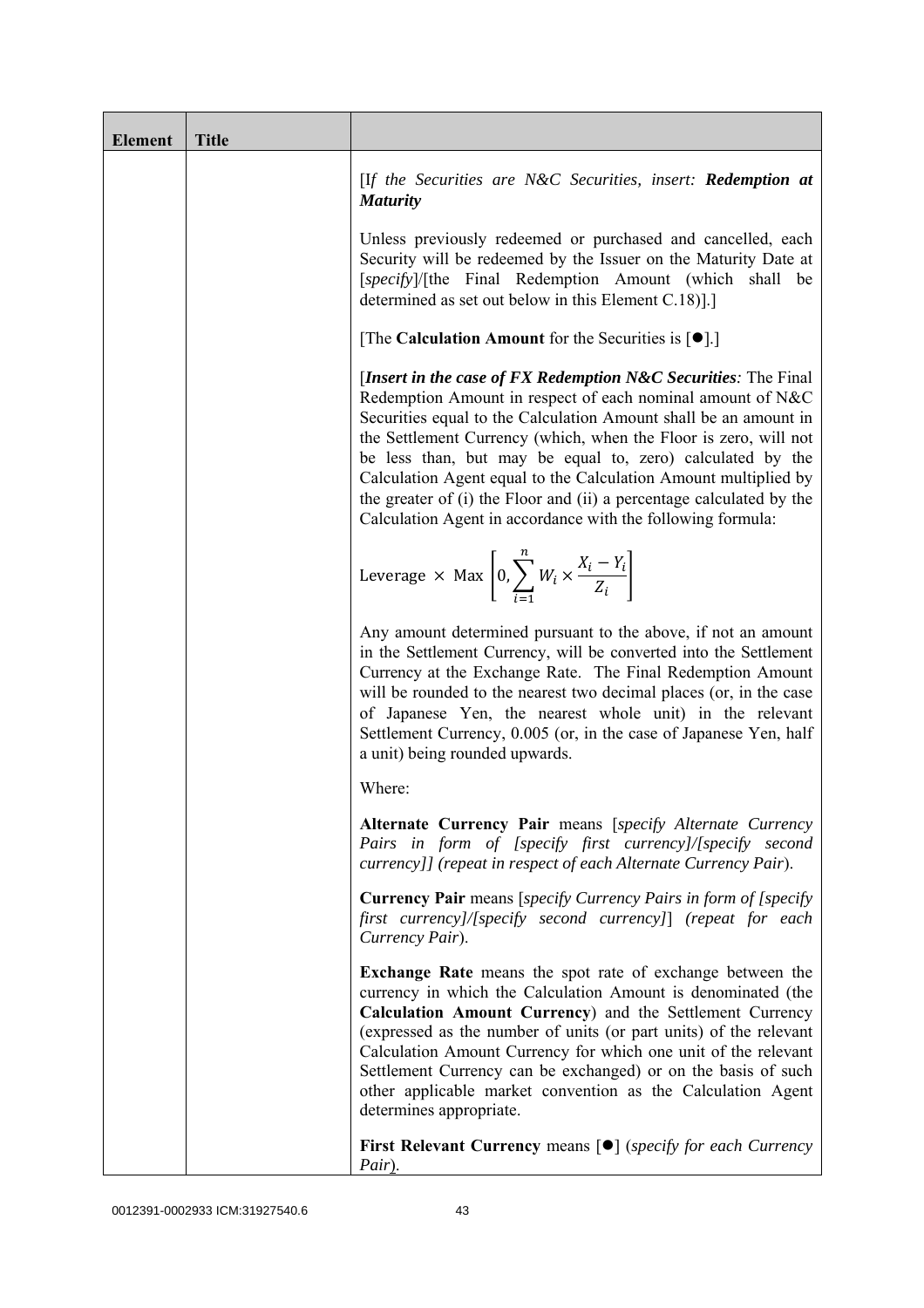| <b>Element</b> | <b>Title</b> |                                                                                                                                                                                                                                                                                                                                                                                                                                                                                                                                                                                                                                                                                                                                      |
|----------------|--------------|--------------------------------------------------------------------------------------------------------------------------------------------------------------------------------------------------------------------------------------------------------------------------------------------------------------------------------------------------------------------------------------------------------------------------------------------------------------------------------------------------------------------------------------------------------------------------------------------------------------------------------------------------------------------------------------------------------------------------------------|
|                |              | Floor means $\lceil \bullet \rceil$ .                                                                                                                                                                                                                                                                                                                                                                                                                                                                                                                                                                                                                                                                                                |
|                |              | <b>FX Price Source</b> means $[\bullet]$ (specify for each Currency Pair and<br>each Alternate Currency Pair).                                                                                                                                                                                                                                                                                                                                                                                                                                                                                                                                                                                                                       |
|                |              | i means each Currency Pair.                                                                                                                                                                                                                                                                                                                                                                                                                                                                                                                                                                                                                                                                                                          |
|                |              | Leverage means $\lceil \bullet \rceil$ per cent.                                                                                                                                                                                                                                                                                                                                                                                                                                                                                                                                                                                                                                                                                     |
|                |              | Max followed by a series of amounts inside brackets, means<br>whichever is the greater of the amounts separated by a comma<br>inside those brackets.                                                                                                                                                                                                                                                                                                                                                                                                                                                                                                                                                                                 |
|                |              | <b>n</b> means the number of Currency Pairs to which the N&C<br>Securities relate.                                                                                                                                                                                                                                                                                                                                                                                                                                                                                                                                                                                                                                                   |
|                |              | Reference Exchange Rate means, in respect of a Currency Pair,<br>the spot exchange rate for the First Relevant Currency quoted<br>against the Second Relevant Currency expressed as the number of<br>units of the First Relevant Currency quoted per one unit of the<br>Second Relevant Currency.                                                                                                                                                                                                                                                                                                                                                                                                                                    |
|                |              | <b>Relevant Currency</b> means each currency comprising a Currency<br>Pair and any references to the conversion of one Relevant<br>Currency to another shall be construed as applying in relation to a<br>Currency Pair.                                                                                                                                                                                                                                                                                                                                                                                                                                                                                                             |
|                |              | <b>Second Relevant Currency means [O]</b> (specify for each<br>Currency Pair).                                                                                                                                                                                                                                                                                                                                                                                                                                                                                                                                                                                                                                                       |
|                |              | Settlement Rate means, in respect of a Currency Pair, the<br>Reference Exchange Rate for that Currency Pair on the Valuation<br>Date at the Valuation Time as determined by the Calculation Agent<br>by reference to the Settlement Rate Option for that Currency Pair<br>(and such determination may be made, without limitation, with such<br>adjustments as are, at the discretion of the Calculation Agent,<br>necessary to the published quoting conventions and/or implying the<br>Reference Exchange Rate from more than one Settlement Rate<br>Option) unless any applicable disruption event exists or occurs, in<br>which case, the Settlement Rate for that Currency Pair will be<br>determined by the Calculation Agent. |
|                |              | Settlement Rate Option means, in respect of a Currency Pair,<br>the rate published for the Currency Pair fixing rate on the FX<br>Price Source for that Currency Pair at or about the Valuation<br>Time on the Valuation Date or, if Alternate Currency Pairs are<br>specified for the relevant Currency Pair, the Reference Exchange<br>Rate will be implied from more than one Settlement Rate Option<br>by determining the rate for each Alternate Currency Pair for that<br>Currency Pair, published for the Alternate Currency Pair fixing<br>rate on the FX Price Source for that Alternate Currency Pair at or<br>about the Valuation Time on the Valuation Date.                                                             |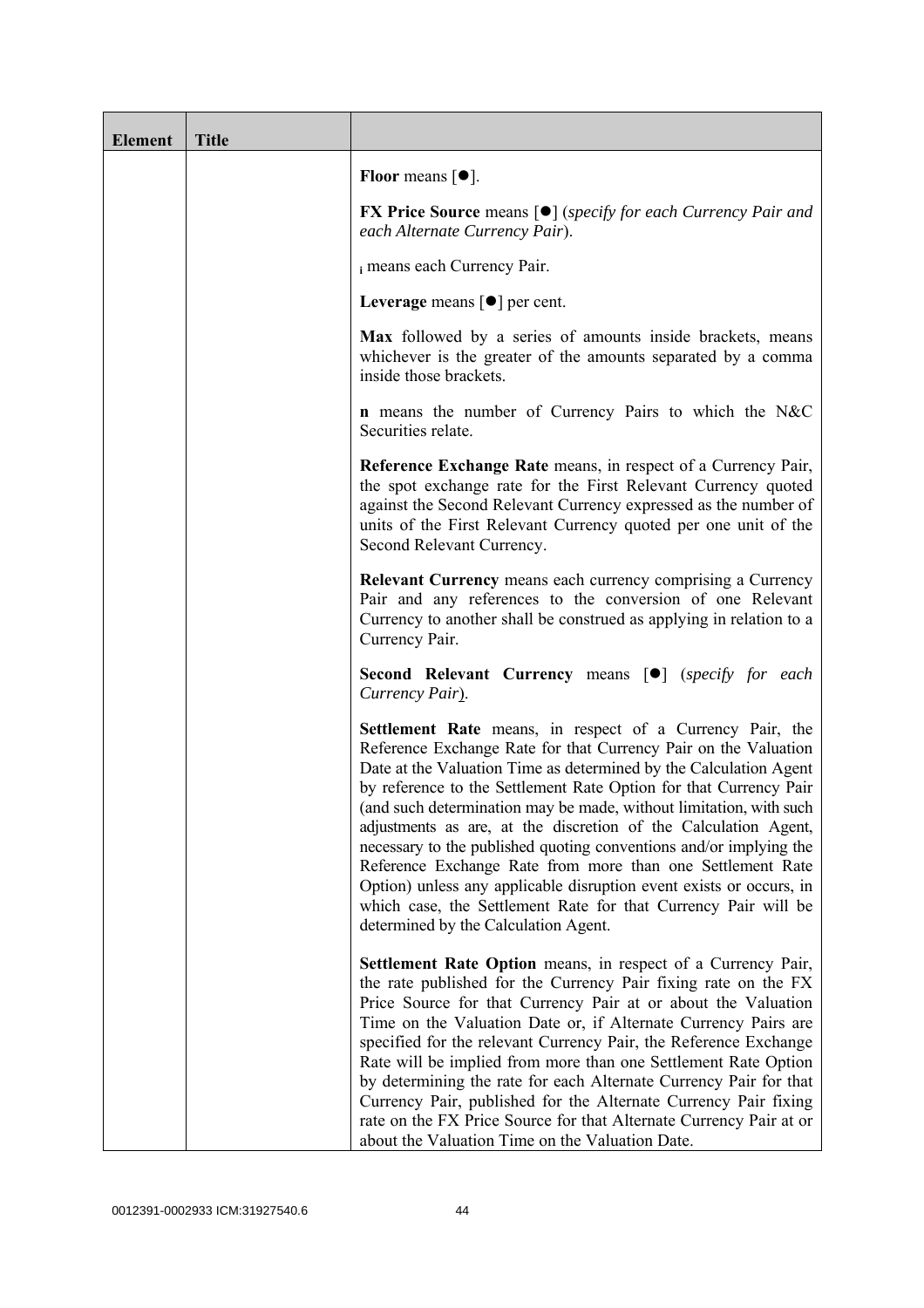| <b>Element</b> | <b>Title</b> |                                                                                                                                                                                                                                                                                                                                                                                                                                                                                                                                                                                                                                     |
|----------------|--------------|-------------------------------------------------------------------------------------------------------------------------------------------------------------------------------------------------------------------------------------------------------------------------------------------------------------------------------------------------------------------------------------------------------------------------------------------------------------------------------------------------------------------------------------------------------------------------------------------------------------------------------------|
|                |              | <b>Strike Rate</b> means $\lceil \bullet \rceil$ ( <i>specify for each Currency Pair</i> ).                                                                                                                                                                                                                                                                                                                                                                                                                                                                                                                                         |
|                |              | Valuation Date means $[•]$ .                                                                                                                                                                                                                                                                                                                                                                                                                                                                                                                                                                                                        |
|                |              | <b>Valuation Time means <math>\lceil \bullet \rceil</math>.</b>                                                                                                                                                                                                                                                                                                                                                                                                                                                                                                                                                                     |
|                |              | $w_i$ means [specify the weighting of each Currency Pair (being a<br>number less than or equal to 1)].                                                                                                                                                                                                                                                                                                                                                                                                                                                                                                                              |
|                |              | $X_i$ means, in respect of a Currency Pair, the [Settlement Rate in<br>respect of such Currency Pair]/[Strike Rate in respect of such<br>Currency Pair].                                                                                                                                                                                                                                                                                                                                                                                                                                                                            |
|                |              | $Y_i$ means, in respect of a Currency Pair, the [Settlement Rate in<br>respect of such Currency Pair]/[Strike Rate in respect of such<br>Currency Pair].                                                                                                                                                                                                                                                                                                                                                                                                                                                                            |
|                |              | $Z_i$ means, in respect of a Currency Pair, the [Settlement Rate in<br>respect of such Currency Pair]/[Strike Rate in respect of such<br>Currency Pair <sup>[/[1]</sup> .]                                                                                                                                                                                                                                                                                                                                                                                                                                                          |
|                |              | [Insert in the case of Fixed Denomination FX Redemption<br>N&C Securities: The Final Redemption Amount in respect of<br>each unit or nominal amount of N&C Securities equal to the<br>Calculation Amount shall be an amount in the Settlement<br>Currency (which will not be less than, but may be equal to, zero)<br>calculated by the Calculation Agent equal to the Base Final<br>Redemption Amount divided by the Settlement Rate.                                                                                                                                                                                              |
|                |              | Where:                                                                                                                                                                                                                                                                                                                                                                                                                                                                                                                                                                                                                              |
|                |              | <b>Base Final Redemption Amount means <math>[•]</math>;</b>                                                                                                                                                                                                                                                                                                                                                                                                                                                                                                                                                                         |
|                |              | FX Price Source means, in respect of a Settlement Rate Option,<br>$\lceil \bullet \rceil;$                                                                                                                                                                                                                                                                                                                                                                                                                                                                                                                                          |
|                |              | Reference Exchange Rate means the spot exchange rate for the<br>Specified Currency quoted against the Settlement Currency<br>expressed as the number of units of the Specified Currency<br>quoted per unit of the Settlement Currency;                                                                                                                                                                                                                                                                                                                                                                                              |
|                |              | Settlement Rate means the Reference Exchange Rate on the<br>Valuation Date at the Valuation Time as determined by the<br>Calculation Agent by reference to the Settlement Rate Option(s)<br>(and such determination may be made, without limitation, with<br>such adjustments as are, at the discretion of the Calculation<br>Agent, necessary to the published quoting conventions and/or<br>implying the Reference Exchange Rate from more than one<br>Settlement Rate Option) unless any applicable disruption event<br>exists or occurs, in which case, the Settlement Rate will be<br>determined by the Calculation Agent; and |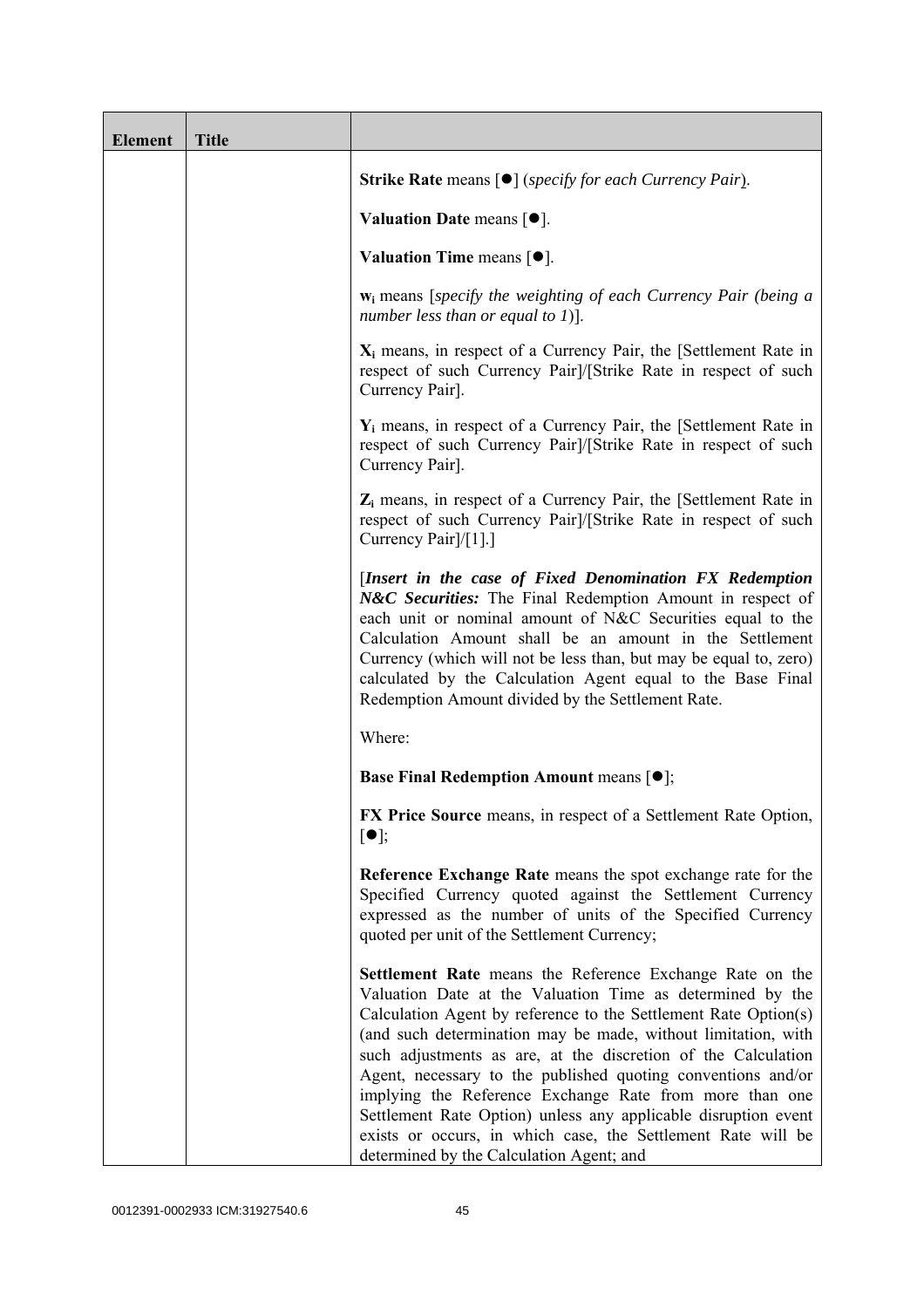| <b>Element</b> | <b>Title</b> |                                                                                                                                                                                                                                                                                                                                                                                                                                                                    |
|----------------|--------------|--------------------------------------------------------------------------------------------------------------------------------------------------------------------------------------------------------------------------------------------------------------------------------------------------------------------------------------------------------------------------------------------------------------------------------------------------------------------|
|                |              | <b>Settlement Rate Option</b> means [the rate published for the<br>Specified Currency/Settlement Currency fixing rate on the FX<br>Price Source at or about the Valuation Time on the Valuation<br>Date] [insert if the Reference Exchange Rate will be implied from<br>more than one Settlement Rate Option and delete preceding<br><i>option:</i> the relevant fixing rates on the FX Price Source(s) at or<br>about the Valuation Time on the Valuation Date.]] |
|                |              | [Insert in the case of Equity Basket Knock-In N&C Securities:<br>The Final Redemption Amount in respect of each nominal<br>amount of N&C Securities equal to the Calculation Amount shall<br>be an amount in the Specified Currency (which will not be less<br>than, but may be equal to, zero) calculated by the Calculation<br>Agent equal to:                                                                                                                   |
|                |              | if no Knock-In Event has occurred, the Calculation<br>(a)<br>Amount; or                                                                                                                                                                                                                                                                                                                                                                                            |
|                |              | (b)<br>if a Knock-In Event has occurred, the product of $(x)$ the<br>Calculation Amount and (y) the Final Reference<br>Performance.                                                                                                                                                                                                                                                                                                                                |
|                |              | Where:                                                                                                                                                                                                                                                                                                                                                                                                                                                             |
|                |              | Final Reference Performance means a percentage determined<br>by the Calculation Agent equal to the Reference Performance of<br>the Share with the lowest Reference Performance.                                                                                                                                                                                                                                                                                    |
|                |              | Final Price means, in respect of a Share, an amount equal to the<br>price per share in respect of such Share quoted on the applicable<br>exchange at the Valuation Time on the Final Valuation Date.                                                                                                                                                                                                                                                               |
|                |              | Final Valuation Date means $[•]$ .                                                                                                                                                                                                                                                                                                                                                                                                                                 |
|                |              | i means a Share.                                                                                                                                                                                                                                                                                                                                                                                                                                                   |
|                |              | Initial Valuation Date means $[•]$ .                                                                                                                                                                                                                                                                                                                                                                                                                               |
|                |              | Knock-In Event means the price of any Share quoted on the<br>applicable exchange at the Valuation Time on the Final Valuation<br>Date is equal to or less than the Knock-In Level in respect of such<br>Share, as determined by the Calculation Agent.                                                                                                                                                                                                             |
|                |              | Knock-In Level means, in respect of a Share, the Knock-In<br>Percentage multiplied by the Strike Price for such Share.                                                                                                                                                                                                                                                                                                                                             |
|                |              | Knock-In Percentage means $\lceil \bullet \rceil$ per cent.                                                                                                                                                                                                                                                                                                                                                                                                        |
|                |              | <b>Reference Performance</b> means, in respect of a Share, a rate<br>expressed as a percentage (which will not be less than, but may be<br>equal to, zero) calculated by the Calculation Agent in accordance<br>with the following formula:                                                                                                                                                                                                                        |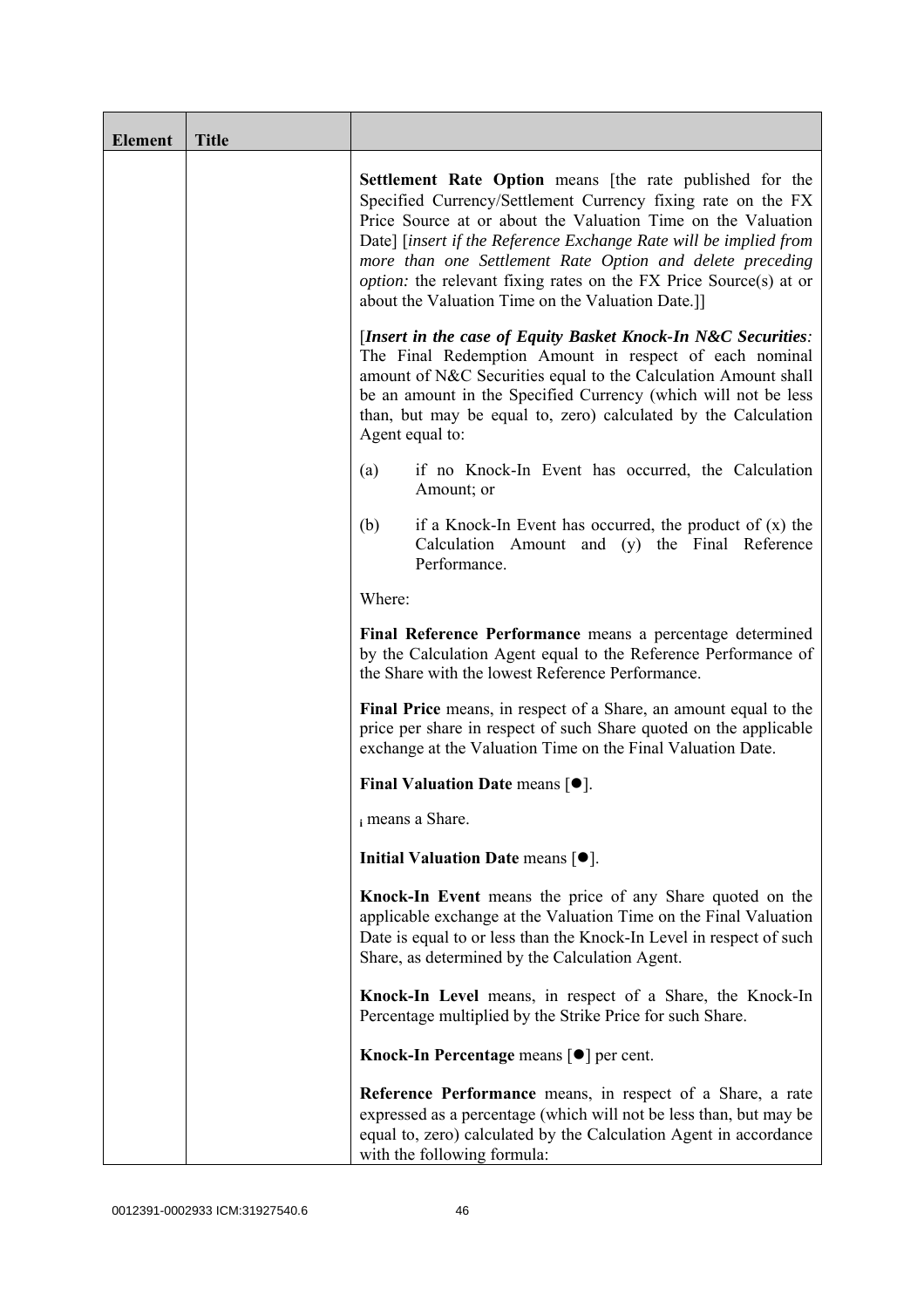| <b>Element</b> | <b>Title</b> |                                                                                                                                                                                                                                                                                 |
|----------------|--------------|---------------------------------------------------------------------------------------------------------------------------------------------------------------------------------------------------------------------------------------------------------------------------------|
|                |              | Final Price <sub>i</sub><br>Strike Price <sub>i</sub>                                                                                                                                                                                                                           |
|                |              | <b>Share</b> means $\lceil \bullet \rceil$ .                                                                                                                                                                                                                                    |
|                |              | <b>Strike Price</b> means, in relation to a Share, the price per share in<br>respect of such Share quoted on the applicable exchange at the<br>Valuation Time on the Initial Valuation Date.                                                                                    |
|                |              | <b>Valuation Time means <math>[\bullet]</math>.</b> ]                                                                                                                                                                                                                           |
|                |              | [Insert in the case of Equity Basket Barrier Knock-In N&C<br>Securities:                                                                                                                                                                                                        |
|                |              | The Final Redemption Amount in respect of each nominal<br>amount of N&C Securities equal to the Calculation Amount shall<br>be an amount in the Specified Currency (which will not be less<br>than, but may be equal to, zero) calculated by the Calculation<br>Agent equal to: |
|                |              | if no Knock-In Event has occurred, the Calculation<br>(a)<br>Amount; or                                                                                                                                                                                                         |
|                |              | if a Knock-In Event has occurred:<br>(b)                                                                                                                                                                                                                                        |
|                |              | if the Final Reference Performance is equal to or<br>(i)<br>greater than the Barrier Level, the Calculation<br>Amount; or                                                                                                                                                       |
|                |              | if the Final Reference Performance is less than<br>(ii)<br>the Barrier Level, the product of (x) the<br>Calculation Amount and (y) the Final Reference<br>Performance.                                                                                                          |
|                |              | Where:                                                                                                                                                                                                                                                                          |
|                |              | <b>Barrier Level means [<math>\bullet</math>] per cent.</b>                                                                                                                                                                                                                     |
|                |              | Final Reference Performance means a percentage determined<br>by the Calculation Agent equal to the Reference Performance of the<br>Share with the lowest Reference Performance.                                                                                                 |
|                |              | Final Price means, in respect of a Share, an amount equal to the<br>price per share in respect of such Share quoted on the applicable<br>exchange at the Valuation Time on the Final Valuation Date.                                                                            |
|                |              | Final Valuation Date means $[\bullet].$                                                                                                                                                                                                                                         |
|                |              | i means a Share.                                                                                                                                                                                                                                                                |
|                |              | Initial Valuation Date means $[•]$ .                                                                                                                                                                                                                                            |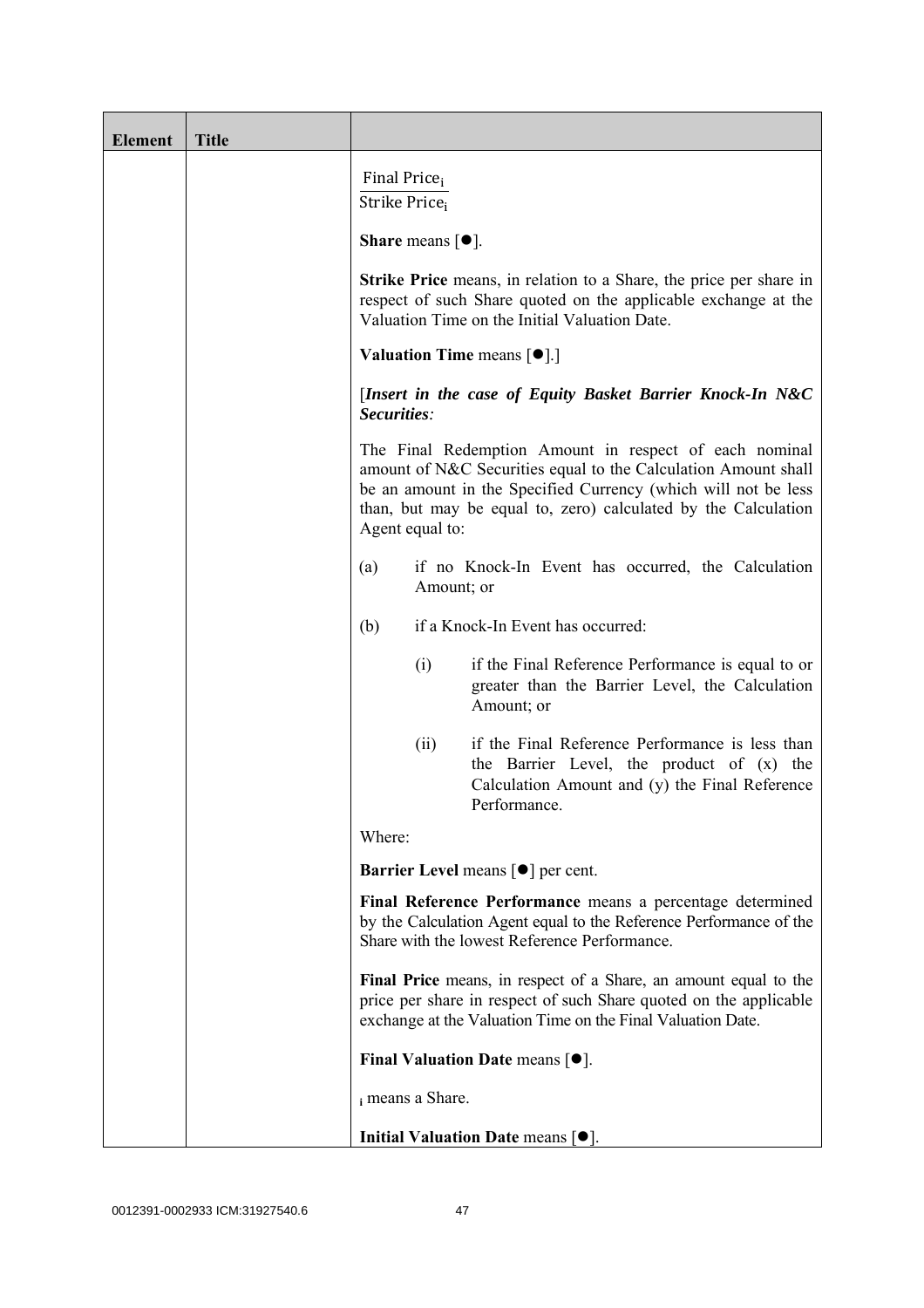| <b>Element</b> | <b>Title</b> |                                                                                                                                                                                                                                                                                                                                                                                                                                                                                                                                                                                                                                                                                                                                                                                                                                                                                                                                                                                                                                                                                                                                                                                                                                                                                                                                                                                                                                                                  |
|----------------|--------------|------------------------------------------------------------------------------------------------------------------------------------------------------------------------------------------------------------------------------------------------------------------------------------------------------------------------------------------------------------------------------------------------------------------------------------------------------------------------------------------------------------------------------------------------------------------------------------------------------------------------------------------------------------------------------------------------------------------------------------------------------------------------------------------------------------------------------------------------------------------------------------------------------------------------------------------------------------------------------------------------------------------------------------------------------------------------------------------------------------------------------------------------------------------------------------------------------------------------------------------------------------------------------------------------------------------------------------------------------------------------------------------------------------------------------------------------------------------|
|                |              | Knock-In Determination Period means the period from but<br>excluding the Initial Valuation Date to and including the Knock-<br>In Period Ending Date.                                                                                                                                                                                                                                                                                                                                                                                                                                                                                                                                                                                                                                                                                                                                                                                                                                                                                                                                                                                                                                                                                                                                                                                                                                                                                                            |
|                |              | <b>Knock-In Event</b> means the price of any Share quoted on the<br>applicable Exchange at any time during the regular trading<br>session hours on that Exchange on any scheduled trading day in<br>the Knock-In Determination Period is equal to or less than the<br>Knock-In Level in respect of such Share, as determined by the<br>Calculation Agent, Provided That, if on any such day, as of any<br>Knock-In Valuation Time, a Knock-In Event has or would have<br>occurred but the conditions for a disrupted day having been<br>satisfied at such time then such Knock-In Valuation Time shall be<br>ignored for purposes of determining whether a Knock-In Event<br>has occurred Provided Further That if no Knock-In Event has<br>occurred in the Knock-In Determination Period and the<br>conditions for a disrupted day are satisfied as of the last occurring<br>Knock-In Valuation Time on the Knock-In Period Ending Date,<br>then such day shall be treated as a Valuation Date and the<br>Calculation Agent shall determine a price of the relevant Share(s)<br>in respect of such day in accordance with such provisions for<br>purposes of determining whether a Knock-In Event shall occur.<br>For the purposes of determining under this paragraph whether the<br>conditions for a disrupted day have been satisfied at any Knock-<br>In Valuation Time, the relevant Valuation Time used shall be the<br>relevant Knock-In Valuation Time. |
|                |              | Knock-In Level means, in respect of a Share, the Knock-In<br>Percentage multiplied by the Strike Price for such Share.                                                                                                                                                                                                                                                                                                                                                                                                                                                                                                                                                                                                                                                                                                                                                                                                                                                                                                                                                                                                                                                                                                                                                                                                                                                                                                                                           |
|                |              | Knock-In Percentage means [●] per cent.                                                                                                                                                                                                                                                                                                                                                                                                                                                                                                                                                                                                                                                                                                                                                                                                                                                                                                                                                                                                                                                                                                                                                                                                                                                                                                                                                                                                                          |
|                |              | Knock-In Period Ending Date means the scheduled Final<br>Valuation Date.                                                                                                                                                                                                                                                                                                                                                                                                                                                                                                                                                                                                                                                                                                                                                                                                                                                                                                                                                                                                                                                                                                                                                                                                                                                                                                                                                                                         |
|                |              | Knock-In Valuation Time means, in respect of a Share, any time<br>during the regular trading session hours on the applicable<br>Exchange for such Share on any scheduled trading day in the<br>Knock-In Determination Period.                                                                                                                                                                                                                                                                                                                                                                                                                                                                                                                                                                                                                                                                                                                                                                                                                                                                                                                                                                                                                                                                                                                                                                                                                                    |
|                |              | Reference Performance means, in respect of a Share, a rate<br>expressed as a percentage (which will not be less than, but may be<br>equal to, zero) calculated by the Calculation Agent in accordance<br>with the following formula:                                                                                                                                                                                                                                                                                                                                                                                                                                                                                                                                                                                                                                                                                                                                                                                                                                                                                                                                                                                                                                                                                                                                                                                                                             |
|                |              | Final Price <sub>i</sub><br>Strike Price;                                                                                                                                                                                                                                                                                                                                                                                                                                                                                                                                                                                                                                                                                                                                                                                                                                                                                                                                                                                                                                                                                                                                                                                                                                                                                                                                                                                                                        |
|                |              | <b>Share</b> means $\lceil \bullet \rceil$ .                                                                                                                                                                                                                                                                                                                                                                                                                                                                                                                                                                                                                                                                                                                                                                                                                                                                                                                                                                                                                                                                                                                                                                                                                                                                                                                                                                                                                     |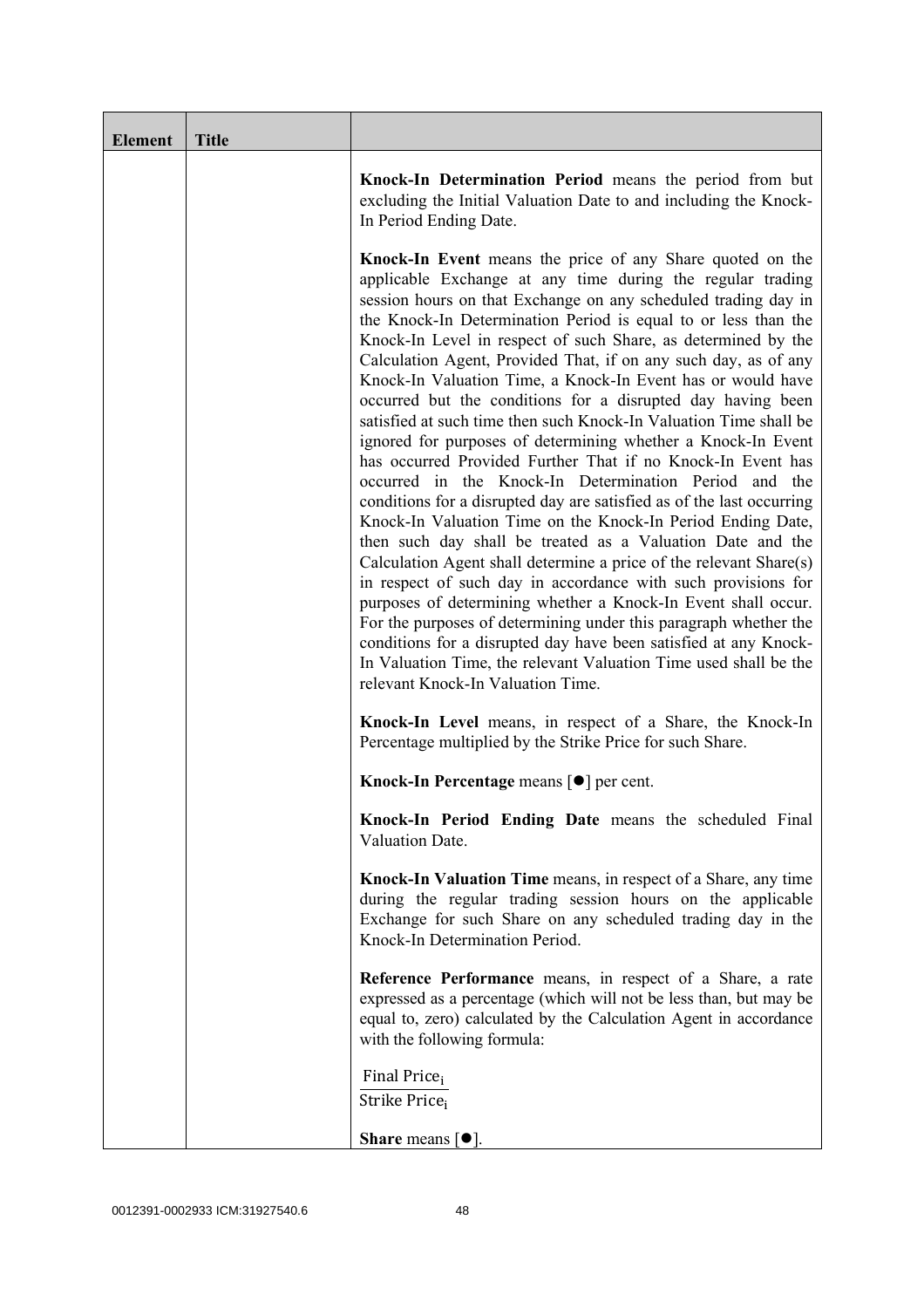| <b>Element</b> | <b>Title</b> |                          |                                                                                                                                                                                                                                                                                                                                                                |
|----------------|--------------|--------------------------|----------------------------------------------------------------------------------------------------------------------------------------------------------------------------------------------------------------------------------------------------------------------------------------------------------------------------------------------------------------|
|                |              |                          | <b>Strike Price</b> means, in relation to a Share, the price per share in<br>respect of such Share quoted on the applicable exchange at the<br>Valuation Time on the Initial Valuation Date.                                                                                                                                                                   |
|                |              |                          | <b>Valuation Time means <math>[\bullet]</math>.</b> ]                                                                                                                                                                                                                                                                                                          |
|                |              |                          | [Insert in the case of Equity Basket Bonus Barrier Knock-In<br>N&C Securities: The Final Redemption Amount in respect of<br>each nominal amount of N&C Securities equal to the Calculation<br>Amount shall be an amount in the Specified Currency (which will<br>not be less than, but may be equal to, zero) calculated by the<br>Calculation Agent equal to: |
|                |              | (a)                      | if no Knock-In Event has occurred, the product of (i) the<br>Calculation Amount and (ii) 100 per cent. plus the<br>Participation Rate; or                                                                                                                                                                                                                      |
|                |              | (b)                      | if a Knock-In Event has occurred:                                                                                                                                                                                                                                                                                                                              |
|                |              | (i)                      | if the Final Reference Performance is equal to or<br>greater than the Barrier Level, the Calculation<br>Amount; or                                                                                                                                                                                                                                             |
|                |              | (ii)                     | if the Final Reference Performance is less than<br>the Barrier Level, the product of (x) the<br>Calculation Amount and (y) the Final Reference<br>Performance.                                                                                                                                                                                                 |
|                |              | Where:                   |                                                                                                                                                                                                                                                                                                                                                                |
|                |              |                          | <b>Barrier Level</b> means $\lceil \bullet \rceil$ per cent.                                                                                                                                                                                                                                                                                                   |
|                |              |                          | Final Reference Performance means a percentage determined<br>by the Calculation Agent equal to the Reference Performance of<br>the Share with the lowest Reference Performance.                                                                                                                                                                                |
|                |              |                          | Final Price means, in respect of a Share, an amount equal to the<br>price per share in respect of such Share quoted on the applicable<br>exchange at the Valuation Time on the Final Valuation Date.                                                                                                                                                           |
|                |              |                          | Final Valuation Date means $[•]$ .                                                                                                                                                                                                                                                                                                                             |
|                |              | i means a Share.         |                                                                                                                                                                                                                                                                                                                                                                |
|                |              |                          | Initial Valuation Date means $[•]$ .                                                                                                                                                                                                                                                                                                                           |
|                |              | than the Knock-In Level. | Knock-In Event means the Final Reference Performance is less                                                                                                                                                                                                                                                                                                   |
|                |              |                          | Knock-In Level means $\lceil \bullet \rceil$ per cent.                                                                                                                                                                                                                                                                                                         |
|                |              |                          | <b>Participation Rate means <math>\lceil \bullet \rceil</math> per cent.</b>                                                                                                                                                                                                                                                                                   |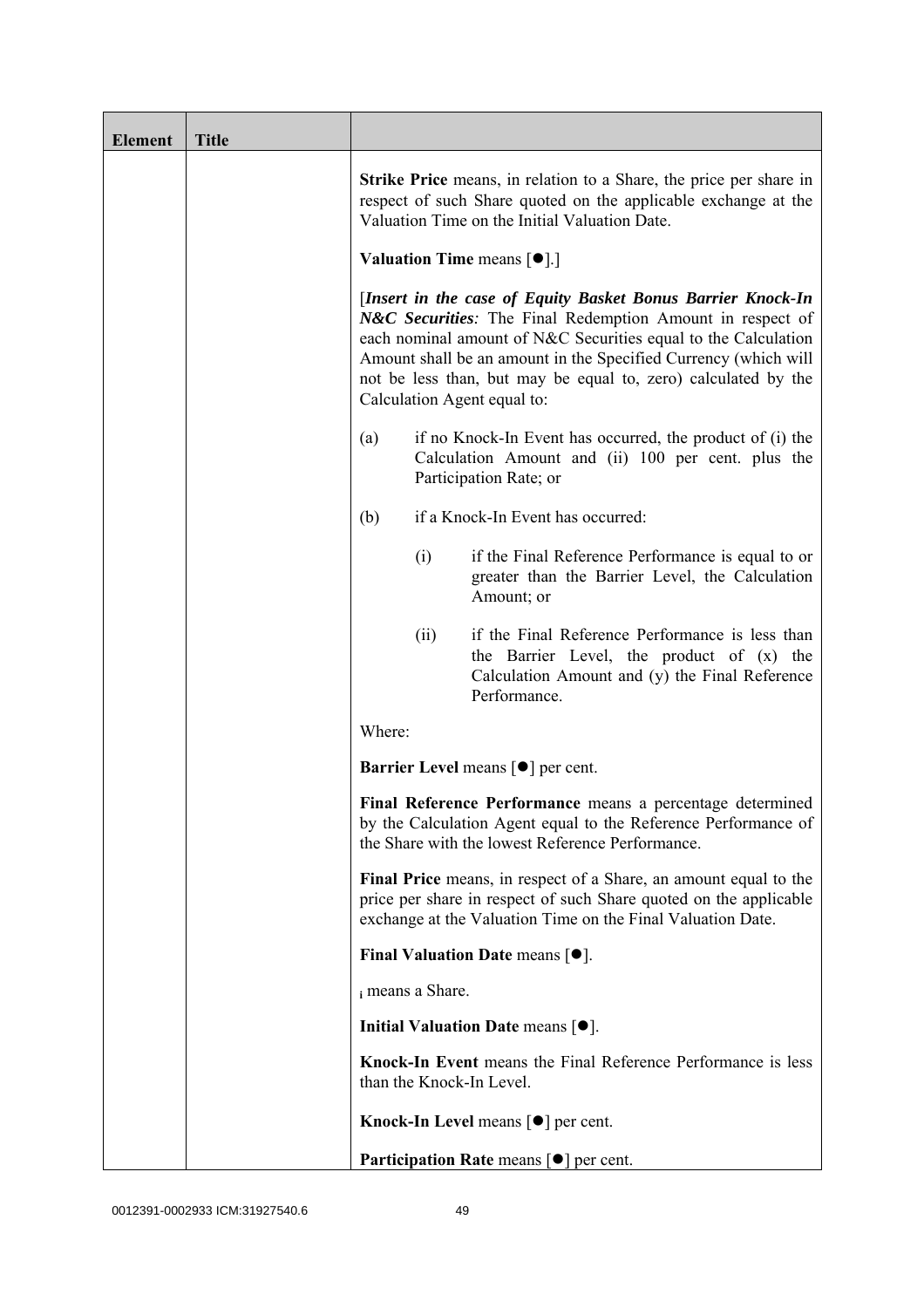| <b>Element</b> | <b>Title</b> |                                                                                                                                                                                                                                                                                                                                          |
|----------------|--------------|------------------------------------------------------------------------------------------------------------------------------------------------------------------------------------------------------------------------------------------------------------------------------------------------------------------------------------------|
|                |              | Reference Performance means, in respect of a Share, a rate<br>expressed as a percentage (which will not be less than, but may be<br>equal to, zero) calculated by the Calculation Agent in accordance<br>with the following formula:                                                                                                     |
|                |              | Final Price <sub>i</sub><br>Strike Price <sub>i</sub>                                                                                                                                                                                                                                                                                    |
|                |              | Share means $[\bullet].$                                                                                                                                                                                                                                                                                                                 |
|                |              | <b>Strike Price</b> means, in relation to a Share, the price per share in<br>respect of such Share quoted on the applicable exchange at the<br>Valuation Time on the Initial Valuation Date.                                                                                                                                             |
|                |              | <b>Valuation Time means <math>\lceil \bullet \rceil</math>.</b>                                                                                                                                                                                                                                                                          |
|                |              | [In the case of Index Basket Knock-In N&C Securities: The<br>Final Redemption Amount in respect of each nominal amount of<br>N&C Securities equal to the Calculation Amount shall be an<br>amount in the Specified Currency (which will not be less than,<br>but may be equal to, zero) calculated by the Calculation Agent<br>equal to: |
|                |              | if no Knock-In Event has occurred, the Calculation<br>(a)<br>Amount; or                                                                                                                                                                                                                                                                  |
|                |              | (b)<br>if a Knock-In Event has occurred, the product of (i) the<br>Calculation Amount and (ii) the Final Reference<br>Performance.                                                                                                                                                                                                       |
|                |              | Where:                                                                                                                                                                                                                                                                                                                                   |
|                |              | Final Reference Performance means a percentage determined<br>by the Calculation Agent equal to the Reference Performance of<br>the Index with the lowest Reference Performance.                                                                                                                                                          |
|                |              | Final Level means, in respect of an Index, an amount equal to the<br>closing level of such Index, as calculated and announced by the<br>relevant index sponsor, at the Valuation Time on the Final<br>Valuation Date.                                                                                                                    |
|                |              | Final Valuation Date means [ $\bullet$ ].                                                                                                                                                                                                                                                                                                |
|                |              | i means an Index.                                                                                                                                                                                                                                                                                                                        |
|                |              | <b>Index</b> means $\lceil \bullet \rceil$ .                                                                                                                                                                                                                                                                                             |
|                |              | <b>Index Sponsor</b> means $[•]$ .                                                                                                                                                                                                                                                                                                       |
|                |              | Initial Valuation Date means $[•]$ .                                                                                                                                                                                                                                                                                                     |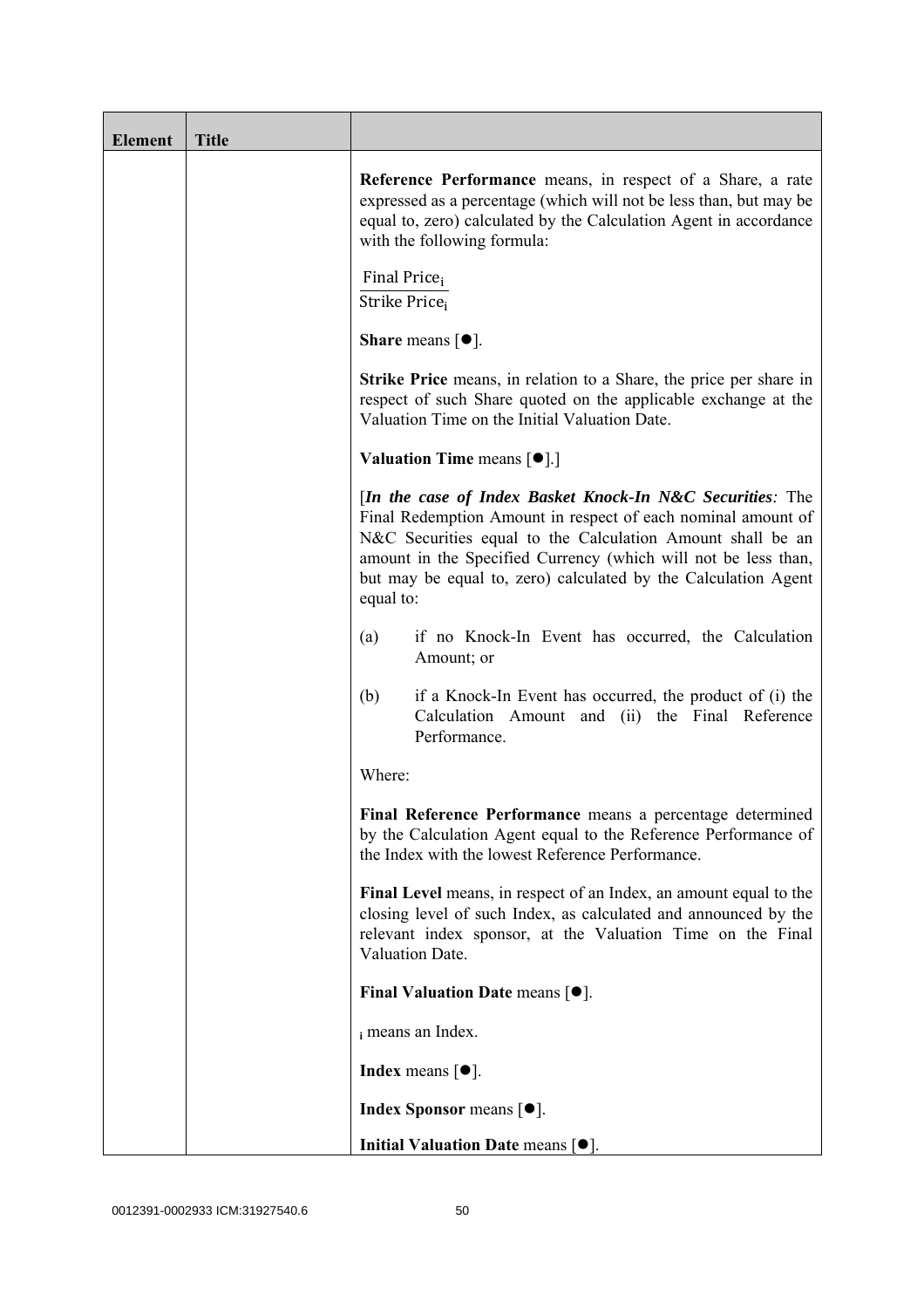| <b>Element</b> | <b>Title</b> |                                           |                                                                                                                                                                                                                                                                                                                               |
|----------------|--------------|-------------------------------------------|-------------------------------------------------------------------------------------------------------------------------------------------------------------------------------------------------------------------------------------------------------------------------------------------------------------------------------|
|                |              | Calculation Agent.                        | Knock-In Event means the closing level of the Index, as<br>calculated and announced by the relevant index sponsor, at the<br>Valuation Time on the Final Valuation Date is equal to or less than<br>the Knock-In Level in respect of such Index, as determined by the                                                         |
|                |              |                                           | Knock-In Level means, in respect of an Index, the Knock-In<br>Percentage multiplied by the Strike Level for such Index.                                                                                                                                                                                                       |
|                |              |                                           | Knock-In Percentage means $\lceil \bullet \rceil$ per cent.                                                                                                                                                                                                                                                                   |
|                |              |                                           | <b>Reference Performance</b> means, in respect of an Index, a rate<br>expressed as a percentage (which will not be less than, but may be<br>equal to, zero) calculated by the Calculation Agent in accordance<br>with the following formula:                                                                                  |
|                |              | Final Level <sub>i</sub><br>Strike Level; |                                                                                                                                                                                                                                                                                                                               |
|                |              |                                           | <b>Strike Level</b> means, in relation to an Index, the closing level of<br>such Index, as calculated and announced by the relevant index<br>sponsor, at the Valuation Time on the Initial Valuation Date.                                                                                                                    |
|                |              |                                           | <b>Valuation Time means <math>[\bullet]</math>.</b> ]                                                                                                                                                                                                                                                                         |
|                |              | Agent equal to:                           | [In the case of Index Basket Barrier Knock-In N&C Securities:<br>The Final Redemption Amount in respect of each nominal<br>amount of N&C Securities equal to the Calculation Amount shall<br>be an amount in the Specified Currency (which will not be less<br>than, but may be equal to, zero) calculated by the Calculation |
|                |              |                                           | (a) if no Knock-In Event has occurred, the Calculation<br>Amount; or                                                                                                                                                                                                                                                          |
|                |              | (b)                                       | if a Knock-In Event has occurred:                                                                                                                                                                                                                                                                                             |
|                |              | (i)                                       | if the Final Reference Performance is equal to or<br>greater than the Barrier Level, the Calculation<br>Amount; or                                                                                                                                                                                                            |
|                |              | (ii)                                      | if the Final Reference Performance is less than<br>the Barrier Level, the product of (x) the<br>Calculation Amount and (y) the Final Reference<br>Performance.                                                                                                                                                                |
|                |              | Where:                                    |                                                                                                                                                                                                                                                                                                                               |
|                |              |                                           | Barrier Level means [ $\bullet$ ] per cent.                                                                                                                                                                                                                                                                                   |
|                |              |                                           | Final Reference Performance means a percentage determined                                                                                                                                                                                                                                                                     |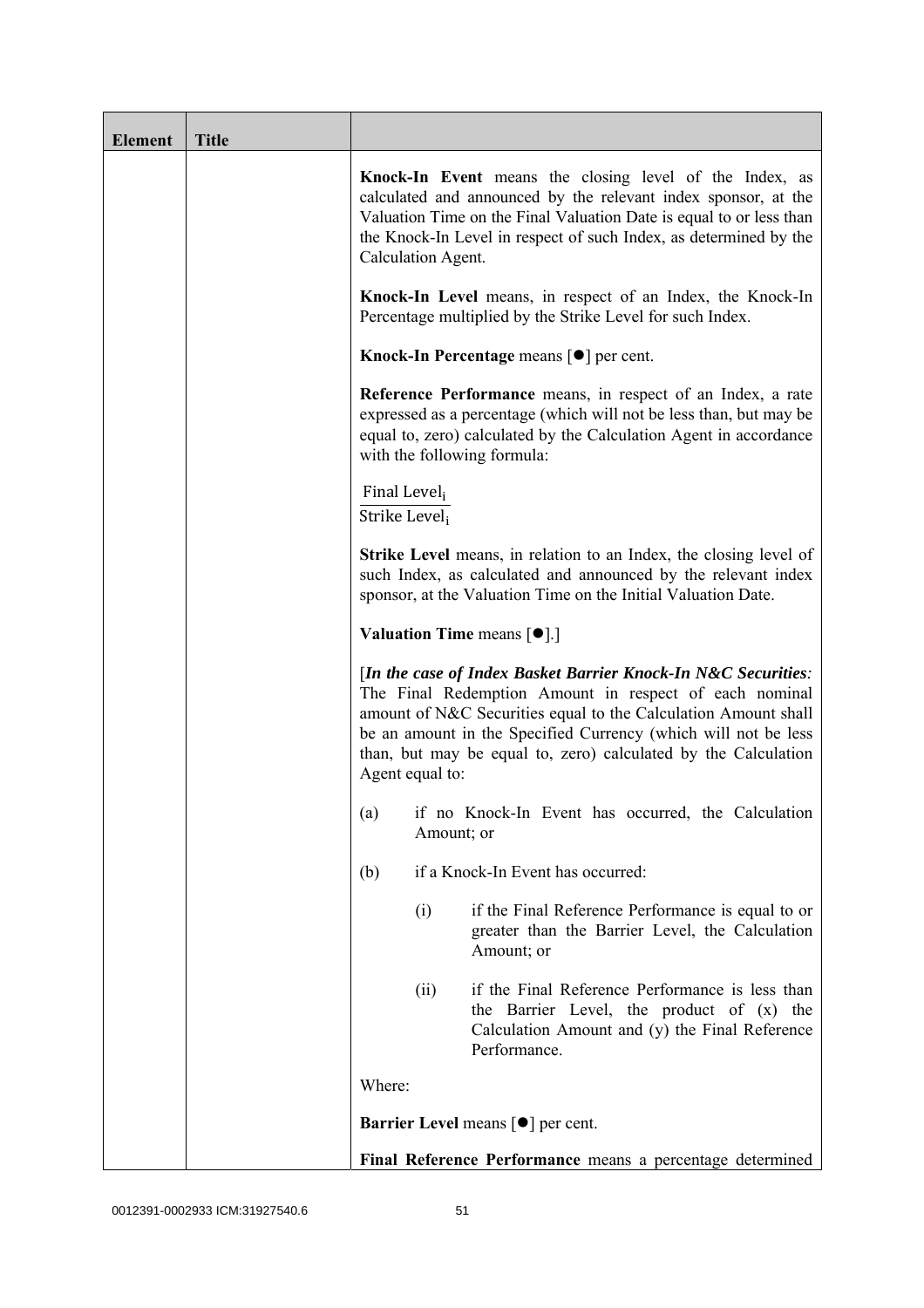| <b>Element</b> | <b>Title</b> |                                                                                                                                                                                                                                                                                                                                                        |
|----------------|--------------|--------------------------------------------------------------------------------------------------------------------------------------------------------------------------------------------------------------------------------------------------------------------------------------------------------------------------------------------------------|
|                |              | by the Calculation Agent equal to the Reference Performance of<br>the Index with the lowest Reference Performance.                                                                                                                                                                                                                                     |
|                |              | Final Level means, in respect of an Index, an amount equal to the<br>closing level of such Index, as calculated and announced by the<br>relevant index sponsor, at the Valuation Time on the Final<br>Valuation Date.                                                                                                                                  |
|                |              | Final Valuation Date means $[•]$ .                                                                                                                                                                                                                                                                                                                     |
|                |              | i means an Index.                                                                                                                                                                                                                                                                                                                                      |
|                |              | <b>Index</b> means $[•]$ .                                                                                                                                                                                                                                                                                                                             |
|                |              | <b>Index Sponsor</b> means $[•]$ .                                                                                                                                                                                                                                                                                                                     |
|                |              | Initial Valuation Date means [ $\bullet$ ].                                                                                                                                                                                                                                                                                                            |
|                |              | Knock-In Event means the closing level of any Index, as<br>calculated and announced by the relevant index sponsor at the<br>Valuation Time on the Final Valuation Date is equal to or less<br>than the Knock-In Level in respect of such Index, as determined<br>by the Calculation Agent.                                                             |
|                |              | Knock-In Level means, in respect of an Index, the Knock-In<br>Percentage multiplied by the Strike Level for such Index.                                                                                                                                                                                                                                |
|                |              | Knock-In Percentage means [●] per cent.                                                                                                                                                                                                                                                                                                                |
|                |              | Reference Performance means, in respect of an Index, a rate<br>expressed as a percentage (which will not be less than, but may be<br>equal to, zero) calculated by the Calculation Agent in accordance<br>with the following formula:                                                                                                                  |
|                |              | Final Level <sub>i</sub><br>Strike Level <sub>i</sub>                                                                                                                                                                                                                                                                                                  |
|                |              | Strike Level means, in relation to an Index, the closing level of<br>such Index, as calculated and announced by the relevant index<br>sponsor, at the Valuation Time on the Initial Valuation Date.                                                                                                                                                    |
|                |              | <b>Valuation Time means <math>\lceil \bullet \rceil</math>.</b>                                                                                                                                                                                                                                                                                        |
|                |              | [In the case of Index Basket Bonus Barrier Knock-In N&C<br>Securities: The Final Redemption Amount in respect of each<br>nominal amount of N&C Securities equal to the Calculation<br>Amount shall be an amount in the Specified Currency (which will<br>not be less than, but may be equal to, zero) calculated by the<br>Calculation Agent equal to: |
|                |              | if no Knock-In Event has occurred, the product of (i) the<br>(a)<br>Calculation Amount and (ii) 100 per cent. plus the                                                                                                                                                                                                                                 |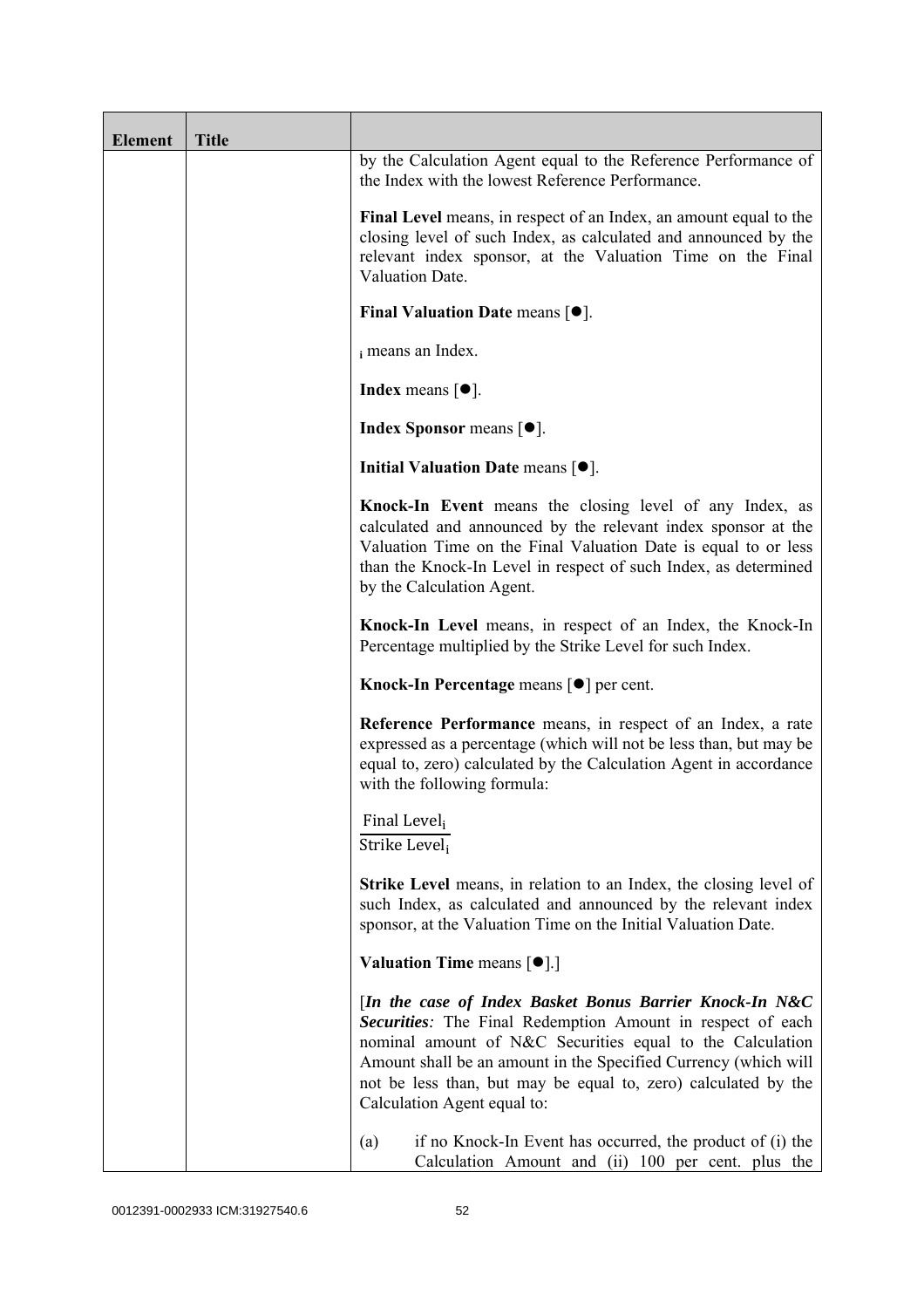| <b>Element</b> | <b>Title</b> |                                           |                                       |                                                                                                                                                                                                                                       |
|----------------|--------------|-------------------------------------------|---------------------------------------|---------------------------------------------------------------------------------------------------------------------------------------------------------------------------------------------------------------------------------------|
|                |              |                                           |                                       | Participation Rate; or                                                                                                                                                                                                                |
|                |              | (b)                                       |                                       | if a Knock-In Event has occurred:                                                                                                                                                                                                     |
|                |              |                                           | (i)                                   | if the Final Reference Performance is equal to or<br>greater than the Barrier Level, the Calculation<br>Amount; or                                                                                                                    |
|                |              |                                           | (ii)                                  | if the Final Reference Performance is less than<br>the Barrier Level, the product of (x) the<br>Calculation Amount and (y) the Final Reference<br>Performance.                                                                        |
|                |              | Where:                                    |                                       |                                                                                                                                                                                                                                       |
|                |              |                                           |                                       | <b>Barrier Level means [<math>\bullet</math>] per cent.</b>                                                                                                                                                                           |
|                |              |                                           |                                       | Final Reference Performance means a percentage determined<br>by the Calculation Agent equal to the Reference Performance of<br>the Index with the lowest Reference Performance.                                                       |
|                |              |                                           | Valuation Date.                       | Final Level means, in respect of an Index, an amount equal to the<br>closing level of such Index, as calculated and announced by the<br>relevant index sponsor, at the Valuation Time on the Final                                    |
|                |              |                                           |                                       | Final Valuation Date means $[•]$ .                                                                                                                                                                                                    |
|                |              |                                           | i means an Index.                     |                                                                                                                                                                                                                                       |
|                |              |                                           | Index means $\lceil \bullet \rceil$ . |                                                                                                                                                                                                                                       |
|                |              |                                           |                                       | Initial Valuation Date means $[•]$ .                                                                                                                                                                                                  |
|                |              |                                           |                                       | Knock-In Event means the Final Reference Performance is less<br>than the Knock-In Level.                                                                                                                                              |
|                |              |                                           |                                       | <b>Knock-In Level means <math>\lceil \bullet \rceil</math> per cent.</b>                                                                                                                                                              |
|                |              |                                           |                                       | <b>Participation Rate</b> means $\lceil \bullet \rceil$ per cent.                                                                                                                                                                     |
|                |              |                                           |                                       | Reference Performance means, in respect of an Index, a rate<br>expressed as a percentage (which will not be less than, but may be<br>equal to, zero) calculated by the Calculation Agent in accordance<br>with the following formula: |
|                |              | Final Level,<br>Strike Level <sub>i</sub> |                                       |                                                                                                                                                                                                                                       |
|                |              |                                           |                                       | <b>Strike Level</b> means, in relation to an Index, the closing level of<br>such Index, as calculated and announced by the relevant index<br>sponsor, at the Valuation Time on the Initial Valuation Date.                            |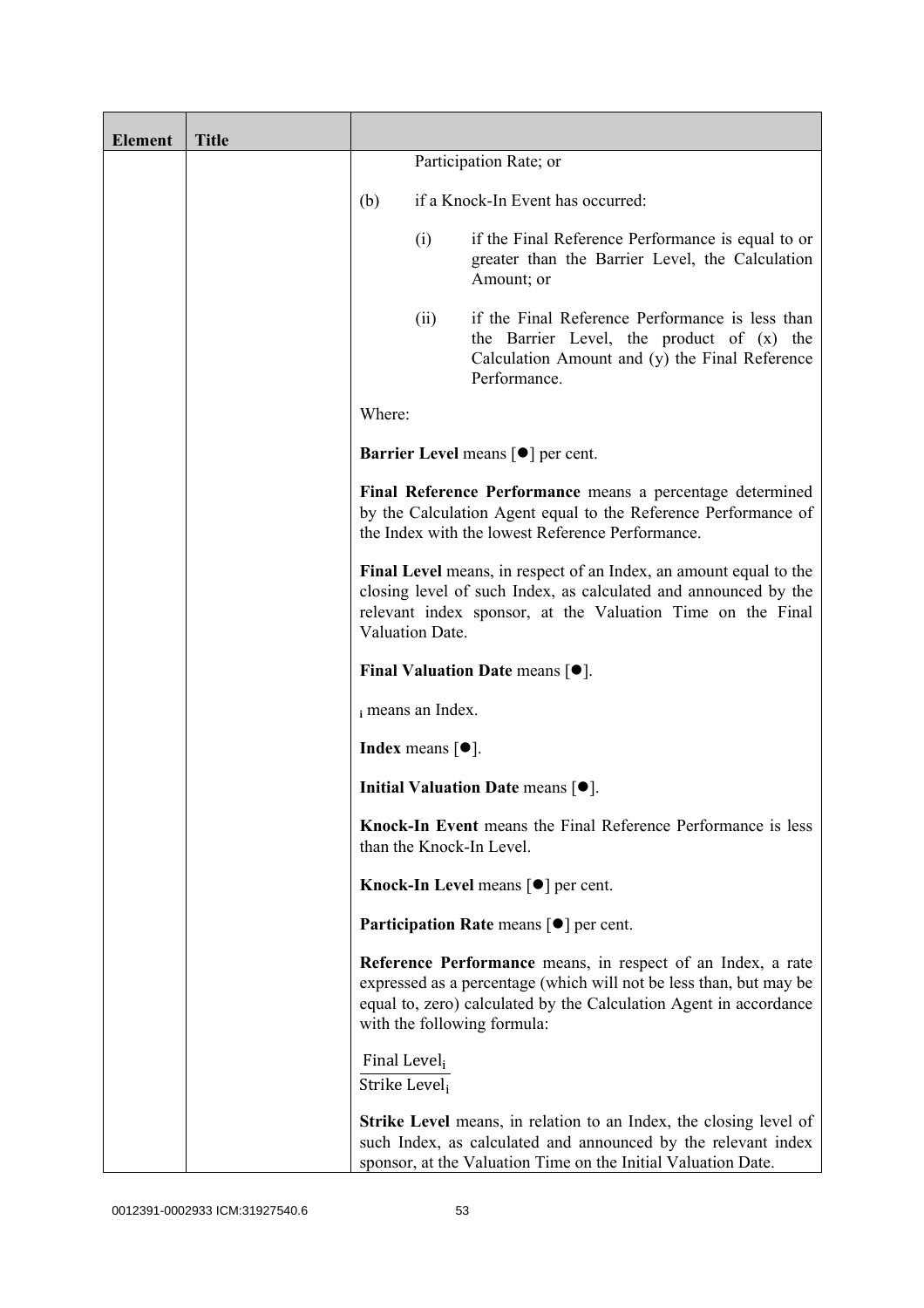| <b>Element</b> | <b>Title</b> |                                                                                                                                                                                                                                                                                                                                                                                                                                                                                                                                                                                                                                                              |
|----------------|--------------|--------------------------------------------------------------------------------------------------------------------------------------------------------------------------------------------------------------------------------------------------------------------------------------------------------------------------------------------------------------------------------------------------------------------------------------------------------------------------------------------------------------------------------------------------------------------------------------------------------------------------------------------------------------|
|                |              | <b>Valuation Time means <math>\lceil \bullet \rceil</math>.</b>                                                                                                                                                                                                                                                                                                                                                                                                                                                                                                                                                                                              |
|                |              | [In the case of Equity Basket Autocall N&C Securities: Unless<br>the N&C Securities have been previously redeemed or cancelled,<br>if on any Observation Date an Autocall Event occurs the Issuer<br>will, on giving notice to Securityholders, redeem all, but not some<br>only, of the Securities, each nominal amount of the Securities<br>equal to the Calculation Amount being redeemed on the Early<br>Redemption Date at the Early Redemption Amount specified<br>below [If the Securities are interest bearing and not Conditional<br>Interest N&C Securities, insert, together with interest accrued to<br>(but excluding) the date of redemption]. |
|                |              | Where:                                                                                                                                                                                                                                                                                                                                                                                                                                                                                                                                                                                                                                                       |
|                |              | Autocall Event means the Autocall Reference Performance in<br>respect of an Observation Date (the Relevant Observation Date)<br>is equal to or greater than the Autocall Level in respect of such<br>Observation Date.                                                                                                                                                                                                                                                                                                                                                                                                                                       |
|                |              | <b>Autocall Level</b> means [specify % for each Observation Date].                                                                                                                                                                                                                                                                                                                                                                                                                                                                                                                                                                                           |
|                |              | <b>Autocall Rate</b> means [specify % for each Observation Date].                                                                                                                                                                                                                                                                                                                                                                                                                                                                                                                                                                                            |
|                |              | Autocall Reference Performance means, in respect of an<br>Observation Date, a percentage determined by the Calculation<br>Agent equal to the Reference Performance of the Share with the<br>lowest Reference Performance in respect of such Observation<br>Date.                                                                                                                                                                                                                                                                                                                                                                                             |
|                |              | Early Redemption Amount means, in respect of each nominal<br>amount of the N&C Securities equal to the Calculation Amount,<br>an amount in the Specified Currency (which will not be less than,<br>but may be equal to, zero) calculated by the Calculation Agent<br>equal to [in the case of a Fixed Autocall N&C Security: the<br>Calculation Amount] [in the case of an Uplift Autocall N&C<br>Security: the product of (i) the Calculation Amount and (ii) 100<br>per cent. plus the Autocall Rate in respect of the Relevant<br>Observation Date].                                                                                                      |
|                |              | <b>Early Redemption Date</b> means the day falling the Number of<br>Autocall Business Days immediately succeeding the Relevant<br>Observation Date.                                                                                                                                                                                                                                                                                                                                                                                                                                                                                                          |
|                |              | i means a Share.                                                                                                                                                                                                                                                                                                                                                                                                                                                                                                                                                                                                                                             |
|                |              | Initial Valuation Date means $[•]$ .                                                                                                                                                                                                                                                                                                                                                                                                                                                                                                                                                                                                                         |
|                |              | o means an Observation Date.                                                                                                                                                                                                                                                                                                                                                                                                                                                                                                                                                                                                                                 |
|                |              | <b>Observation Date means <math>[•]</math>.</b>                                                                                                                                                                                                                                                                                                                                                                                                                                                                                                                                                                                                              |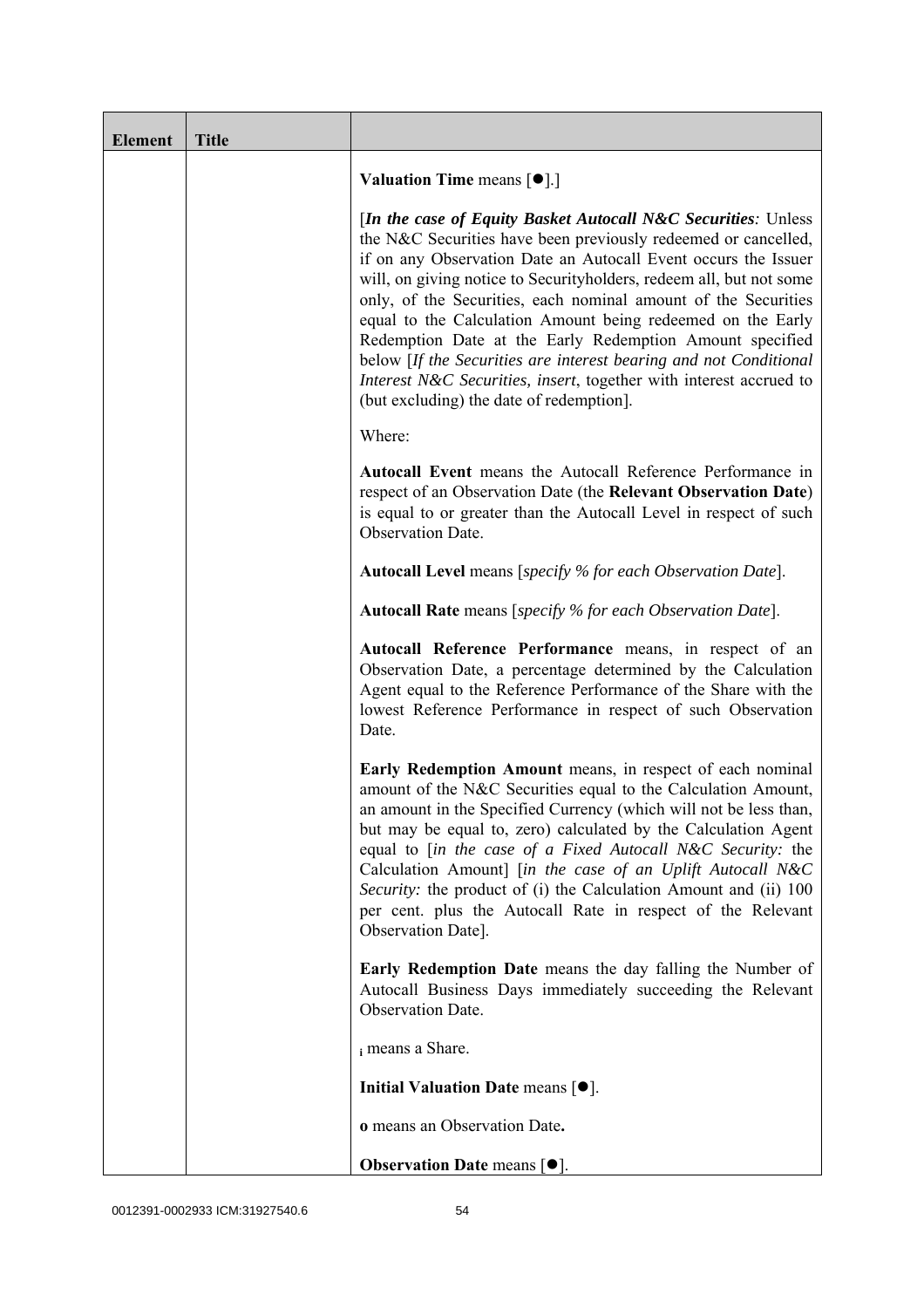| <b>Element</b> | <b>Title</b> |                                                                                                                                                                                                                                                                                                                                                                                                                                                                                                                                                                                                                                                                          |
|----------------|--------------|--------------------------------------------------------------------------------------------------------------------------------------------------------------------------------------------------------------------------------------------------------------------------------------------------------------------------------------------------------------------------------------------------------------------------------------------------------------------------------------------------------------------------------------------------------------------------------------------------------------------------------------------------------------------------|
|                |              | <b>Observation Price</b> means, in respect of an Observation Date and<br>a Share, an amount equal to the price per share in respect of such<br>Share quoted on the applicable exchange at the Valuation Time<br>on such Observation Date.                                                                                                                                                                                                                                                                                                                                                                                                                                |
|                |              | Number of Autocall Business Days means [●].                                                                                                                                                                                                                                                                                                                                                                                                                                                                                                                                                                                                                              |
|                |              | Reference Performance means, in respect of an Observation<br>Date and a Share, a rate expressed as a percentage (which will not<br>be less than, but may be equal to, zero) calculated by the<br>Calculation Agent in accordance with the following formula:                                                                                                                                                                                                                                                                                                                                                                                                             |
|                |              | Observation Level <sub>i,0</sub><br>Strike Level,                                                                                                                                                                                                                                                                                                                                                                                                                                                                                                                                                                                                                        |
|                |              | <b>Share</b> means $\lceil \bullet \rceil$ .                                                                                                                                                                                                                                                                                                                                                                                                                                                                                                                                                                                                                             |
|                |              | <b>Strike Price</b> means, in relation to a Share, the price per share in<br>respect of such Share quoted on the applicable exchange at the<br>Valuation Time on the Initial Valuation Date.                                                                                                                                                                                                                                                                                                                                                                                                                                                                             |
|                |              | <b>Valuation Time means <math>\lceil \bullet \rceil</math>.</b>                                                                                                                                                                                                                                                                                                                                                                                                                                                                                                                                                                                                          |
|                |              | <i>In the case of Index Basket Autocall N&amp;C Securities: Unless the</i><br>N&C Securities have been previously redeemed or cancelled, if on<br>any Observation Date an Autocall Event occurs the Issuer will, on<br>giving notice to Securityholders, redeem all, but not some only, of<br>the N&C Securities, each nominal amount of N&C Securities equal<br>to the Calculation Amount being redeemed on the Early<br>Redemption Date at the Early Redemption Amount specified<br>below[If the Securities are interest bearing and not Conditional<br>Interest N&C Securities, insert:, together with interest accrued to<br>(but excluding) the date of redemption. |
|                |              | Where:                                                                                                                                                                                                                                                                                                                                                                                                                                                                                                                                                                                                                                                                   |
|                |              | Autocall Event means the Autocall Reference Performance in<br>respect of an Observation Date (the Relevant Observation Date)<br>is equal to or greater than the Autocall Level in respect of such<br>Observation Date.                                                                                                                                                                                                                                                                                                                                                                                                                                                   |
|                |              | <b>Autocall Level</b> means [specify % for each Observation Date].                                                                                                                                                                                                                                                                                                                                                                                                                                                                                                                                                                                                       |
|                |              | <b>Autocall Rate</b> means [specify % for each Observation Date].                                                                                                                                                                                                                                                                                                                                                                                                                                                                                                                                                                                                        |
|                |              | Autocall Reference Performance means, in respect of an<br>Observation Date, a percentage determined by the Calculation<br>Agent equal to the Reference Performance of the Index with the<br>lowest Reference Performance in respect of such Observation<br>Date.                                                                                                                                                                                                                                                                                                                                                                                                         |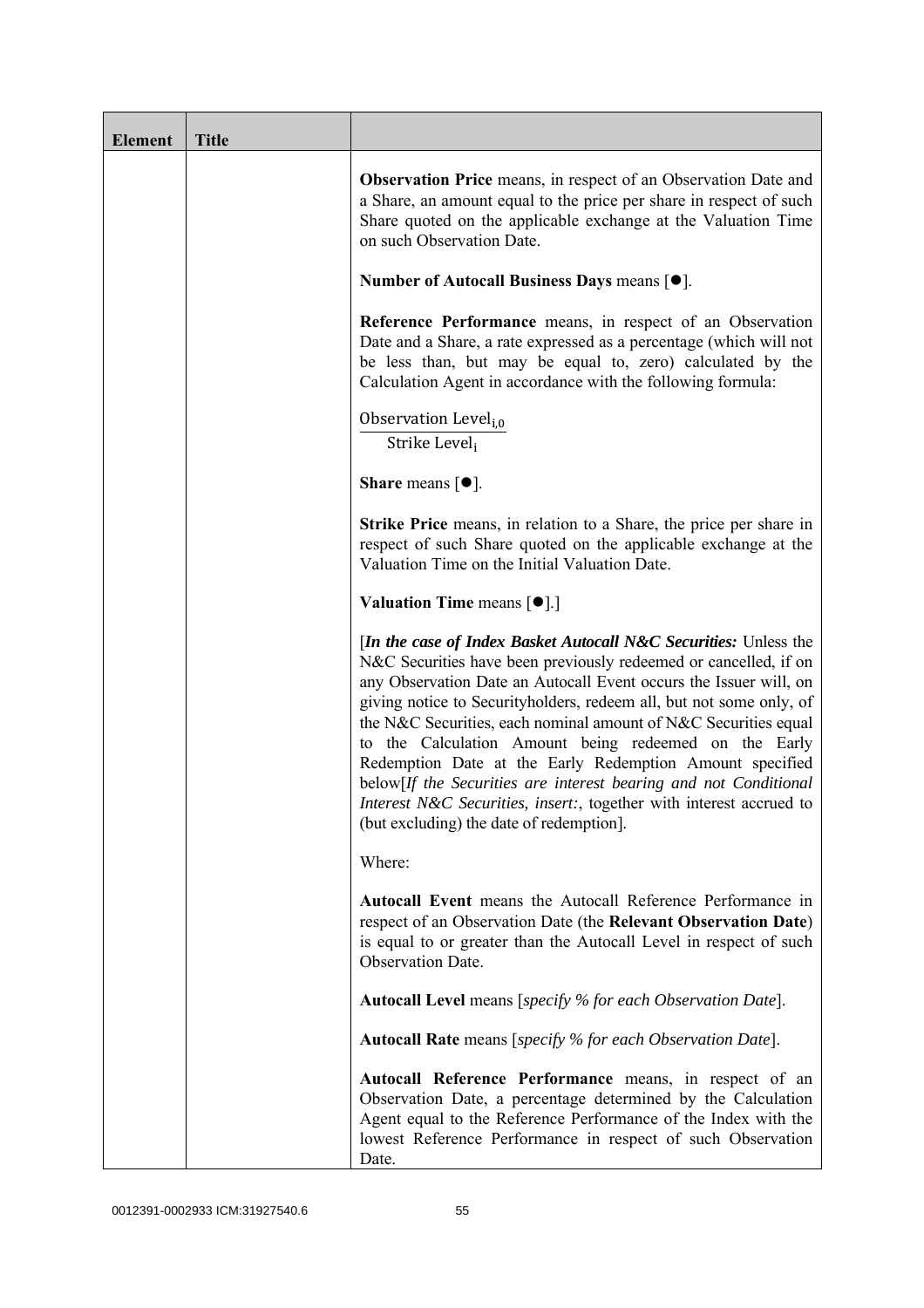| <b>Element</b> | <b>Title</b> |                                                                                                                                                                                                                                                                                                                                                                                                                                                                                                                                              |
|----------------|--------------|----------------------------------------------------------------------------------------------------------------------------------------------------------------------------------------------------------------------------------------------------------------------------------------------------------------------------------------------------------------------------------------------------------------------------------------------------------------------------------------------------------------------------------------------|
|                |              | Early Redemption Amount means, in respect of each nominal<br>amount of Securities equal to the Calculation Amount, an amount<br>in the Specified Currency (which will not be less than, but may be<br>equal to, zero) calculated by the Calculation Agent equal to [in<br>the case of a Fixed Autocall N&C Security: the Calculation<br>Amount] [in the case of an Uplift Autocall N&C Security: the<br>product of (i) the Calculation Amount and (ii) 100 per cent. plus<br>the Autocall Rate in respect of the Relevant Observation Date]. |
|                |              | <b>Early Redemption Date</b> means the day falling the Number of<br>Autocall Business Days immediately succeeding the Relevant<br>Observation Date.                                                                                                                                                                                                                                                                                                                                                                                          |
|                |              | i means an Index.                                                                                                                                                                                                                                                                                                                                                                                                                                                                                                                            |
|                |              | <b>Index</b> means $\lceil \bullet \rceil$ .                                                                                                                                                                                                                                                                                                                                                                                                                                                                                                 |
|                |              | Initial Valuation Date means $[•]$ .                                                                                                                                                                                                                                                                                                                                                                                                                                                                                                         |
|                |              | o means an Observation Date.                                                                                                                                                                                                                                                                                                                                                                                                                                                                                                                 |
|                |              | <b>Observation Date means <math>[•]</math>.</b>                                                                                                                                                                                                                                                                                                                                                                                                                                                                                              |
|                |              | <b>Observation Level</b> means, in respect of an Observation Date and<br>an Index, an amount equal to the closing level of such Index, as<br>calculated and announced by the relevant index sponsor, at the<br>Valuation Time on such Observation Date.                                                                                                                                                                                                                                                                                      |
|                |              | Number of Autocall Business Days means [●].                                                                                                                                                                                                                                                                                                                                                                                                                                                                                                  |
|                |              | Reference Performance means, in respect of an Observation<br>Date and an Index, a rate expressed as a percentage (which will<br>not be less than, but may be equal to, zero) calculated by the<br>Calculation Agent in accordance with the following formula:                                                                                                                                                                                                                                                                                |
|                |              | Observation Level <sub>i,0</sub><br>Strike Leveli                                                                                                                                                                                                                                                                                                                                                                                                                                                                                            |
|                |              | <b>Strike Level</b> means, in relation to an Index, the closing level of<br>such Index, as calculated and announced by the relevant index<br>sponsor, at the Valuation Time on the Initial Valuation Date.                                                                                                                                                                                                                                                                                                                                   |
|                |              | <b>Valuation Time means <math>[\bullet]</math>.</b> ]                                                                                                                                                                                                                                                                                                                                                                                                                                                                                        |
|                |              | [In the case of Zero Recovery Single Name Credit Linked N&C<br>Securities, insert: Subject to any prior purchase and cancellation<br>or early redemption and the occurrence of a Credit Event<br>Determination Date as described below, each Security will be<br>redeemed by the Issuer at [insert Calculation Amount], being its<br>Final Redemption Amount on the Maturity Date.                                                                                                                                                           |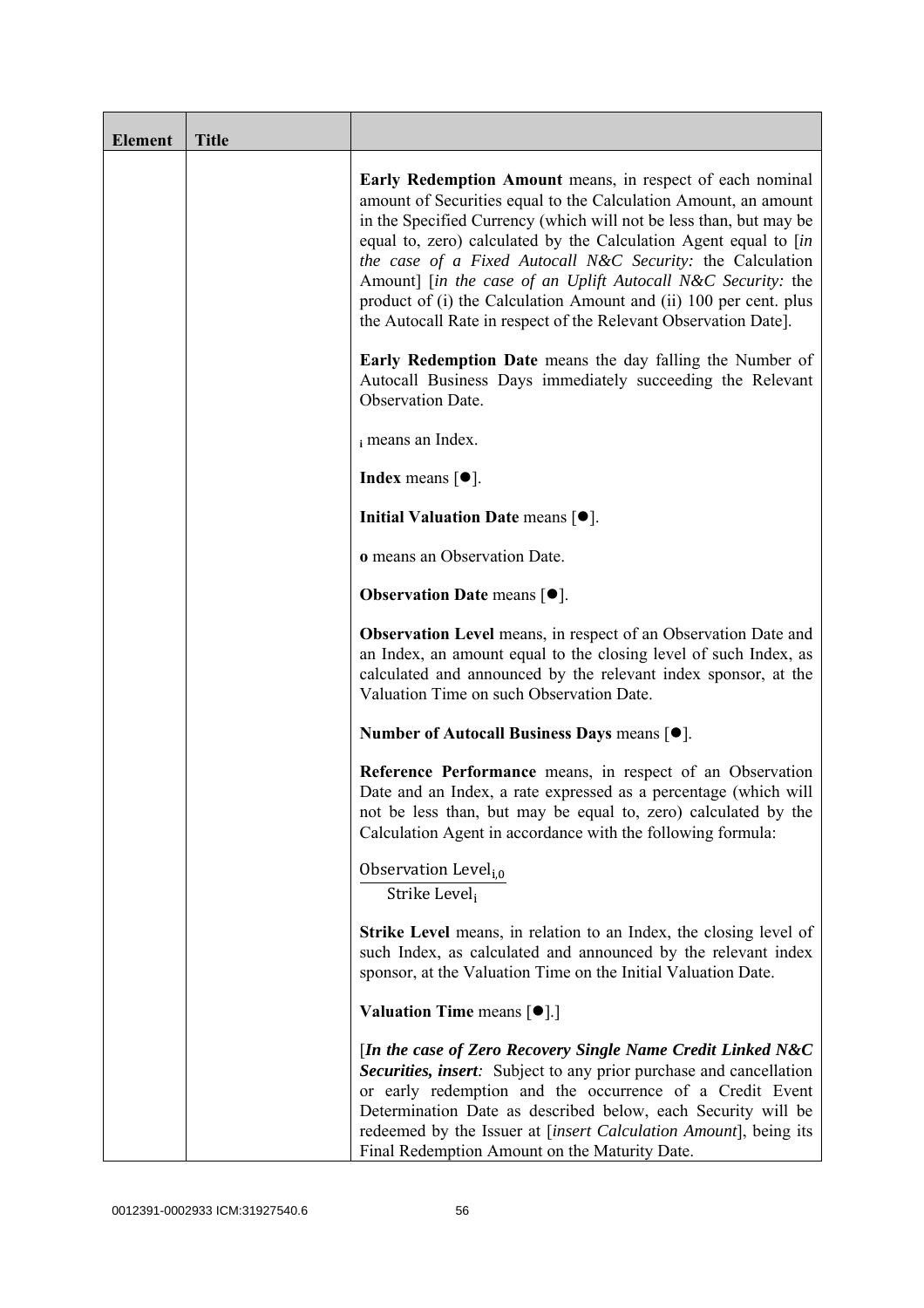| <b>Element</b> | <b>Title</b> |                                                                                                                                                                                                                                                                                                                                                                                                                                                                                                                                                                                            |
|----------------|--------------|--------------------------------------------------------------------------------------------------------------------------------------------------------------------------------------------------------------------------------------------------------------------------------------------------------------------------------------------------------------------------------------------------------------------------------------------------------------------------------------------------------------------------------------------------------------------------------------------|
|                |              | Discharge of the Issuer's obligations following a Credit Event                                                                                                                                                                                                                                                                                                                                                                                                                                                                                                                             |
|                |              | If a Credit Event (being a [bankruptcy[,]] [failure to pay[,]]<br>[obligation]<br>[obligation]<br>acceleration[,]]<br>$default[,$ ]]<br>[repudiation/moratorium[,]] [governmental intervention[,]] [or]<br>[restructuring] (include all that apply)), occurs in respect of the<br>Reference Entity (being [specify reference entity] or any<br>$successor(s)$ ) (the Reference Entity), the Calculation Agent may<br>determine that a Credit Event Determination Date has occurred.                                                                                                        |
|                |              | If a Credit Event Determination Date occurs, the Issuer shall give<br>notice to the holders, and, subject to any adjustment and any prior<br>redemption, the Issuer's obligations in respect of the N&C<br>Securities will be discharged on the Credit Event Redemption<br>Date and no redemption or other amounts shall be payable in<br>respect of such discharge and the Issuer will have no further<br>liability or obligation in respect of the N&C Securities.                                                                                                                       |
|                |              | If the Calculation Agent determines that a Credit Event<br>Determination Date has occurred, [each Security shall cease to<br>bear interest from (and including) the Coupon Payment Date<br>immediately preceding, or if the Credit Event Determination Date<br>is a Coupon Payment Date, coinciding with the Credit Event<br>Determination Date, or if the Credit Event Determination Date<br>falls on or prior to the first Coupon Payment Date, no interest<br>shall accrue on the Securities] [each Security shall cease to bear<br>interest from the Credit Event Determination Date]. |
|                |              | Where:                                                                                                                                                                                                                                                                                                                                                                                                                                                                                                                                                                                     |
|                |              | Credit Event Determination Date means the date in respect of<br>which a Credit Event is determined to have occurred for the<br>purposes of the Securities.                                                                                                                                                                                                                                                                                                                                                                                                                                 |
|                |              | <b>Credit Event Redemption Date</b> means the day falling [specify]<br>[ten] business days following the latest of (i) the Credit Event<br>Determination Date and (ii) the date when the Credit Event<br>Notice is delivered.                                                                                                                                                                                                                                                                                                                                                              |
|                |              | [If Restructuring is a Credit Event and either Restructuring<br>Maturity Limitation and Fully Transferable Obligation, Modified<br>Restructuring<br><i>Maturity</i><br>Limitation<br>and<br>Conditionally<br>Transferable Obligation, Mod R or Mod Mod R applies, insert:                                                                                                                                                                                                                                                                                                                  |
|                |              | Partial Reduction on Restructuring Credit Event                                                                                                                                                                                                                                                                                                                                                                                                                                                                                                                                            |
|                |              | If the type of Credit Event is a Restructuring, the Calculation<br>Agent may choose not to discharge the Issuer's obligations in<br>respect of the full nominal amount of the N&C Securities but may<br>instead determine that the Issuer's obligations shall be discharged                                                                                                                                                                                                                                                                                                                |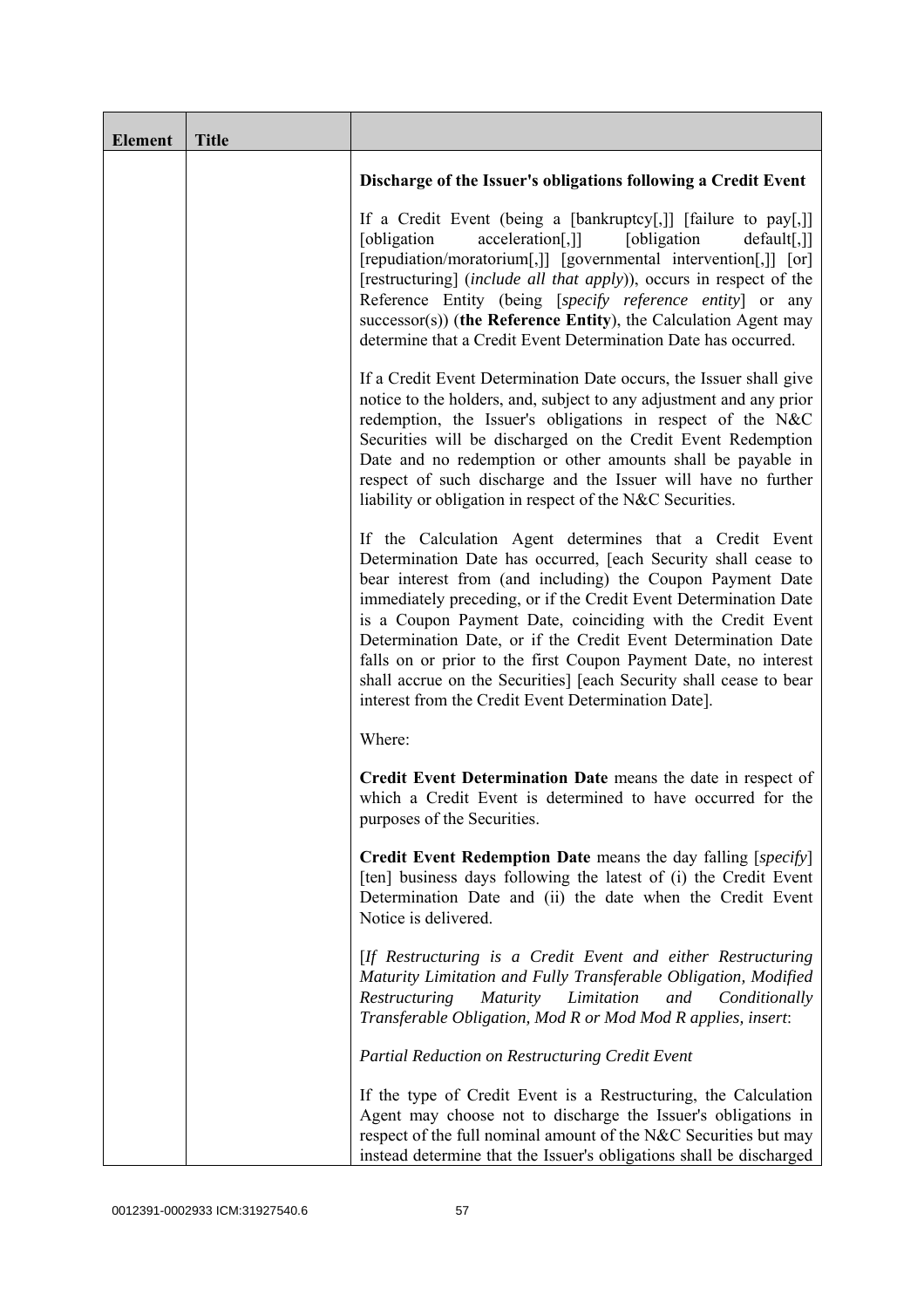| <b>Element</b> | <b>Title</b> |                                                                                                                                                                                                                                                                                                                                                                                                                                                                                                                                                                                                                                                                                                                                                                                                                                                                                                                                                                |
|----------------|--------------|----------------------------------------------------------------------------------------------------------------------------------------------------------------------------------------------------------------------------------------------------------------------------------------------------------------------------------------------------------------------------------------------------------------------------------------------------------------------------------------------------------------------------------------------------------------------------------------------------------------------------------------------------------------------------------------------------------------------------------------------------------------------------------------------------------------------------------------------------------------------------------------------------------------------------------------------------------------|
|                |              | in respect of a portion of such nominal amount (the Partial<br>Discharge Amount) only and, subject to the occurrence of further<br>Credit Events, leave the remaining portion of the nominal amount<br>of the N&C Securities outstanding (in which case the terms and<br>conditions of the Securities shall continue to apply to such<br>outstanding portion of the nominal amount).]                                                                                                                                                                                                                                                                                                                                                                                                                                                                                                                                                                          |
|                |              | [In the case of Zero Recovery Basket Credit Linked N&C<br>Securities, insert: The Final Redemption Amount in respect of<br>each nominal amount of Securities equal to the Calculation<br>Amount shall be an amount in the Specified Currency equal to the<br>Outstanding Nominal Amount as of the Maturity Date. For the<br>avoidance of doubt if the Outstanding Nominal Amount as of the<br>Maturity Date is zero, no amounts will be payable on the Maturity<br>Date.                                                                                                                                                                                                                                                                                                                                                                                                                                                                                       |
|                |              | The Outstanding Nominal Amount is the Calculation Amount,<br>subject to reduction in accordance with the following paragraph.                                                                                                                                                                                                                                                                                                                                                                                                                                                                                                                                                                                                                                                                                                                                                                                                                                  |
|                |              | If <i>[Insert if Annex 7 applies: Conditions to Settlement are</i><br>satisfied][Insert if Annex 15 applies: a Credit<br>Event<br>Determination Date occurs] with respect to a Reference Entity,<br>the Calculation Agent will thereupon reduce the Outstanding<br>Nominal Amount by an amount equal to the Credit Event<br>Reduction Amount in respect of such Reference Entity, subject to<br>the effective date of such reduction being adjusted or such<br>reduction being reversed in certain circumstances.                                                                                                                                                                                                                                                                                                                                                                                                                                              |
|                |              | If the Outstanding Nominal Amount is equal to zero, the Issuer's<br>obligations in respect of the Securities will be discharged and the<br>Issuer will have no further liability in respect thereof.                                                                                                                                                                                                                                                                                                                                                                                                                                                                                                                                                                                                                                                                                                                                                           |
|                |              | Where:                                                                                                                                                                                                                                                                                                                                                                                                                                                                                                                                                                                                                                                                                                                                                                                                                                                                                                                                                         |
|                |              | [Insert if Annex 7 applies: Conditions to Settlement means [(a)]<br>the occurrence of a Credit Event Determination Date except<br>where such is reversed [and (b) either (i) the delivery by the<br>Calculation Agent to the Issuer of a notice of publicly available<br>information confirming the occurrence of the Credit Event that is<br>effective during one of the periods specified in paragraph (a) of<br>the definition of Credit Event Determination Date or (ii) the<br>public announcement by the International Swaps and Derivatives<br>Association, Inc. (ISDA) on or prior to the last day of a<br>that the relevant Credit<br>prescribed<br>period<br>Derivatives<br>Determinations Committee established by ISDA has resolved that<br>an event that constitutes a Credit Event has occurred with respect<br>to the relevant Reference Entity or obligation thereof] [Include if<br>Notice of Publicly Available Information is applicable].] |
|                |              | Credit Event Determination Date means the date in respect of<br>which a Credit Event is determined to have occurred for the                                                                                                                                                                                                                                                                                                                                                                                                                                                                                                                                                                                                                                                                                                                                                                                                                                    |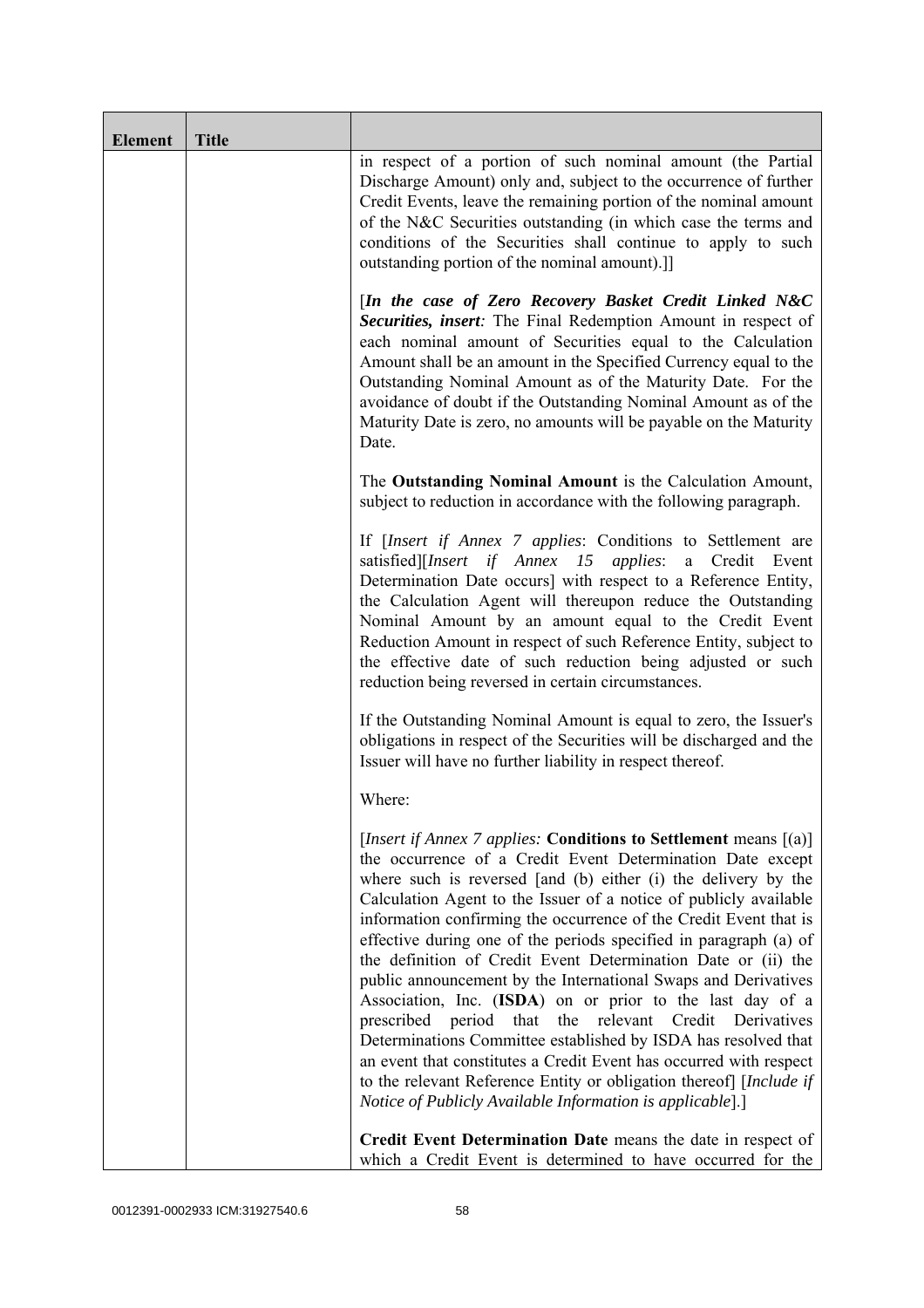| <b>Element</b> | <b>Title</b> |                                                                                                                                                                                                                                                                                                                                                                                                                                                                                                                                                                                                                                                                |
|----------------|--------------|----------------------------------------------------------------------------------------------------------------------------------------------------------------------------------------------------------------------------------------------------------------------------------------------------------------------------------------------------------------------------------------------------------------------------------------------------------------------------------------------------------------------------------------------------------------------------------------------------------------------------------------------------------------|
|                |              | purposes of the Securities.                                                                                                                                                                                                                                                                                                                                                                                                                                                                                                                                                                                                                                    |
|                |              | Credit Event Reduction Amount means, in respect of a<br>Reference Entity, the product of (a) the Calculation Amount and<br>(b) the Weighting in respect of such Reference Entity.                                                                                                                                                                                                                                                                                                                                                                                                                                                                              |
|                |              | Credit Event means [Bankruptcy, Failure to Pay, Obligation<br>Obligation Default, Repudiation/Moratorium,<br>Acceleration,<br>Restructuring or Governmental Intervention]. [Delete<br>as<br>applicable and include brief description of each Credit Event]                                                                                                                                                                                                                                                                                                                                                                                                     |
|                |              | Reference Entity means $[•]$ .                                                                                                                                                                                                                                                                                                                                                                                                                                                                                                                                                                                                                                 |
|                |              | Weighting means, with respect to a Reference Entity, (a) the<br>Weighting Percentage for such Reference Entity or, if prior to<br>[Insert if Annex 7 applies: the satisfaction of Conditions to<br>Settlement with respect to such Reference Entity] [Insert if Annex<br>15 applies: the occurrence of a Credit Event Determination Date<br>with respect to such Reference Entity], such Reference Entity is a<br>successor to another Reference Entity, (b) the sum of $(x)$ the<br>Weighting Percentage for such Reference Entity and (y) the<br>Weighting Percentage for each Reference Entity in respect of<br>which such Reference Entity is a successor. |
|                |              | Weighting Percentage means [specify for each Reference<br>Entity].                                                                                                                                                                                                                                                                                                                                                                                                                                                                                                                                                                                             |
|                |              | [If Restructuring is a Credit Event and either Restructuring<br>Maturity Limitation and Fully Transferable Obligation, Modified<br>Maturity Limitation<br>Restructuring<br>and<br>Conditionally<br>Transferable Obligation, Mod R or Mod Mod R applies, insert:                                                                                                                                                                                                                                                                                                                                                                                                |
|                |              | Partial Reduction on Restructuring Credit Event                                                                                                                                                                                                                                                                                                                                                                                                                                                                                                                                                                                                                |
|                |              | If the type of Credit Event is a Restructuring, the Calculation<br>Agent may choose not to reduce the Outstanding Nominal<br>Amount by the full Credit Event Reduction Amount in respect of<br>the relevant Reference Entity, but may choose to apply a<br>reduction of part of the relevant Credit Event Reduction Amount<br>and, subject to the occurrence of further Credit Events, leave the<br>remaining Credit Event Reduction Amount outstanding (in which<br>case the terms and conditions of the Securities shall continue to<br>apply to such amount).]                                                                                              |
|                |              | [In the case of Auction to Cash Settled Credit Linked N&C<br>Securities, insert: Subject to any prior purchase and cancellation<br>or early redemption and the occurrence of a Credit Event<br>Determination Date as described below, each Security will be<br>redeemed by the Issuer at [insert Calculation Amount], being its<br>Final Redemption Amount on the Maturity Date.                                                                                                                                                                                                                                                                               |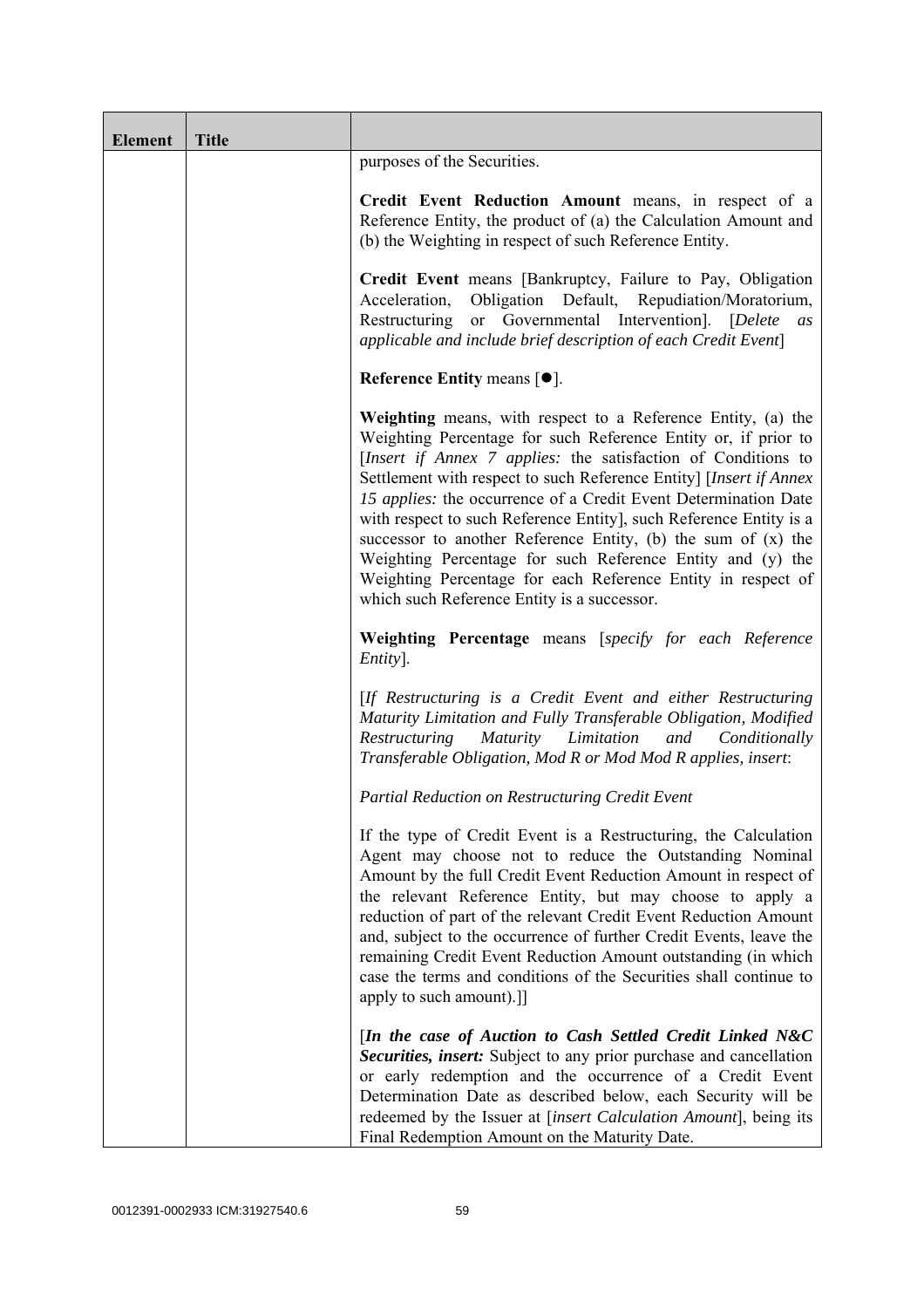| <b>Element</b> | <b>Title</b> |                                                                                                                                                                                                                                                                                                                                                                                                                                                                                                                                                                                            |
|----------------|--------------|--------------------------------------------------------------------------------------------------------------------------------------------------------------------------------------------------------------------------------------------------------------------------------------------------------------------------------------------------------------------------------------------------------------------------------------------------------------------------------------------------------------------------------------------------------------------------------------------|
|                |              | <b>Redemption following a Credit Event</b>                                                                                                                                                                                                                                                                                                                                                                                                                                                                                                                                                 |
|                |              | If a Credit Event (being a [bankruptcy[,]] [failure to pay[,]]<br>acceleration[,]]<br>[obligation]<br>[obligation]<br>$default[,$ ]]<br>[repudiation/moratorium[,]] [governmental intervention[,]] [or]<br>[restructuring] (include all that apply)), occurs in respect of the<br>Reference Entity (being [specify reference entity] or any<br>$successor(s)$ ) (the Reference Entity), the Calculation Agent may<br>determine that a Credit Event Determination Date has occurred.                                                                                                        |
|                |              | If a Credit Event Determination Date occurs, the Issuer shall give<br>notice to the holders, and, subject to any adjustment and any prior<br>redemption, redeem all but not some only of the Securities and<br>pay in respect of each Security the Credit Event Redemption<br>Amount on the Credit Event Redemption Date.                                                                                                                                                                                                                                                                  |
|                |              | If the Calculation Agent determines that a Credit Event<br>Determination Date has occurred, [each Security shall cease to<br>bear interest from (and including) the Coupon Payment Date<br>immediately preceding, or if the Credit Event Determination Date<br>is a Coupon Payment Date, coinciding with the Credit Event<br>Determination Date, or if the Credit Event Determination Date<br>falls on or prior to the first Coupon Payment Date, no interest<br>shall accrue on the Securities] [each Security shall cease to bear<br>interest from the Credit Event Determination Date]. |
|                |              | Where:                                                                                                                                                                                                                                                                                                                                                                                                                                                                                                                                                                                     |
|                |              | Auction Final Price means the recovery amount (expressed as a<br>percentage) determined by the Calculation Agent by reference to<br>the price determined for obligations of the relevant Reference<br>Entity by the relevant auction procedure.                                                                                                                                                                                                                                                                                                                                            |
|                |              | Credit Event Determination Date means the date in respect of<br>which a Credit Event is determined to have occurred for the<br>purposes of the Securities.                                                                                                                                                                                                                                                                                                                                                                                                                                 |
|                |              | <b>Credit Event Redemption Date</b> means the day falling [specify]<br>[ten] business days following the latest of (i) the [auction<br>settlement date] [or] [the calculation of the Final Price] and (ii)<br>the Credit Event Determination Date.                                                                                                                                                                                                                                                                                                                                         |
|                |              | Credit Event Redemption Amount means: [[specify] per<br>Calculation Amount] / [an amount calculated by the Calculation<br>Agent equal to $(A \times B) - C$ , where                                                                                                                                                                                                                                                                                                                                                                                                                        |
|                |              | A is the Calculation Amount;                                                                                                                                                                                                                                                                                                                                                                                                                                                                                                                                                               |
|                |              | <b>B</b> is the Auction Final Price or, if the Auction Final Price is not to<br>be determined following the occurrence of certain events, the                                                                                                                                                                                                                                                                                                                                                                                                                                              |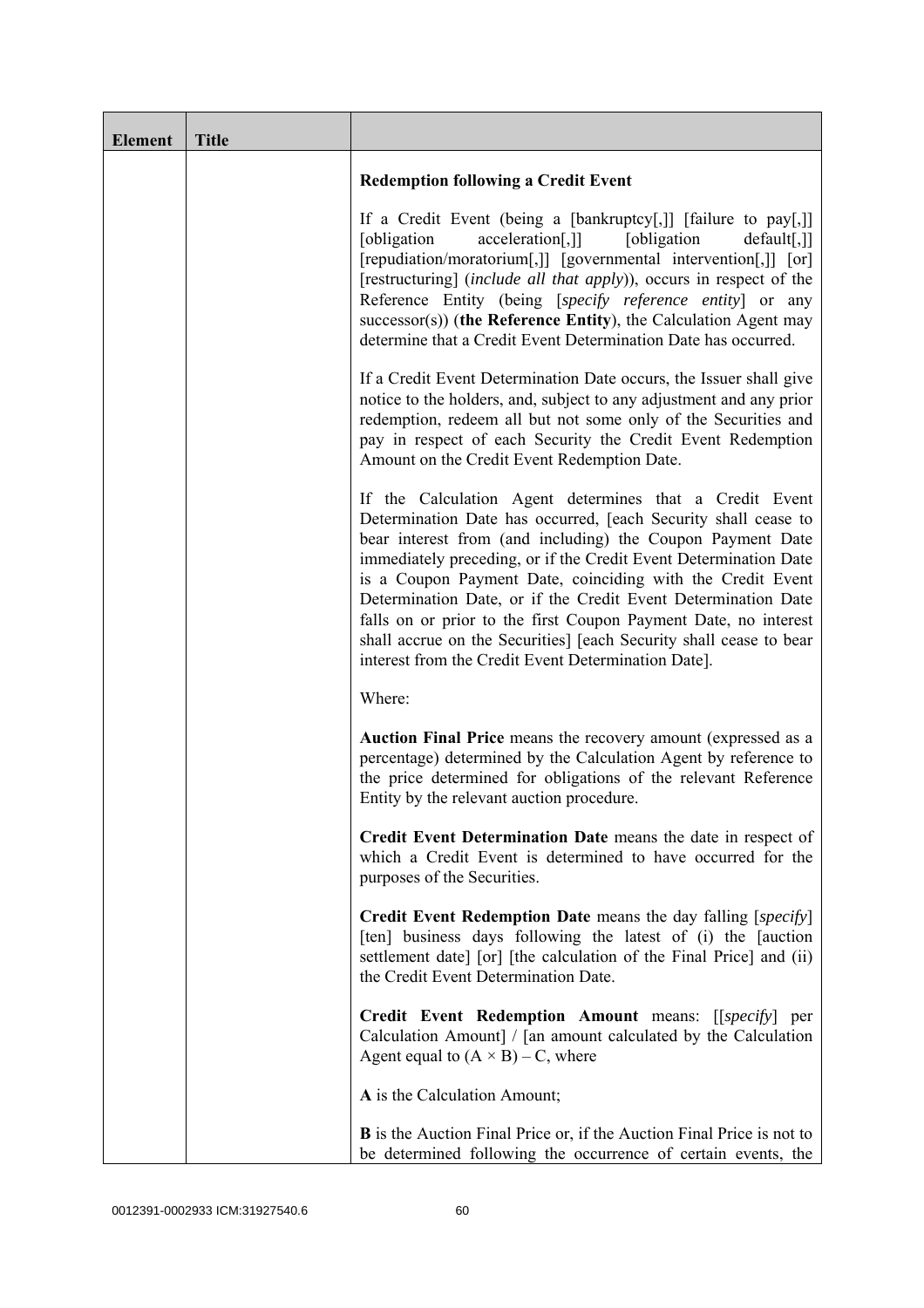| <b>Element</b> | <b>Title</b> |                                                                                                                                                                                                                                                                                                                                                                                                                                                                                                                                                                                                                                                                                                                                                                                                                             |
|----------------|--------------|-----------------------------------------------------------------------------------------------------------------------------------------------------------------------------------------------------------------------------------------------------------------------------------------------------------------------------------------------------------------------------------------------------------------------------------------------------------------------------------------------------------------------------------------------------------------------------------------------------------------------------------------------------------------------------------------------------------------------------------------------------------------------------------------------------------------------------|
|                |              | Final Price; and                                                                                                                                                                                                                                                                                                                                                                                                                                                                                                                                                                                                                                                                                                                                                                                                            |
|                |              | C is relevant unwind costs].]                                                                                                                                                                                                                                                                                                                                                                                                                                                                                                                                                                                                                                                                                                                                                                                               |
|                |              | The Credit Event Redemption Amount shall not be less than<br>zero.]]                                                                                                                                                                                                                                                                                                                                                                                                                                                                                                                                                                                                                                                                                                                                                        |
|                |              | Final Price means the recovery amount (expressed as a<br>percentage) determined by the Calculation Agent in respect of<br>obligations of the relevant Reference Entity.                                                                                                                                                                                                                                                                                                                                                                                                                                                                                                                                                                                                                                                     |
|                |              | [If Restructuring is a Credit Event, insert:                                                                                                                                                                                                                                                                                                                                                                                                                                                                                                                                                                                                                                                                                                                                                                                |
|                |              | Partial reduction on restructuring credit event                                                                                                                                                                                                                                                                                                                                                                                                                                                                                                                                                                                                                                                                                                                                                                             |
|                |              | If the type of credit event is a restructuring, the Calculation Agent<br>may choose not to redeem the Securities in full, but may choose<br>to pay a partial Credit Event Redemption Amount and, subject to<br>the occurrence of further credit events, the terms and conditions<br>of the Securities shall continue to apply.]                                                                                                                                                                                                                                                                                                                                                                                                                                                                                             |
|                |              | [In the case of Tranched Zero Recovery Credit Linked N&C<br>Securities, insert: The Final Redemption Amount in respect of<br>each nominal amount of Securities equal to the Calculation<br>Amount shall be an amount in the Specified Currency equal to the<br>Outstanding Nominal Amount as of the Maturity Date. For the<br>avoidance of doubt if the Outstanding Nominal Amount as of the<br>Maturity Date is zero, no amounts will be payable on the Maturity<br>Date. On and from any date on which the Outstanding Nominal<br>Amount is reduced as provided below, interest will be calculated<br>on the Outstanding Nominal Amount immediately prior to the<br>relevant interest payment date. If the Outstanding Nominal<br>Amount is reduced to zero no further interest will be payable on<br>the N&C Securities. |
|                |              | The Outstanding Nominal Amount is the Calculation Amount,<br>subject to reduction in accordance with the following paragraph.                                                                                                                                                                                                                                                                                                                                                                                                                                                                                                                                                                                                                                                                                               |
|                |              | If a Credit Event Determination Date occurs with respect to a<br>Reference Entity, the Calculation Agent will thereupon reduce the<br>Outstanding Nominal Amount by an amount equal to the<br>Aggregate Reduction Amount, subject to the effective date of<br>such reduction being adjusted or such reduction being reversed in<br>certain circumstances.                                                                                                                                                                                                                                                                                                                                                                                                                                                                   |
|                |              | If the Outstanding Nominal Amount is equal to zero, the Issuer's<br>obligations in respect of the Securities will be discharged and the<br>Issuer will have no further liability in respect thereof.                                                                                                                                                                                                                                                                                                                                                                                                                                                                                                                                                                                                                        |
|                |              | Where:                                                                                                                                                                                                                                                                                                                                                                                                                                                                                                                                                                                                                                                                                                                                                                                                                      |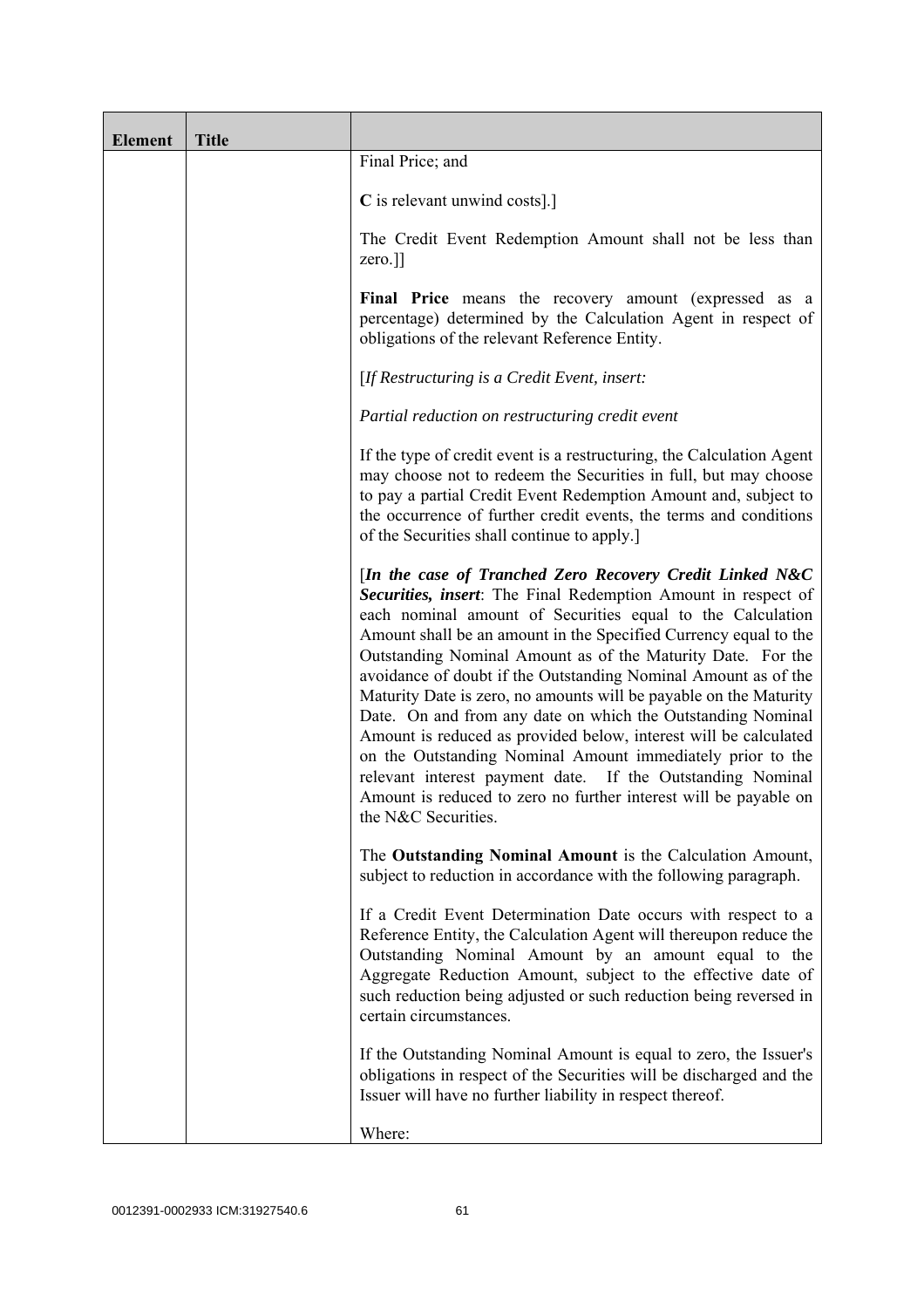| <b>Element</b> | <b>Title</b> |                                                                                                                                                                                                                                                                                                                                                                                           |
|----------------|--------------|-------------------------------------------------------------------------------------------------------------------------------------------------------------------------------------------------------------------------------------------------------------------------------------------------------------------------------------------------------------------------------------------|
|                |              | Aggregate Reduction Amount means, with respect to any day,<br>an amount equal to the product of (a) the Calculation Amount and<br>(b) the Tranche Loss Percentage divided by the Tranche Width.                                                                                                                                                                                           |
|                |              | Credit Event Determination Date means the date in respect of<br>which a Credit Event is determined to have occurred for the<br>purposes of the Securities.                                                                                                                                                                                                                                |
|                |              | Credit Event means each of the Credit Events listed in the<br>Physical Settlement Matrix in respect of each of the Reference<br>Entities listed in the Index.                                                                                                                                                                                                                             |
|                |              | Index means $[①]$ .                                                                                                                                                                                                                                                                                                                                                                       |
|                |              | Loss Percentage means, with respect to each Reference Entity<br>and the occurrence of a Credit Event Determination Date, the<br>Reference Entity Weighting.                                                                                                                                                                                                                               |
|                |              | <b>Reference Entity means the References Entities comprising the</b><br>Index as at the Trade Date and any Successor(s) thereto.                                                                                                                                                                                                                                                          |
|                |              | Reference Entity Weighting means, in respect of each Reference<br>Entity the relevant percentage as set out in the Index, provided<br>that if a Succession Event occurs in respect of a Reference Entity<br>the Reference Entity Weightings of all affected Reference Entities<br>will be subject to adjustment by the Calculation Agent as<br>provided in the definition of "Successor". |
|                |              | <b>Tranche Loss Percentage</b> means, with respect to a Credit Event<br>Determination Date, (each a Relevant Day), an amount equal to<br>the lowest of:                                                                                                                                                                                                                                   |
|                |              | the Tranche Width; and<br>(a)                                                                                                                                                                                                                                                                                                                                                             |
|                |              | (b)<br>an amount expressed as a percentage equal to (subject)<br>to a minimum of zero):                                                                                                                                                                                                                                                                                                   |
|                |              | (i)<br>the aggregate of all Loss Percentages<br>(calculated for the period from and<br>including the relevant Trade Date to and<br>including such Relevant Day)(including<br>the Loss Percentage in respect of such<br>Relevant Day) as determined by the<br>Calculation Agent; minus                                                                                                     |
|                |              | the Tranche Attachment Level.<br>(ii)                                                                                                                                                                                                                                                                                                                                                     |
|                |              | <b>Tranche Attachment Level means [●] per cent.</b>                                                                                                                                                                                                                                                                                                                                       |
|                |              | Tranche Detachment Level means [●] per cent.                                                                                                                                                                                                                                                                                                                                              |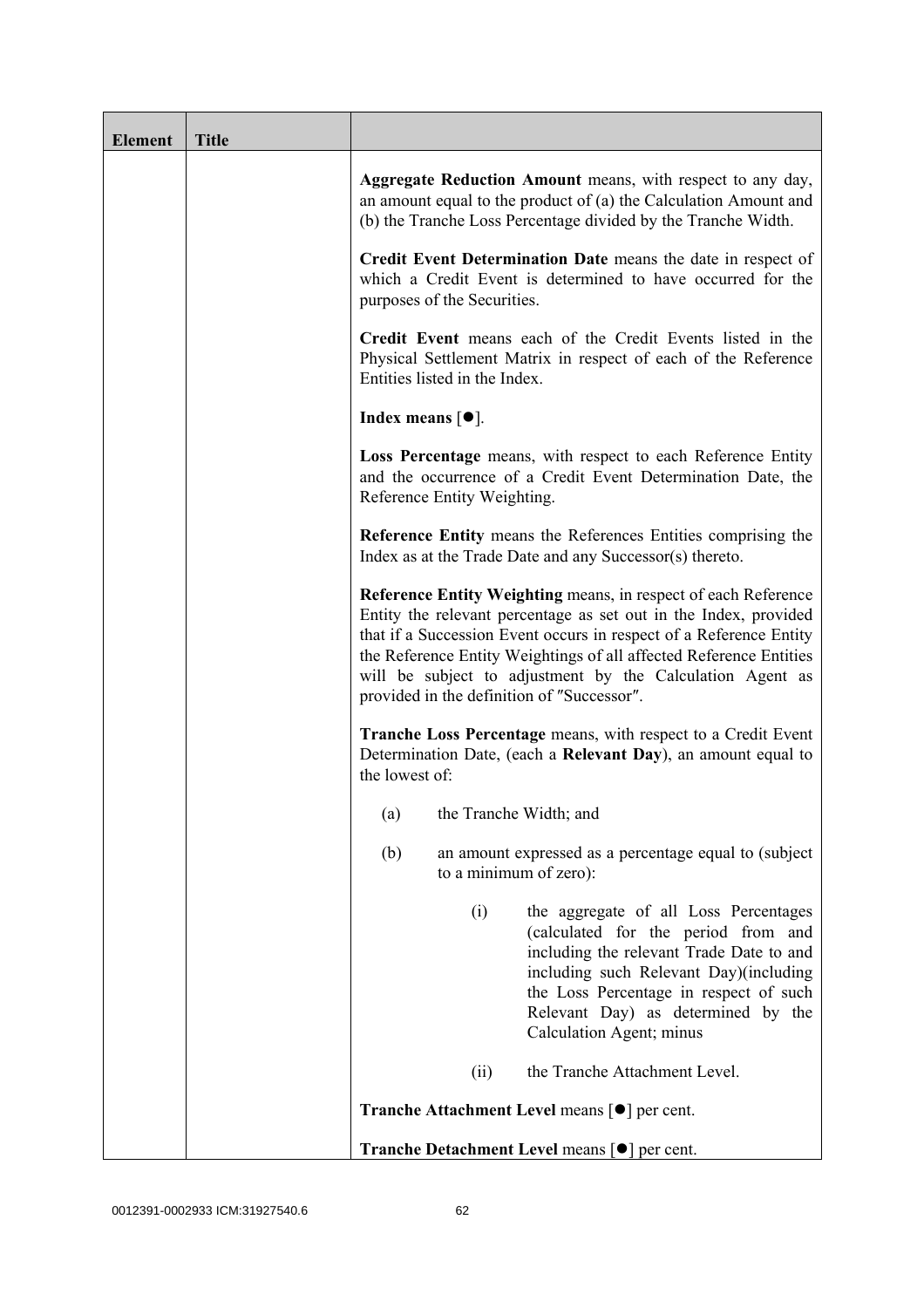| <b>Element</b> | <b>Title</b> |                                                                                                                                                                                                                                                                                                                                                                                                                                                                                                                                                                                                                                                                                                                                                                                              |
|----------------|--------------|----------------------------------------------------------------------------------------------------------------------------------------------------------------------------------------------------------------------------------------------------------------------------------------------------------------------------------------------------------------------------------------------------------------------------------------------------------------------------------------------------------------------------------------------------------------------------------------------------------------------------------------------------------------------------------------------------------------------------------------------------------------------------------------------|
|                |              | <b>Tranche Width</b> means $\lceil \bullet \rceil$ per cent. (being equal to the Tranche<br>Detachment Level minus the Tranche Attachment Level).                                                                                                                                                                                                                                                                                                                                                                                                                                                                                                                                                                                                                                            |
|                |              | Partial Reduction on Restructuring Credit Event                                                                                                                                                                                                                                                                                                                                                                                                                                                                                                                                                                                                                                                                                                                                              |
|                |              | If the type of Credit Event is a Restructuring, the Calculation<br>Agent may choose not to reduce the Outstanding Nominal<br>Amount by the full Aggregate Reduction Amount in respect of<br>the relevant Reference Entity, but may choose to apply a<br>reduction of part of the relevant Aggregate Reduction Amount<br>and, subject to the occurrence of further Credit Events, leave the<br>remaining Aggregate Reduction Amount outstanding (in which<br>case the terms and conditions of the Securities shall continue to<br>apply to such amount).]]                                                                                                                                                                                                                                    |
|                |              | [In the case of Equity Delta One Redemption $N\&C$ Securities:<br>The Final Redemption Amount in respect of each nominal<br>amount of Securities equal to the Calculation Amount shall be an<br>amount in the Specified Currency (which will not be less than,<br>but may be equal to, zero) calculated by the Calculation Agent<br>equal to:                                                                                                                                                                                                                                                                                                                                                                                                                                                |
|                |              | $[V_F \times Exchange Rate] - C$                                                                                                                                                                                                                                                                                                                                                                                                                                                                                                                                                                                                                                                                                                                                                             |
|                |              | Any such amount will be rounded to the nearest sub-unit of the<br>relevant Specified Currency, half of any such sub-unit being<br>rounded upwards or otherwise in accordance with applicable<br>market convention.                                                                                                                                                                                                                                                                                                                                                                                                                                                                                                                                                                           |
|                |              | Where:                                                                                                                                                                                                                                                                                                                                                                                                                                                                                                                                                                                                                                                                                                                                                                                       |
|                |              | $V_F$ means the Final Price.                                                                                                                                                                                                                                                                                                                                                                                                                                                                                                                                                                                                                                                                                                                                                                 |
|                |              | C means the Specified Currency equivalent of the Costs as<br>determined by the Calculation Agent using such foreign exchange<br>rate as the Calculation Agent deems appropriate with respect to<br>the relevant time(s) the Costs arise or may arise.                                                                                                                                                                                                                                                                                                                                                                                                                                                                                                                                        |
|                |              | Costs means, in respect of each nominal amount of Securities<br>equal to the Calculation Amount, such Securities' pro rata share<br>of the total amount of any commissions, costs, expenses, duties,<br>taxes (including but not limited to any capital gains tax or<br>withholding tax), levies, registration fees, custodial fees or other<br>charges which may be required to be made, paid, withheld or<br>deducted by the Issuer and/or any of its affiliates and/or any of<br>their respective nominees as a result of, or in connection with, the<br>Issuer and/or any of its affiliates and/or any of their respective<br>nominees (a) being a direct holder of any Hedging Shares and/or<br>selling and/or realising any Hedging Shares and/or (b) unwinding<br>any Hedge Position. |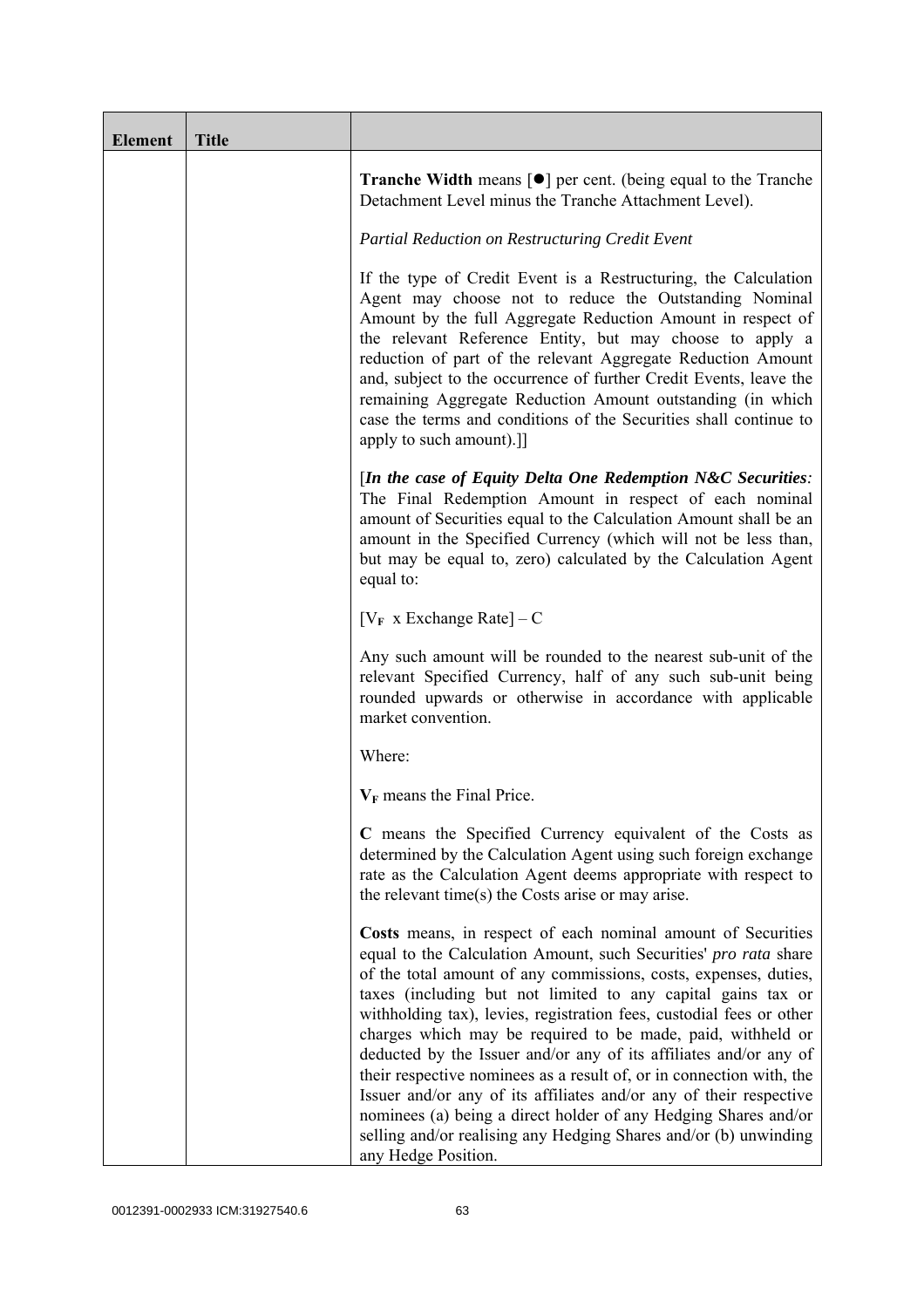| <b>Element</b> | <b>Title</b> |                                                                                                                                                                                                                                                                                                                                                                                                                                                                                                                                                                                                                                                                                                                                                                                                                                                                                                                                                                                                                                              |
|----------------|--------------|----------------------------------------------------------------------------------------------------------------------------------------------------------------------------------------------------------------------------------------------------------------------------------------------------------------------------------------------------------------------------------------------------------------------------------------------------------------------------------------------------------------------------------------------------------------------------------------------------------------------------------------------------------------------------------------------------------------------------------------------------------------------------------------------------------------------------------------------------------------------------------------------------------------------------------------------------------------------------------------------------------------------------------------------|
|                |              | Equity Currency means $[\bullet].$                                                                                                                                                                                                                                                                                                                                                                                                                                                                                                                                                                                                                                                                                                                                                                                                                                                                                                                                                                                                           |
|                |              | <b>Exchange Rate</b> means (i) the rate of exchange between the Equity<br>Currency and the Specified Currency (expressed as a number of<br>units of the Specified Currency for which a unit of the Equity<br>Currency can be exchanged) determined at or around the Final<br>Valuation Date which the Calculation Agent determines<br>appropriate in its sole discretion, or (ii) where the Equity Currency<br>is the same as the Specified Currency, one.                                                                                                                                                                                                                                                                                                                                                                                                                                                                                                                                                                                   |
|                |              | Final Valuation Date means $[•]$ .                                                                                                                                                                                                                                                                                                                                                                                                                                                                                                                                                                                                                                                                                                                                                                                                                                                                                                                                                                                                           |
|                |              | <b>Hedge Position</b> means any Product that the Issuer and/or any of<br>its Affiliates and/or any of their respective nominees (a) enters<br>into as a result of being the direct holder of the Hedging Shares<br>and/or selling and/or realising the Hedging Shares or (b) would<br>have entered into if they were to fully hedge the market, equity or<br>other price risk of the Issuer entering into and performing its<br>obligations with respect to the Securities, using such Products as<br>may be determined by the Calculation Agent.                                                                                                                                                                                                                                                                                                                                                                                                                                                                                            |
|                |              | Hedging Shares means the number of shares that the Calculation<br>Agent deems necessary to hedge the equity or other price risk of<br>the Issuer entering into and performing its obligations with<br>respect to the relevant Securities.                                                                                                                                                                                                                                                                                                                                                                                                                                                                                                                                                                                                                                                                                                                                                                                                    |
|                |              | <b>Product</b> means an exchange traded fund, share, an instrument<br>representing such exchange traded fund or share (including,<br>without limitation, participation notes), futures contracts or<br>exchange-traded options commonly used to hedge the issuance or<br>sale of a security that is linked to the Hedging Shares.                                                                                                                                                                                                                                                                                                                                                                                                                                                                                                                                                                                                                                                                                                            |
|                |              | <b>Cash Dividends</b>                                                                                                                                                                                                                                                                                                                                                                                                                                                                                                                                                                                                                                                                                                                                                                                                                                                                                                                                                                                                                        |
|                |              | (i)<br>Following the declaration by a share issuer of a cash<br>dividend (other than any dividend or portion thereof that<br>the Calculation Agent determines to be an extraordinary<br>dividend) (each a Cash Dividend) in respect of which the<br>In-dividend Date (as defined below) falls in the period<br>from and including the Trade Date to but excluding the<br>originally scheduled Final Valuation Date without regard<br>to any scheduled trading day or disrupted day adjustment<br>(the Dividend Period), the Issuer will pay a Coupon<br>Amount in respect of each Security on the related Coupon<br>Payment Date (as defined below). Each such Coupon<br>Amount will equal the amount of such Cash Dividend<br>declared in relation to one share (less (a) all withholding<br>taxes, if any, including, but without limitation, those that<br>would have been withheld in relation to the payment of<br>such cash dividend to a foreign investor and (b) any other<br>expenses or deductions which would apply to or be made |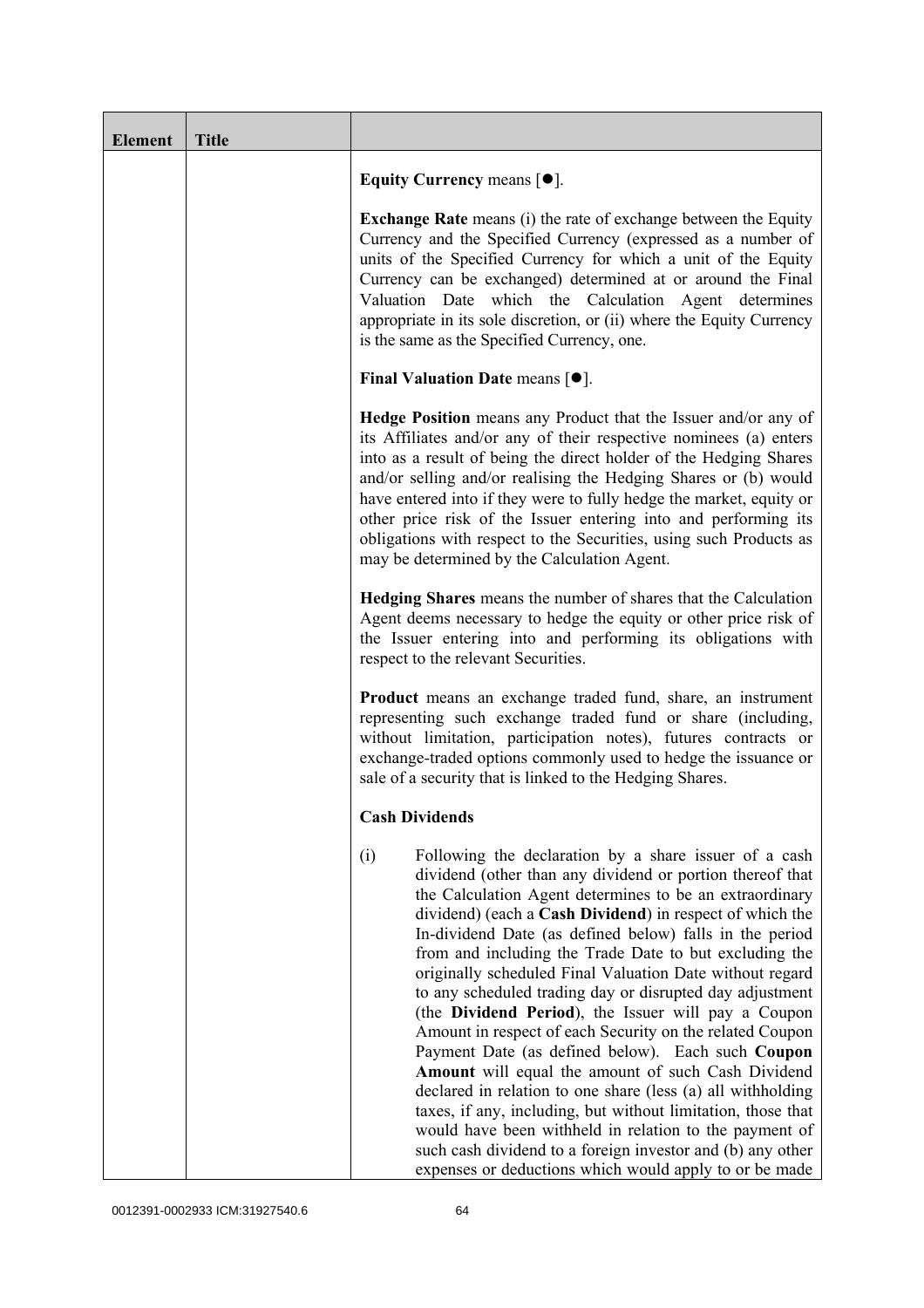| <b>Element</b> | <b>Title</b> |       |                                                                                                                                                                                                                                                                                                                                                                                                                                                                                                                       |
|----------------|--------------|-------|-----------------------------------------------------------------------------------------------------------------------------------------------------------------------------------------------------------------------------------------------------------------------------------------------------------------------------------------------------------------------------------------------------------------------------------------------------------------------------------------------------------------------|
|                |              |       | in relation to the payment of such cash dividend to a<br>foreign investor all determined in the Equity Currency<br>and on a per share basis, <i>multiplied by</i> the Dividend<br>Exchange Rate as defined below).                                                                                                                                                                                                                                                                                                    |
|                |              |       | Dividend Exchange Rate means, in relation to a Cash<br>Dividend, (i) the rate of exchange between the Equity<br>Currency and the Specified Currency (expressed as a<br>number of units of the Specified Currency for which a<br>unit of the Equity Currency can be exchanged) at or<br>around the Dividend Receipt Date, as determined by the<br>Calculation Agent, or (ii) where the Equity Currency is<br>the same as the Specified Currency, one.                                                                  |
|                |              |       | Dividend Receipt Date means the date upon which a<br>holder of shares entitled to the relevant Cash Dividend<br>would have received such Cash Dividend according to<br>prevailing market practice, as determined by the<br>Calculation Agent.                                                                                                                                                                                                                                                                         |
|                |              |       | In-dividend Date means, in relation to a Cash Dividend,<br>the final date upon which a purchaser of shares on the<br>exchange would, according to prevailing market practice,<br>be entitled to receive the Cash Dividend.                                                                                                                                                                                                                                                                                            |
|                |              | (ii)  | Coupon Amounts (if any) will only be payable on the<br>Securities in the <b>circumstances</b> set out in paragraph (i)<br>above and subject to the provisions of paragraphs (iii) and<br>(iv) below and will be deemed only to have accrued on<br>the Securities as of the relevant Coupon Payment Date.<br>No interest will accrue or be payable in any other<br>circumstance.                                                                                                                                       |
|                |              | (iii) | In the event any Coupon Payment Date would fall after<br>the Maturity Date the Issuer will give notice to the<br>Securityholders of procedures for payment of such<br>Coupon Amount(s) which may be made outside of DTC<br>or Euroclear and Clearstream, Luxembourg and may<br>require Securityholders as of a record date selected by the<br>Issuer in its sole discretion to provide a notice to the<br>Issuer giving all necessary details required by the Issuer<br>in its sole discretion to make such payments. |
|                |              | (iv)  | Following<br>Dividend<br>Cash<br>declaration,<br>the<br>any<br>Calculation Agent shall as soon as is reasonably<br>practicable under the circumstances procure that the<br>Issuer will give notice to the Securityholders stating the<br>occurrence of the Cash Dividend, giving details thereof<br>and setting out the method and anticipated date of the<br>related Coupon Payment Date provided that any failure to<br>give, or non-receipt of, such notice will not affect the                                    |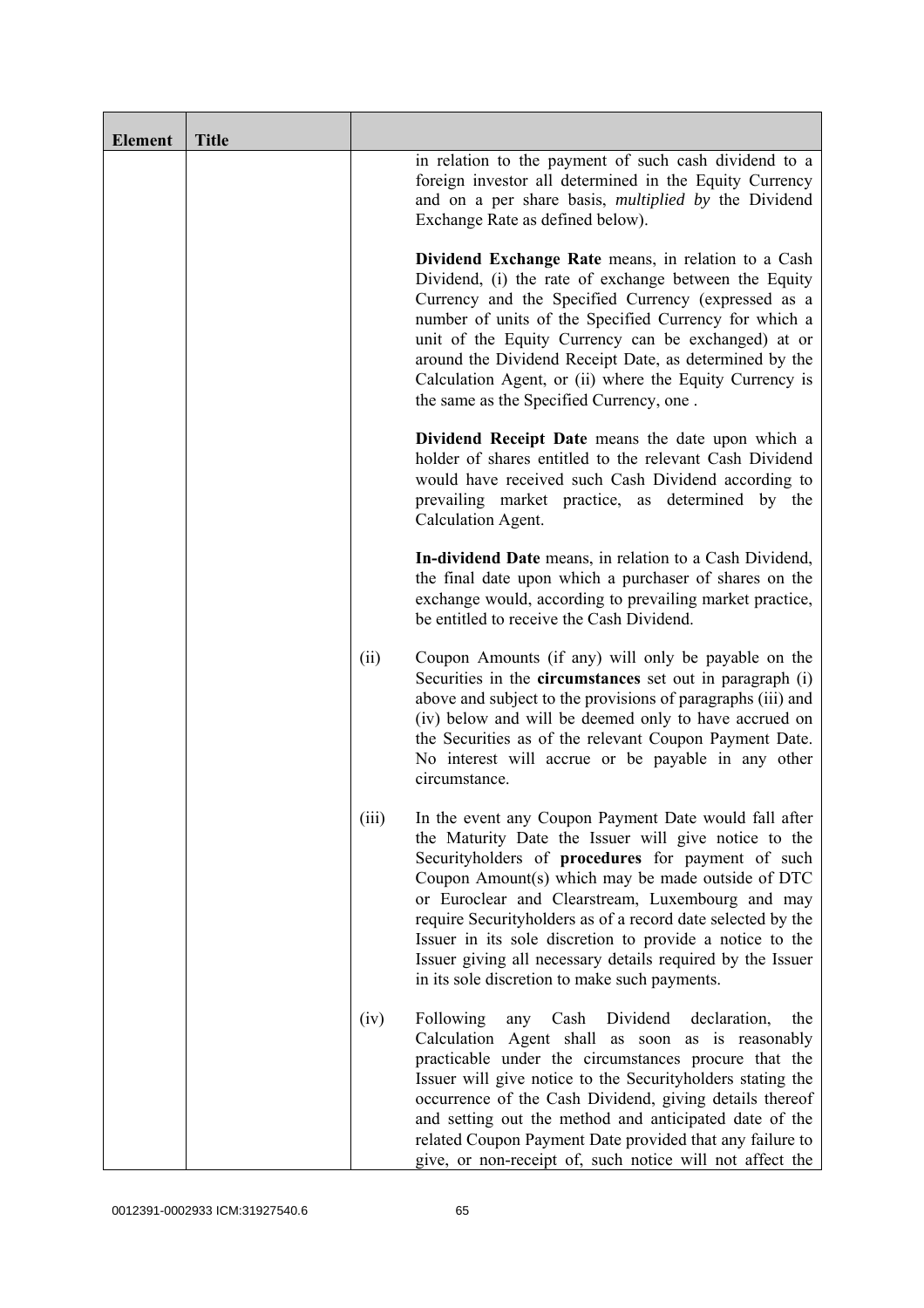| <b>Element</b> | <b>Title</b> |                                                                                                                                                                                                                                                                                                                                                             |
|----------------|--------------|-------------------------------------------------------------------------------------------------------------------------------------------------------------------------------------------------------------------------------------------------------------------------------------------------------------------------------------------------------------|
|                |              | validity of any such Coupon Amount payment and the<br>Calculation Agent will determine the basis on which the<br>Coupon Amount will be paid.                                                                                                                                                                                                                |
|                |              | <b>Coupon Payment Date</b> means the date that is three $(3)$<br>Business Days following the relevant Dividend Receipt<br>Date.]                                                                                                                                                                                                                            |
|                |              | [In the case of Reverse Convertible Swap Rate Redemption<br><b>N&amp;C</b> Securities:                                                                                                                                                                                                                                                                      |
|                |              | The Final Redemption Amount in respect of each nominal<br>amount of N&C Securities equal to the Calculation Amount shall<br>be an amount in the Specified Currency (which will not be less<br>than, but may be equal to, zero) calculated by the Calculation<br>Agent equal to its <i>pro rata</i> share of:                                                |
|                |              | If Swap Rate $_{\text{FINAL}}$ < Barrier:<br>(i)                                                                                                                                                                                                                                                                                                            |
|                |              | $Max[0, Swap Rate_{FINAL} / Swap Rate_{INITIAL}] \times Aggregate$<br>Nominal Amount                                                                                                                                                                                                                                                                        |
|                |              | otherwise:<br>(ii)                                                                                                                                                                                                                                                                                                                                          |
|                |              | Redemption Factor $\times$ Aggregate Nominal Amount                                                                                                                                                                                                                                                                                                         |
|                |              | Any such amount will be rounded to the nearest sub-unit of the<br>relevant Specified Currency, half of any such sub-unit being<br>rounded upwards or otherwise in accordance with applicable<br>market convention.                                                                                                                                          |
|                |              | Where:                                                                                                                                                                                                                                                                                                                                                      |
|                |              | <b>Barrier</b> means $\lceil \bullet \rceil$ per cent.;                                                                                                                                                                                                                                                                                                     |
|                |              | Designated Maturity means, in respect of the Reference Swap<br>Rate, $\lceil \bullet \rceil$ ;                                                                                                                                                                                                                                                              |
|                |              | Floating Rate Option means, in respect of the Reference Swap<br>Rate, $\lceil \bullet \rceil$ ;                                                                                                                                                                                                                                                             |
|                |              | <b>Redemption Factor means [O] per cent.;</b>                                                                                                                                                                                                                                                                                                               |
|                |              | <b>Reference Swap Rate</b> means the [ <i>specify relevant swap rate</i> ];                                                                                                                                                                                                                                                                                 |
|                |              | <b>Reset Date</b> means, in respect of the Reference Swap Rate, $[•]$ ;                                                                                                                                                                                                                                                                                     |
|                |              | <b>Swap Rate</b> <sub>FINAL</sub> means the rate determined under the floating rate<br>N&C Security provisions as though the Reference Swap Rate was<br>a floating rate to which ISDA Determination applied and on the<br>basis of the Floating Rate Option, the Designated Maturity and<br>the Reset Date specified in respect of the Reference Swap Rate; |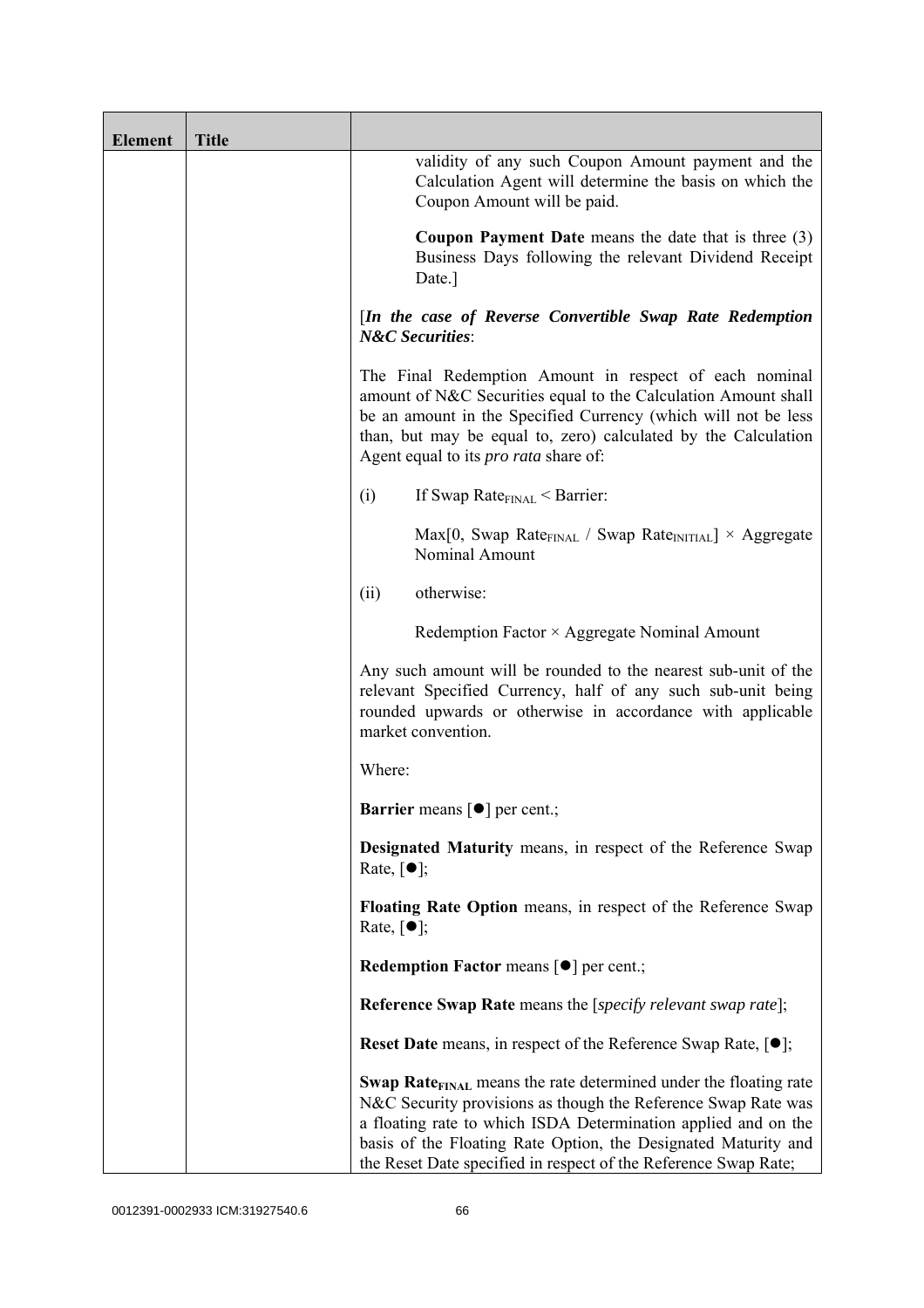| <b>Element</b> | <b>Title</b> |                                                                                                                                                                                                                                                                                                              |
|----------------|--------------|--------------------------------------------------------------------------------------------------------------------------------------------------------------------------------------------------------------------------------------------------------------------------------------------------------------|
|                |              | <b>Swap Rate</b> <sub>INITIAL</sub> means $[\bullet]$ ; and                                                                                                                                                                                                                                                  |
|                |              | <b>Valuation Date</b> means $[\bullet]$ , provided that, if such Valuation Date<br>would fall on a day which is not a Business Day, then such<br>Valuation Date shall be postponed to the next day which is a<br>Business Day.]                                                                              |
|                |              | [In the case of Geared Put Swap Rate Redemption N&C<br>Securities:                                                                                                                                                                                                                                           |
|                |              | The Final Redemption Amount in respect of each nominal<br>amount of N&C Securities equal to the Calculation Amount shall<br>be an amount in the Specified Currency (which will not be less<br>than, but may be equal to, zero) calculated by the Calculation<br>Agent equal to its <i>pro rata</i> share of: |
|                |              | If Swap Rate $_{\text{FINAL}}$ < Barrier:<br>(i)                                                                                                                                                                                                                                                             |
|                |              | $Max[0, Swap Rate_{FNAL} / Gearing Factor \times Swap$<br>$RateINITIAL$ × Aggregate Nominal Amount                                                                                                                                                                                                           |
|                |              | otherwise:<br>(ii)                                                                                                                                                                                                                                                                                           |
|                |              | Redemption Factor × Aggregate Nominal Amount                                                                                                                                                                                                                                                                 |
|                |              | Any such amount will be rounded to the nearest sub-unit of the<br>relevant Specified Currency, half of any such sub-unit being<br>rounded upwards or otherwise in accordance with applicable<br>market convention.                                                                                           |
|                |              | Where:                                                                                                                                                                                                                                                                                                       |
|                |              | <b>Barrier</b> means the rate calculated by the Calculation Agent equal<br>to the product of (a) the Barrier Factor and (b) Swap Rate <sub>INITIAL</sub> ;                                                                                                                                                   |
|                |              | <b>Barrier Factor means [<math>\bullet</math>] per cent.;</b>                                                                                                                                                                                                                                                |
|                |              | Designated Maturity means, in respect of the Reference Swap<br>Rate, $\lceil \bullet \rceil$ ;                                                                                                                                                                                                               |
|                |              | Floating Rate Option means, in respect of the Reference Swap<br>Rate, $\lceil \bullet \rceil$ ;                                                                                                                                                                                                              |
|                |              | Gearing Factor means [ $\bullet$ ] per cent.;                                                                                                                                                                                                                                                                |
|                |              | Redemption Factor means [ $\bullet$ ] per cent.;                                                                                                                                                                                                                                                             |
|                |              | <b>Reference Swap Rate</b> means the [specify relevant swap rate];                                                                                                                                                                                                                                           |
|                |              | <b>Reset Date</b> means, in respect of the Reference Swap Rate, $[•]$ ;                                                                                                                                                                                                                                      |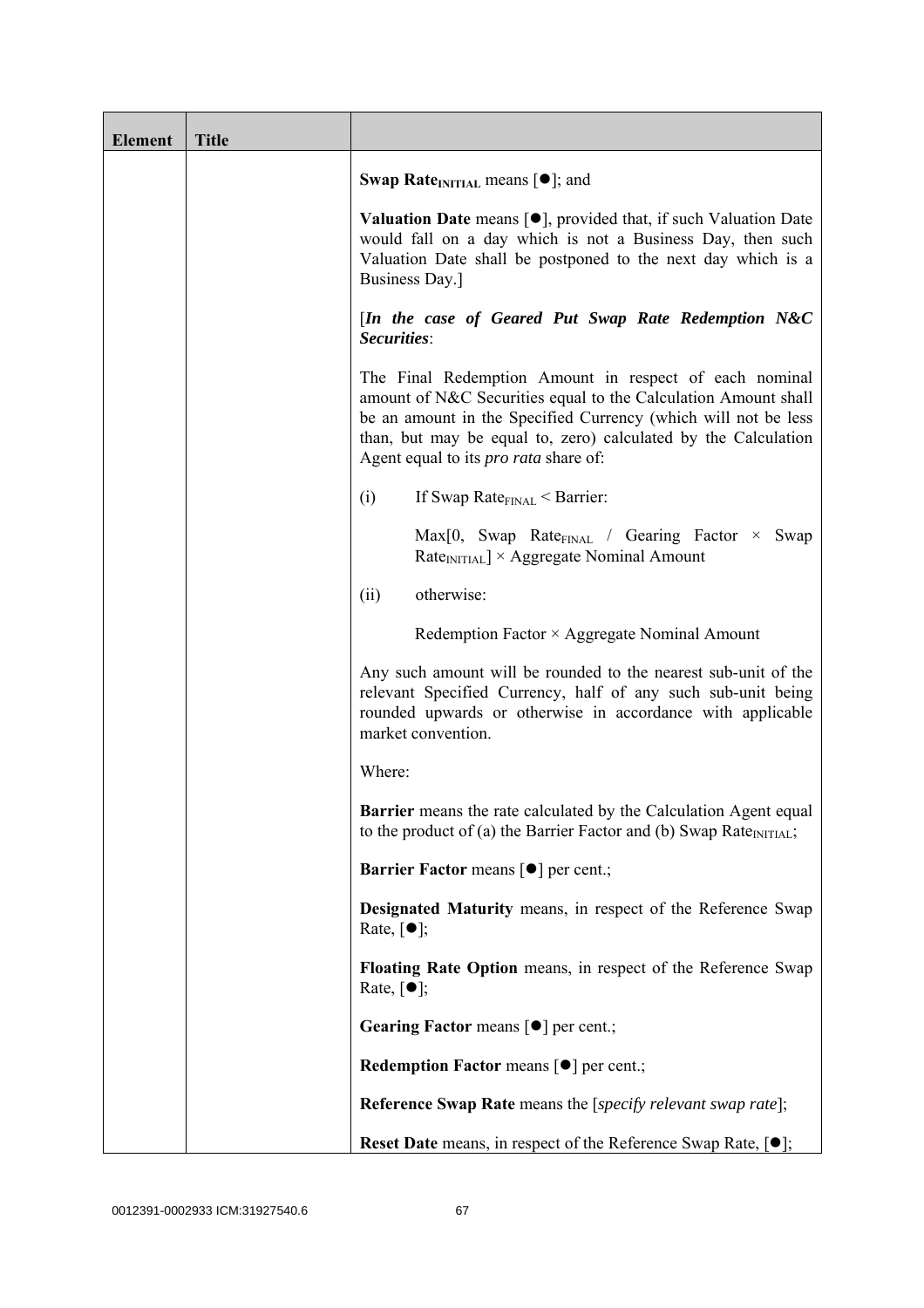| <b>Element</b> | <b>Title</b> |                                                                                                                                                                                                                                                                                                                                                                                                                                                                                                                                                                                                                                                       |
|----------------|--------------|-------------------------------------------------------------------------------------------------------------------------------------------------------------------------------------------------------------------------------------------------------------------------------------------------------------------------------------------------------------------------------------------------------------------------------------------------------------------------------------------------------------------------------------------------------------------------------------------------------------------------------------------------------|
|                |              | <b>Swap Rate</b> <sub>FINAL</sub> means the rate determined under the floating rate<br>N&C Security provisions as though the Reference Swap Rate was<br>a floating rate to which ISDA Determination applied and on the<br>basis of the Floating Rate Option, the Designated Maturity and<br>the Reset Date specified in respect of the Reference Swap Rate;                                                                                                                                                                                                                                                                                           |
|                |              | <b>Swap Rate</b> <sub>INITIAL</sub> means $[\bullet]$ ; and                                                                                                                                                                                                                                                                                                                                                                                                                                                                                                                                                                                           |
|                |              | <b>Valuation Date</b> means $[\bullet]$ , provided that, if such Valuation Date<br>would fall on a day which is not a Business Day, then such<br>Valuation Date shall be postponed to the next day which is a<br>Business Day.]                                                                                                                                                                                                                                                                                                                                                                                                                       |
|                |              | [In the case of FX Basket Knock-Out W&C Securities: Each<br>Security entitles its holder in respect of an actual exercise date,<br>upon due exercise, to receive from the Issuer on the Settlement<br>Date a Cash Settlement Amount calculated by the Calculation<br>Agent (which shall not be less than zero) equal to:                                                                                                                                                                                                                                                                                                                              |
|                |              | if the Continuous Knock-Out Condition has been met,<br>(a)<br>zero; or                                                                                                                                                                                                                                                                                                                                                                                                                                                                                                                                                                                |
|                |              | if the Continuous Knock-Out Condition has not been met,<br>(b)<br>the Notional Amount per W&C Security multiplied by a<br>percentage calculated by the Calculation Agent in<br>accordance with the following formula:                                                                                                                                                                                                                                                                                                                                                                                                                                 |
|                |              | Leverage $\times$ Max $\left[0, \sum_{i=1}^{n} w_i \times \frac{X_i - Y_i}{Z_i}\right]$                                                                                                                                                                                                                                                                                                                                                                                                                                                                                                                                                               |
|                |              | Any amount determined pursuant to the above, if not an amount<br>in the Specified Currency, will be converted into the Specified<br>Currency at the Exchange Rate. The Cash Settlement Amount<br>will be rounded to the nearest two decimal places (or, in the case<br>of Japanese Yen, the nearest whole unit) in the relevant Specified<br>Currency, 0.005 (or, in the case of Japanese Yen, half a unit)<br>being rounded upwards, with W&C Securities exercised at the<br>same time by the same Securityholder being aggregated for the<br>purpose of determining the aggregate Cash Settlement Amounts<br>payable in respect of such Securities. |
|                |              | Where:                                                                                                                                                                                                                                                                                                                                                                                                                                                                                                                                                                                                                                                |
|                |              | Alternate Currency Pair means [specify Alternate Currency<br>Pairs in form of [insert first currency]/[insert second currency]]<br>(repeat in respect of each Alternate Currency Pair).                                                                                                                                                                                                                                                                                                                                                                                                                                                               |
|                |              | <b>Barrier Start Date means [<math>\bullet</math>].</b>                                                                                                                                                                                                                                                                                                                                                                                                                                                                                                                                                                                               |
|                |              | Continuous Knock-Out Condition means at any time on any                                                                                                                                                                                                                                                                                                                                                                                                                                                                                                                                                                                               |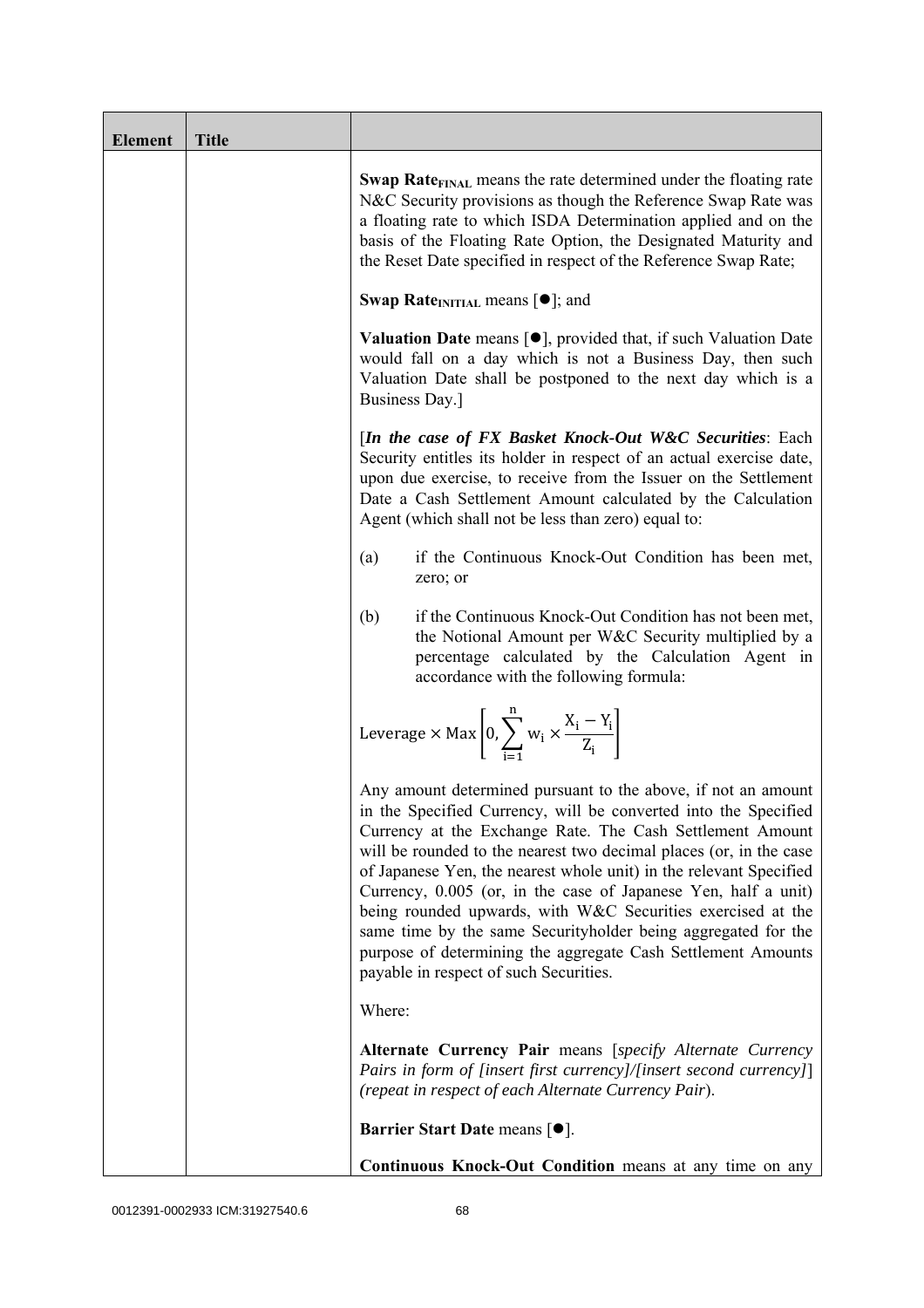| <b>Element</b> | <b>Title</b> |                                                                                                                                                                                                                                                                                                                                                                                                                                                                                      |
|----------------|--------------|--------------------------------------------------------------------------------------------------------------------------------------------------------------------------------------------------------------------------------------------------------------------------------------------------------------------------------------------------------------------------------------------------------------------------------------------------------------------------------------|
|                |              | Observation Date during any Weekly Observation Interval falling<br>within the period commencing on and including 7:00 am London<br>time on the Barrier Start Date and ending on and including 4:00<br>pm London time on the Observation Cut-off Date, any Settlement<br>Rate in respect of any Currency Pair is equal to or less than the<br>Knock-Out Level in respect of such Currency Pair, as determined<br>by the Calculation Agent.                                            |
|                |              | <b>Currency Pair</b> means [specify Currency Pairs in form of [insert]<br>first currency]/[insert second currency]] (repeat for each<br>Currency Pair).                                                                                                                                                                                                                                                                                                                              |
|                |              | <b>Exchange Rate</b> means the spot rate of exchange between the<br>currency in which the Notional Amount is denominated (the<br>Notional Amount Currency) and the Settlement Currency<br>expressed as the number of units (or part units) of the relevant<br>Notional Amount Currency for which one unit of the relevant<br>Settlement Currency can be exchanged) or on the basis of such<br>other applicable market convention as the Calculation Agent<br>determines appropriate. |
|                |              | <b>Exercise Price</b> means $\lceil \bullet \rceil$ ( <i>specify for each Currency Pair</i> ).                                                                                                                                                                                                                                                                                                                                                                                       |
|                |              | <b>First Relevant Currency means [O]</b> (specify for each Currency<br>Pair).                                                                                                                                                                                                                                                                                                                                                                                                        |
|                |              | <b>FX Price Source</b> means $\lceil \bullet \rceil$ (specify for each Currency Pair and<br>each Alternate Currency Pair).                                                                                                                                                                                                                                                                                                                                                           |
|                |              | i means each Currency Pair.                                                                                                                                                                                                                                                                                                                                                                                                                                                          |
|                |              | <b>Knock-Out Level</b> means (specify for each Currency Pair).                                                                                                                                                                                                                                                                                                                                                                                                                       |
|                |              | Leverage means $[•]$ .                                                                                                                                                                                                                                                                                                                                                                                                                                                               |
|                |              | Max followed by a series of amounts inside brackets, means<br>whichever is the greater of the amounts separated by a comma<br>inside those brackets.                                                                                                                                                                                                                                                                                                                                 |
|                |              | <b>n</b> means the number of Currency Pairs to which the W&C<br>Securities relate.                                                                                                                                                                                                                                                                                                                                                                                                   |
|                |              | <b>Observation Cut-Off Date means <math>[•]</math>.</b>                                                                                                                                                                                                                                                                                                                                                                                                                              |
|                |              | <b>Observation Date means <math>\lceil \bullet \rceil</math>.</b>                                                                                                                                                                                                                                                                                                                                                                                                                    |
|                |              | Reference Exchange Rate means, in respect of a Currency Pair,<br>the spot exchange rate for the First Relevant Currency quoted<br>against the Second Relevant Currency expressed as the number of<br>units of the First Relevant Currency quoted per one unit of the<br>Second Relevant Currency.                                                                                                                                                                                    |
|                |              | <b>Relevant Currency</b> means each currency comprising a Currency<br>Pair and any references to the conversion of one Relevant<br>Currency to another shall be construed as applying in relation to a                                                                                                                                                                                                                                                                               |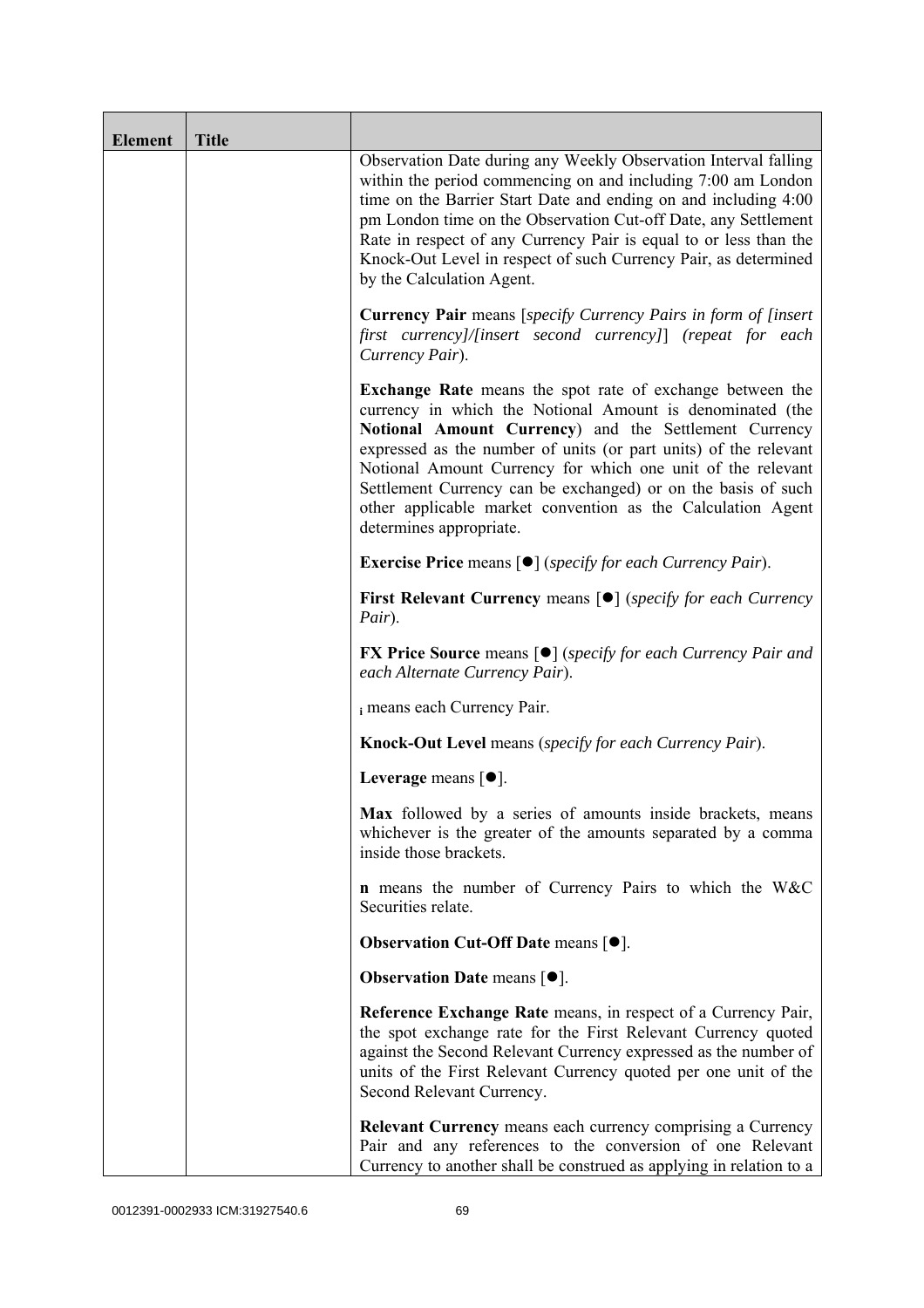| <b>Element</b> | <b>Title</b> |                                                                                                                                                                                                                                                                                                                                                                                                                                                                                                                                                                                                                                                                                                                                                                                                                                                             |
|----------------|--------------|-------------------------------------------------------------------------------------------------------------------------------------------------------------------------------------------------------------------------------------------------------------------------------------------------------------------------------------------------------------------------------------------------------------------------------------------------------------------------------------------------------------------------------------------------------------------------------------------------------------------------------------------------------------------------------------------------------------------------------------------------------------------------------------------------------------------------------------------------------------|
|                |              | Currency Pair.                                                                                                                                                                                                                                                                                                                                                                                                                                                                                                                                                                                                                                                                                                                                                                                                                                              |
|                |              | <b>Relevant Time</b> means the time at which the relevant Settlement<br>Rate is determined.                                                                                                                                                                                                                                                                                                                                                                                                                                                                                                                                                                                                                                                                                                                                                                 |
|                |              | Second Relevant Currency means [ $\bullet$ ] (specify for each<br>Currency Pair).                                                                                                                                                                                                                                                                                                                                                                                                                                                                                                                                                                                                                                                                                                                                                                           |
|                |              | <b>Settlement Rate</b> means, in respect of a Currency Pair and an<br>Observation Date or the Valuation Date, the Reference Exchange<br>Rate for that Currency Pair on such Observation Date or<br>Valuation Date at the Relevant Time or Valuation Time<br>respectively as determined by the Calculation Agent by reference<br>to the Settlement Rate Option for that Currency Pair (and such<br>determination may be made, without limitation, with such<br>adjustments as are, at the discretion of the Calculation Agent,<br>necessary to the published quoting conventions and/or implying<br>the Reference Exchange Rate from more than one Settlement<br>Rate Option) unless any applicable disruption event exists or<br>occurs, in which case, the relevant Settlement Rate for that<br>Currency Pair will be determined by the Calculation Agent. |
|                |              | Settlement Rate Option means, in respect of a Currency Pair and<br>an Observation Date or the Valuation Date, the rate published for<br>the Currency Pair fixing rate on the FX Price Source for that<br>Currency Pair at or about (i) the Relevant Time on such<br>Observation Date or, (ii) the Valuation Time on the Valuation<br>Date or, if Alternate Currency Pairs are specified for the relevant<br>Currency Pair, the Reference Exchange Rate will be implied from<br>more than one Settlement Rate Option by determining the rate for<br>each Alternate Currency Pair for that Currency Pair, published for<br>the Alternate Currency Pair fixing rate on the FX Price Source for<br>that Alternate Currency Pair at or about (i) the Relevant Time on<br>such Observation Date or (ii) the Valuation Time on the<br>Valuation Date.              |
|                |              | <b>Trade Date means <math>\lceil \bullet \rceil</math>.</b>                                                                                                                                                                                                                                                                                                                                                                                                                                                                                                                                                                                                                                                                                                                                                                                                 |
|                |              | Valuation Date means $[•]$ .                                                                                                                                                                                                                                                                                                                                                                                                                                                                                                                                                                                                                                                                                                                                                                                                                                |
|                |              | Valuation Time means $[\bullet].$                                                                                                                                                                                                                                                                                                                                                                                                                                                                                                                                                                                                                                                                                                                                                                                                                           |
|                |              | Weekly Observation Interval means the period between 5:00<br>am Sydney time on each Monday and 5:00 pm New York City<br>time on the immediately succeeding Friday (inclusive).                                                                                                                                                                                                                                                                                                                                                                                                                                                                                                                                                                                                                                                                              |
|                |              | $w_i$ means [specify the weighting of each Currency Pair (being a<br>number less than or equal to 1)].                                                                                                                                                                                                                                                                                                                                                                                                                                                                                                                                                                                                                                                                                                                                                      |
|                |              | $X_i$ means, in respect of a Currency Pair, the [Exercise Price in<br>respect of such Currency Pair]/[Settlement Rate in respect of such                                                                                                                                                                                                                                                                                                                                                                                                                                                                                                                                                                                                                                                                                                                    |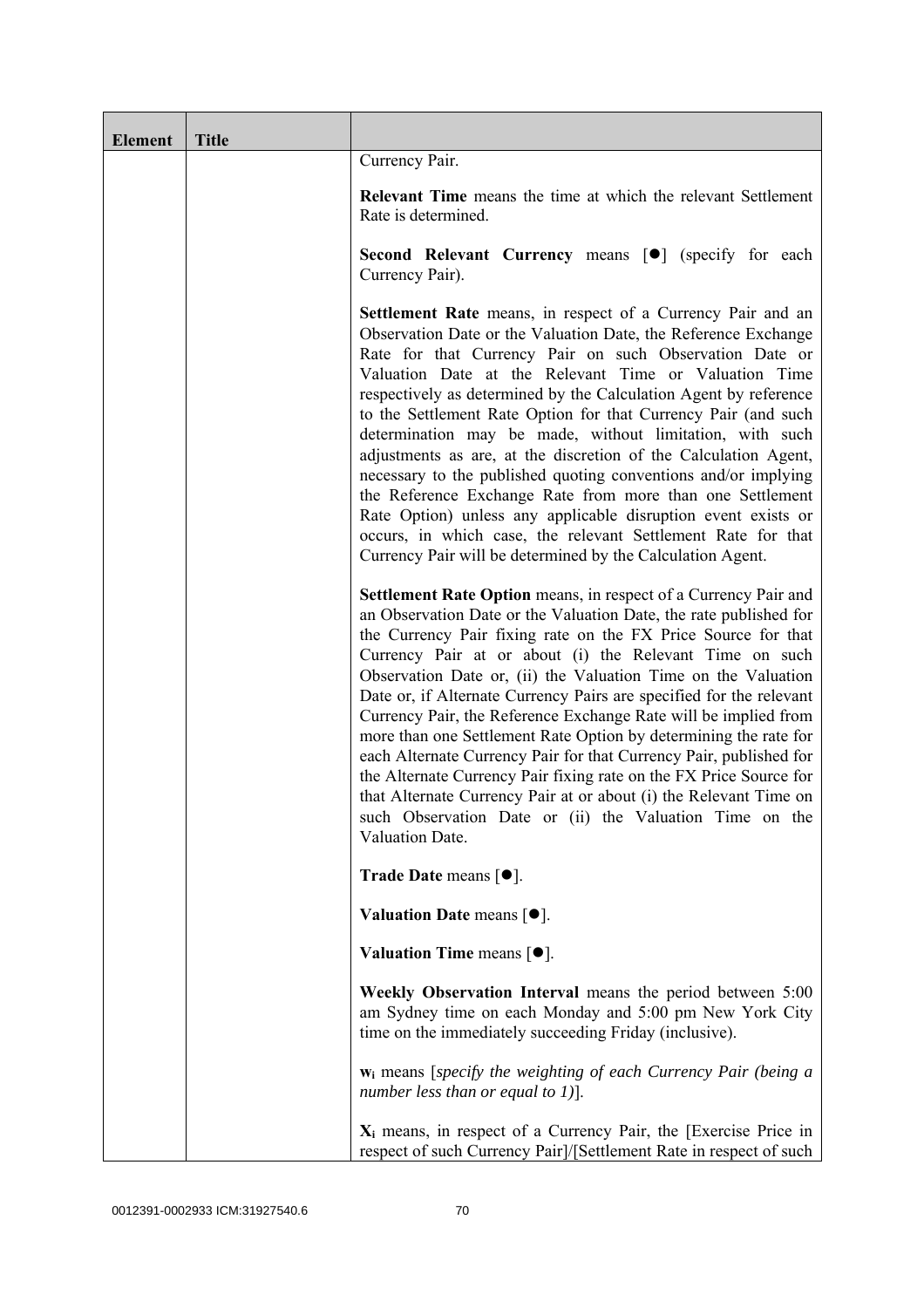| <b>Element</b> | <b>Title</b> |                                                                                                                                                                                                                                                                                                                                                                                                                                                                                                                                                                                                                                                       |
|----------------|--------------|-------------------------------------------------------------------------------------------------------------------------------------------------------------------------------------------------------------------------------------------------------------------------------------------------------------------------------------------------------------------------------------------------------------------------------------------------------------------------------------------------------------------------------------------------------------------------------------------------------------------------------------------------------|
|                |              | Currency Pair and the Valuation Date].                                                                                                                                                                                                                                                                                                                                                                                                                                                                                                                                                                                                                |
|                |              | $Y_i$ means, in respect of a Currency Pair, the [Exercise Price in<br>respect of such Currency Pair]/[Settlement Rate in respect of such<br>Currency Pair and the Valuation Date].                                                                                                                                                                                                                                                                                                                                                                                                                                                                    |
|                |              | $Z_i$ means, in respect of a Currency Pair, the [Exercise Price in<br>respect of such Currency Pair]/[Settlement Rate in respect of such<br>Currency Pair and the Valuation Date]/[1].]                                                                                                                                                                                                                                                                                                                                                                                                                                                               |
|                |              | [In the case of FX Basket Knock-In W&C Securities:                                                                                                                                                                                                                                                                                                                                                                                                                                                                                                                                                                                                    |
|                |              | Each Security entitles its holder in respect of an actual exercise<br>date, upon due exercise, to receive from the Issuer on the<br>Settlement Date a Cash Settlement Amount calculated by the<br>Calculation Agent (which shall not be less than zero) equal to:                                                                                                                                                                                                                                                                                                                                                                                     |
|                |              | if the Continuous Knock-In Condition has been met, zero;<br>(a)<br>or                                                                                                                                                                                                                                                                                                                                                                                                                                                                                                                                                                                 |
|                |              | if the Continuous Knock-In Condition has not been met,<br>(b)<br>the Notional Amount per Security multiplied by an<br>amount calculated by the Calculation Agent<br>in<br>accordance with the following formula:                                                                                                                                                                                                                                                                                                                                                                                                                                      |
|                |              | Leverage $\times$ Max $\left[0, \sum_{i=1}^{n} w_i \times \frac{X_i - Y_i}{Z_i}\right]$                                                                                                                                                                                                                                                                                                                                                                                                                                                                                                                                                               |
|                |              | Any amount determined pursuant to the above, if not an amount<br>in the Specified Currency, will be converted into the Specified<br>Currency at the Exchange Rate. The Cash Settlement Amount<br>will be rounded to the nearest two decimal places (or, in the case<br>of Japanese Yen, the nearest whole unit) in the relevant Specified<br>Currency, 0.005 (or, in the case of Japanese Yen, half a unit)<br>being rounded upwards, with W&C Securities exercised at the<br>same time by the same Securityholder being aggregated for the<br>purpose of determining the aggregate Cash Settlement Amounts<br>payable in respect of such Securities. |
|                |              | Where:                                                                                                                                                                                                                                                                                                                                                                                                                                                                                                                                                                                                                                                |
|                |              | Alternate Currency Pair means [specify Alternate Currency<br>Pairs in form of [specify first currency]/[specify second<br>currency]] (repeat in respect of each Alternate Currency Pair).                                                                                                                                                                                                                                                                                                                                                                                                                                                             |
|                |              | Continuous Knock-In Condition means at any time on any<br>Observation Date during any Weekly Observation Interval falling<br>within the period commencing on and including 7:00 am London<br>time on the Trade Date and ending on and including 4:00 pm<br>London time on the Observation Cut-Off Date, the Settlement<br>Rate in respect of any Currency Pair is equal to or greater than the                                                                                                                                                                                                                                                        |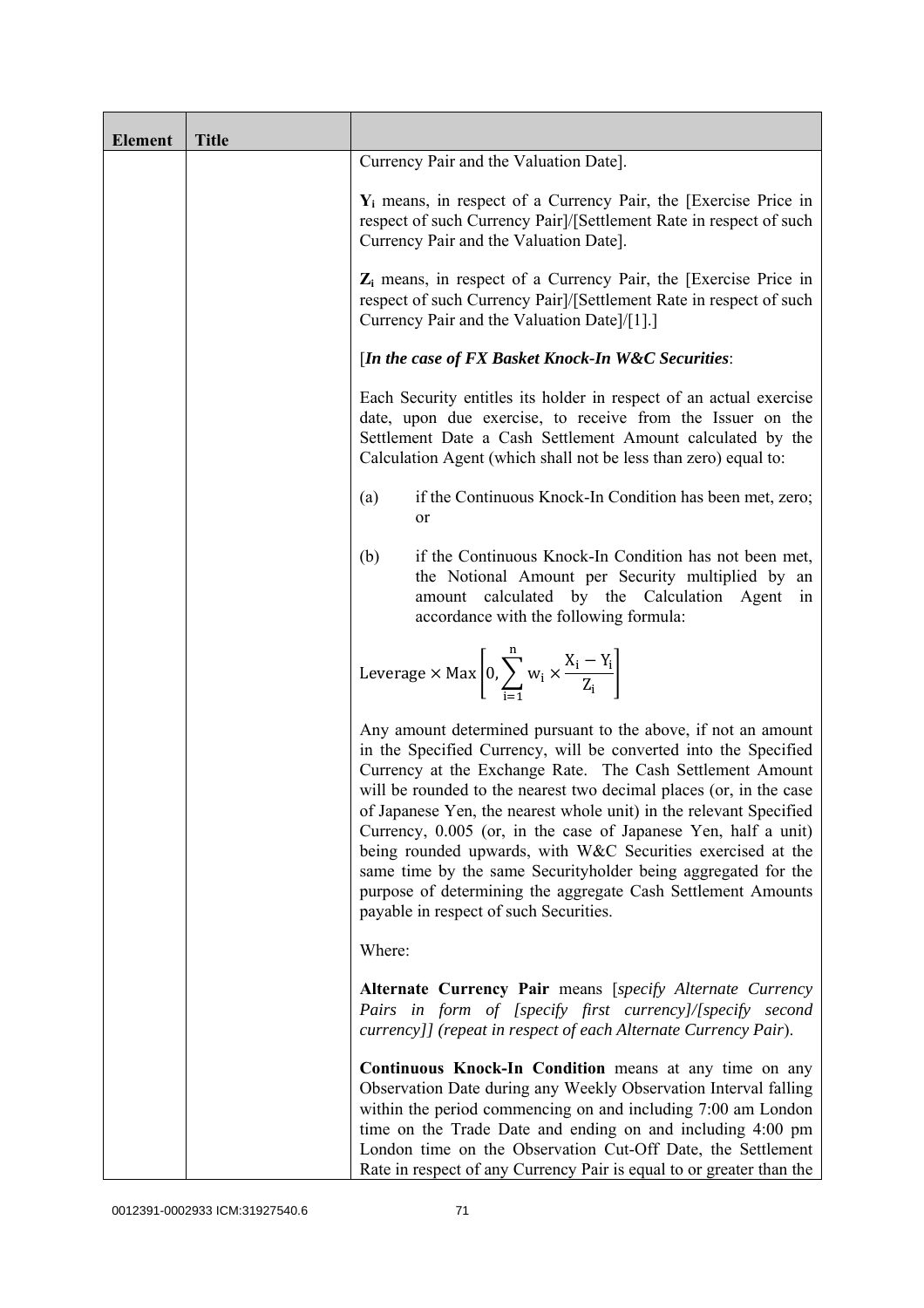| <b>Element</b> | <b>Title</b> |                                                                                                                                                                                                                                                                                                                                                                                                                                                                                      |
|----------------|--------------|--------------------------------------------------------------------------------------------------------------------------------------------------------------------------------------------------------------------------------------------------------------------------------------------------------------------------------------------------------------------------------------------------------------------------------------------------------------------------------------|
|                |              | Knock-In Level in respect of such Currency Pair, as determined<br>by the Calculation Agent.                                                                                                                                                                                                                                                                                                                                                                                          |
|                |              | <b>Currency Pair</b> means [specify Currency Pairs in form of [insert]<br>first currency]/[insert second currency]] (repeat for each<br>Currency Pair).                                                                                                                                                                                                                                                                                                                              |
|                |              | <b>Exchange Rate</b> means the spot rate of exchange between the<br>currency in which the Notional Amount is denominated (the<br>Notional Amount Currency) and the Settlement Currency<br>expressed as the number of units (or part units) of the relevant<br>Notional Amount Currency for which one unit of the relevant<br>Settlement Currency can be exchanged) or on the basis of such<br>other applicable market convention as the Calculation Agent<br>determines appropriate. |
|                |              | <b>Exercise Price</b> means: $\lceil \bullet \rceil$ ( <i>specify for each Currency Pair</i> ).                                                                                                                                                                                                                                                                                                                                                                                      |
|                |              | <b>First Relevant Currency means [O]</b> ( <i>specify for each Currency</i><br>Pair).                                                                                                                                                                                                                                                                                                                                                                                                |
|                |              | <b>FX Price Source</b> means $\lceil \bullet \rceil$ (specify for each Currency Pair and<br>each Alternate Currency Pair).                                                                                                                                                                                                                                                                                                                                                           |
|                |              | i means each Currency Pair.                                                                                                                                                                                                                                                                                                                                                                                                                                                          |
|                |              | <b>Knock-In Level means <math>\lceil \bullet \rceil</math> (specify for each Currency Pair).</b>                                                                                                                                                                                                                                                                                                                                                                                     |
|                |              | Leverage means [ $\bullet$ ].                                                                                                                                                                                                                                                                                                                                                                                                                                                        |
|                |              | Max followed by a series of amounts inside brackets, means<br>whichever is the greater of the amounts separated by a comma<br>inside those brackets.                                                                                                                                                                                                                                                                                                                                 |
|                |              | <b>n</b> means the number of Currency Pairs to which the W&C<br>Securities relate.                                                                                                                                                                                                                                                                                                                                                                                                   |
|                |              | <b>Observation Cut-Off Date means <math>[•]</math>.</b>                                                                                                                                                                                                                                                                                                                                                                                                                              |
|                |              | <b>Observation Date means <math>\lceil \bullet \rceil</math>.</b>                                                                                                                                                                                                                                                                                                                                                                                                                    |
|                |              | Reference Exchange Rate means, in respect of a Currency Pair,<br>the spot exchange rate for the First Relevant Currency quoted<br>against the Second Relevant Currency expressed as the number of<br>units of the First Relevant Currency quoted per one unit of the<br>Second Relevant Currency.                                                                                                                                                                                    |
|                |              | Relevant Currency means each currency comprising a Currency<br>Pair and any references to the conversion of one Relevant<br>Currency to another shall be construed as applying in relation to a<br>Currency Pair.                                                                                                                                                                                                                                                                    |
|                |              | <b>Relevant Time</b> means the time at which the relevant Settlement                                                                                                                                                                                                                                                                                                                                                                                                                 |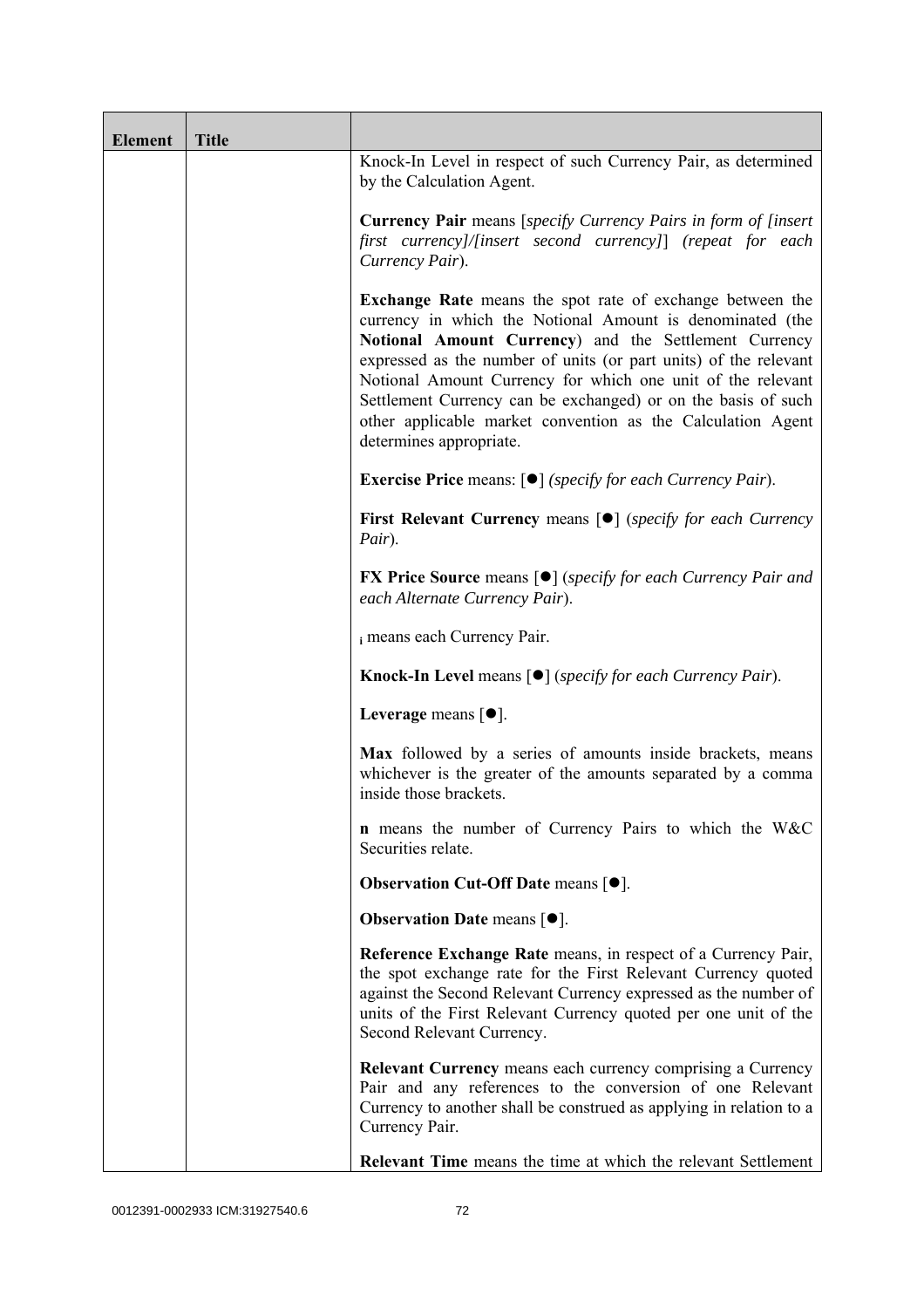| <b>Element</b> | <b>Title</b> |                                                                                                                                                                                                                                                                                                                                                                                                                                                                                                                                                                                                                                                                                                                                                                                                                                                             |
|----------------|--------------|-------------------------------------------------------------------------------------------------------------------------------------------------------------------------------------------------------------------------------------------------------------------------------------------------------------------------------------------------------------------------------------------------------------------------------------------------------------------------------------------------------------------------------------------------------------------------------------------------------------------------------------------------------------------------------------------------------------------------------------------------------------------------------------------------------------------------------------------------------------|
|                |              | Rate is determined.                                                                                                                                                                                                                                                                                                                                                                                                                                                                                                                                                                                                                                                                                                                                                                                                                                         |
|                |              | <b>Second Relevant Currency means [O]</b> (specify for each<br>Currency Pair).                                                                                                                                                                                                                                                                                                                                                                                                                                                                                                                                                                                                                                                                                                                                                                              |
|                |              | <b>Settlement Rate</b> means, in respect of a Currency Pair and an<br>Observation Date or the Valuation Date, the Reference Exchange<br>Rate for that Currency Pair on such Observation Date or<br>Valuation Date at the Relevant Time or Valuation Time<br>respectively as determined by the Calculation Agent by reference<br>to the Settlement Rate Option for that Currency Pair (and such<br>determination may be made, without limitation, with such<br>adjustments as are, at the discretion of the Calculation Agent,<br>necessary to the published quoting conventions and/or implying<br>the Reference Exchange Rate from more than one Settlement<br>Rate Option) unless any applicable disruption event exists or<br>occurs, in which case, the relevant Settlement Rate for that<br>Currency Pair will be determined by the Calculation Agent. |
|                |              | Settlement Rate Option means, in respect of a Currency Pair and<br>an Observation Date or the Valuation Date, the rate published for<br>the Currency Pair fixing rate on the FX Price Source for that<br>Currency Pair at or about (i) the Relevant Time on such<br>Observation Date or, (ii) the Valuation Time on the Valuation Date<br>or, if Alternate Currency Pairs are specified for the relevant<br>Currency Pair, the Reference Exchange Rate will be implied from<br>more than one Settlement Rate Option by determining the rate for<br>each Alternate Currency Pair for that Currency Pair, published for<br>the Alternate Currency Pair fixing rate on the FX Price Source for<br>that Alternate Currency Pair at or about (i) the Relevant Time on<br>such Observation Date or (ii) the Valuation Time on the Valuation<br>Date.              |
|                |              | Trade Date means $[•]$ .                                                                                                                                                                                                                                                                                                                                                                                                                                                                                                                                                                                                                                                                                                                                                                                                                                    |
|                |              | Valuation Date means [ $\bullet$ ].                                                                                                                                                                                                                                                                                                                                                                                                                                                                                                                                                                                                                                                                                                                                                                                                                         |
|                |              | Valuation Time means $[•]$ .                                                                                                                                                                                                                                                                                                                                                                                                                                                                                                                                                                                                                                                                                                                                                                                                                                |
|                |              | Weekly Observation Interval means the period between 5:00<br>am Sydney time on each Monday and 5:00 pm New York City<br>time on the immediately succeeding Friday (inclusive).                                                                                                                                                                                                                                                                                                                                                                                                                                                                                                                                                                                                                                                                              |
|                |              | $w_i$ means [specify the weighting of each Currency Pair (being a<br>number less than or equal to $1$ ]                                                                                                                                                                                                                                                                                                                                                                                                                                                                                                                                                                                                                                                                                                                                                     |
|                |              | $X_i$ means, in respect of a Currency Pair, the [Exercise Price in<br>respect of such Currency Pair]/[Settlement Rate in respect of such<br>Currency Pair and the Valuation Date].                                                                                                                                                                                                                                                                                                                                                                                                                                                                                                                                                                                                                                                                          |
|                |              | $Y_i$ means, in respect of a Currency Pair, the [Exercise Price in<br>respect of such Currency Pair]/[Settlement Rate in respect of such                                                                                                                                                                                                                                                                                                                                                                                                                                                                                                                                                                                                                                                                                                                    |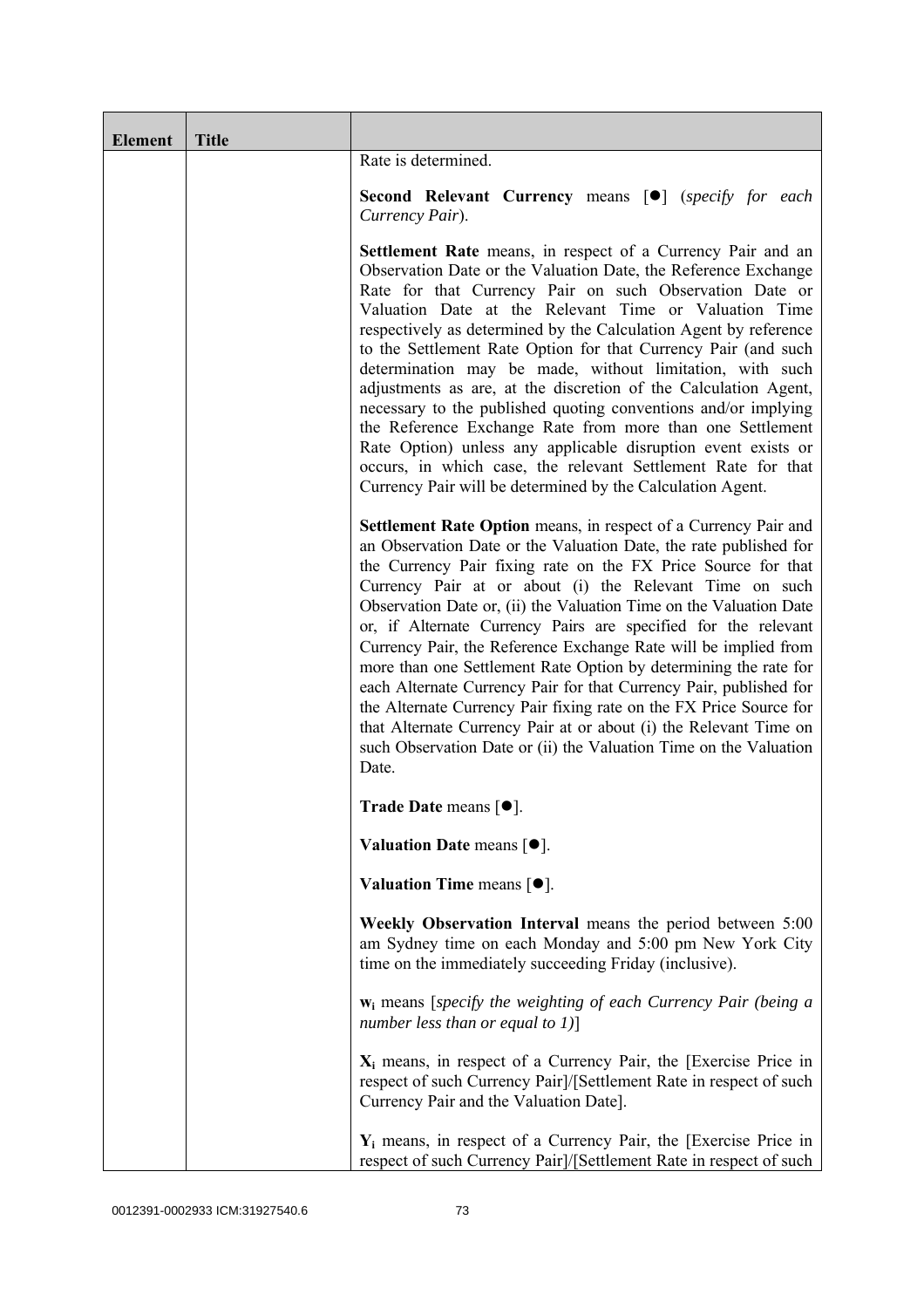| <b>Element</b> | <b>Title</b> |                                                                                                                                                                                                                                                                                                                                                                                                                                                                                                                                                                                                                                                                                                                                   |
|----------------|--------------|-----------------------------------------------------------------------------------------------------------------------------------------------------------------------------------------------------------------------------------------------------------------------------------------------------------------------------------------------------------------------------------------------------------------------------------------------------------------------------------------------------------------------------------------------------------------------------------------------------------------------------------------------------------------------------------------------------------------------------------|
|                |              | Currency Pair and the Valuation Date].                                                                                                                                                                                                                                                                                                                                                                                                                                                                                                                                                                                                                                                                                            |
|                |              | $Z_i$ means, in respect of a Currency Pair, the [Exercise Price in<br>respect of such Currency Pair]/[Settlement Rate in respect of such<br>Currency Pair and the Valuation Date]/[1].]                                                                                                                                                                                                                                                                                                                                                                                                                                                                                                                                           |
|                |              | [In the case of Equity Delta One W&C Securities:                                                                                                                                                                                                                                                                                                                                                                                                                                                                                                                                                                                                                                                                                  |
|                |              | Each Security entitles its holder in respect of an Actual Exercise<br>Date, upon due exercise, to receive from the Issuer on the<br>Settlement Date a Cash Settlement Amount calculated by the<br>Calculation Agent (which shall not be less than zero) equal to:                                                                                                                                                                                                                                                                                                                                                                                                                                                                 |
|                |              | $[V_F x]$ Exchange Rate $] - C$                                                                                                                                                                                                                                                                                                                                                                                                                                                                                                                                                                                                                                                                                                   |
|                |              | The Cash Settlement Amount will be rounded to the nearest two<br>decimal places (or, in the case of Japanese Yen, the nearest whole<br>unit) in the relevant Specified Currency, 0.005 (or, in the case of<br>Japanese Yen, half a unit) being rounded upwards, with Securities<br>exercised at the same time by the same Securityholder being<br>aggregated for the purpose of determining the aggregate Cash<br>Settlement Amounts payable in respect of such Securities.                                                                                                                                                                                                                                                       |
|                |              | Where:                                                                                                                                                                                                                                                                                                                                                                                                                                                                                                                                                                                                                                                                                                                            |
|                |              | $V_F$ means the Final Price.                                                                                                                                                                                                                                                                                                                                                                                                                                                                                                                                                                                                                                                                                                      |
|                |              | C means the Specified Currency equivalent of the Costs as<br>determined by the Calculation Agent using such foreign exchange<br>rate as the Calculation Agent deems appropriate with respect to<br>the relevant time(s) the Costs arise or may arise.                                                                                                                                                                                                                                                                                                                                                                                                                                                                             |
|                |              | Costs means, in respect of a Security, such Security's pro rata<br>share of the total amount of any commissions, costs, expenses,<br>duties, taxes (including but not limited to any capital gains tax or<br>withholding tax), levies, registration fees, custodial fees or other<br>charges which may be required to be made, paid, withheld or<br>deducted by the Issuer and/or any of its affiliates and/or any of<br>their respective nominees as a result of, or in connection with, the<br>Issuer and/or any of its affiliates and/or any of their respective<br>nominees (a) being a direct holder of any Hedging Shares and/or<br>selling and/or realising any Hedging Shares and/or (b) unwinding<br>any Hedge Position. |
|                |              | Equity Currency means $[•]$ .                                                                                                                                                                                                                                                                                                                                                                                                                                                                                                                                                                                                                                                                                                     |
|                |              | <b>Exchange Rate</b> means (i) the rate of exchange between the<br>Equity Currency and the Specified Currency (expressed as a<br>number of units of the Specified Currency for which a unit of the<br>Equity Currency can be exchanged) determined at or around the<br>Final Valuation Date which the Calculation Agent determines                                                                                                                                                                                                                                                                                                                                                                                                |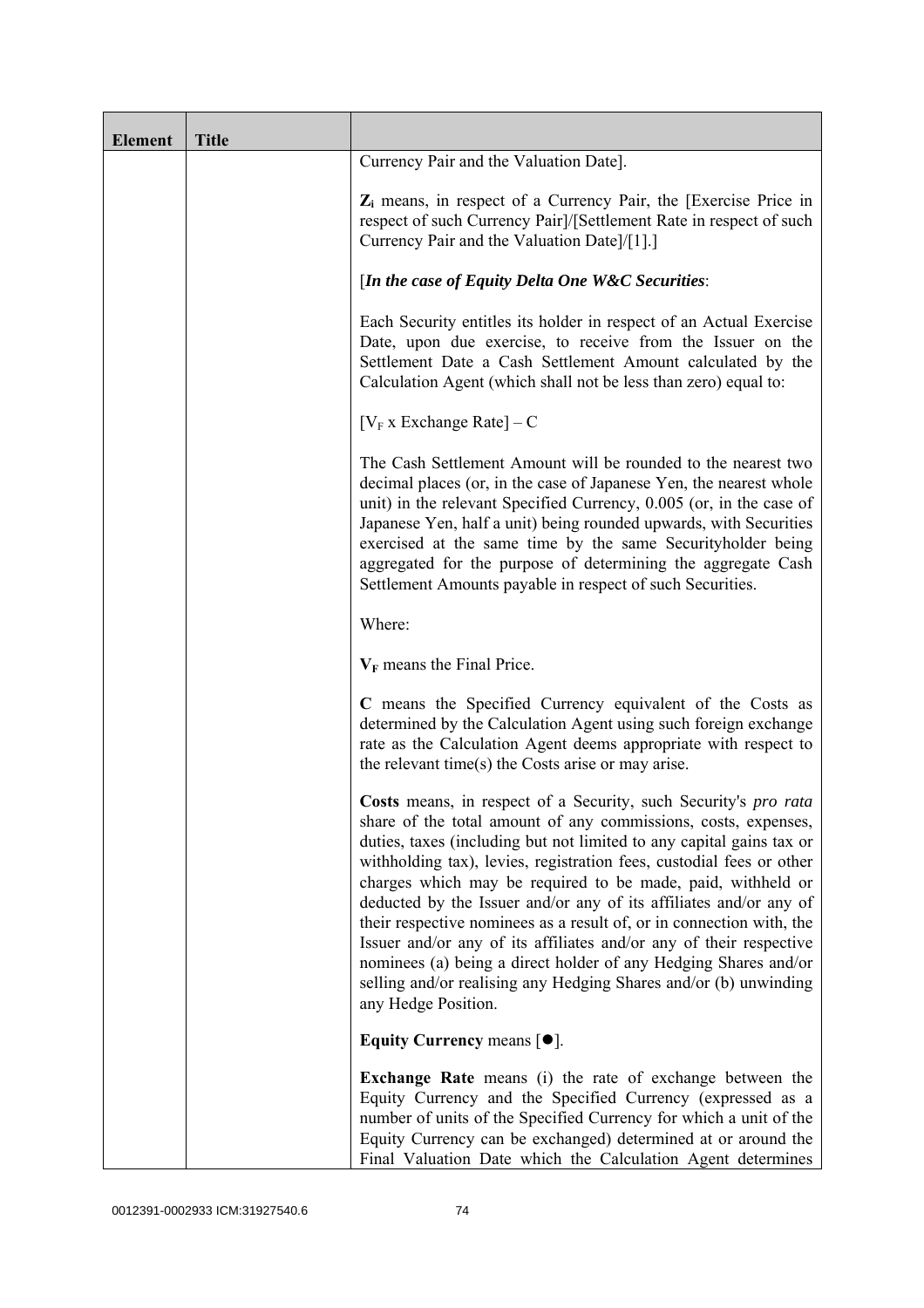| <b>Element</b> | <b>Title</b> |                                                                                                                                                                                                                                                                                                                                                                                                                                                                                                                                                                                                                                                                                                                                                                                                                                                                                                                                                                                                                                                                                                                                                                                                                                                                    |
|----------------|--------------|--------------------------------------------------------------------------------------------------------------------------------------------------------------------------------------------------------------------------------------------------------------------------------------------------------------------------------------------------------------------------------------------------------------------------------------------------------------------------------------------------------------------------------------------------------------------------------------------------------------------------------------------------------------------------------------------------------------------------------------------------------------------------------------------------------------------------------------------------------------------------------------------------------------------------------------------------------------------------------------------------------------------------------------------------------------------------------------------------------------------------------------------------------------------------------------------------------------------------------------------------------------------|
|                |              | appropriate in its sole discretion, or (ii) where the Equity<br>Currency is the same as the Specified Currency, one.                                                                                                                                                                                                                                                                                                                                                                                                                                                                                                                                                                                                                                                                                                                                                                                                                                                                                                                                                                                                                                                                                                                                               |
|                |              | Final Valuation Date means $[•]$ .                                                                                                                                                                                                                                                                                                                                                                                                                                                                                                                                                                                                                                                                                                                                                                                                                                                                                                                                                                                                                                                                                                                                                                                                                                 |
|                |              | <b>Hedge Position</b> means any Product that the Issuer and/or any of<br>its Affiliates and/or any of their respective nominees (a) enters<br>into as a result of being the direct holder of the Hedging Shares<br>and/or selling and/or realising the Hedging Shares, or (b) would<br>have entered into if they were to fully hedge the market, equity or<br>other price risk of the Issuer entering into and performing its<br>obligations with respect to the W&C Securities, using such<br>Products as may be determined by the Calculation Agent.                                                                                                                                                                                                                                                                                                                                                                                                                                                                                                                                                                                                                                                                                                             |
|                |              | <b>Hedging Shares</b> means the number of shares that the Calculation<br>Agent deems necessary to hedge the equity or other price risk of<br>the Issuer entering into and performing its obligations with<br>respect to the relevant Securities.                                                                                                                                                                                                                                                                                                                                                                                                                                                                                                                                                                                                                                                                                                                                                                                                                                                                                                                                                                                                                   |
|                |              | <b>Product</b> means an exchange traded fund, share, an instrument<br>representing such exchange traded fund or share (including,<br>without limitation, participation notes), futures contracts or<br>exchange-traded options commonly used to hedge the issuance or<br>sale of a security that is linked to the Hedging Shares.                                                                                                                                                                                                                                                                                                                                                                                                                                                                                                                                                                                                                                                                                                                                                                                                                                                                                                                                  |
|                |              | Valuation Date means the Final Valuation Date.                                                                                                                                                                                                                                                                                                                                                                                                                                                                                                                                                                                                                                                                                                                                                                                                                                                                                                                                                                                                                                                                                                                                                                                                                     |
|                |              | <b>Cash Dividends</b>                                                                                                                                                                                                                                                                                                                                                                                                                                                                                                                                                                                                                                                                                                                                                                                                                                                                                                                                                                                                                                                                                                                                                                                                                                              |
|                |              | Following the declaration by a share issuer of a cash<br>(i)<br>dividend (other than any dividend or portion thereof that<br>the Calculation Agent determines to be an extraordinary<br>dividend) (each a Cash Dividend) in respect of which the<br>In-dividend Date (as defined below) falls in the period<br>from and including the Trade Date to but excluding the<br>originally scheduled Final Valuation Date without regard<br>to any scheduled trading day or disrupted day adjustment<br>(the Dividend Period), the Issuer will pay a Coupon<br>Amount in respect of each Security on the related Coupon<br>Payment Date (as defined below). Each such Coupon<br>Amount will equal the amount of such Cash Dividend<br>declared in relation to one share (less (a) all withholding<br>taxes, if any, including, but without limitation, those that<br>would have been withheld in relation to the payment of<br>such cash dividend to a foreign investor and (b) any other<br>expenses or deductions which would apply to or be made<br>in relation to the payment of such cash dividend to a<br>foreign investor all determined in the Equity Currency and<br>on a per share basis, <i>multiplied by</i> the Dividend Exchange<br>Rate as defined below). |
|                |              | Dividend Exchange Rate means, in relation to a Cash                                                                                                                                                                                                                                                                                                                                                                                                                                                                                                                                                                                                                                                                                                                                                                                                                                                                                                                                                                                                                                                                                                                                                                                                                |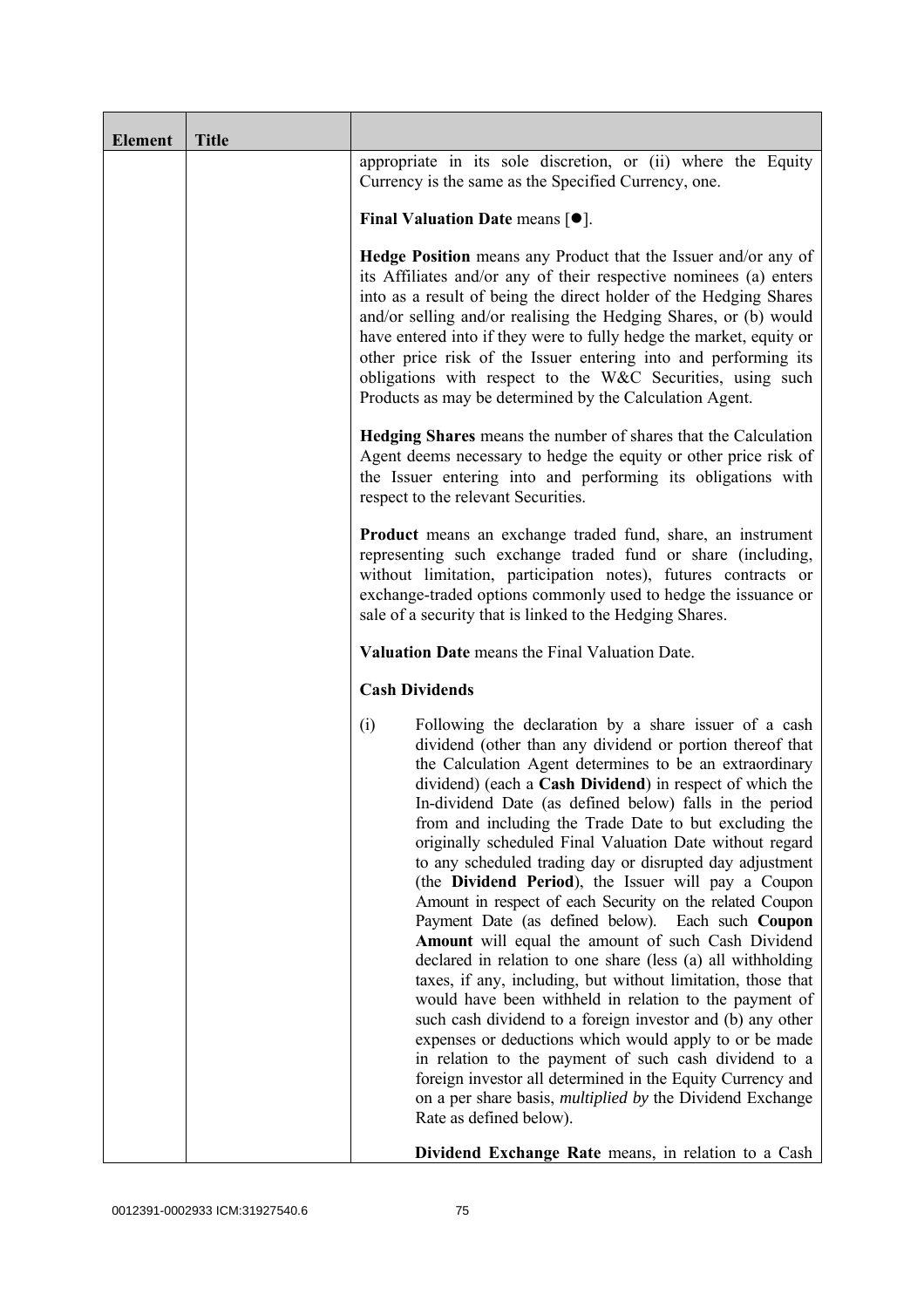| <b>Element</b> | <b>Title</b> |       |                                                                                                                                                                                                                                                                                                                                                                                                                                                                                                                                                                                                                                    |
|----------------|--------------|-------|------------------------------------------------------------------------------------------------------------------------------------------------------------------------------------------------------------------------------------------------------------------------------------------------------------------------------------------------------------------------------------------------------------------------------------------------------------------------------------------------------------------------------------------------------------------------------------------------------------------------------------|
|                |              |       | Dividend, (i) the rate of exchange between the Equity<br>Currency and the Specified Currency (expressed as a<br>number of units of the Specified Currency for which a<br>unit of the Equity Currency can be exchanged) at or<br>around the Dividend Receipt Date, as determined by the<br>Calculation Agent or, (ii) where the Equity Currency is<br>the same as the Specified Currency, one.                                                                                                                                                                                                                                      |
|                |              |       | Dividend Receipt Date means the date upon which a<br>holder of shares entitled to the relevant Cash Dividend<br>would have received such Cash Dividend according to<br>prevailing market practice, as determined by the<br>Calculation Agent.                                                                                                                                                                                                                                                                                                                                                                                      |
|                |              |       | In-dividend Date means, in relation to a Cash Dividend,<br>the final date upon which a purchaser of shares on the<br>exchange would, according to prevailing market practice,<br>be entitled to receive the Cash Dividend.                                                                                                                                                                                                                                                                                                                                                                                                         |
|                |              | (ii)  | Coupon Amounts (if any) will only be payable on the<br>Securities in the circumstances set out in paragraph (i)<br>above and subject to the provisions of paragraphs (iii) and<br>(iv) below and will be deemed only to have accrued on<br>the Securities as of the relevant Coupon Payment Date.<br>No interest will accrue or be payable in any other<br>circumstance.                                                                                                                                                                                                                                                           |
|                |              | (iii) | In the event any Coupon Payment Date would fall after<br>the Maturity Date the Issuer will give notice to the<br>Securityholders of procedures for payment of such<br>Coupon Amount(s) which may be made outside of DTC<br>or Euroclear and Clearstream, Luxembourg and may<br>require Securityholders as of a record date selected by the<br>Issuer in its sole discretion to provide a notice to the<br>Issuer giving all necessary details required by the Issuer<br>in its sole discretion to make such payments.                                                                                                              |
|                |              | (iv)  | Following<br>Dividend<br>Cash<br>declaration,<br>any<br>the<br>Calculation Agent shall as soon as is reasonably<br>practicable under the circumstances procure that the<br>Issuer will give notice to the Securityholders stating the<br>occurrence of the Cash Dividend, giving details thereof<br>and setting out the method and anticipated date of the<br>related Coupon Payment Date provided that any failure to<br>give, or non-receipt of, such notice will not affect the<br>validity of any such Coupon Amount payment and the<br>Calculation Agent will determine the basis on which the<br>Coupon Amount will be paid. |
|                |              | (v)   | <b>Coupon Payment Date</b> means the date that is three $(3)$<br>Business Days following the relevant Dividend Receipt<br>Date.]                                                                                                                                                                                                                                                                                                                                                                                                                                                                                                   |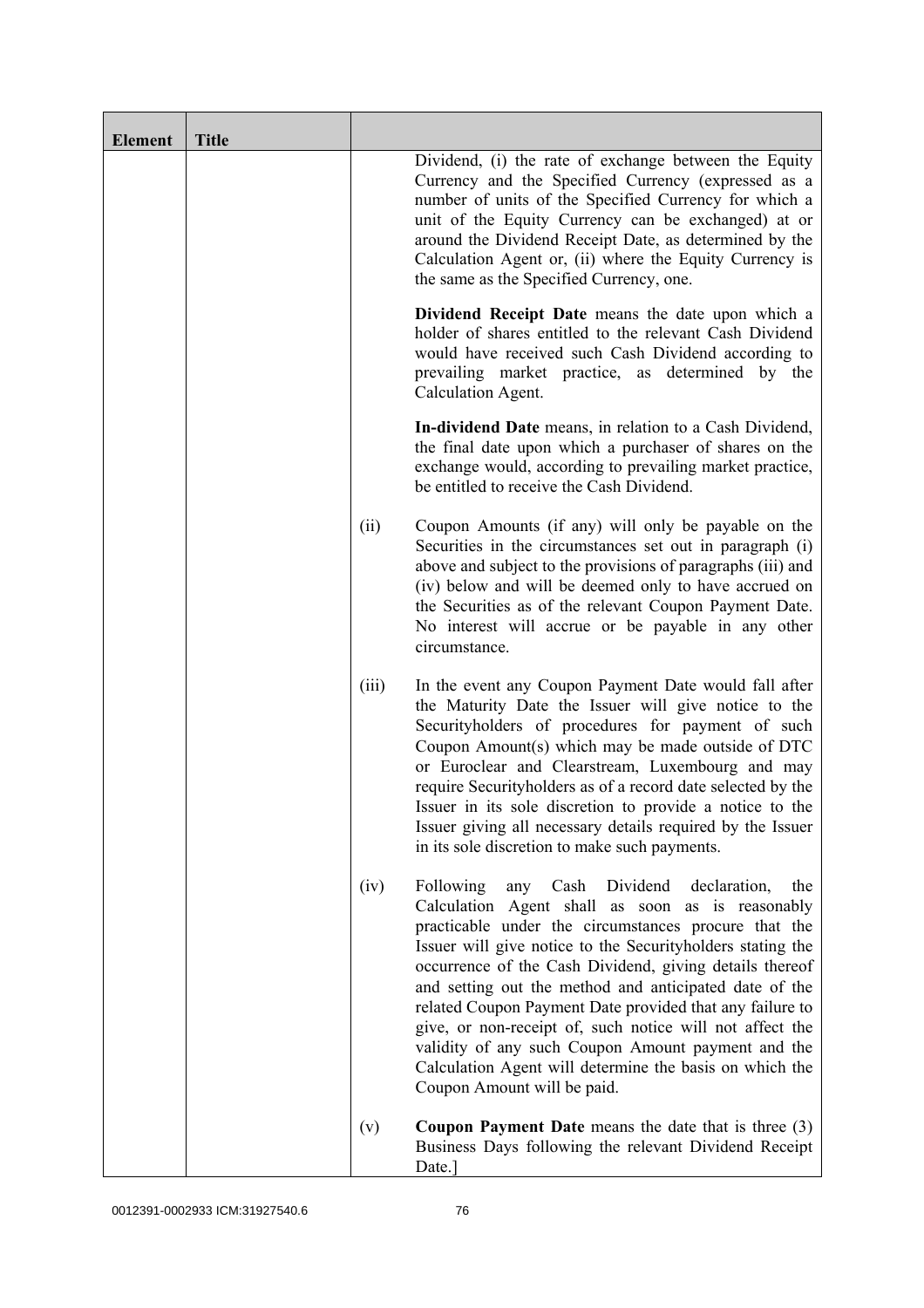| <b>Element</b> | <b>Title</b> |                                                                                                                                                                                                                                                                                                                                                                                                                                                                                                                                                                                                                                                                                                                                                                                                                                                                                                                                                                                                                                                                                                                  |
|----------------|--------------|------------------------------------------------------------------------------------------------------------------------------------------------------------------------------------------------------------------------------------------------------------------------------------------------------------------------------------------------------------------------------------------------------------------------------------------------------------------------------------------------------------------------------------------------------------------------------------------------------------------------------------------------------------------------------------------------------------------------------------------------------------------------------------------------------------------------------------------------------------------------------------------------------------------------------------------------------------------------------------------------------------------------------------------------------------------------------------------------------------------|
|                |              | [In the case of Equity Linked Securities, insert:                                                                                                                                                                                                                                                                                                                                                                                                                                                                                                                                                                                                                                                                                                                                                                                                                                                                                                                                                                                                                                                                |
|                |              | <b>Adjustment and Disruption Events</b>                                                                                                                                                                                                                                                                                                                                                                                                                                                                                                                                                                                                                                                                                                                                                                                                                                                                                                                                                                                                                                                                          |
|                |              | The Securities may be subject to cancellation or early redemption<br>or adjustment (including as to valuation and in certain<br>circumstances share substitutions) if certain corporate events<br>(such as events affecting the value of a Share (including Share)<br>divisions or consolidations, extraordinary dividends and capital<br>calls); de-listing of a Share; insolvency, merger or nationalisation<br>of a Share issuer; a tender offer or redenomination of a Share)<br>occur, if certain events (such as illegality, disruptions or cost<br>increases) occur with respect to the Issuer's or any of its affiliates'<br>hedging arrangements, or if insolvency filings are made with<br>respect to the issuer of a share [Insert if the relevant Securities<br>are Equity Delta One Redemption N&C Securities or Equity<br>Delta One W&C Securities: or, where the relevant event is a<br>potential adjustment event which has a dilutive effect on the<br>theoretical value of the relevant shares and the Calculation Agent<br>considers it appropriate, the distribution of further Securities]. |
|                |              | If certain disruption events occur with respect to valuation of a<br>Share such valuation will be postponed and may be made by the<br>Calculation Agent. Payments may also be postponed.]                                                                                                                                                                                                                                                                                                                                                                                                                                                                                                                                                                                                                                                                                                                                                                                                                                                                                                                        |
|                |              | [In the case of Index Linked Securities, insert:                                                                                                                                                                                                                                                                                                                                                                                                                                                                                                                                                                                                                                                                                                                                                                                                                                                                                                                                                                                                                                                                 |
|                |              | <b>Adjustment and Disruption Events</b>                                                                                                                                                                                                                                                                                                                                                                                                                                                                                                                                                                                                                                                                                                                                                                                                                                                                                                                                                                                                                                                                          |
|                |              | The Securities may be subject to cancellation or early redemption<br>or adjustment if an Index is modified or cancelled and there is no<br>successor Index acceptable to the Calculation Agent, if an Index's<br>sponsor fails to calculate and announce such Index, or certain<br>events (such as illegality, disruptions or cost increases) occur with<br>respect to the Issuer's or any of its affiliates' hedging<br>arrangements.                                                                                                                                                                                                                                                                                                                                                                                                                                                                                                                                                                                                                                                                           |
|                |              | If certain disruption events occur with respect to valuation of an<br>Index such valuation will be postponed and may be made by the<br>Calculation Agent. Payments may also be postponed.]                                                                                                                                                                                                                                                                                                                                                                                                                                                                                                                                                                                                                                                                                                                                                                                                                                                                                                                       |
|                |              | [In the case of Inflation Linked Securities, insert:                                                                                                                                                                                                                                                                                                                                                                                                                                                                                                                                                                                                                                                                                                                                                                                                                                                                                                                                                                                                                                                             |
|                |              | <b>Adjustment Events</b>                                                                                                                                                                                                                                                                                                                                                                                                                                                                                                                                                                                                                                                                                                                                                                                                                                                                                                                                                                                                                                                                                         |
|                |              | The Securities may be subject to adjustment if the Index is not<br>published or announced, there is a successor Index, an Index level<br>is corrected or the Index is rebased and may be subject to early<br>redemption or cancellation if the Index ceases to be published and<br>there is no appropriate alternative index acceptable to the                                                                                                                                                                                                                                                                                                                                                                                                                                                                                                                                                                                                                                                                                                                                                                   |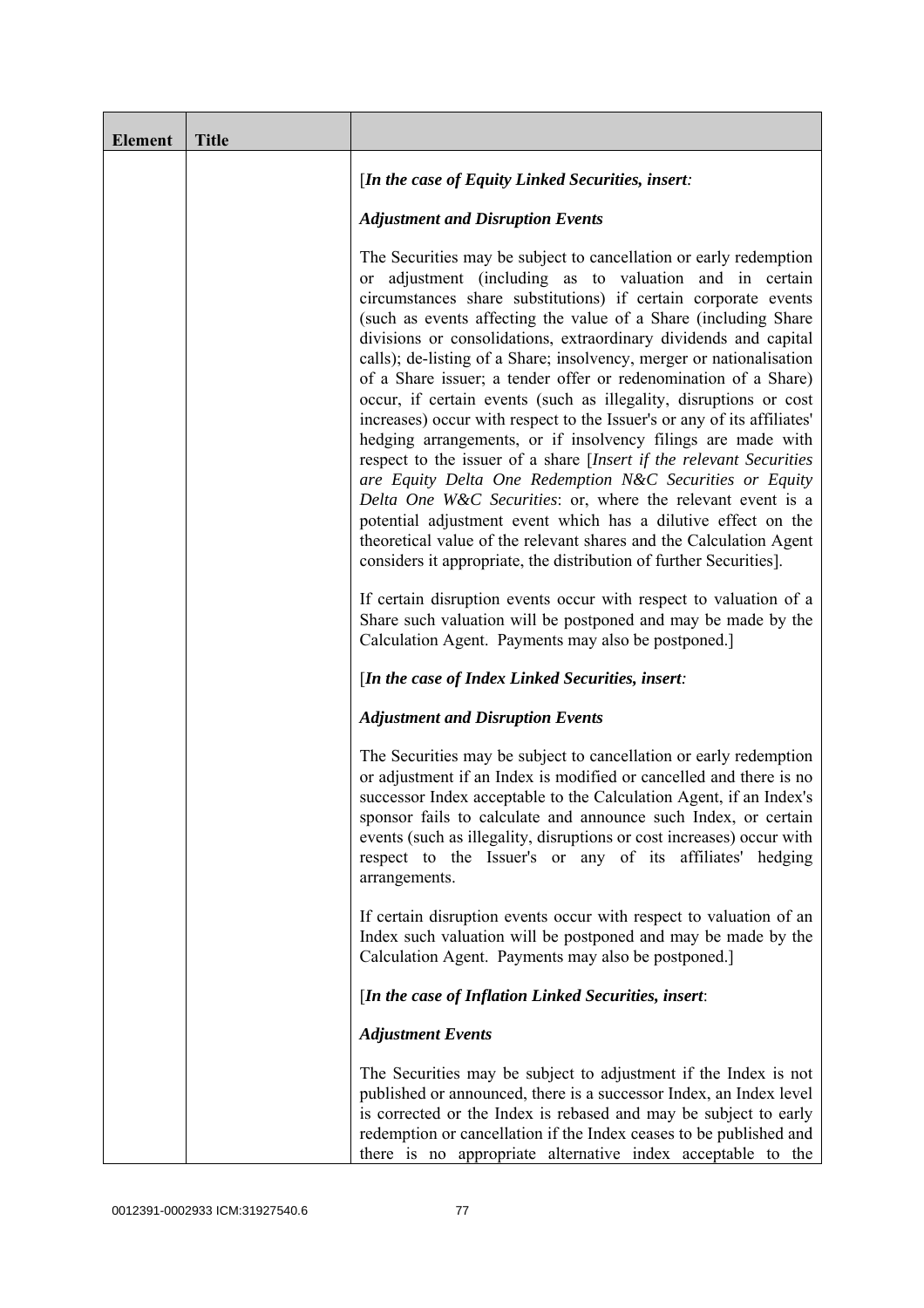| <b>Element</b> | <b>Title</b>                                                                                                                                                                                                               |                                                                                                                                                                                                                                                                                                                                                                                                                                                                                                                                                                                                                                                                                                                                                                                                                                                                                                                                                                                                              |
|----------------|----------------------------------------------------------------------------------------------------------------------------------------------------------------------------------------------------------------------------|--------------------------------------------------------------------------------------------------------------------------------------------------------------------------------------------------------------------------------------------------------------------------------------------------------------------------------------------------------------------------------------------------------------------------------------------------------------------------------------------------------------------------------------------------------------------------------------------------------------------------------------------------------------------------------------------------------------------------------------------------------------------------------------------------------------------------------------------------------------------------------------------------------------------------------------------------------------------------------------------------------------|
|                |                                                                                                                                                                                                                            | Calculation Agent. In certain circumstances the Calculation<br>Agent may calculate the Index level itself.]                                                                                                                                                                                                                                                                                                                                                                                                                                                                                                                                                                                                                                                                                                                                                                                                                                                                                                  |
|                |                                                                                                                                                                                                                            | [In the case of $FX$ Linked Securities, insert:                                                                                                                                                                                                                                                                                                                                                                                                                                                                                                                                                                                                                                                                                                                                                                                                                                                                                                                                                              |
|                |                                                                                                                                                                                                                            | <b>Disruption Events</b>                                                                                                                                                                                                                                                                                                                                                                                                                                                                                                                                                                                                                                                                                                                                                                                                                                                                                                                                                                                     |
|                |                                                                                                                                                                                                                            | If certain disruption events occur with respect to valuation of a<br>Currency Pair, [an alternative valuation method may be used,<br>valuation may be made by the Calculation Agent, valuation may<br>be postponed or the Securities may be subject to early redemption or<br>cancellation].]                                                                                                                                                                                                                                                                                                                                                                                                                                                                                                                                                                                                                                                                                                                |
|                |                                                                                                                                                                                                                            | [In the case of Zero Recovery Single Name Credit Linked N&C<br>Securities and Zero Recovery Basket Credit Linked N&C<br>Securities, insert:                                                                                                                                                                                                                                                                                                                                                                                                                                                                                                                                                                                                                                                                                                                                                                                                                                                                  |
|                |                                                                                                                                                                                                                            | <b>Merger Event</b>                                                                                                                                                                                                                                                                                                                                                                                                                                                                                                                                                                                                                                                                                                                                                                                                                                                                                                                                                                                          |
|                |                                                                                                                                                                                                                            | A merger event may occur, <i>inter alia</i> , if the Issuer[, the<br>Guarantor] or the Reference Entity consolidates or amalgamates<br>with, or merges into, or transfers all or substantially all of its<br>assets to, the Reference Entity or the Issuer [or the Guarantor], as<br>applicable, or the Issuer [or the Guarantor] and the Reference<br>Entity become affiliates.]                                                                                                                                                                                                                                                                                                                                                                                                                                                                                                                                                                                                                            |
| [C.19]         | Final reference price<br>of the Underlying                                                                                                                                                                                 | [Not applicable, there is no final reference price of the<br>underlying.]                                                                                                                                                                                                                                                                                                                                                                                                                                                                                                                                                                                                                                                                                                                                                                                                                                                                                                                                    |
|                | (Include this Element<br>$C.19$ only if the<br><b>Securities</b><br>relevant<br>Derivative<br>are<br>Securities as defined<br>C.9<br>Element<br>in<br><i>above</i> )                                                       | [The final reference price of the underlying will be determined in<br>accordance with the valuation mechanics set out in item C.18<br>above]]                                                                                                                                                                                                                                                                                                                                                                                                                                                                                                                                                                                                                                                                                                                                                                                                                                                                |
| C.20           | Underlying and<br>where the<br>information on the<br>underlying can be<br>found<br>(Include this Element<br>C.20 only if the<br>relevant Securities<br>are Derivative<br>Securities as defined<br>in Element C.9<br>above) | [Not applicable, there is no underlying] [The underlying]<br>[index/basket of indices/share[s]/reference<br>entit[y][ies]/ $FX$<br>rate[s], interest rate[s]] specified in item C.18 above] [insert<br>details of relevant underlying $(s)$ [If the Securities are Zero<br>Recovery Single Name Credit Linked N&C Securities or Zero<br>Recovery Basket Credit Linked N&C Securities, insert: The<br>"Credit Events" are [insert relevant Credit Events].] [If the<br>Securities are Tranched Zero Recovery Credit Linked N&C<br>Securities, insert: The "Credit Events" are each of the "Credit<br>Events" listed in the Physical Settlement Matrix in respect of each<br>of the Reference Entities listed in the Index. [Insert details of the<br>Index]] [Insert details of where information on the underlying<br>can be found. Where relevant this may include references to the<br>respective Bloomberg and/or Reuters screen pages on which<br>information relating to each underlying can be found]] |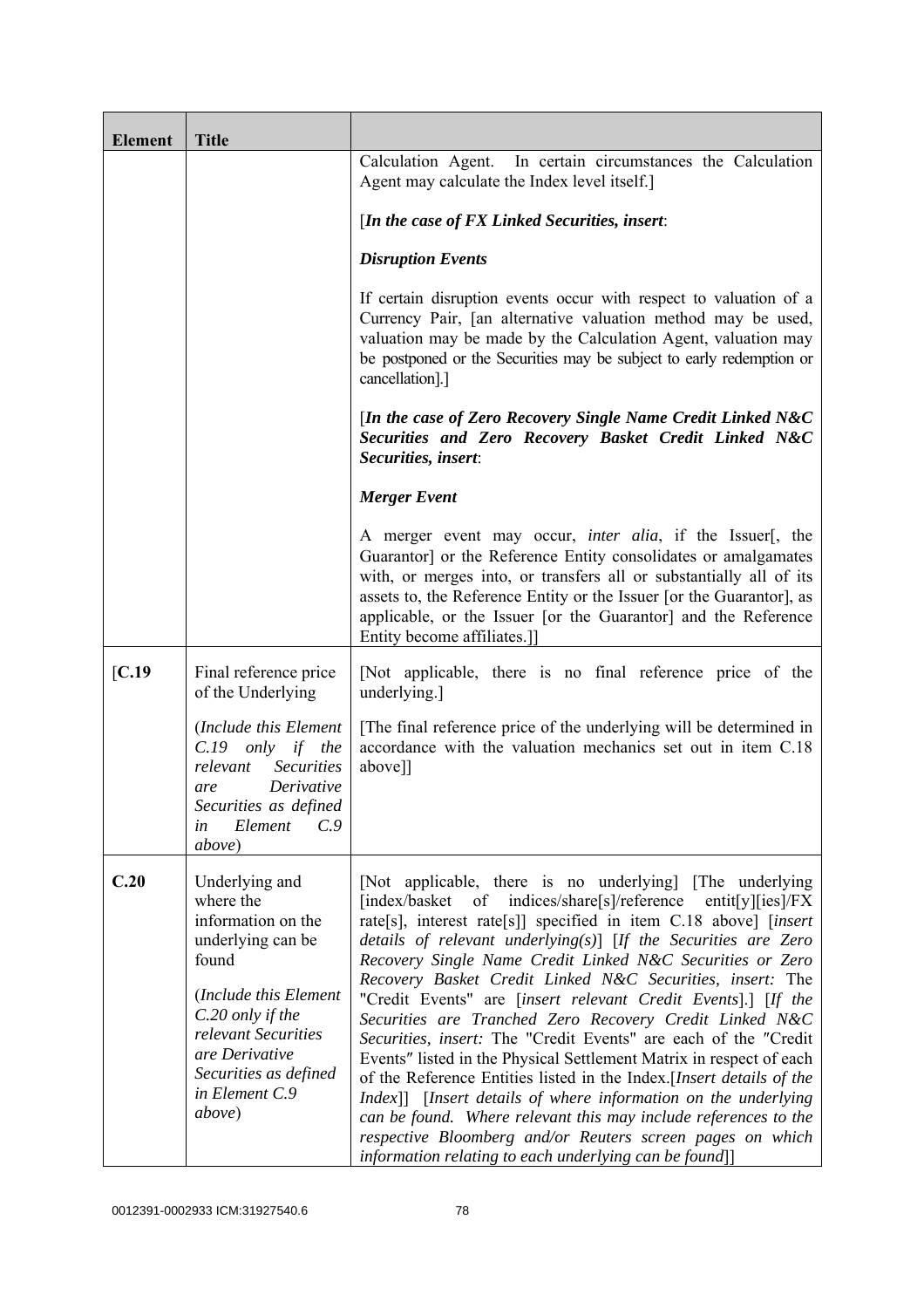|  | <b>Section D - Risks</b> |
|--|--------------------------|
|--|--------------------------|

| <b>Element</b> | <b>Title</b>                                             |                                                                                                                                                                                                                                                                                                                                                                                                                                                                                                                                                                                                                                                                                                                                                                                                                                                                                                                                                                                                                                                                                                                                                                                                                     |
|----------------|----------------------------------------------------------|---------------------------------------------------------------------------------------------------------------------------------------------------------------------------------------------------------------------------------------------------------------------------------------------------------------------------------------------------------------------------------------------------------------------------------------------------------------------------------------------------------------------------------------------------------------------------------------------------------------------------------------------------------------------------------------------------------------------------------------------------------------------------------------------------------------------------------------------------------------------------------------------------------------------------------------------------------------------------------------------------------------------------------------------------------------------------------------------------------------------------------------------------------------------------------------------------------------------|
| D.2            | Key risks regarding<br>the Issuer [and the<br>Guarantor] | In purchasing Securities, investors assume the risk that the Issuer<br>[and the Guarantor] may become insolvent or otherwise be unable<br>to perform [its/their] obligations (including, where relevant,<br>payment obligations) in respect of the Securities [or under the<br>Guarantee (respectively)]. There is a wide range of factors which<br>individually or together could result in the Issuer [and the<br>Guarantor] becoming unable to perform [its/their] obligations<br>under the Securities [or Guarantee (respectively)]. It is not<br>possible to identify all such factors or to determine which factors<br>are most likely to occur, as the Issuer [and the Guarantor] may<br>not be aware of all relevant factors and certain factors which<br>[it/they] currently deem not to be material may become material<br>as a result of the occurrence of events outside the Issuer's [and the<br>Guarantor's] control. The Issuer [and the Guarantor] [has/have]<br>identified a number of factors which could materially adversely<br>affect [its/their] business[es] and ability to perform [its/their]<br>obligations under the Securities [or Guarantee (respectively)].<br>These factors include: |
|                |                                                          | Issuer:<br>(i) the Issuer is an indirectly owned, wholly owned subsidiary of<br>Nomura Holdings, Inc. and there are substantial inter-relationships<br>between the Issuer and other Nomura Group companies.<br>Accordingly, if the financial condition of the Nomura Group were to<br>deteriorate, the Issuer and its investors may suffer direct and<br>materially adverse consequences, (ii) changes in market prices<br>affecting asset values may adversely affect the performance of assets<br>in which the Issuer holds positions and therefore would adversely<br>affect the Issuer's financial situation and its profits (iii) strategies for<br>hedging against market risk may prove to be ineffective, (iv) changes<br>in interest rates, (v) foreign exchange risk, (vi) liquidity risk, (vii)<br>credit risk of third parties with whom the Issuer does business (viii)<br>increased regulation of the financial services industry, (ix)<br>competition risk, (x) reputational risk, and (xi) operational risk<br>(including as a result of the United Kingdom's potential exit from the<br>European Union).                                                                                           |
|                |                                                          | Guarantor:<br>If the financial condition of the Guarantor were to deteriorate, the<br>Issuer and investors in the Securities may suffer direct and<br>materially adverse consequences. The Guarantor is the holding<br>company for the Nomura Group and its ability to fulfil its<br>obligations under the Guarantee may therefore be affected by<br>certain factors affecting the Guarantor directly or other entities<br>within<br>the Nomura Group, including: (i) a sustained                                                                                                                                                                                                                                                                                                                                                                                                                                                                                                                                                                                                                                                                                                                                   |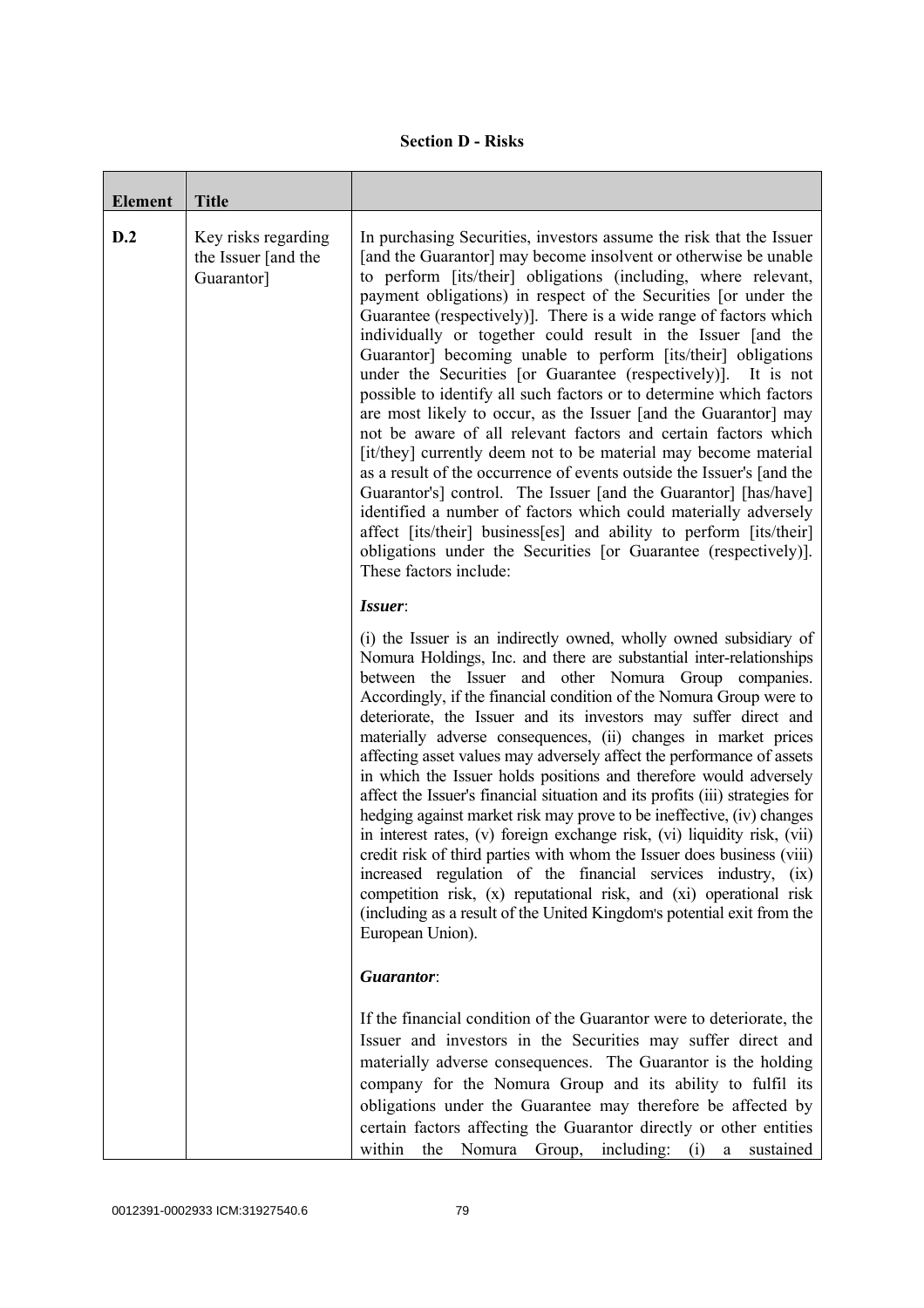| <b>Element</b> | <b>Title</b>                                                                                                                                                                                                    |                                                                                                                                                                                                                                                                                                                                                                                                                                                                                                                                                                                                                                                                                                                                                                                                                                                                                                                                                                                                                                                                                                                                                                                                                                                                                                                                                                                                                                                                                                                                                                                                                                                                                                                                                                                                                                                                                                                                                                                                                                                                                                                                                                                                                                                                                                                                                                                                                                                                                                                                                                                                                                                                                                                                                                                                                                                                                                                                                           |
|----------------|-----------------------------------------------------------------------------------------------------------------------------------------------------------------------------------------------------------------|-----------------------------------------------------------------------------------------------------------------------------------------------------------------------------------------------------------------------------------------------------------------------------------------------------------------------------------------------------------------------------------------------------------------------------------------------------------------------------------------------------------------------------------------------------------------------------------------------------------------------------------------------------------------------------------------------------------------------------------------------------------------------------------------------------------------------------------------------------------------------------------------------------------------------------------------------------------------------------------------------------------------------------------------------------------------------------------------------------------------------------------------------------------------------------------------------------------------------------------------------------------------------------------------------------------------------------------------------------------------------------------------------------------------------------------------------------------------------------------------------------------------------------------------------------------------------------------------------------------------------------------------------------------------------------------------------------------------------------------------------------------------------------------------------------------------------------------------------------------------------------------------------------------------------------------------------------------------------------------------------------------------------------------------------------------------------------------------------------------------------------------------------------------------------------------------------------------------------------------------------------------------------------------------------------------------------------------------------------------------------------------------------------------------------------------------------------------------------------------------------------------------------------------------------------------------------------------------------------------------------------------------------------------------------------------------------------------------------------------------------------------------------------------------------------------------------------------------------------------------------------------------------------------------------------------------------------------|
|                |                                                                                                                                                                                                                 | market/economic or other downturn, changes in financial or<br>economic conditions and/or market volatility, (ii) liquidity risk,<br>(iii) unpredictable events causing large unexpected market price<br>movements ("event risk") (iv) credit risk of third parties with<br>whom the Guarantor does business, (v) competition risk, (vi)<br>substantial legal, regulatory, operational and reputational risks<br>(including regulatory and operational risk as a result of the United<br>Kingdom's potential exit from the European Union).                                                                                                                                                                                                                                                                                                                                                                                                                                                                                                                                                                                                                                                                                                                                                                                                                                                                                                                                                                                                                                                                                                                                                                                                                                                                                                                                                                                                                                                                                                                                                                                                                                                                                                                                                                                                                                                                                                                                                                                                                                                                                                                                                                                                                                                                                                                                                                                                                |
| [D.3]          | Key risks regarding<br>the Securities<br>(Include this Element<br>only<br>D.3<br>if<br>the<br>relevant<br><b>Securities</b><br>not Derivative<br>are<br>Securities as defined<br>Element<br>C.9<br>in<br>above) | There are also certain factors which are material for the purpose of<br>assessing the risks associated with investing in any issue of<br>Securities, which include, without limitation, (i) risks relating to<br>current market conditions including sovereign debt concerns in<br>certain countries in Europe, (ii) Rule 144A Securities Transfer<br>Restrictions, (iii) risks relating to the fact that the Securities are<br>unsecured obligations of the Issuer, (iv) the possibility that holders<br>may receive payments subject to withholding or other deductions<br>imposed on the Securities, (v) there may be no, or a limited,<br>secondary market for the Securities and this would adversely affect<br>the value at which an investor could sell his Securities, (vi) risks<br>relating to postponement of valuation dates, following the<br>occurrence of a disruption event which may adversely affect the<br>value of the Securities, (vii) adjustments to the terms and conditions<br>of the Securities being made by the Calculation Agent following the<br>occurrence of certain events and any early redemption or<br>cancellation (as applicable) of the Securities by the Issuer, (viii)<br>modification of the terms and conditions of the Securities and/or the<br>Agency Agreement by the Issuer and the relevant Agent without the<br>consent of Securityholders, (ix) modification of the terms and<br>conditions of the Securities by majority votes binding all holders, (x)<br>the existence, where specified, of any right of the Issuer to redeem<br>the Securities at its option and the effect this may have on the market<br>value of the Securities, which will mean that an investor may not<br>be able to reinvest the redemption proceeds to achieve a similar<br>effective return, (xi) hedging activities and conflicts of interest of<br>the Issuer, the Guarantor (where applicable) and/or any of its/their<br>affiliates and Securityholders, (xii) where the Securities are linked to<br>a Reference Item, risks relating to the value and liquidity of such<br>Reference Item and the markets in which such Reference Item is<br>traded, (xiii) movements in interest rates, which may affect the value<br>of Securities which bear interest at a fixed rate and (where the<br>Securities are not denominated in an investor's own currency)<br>exchange rates may affect the value of the Securities, (xiv) any credit<br>rating assigned to the Securities may not adequately reflect all risks<br>associated with an investment in the Securities, is not a<br>recommendation to buy, sell or hold securities and may be subject<br>to suspension, reduction or withdrawal at any time by the<br>assigning rating agency, (xv) Investors who hold less than the<br>minimum specified denomination may be unable to sell their<br>Securities and may be adversely affected if definitive Securities are |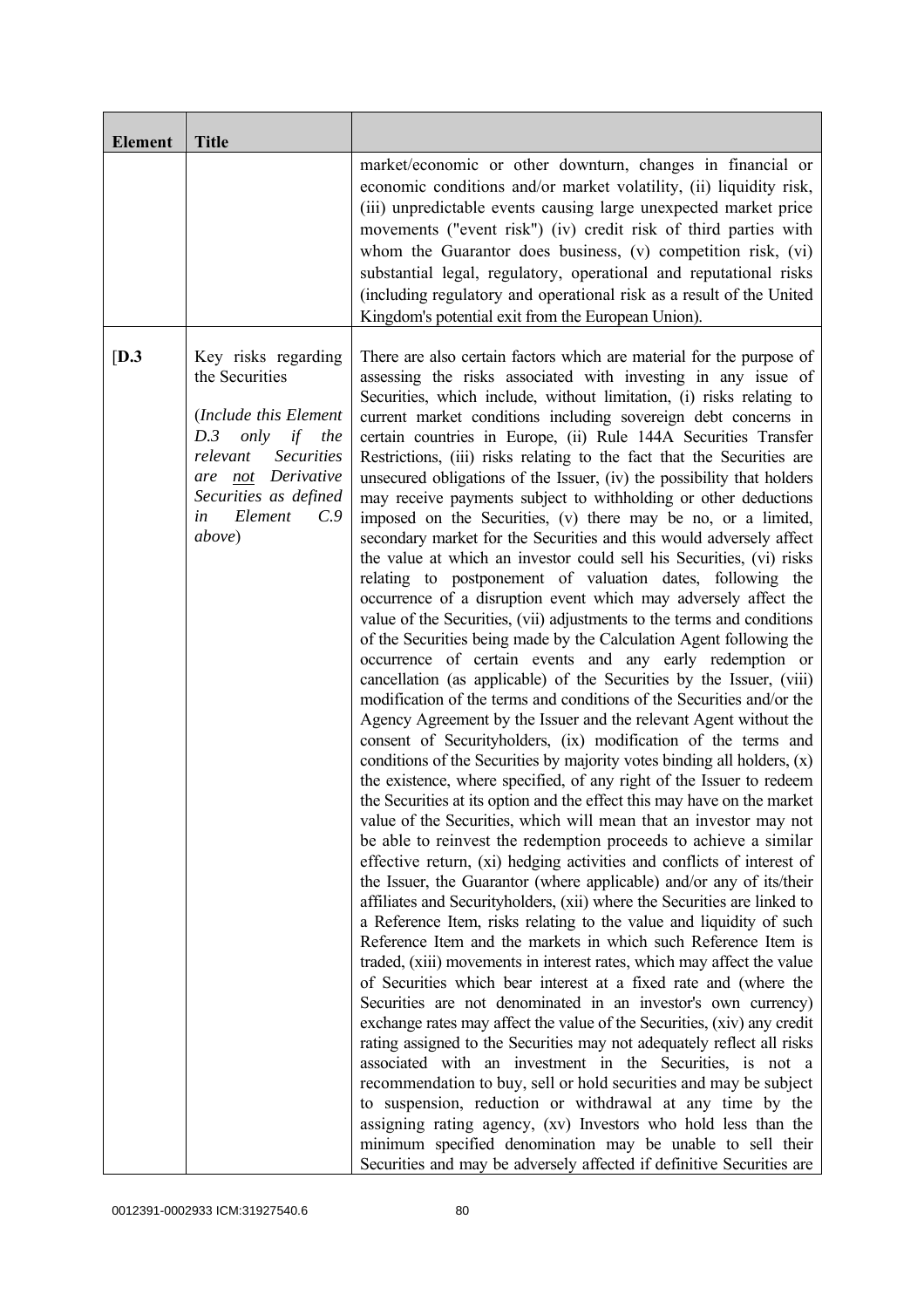| <b>Element</b>   | <b>Title</b>                                                                                                                                                                                             |                                                                                                                                                                                                                                                                                                                                                                                                                                                                                                                                                                                                                                                                                                                                                                                                                                                                                                                                                                           |
|------------------|----------------------------------------------------------------------------------------------------------------------------------------------------------------------------------------------------------|---------------------------------------------------------------------------------------------------------------------------------------------------------------------------------------------------------------------------------------------------------------------------------------------------------------------------------------------------------------------------------------------------------------------------------------------------------------------------------------------------------------------------------------------------------------------------------------------------------------------------------------------------------------------------------------------------------------------------------------------------------------------------------------------------------------------------------------------------------------------------------------------------------------------------------------------------------------------------|
|                  |                                                                                                                                                                                                          | subsequently required to be issued, (xvi) fees and commissions not<br>being taken into account when determining secondary market prices<br>of Securities, (xvii) illegality of securities, (xviii) change in law<br>and/or regulatory reform (xix) the regulation and reform of and<br>changes to "benchmarks" may adversely affect the value of<br>Securities linked to or referencing such "benchmarks", (xx) future<br>discontinuance of LIBOR or other major interest rate benchmarks<br>may adversely affect the value of Securities which reference such<br>benchmarks and (xxi) where payments in respect of the Securities<br>are payable in Renminbi, risks associated with the illiquidity,<br>inconvertibility or non-transferability of Renminbi, exchange rate<br>and interest rate risks and, if CNY Currency Event is applicable, the<br>option for the Issuer to make payments in U.S. dollars if Renminbi is<br>not available in certain circumstances.] |
| $\overline{D.6}$ | Risk warning<br>(Include this Element<br><i>only</i> if<br>D.6<br>the<br><b>Securities</b><br>relevant<br>Derivative<br>are<br>Securities as defined<br>Element<br>$C_{\cdot}$ 9<br>in<br><i>above</i> ) | [Copy and paste the information from Element D.3 above and<br><i>insert here</i> ]<br>In addition, investors may lose all or part of their investment in<br>the Securities.]                                                                                                                                                                                                                                                                                                                                                                                                                                                                                                                                                                                                                                                                                                                                                                                              |

## **Section E - Offer**

| <b>Element</b> | <b>Title</b>                                 |                                                                                                                                                                                                                                                                                                                                 |
|----------------|----------------------------------------------|---------------------------------------------------------------------------------------------------------------------------------------------------------------------------------------------------------------------------------------------------------------------------------------------------------------------------------|
| E.2b           | Reasons for the offer<br>and use of proceeds | The net proceeds from the issue of the Securities will be applied<br>by the Issuer for general corporate purposes, which include<br>making a profit. A substantial portion of the proceeds from the<br>issue of the Securities may be used to hedge market risk with<br>respect to such Securities.                             |
|                |                                              | Issue specific summary                                                                                                                                                                                                                                                                                                          |
|                |                                              | The net proceeds from the issue of Securities will be applied by<br>the Issuer for its general corporate purposes, which include<br>making a profit [and [specify any other relevant corporate<br><i>purposes of the Issuer</i> ].                                                                                              |
| E.3            | Terms and conditions<br>of the offer         | Under the programme, the Securities may be offered to the public<br>in a Non-Exempt Offer in Austria, Belgium, Denmark, France,<br>Germany, Hungary, Italy, Ireland, Luxembourg, Poland,<br>Portugal, Spain, Sweden, The Netherlands and the United<br>Kingdom.<br>The terms and conditions of each offer of Securities will be |
|                |                                              | determined by agreement between the Issuer and the relevant<br>Dealer at the time of issue and specified in the applicable Final                                                                                                                                                                                                |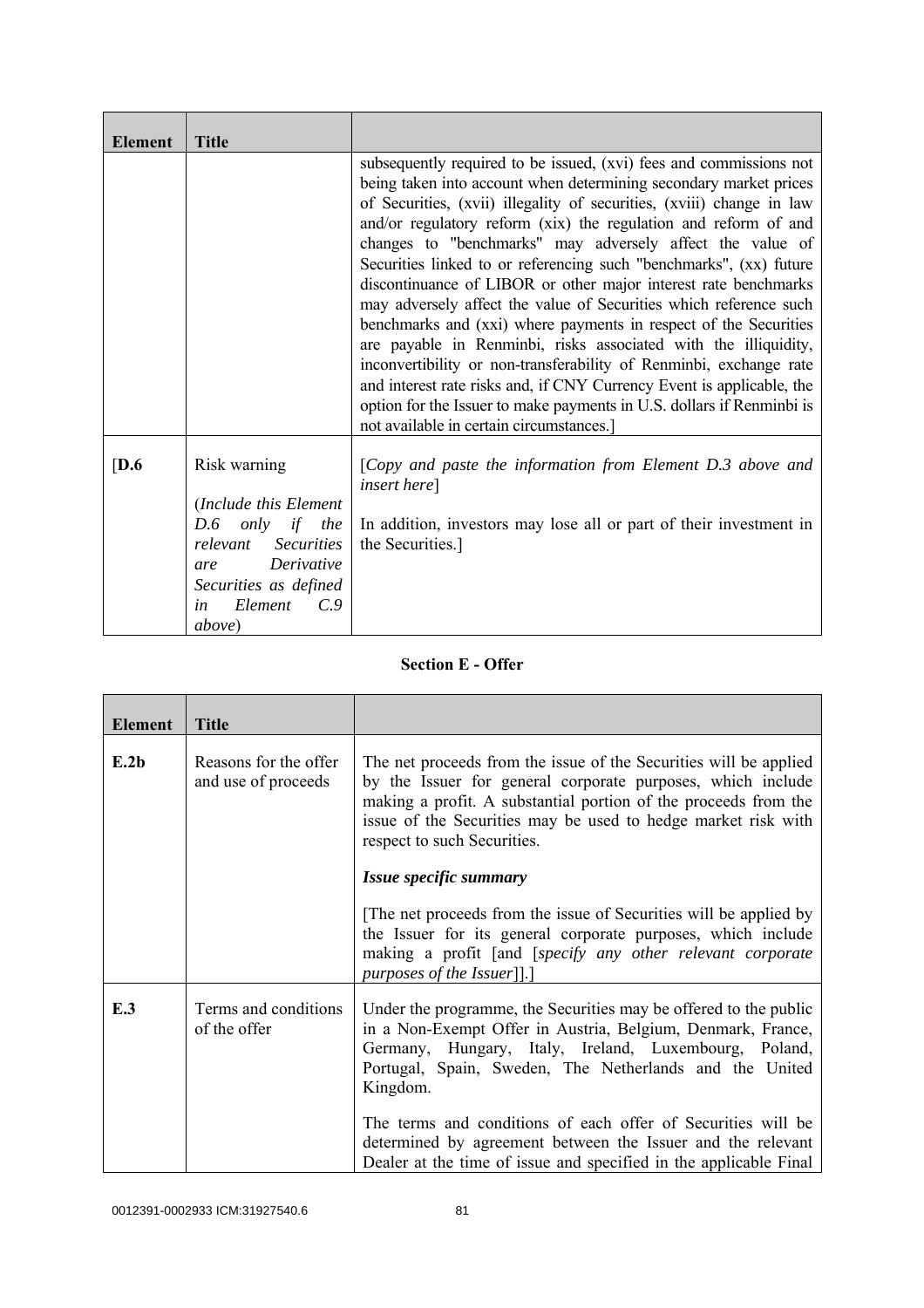| <b>Element</b> | <b>Title</b>                                                                                 |                                                                                                                                                                                                                                                                                                                                                                                                                                                                                    |
|----------------|----------------------------------------------------------------------------------------------|------------------------------------------------------------------------------------------------------------------------------------------------------------------------------------------------------------------------------------------------------------------------------------------------------------------------------------------------------------------------------------------------------------------------------------------------------------------------------------|
|                |                                                                                              | An Investor intending to acquire or acquiring any<br>Terms.<br>Securities in a Non-Exempt Offer from an Authorised Offeror<br>will do so, and offers and sales of such Securities to an Investor<br>by such Authorised Offeror will be made, in accordance with any<br>terms and other arrangements in place between such Authorised<br>Offeror and such Investor including as to price, allocations and<br>settlement arrangements.                                               |
|                |                                                                                              | Issue specific summary:                                                                                                                                                                                                                                                                                                                                                                                                                                                            |
|                |                                                                                              | [Not applicable, the Securities are not being offered to the public<br>as part of a Non-Exempt Offer.]                                                                                                                                                                                                                                                                                                                                                                             |
|                |                                                                                              | [This issue of Securities is being offered in a Non-Exempt Offer<br>in [specify particular country/ies].                                                                                                                                                                                                                                                                                                                                                                           |
|                |                                                                                              | The issue price of the Securities is $[\bullet] [[\bullet] ]$ per cent. of their<br>nominal amount].                                                                                                                                                                                                                                                                                                                                                                               |
|                |                                                                                              | The offer price of the Securities to which this Summary relates is<br>$\lceil \bullet \rceil$ [the issue price].                                                                                                                                                                                                                                                                                                                                                                   |
|                |                                                                                              | [The offer period of the Securities is the period from [ <i>specify date</i> ]<br>until [specify date]/the Issue Date/the date which falls $[\bullet]$<br>Business Days thereafter.]                                                                                                                                                                                                                                                                                               |
|                |                                                                                              | [Summarise any public offer, copying the language from<br>paragraphs $9(x)$ and 11 of Part B of the Final Terms for N&C<br>Securities or paragraphs 6(viii) or 8 of Part B of the Final Terms<br>for W&C Securities (as applicable)]                                                                                                                                                                                                                                               |
| E.4            | of<br>natural<br>Interest<br>and<br>legal<br>persons<br>involved<br>the<br>in<br>issue/offer | The relevant Dealers may be paid fees in relation to any issue of<br>Securities under the Programme.<br>Any such Dealer and its<br>affiliates may also have engaged, and may in the future engage,<br>in investment banking and/or commercial banking transactions<br>with, and may perform other services for, the Issuer and the<br>Guarantor (if applicable) and their respective affiliates in the<br>ordinary course of business.                                             |
|                |                                                                                              | Issue specific summary                                                                                                                                                                                                                                                                                                                                                                                                                                                             |
|                |                                                                                              | [The [Dealer[s]/Manager[s]] will be paid aggregate commissions<br>equal to $\lceil \bullet \rceil$ per cent. of the nominal amount of the Securities.<br>Any [Dealer/Manager] and its affiliates may also have engaged,<br>and may in the future engage, in investment banking and/or<br>commercial banking transactions with, and may perform other<br>services for, the Issuer [and the Guarantor] and [its/their<br>respective] affiliates in the ordinary course of business.] |
|                |                                                                                              | [Other than as mentioned above,] and save for $\lceil \bullet \rceil$ [the [fees]<br>[commissions] payable to [●][the Authorised Offerors],]] so][So]<br>far as the Issuer is aware, no person involved in the issue of the<br>Securities has an interest material to the offer, including                                                                                                                                                                                         |